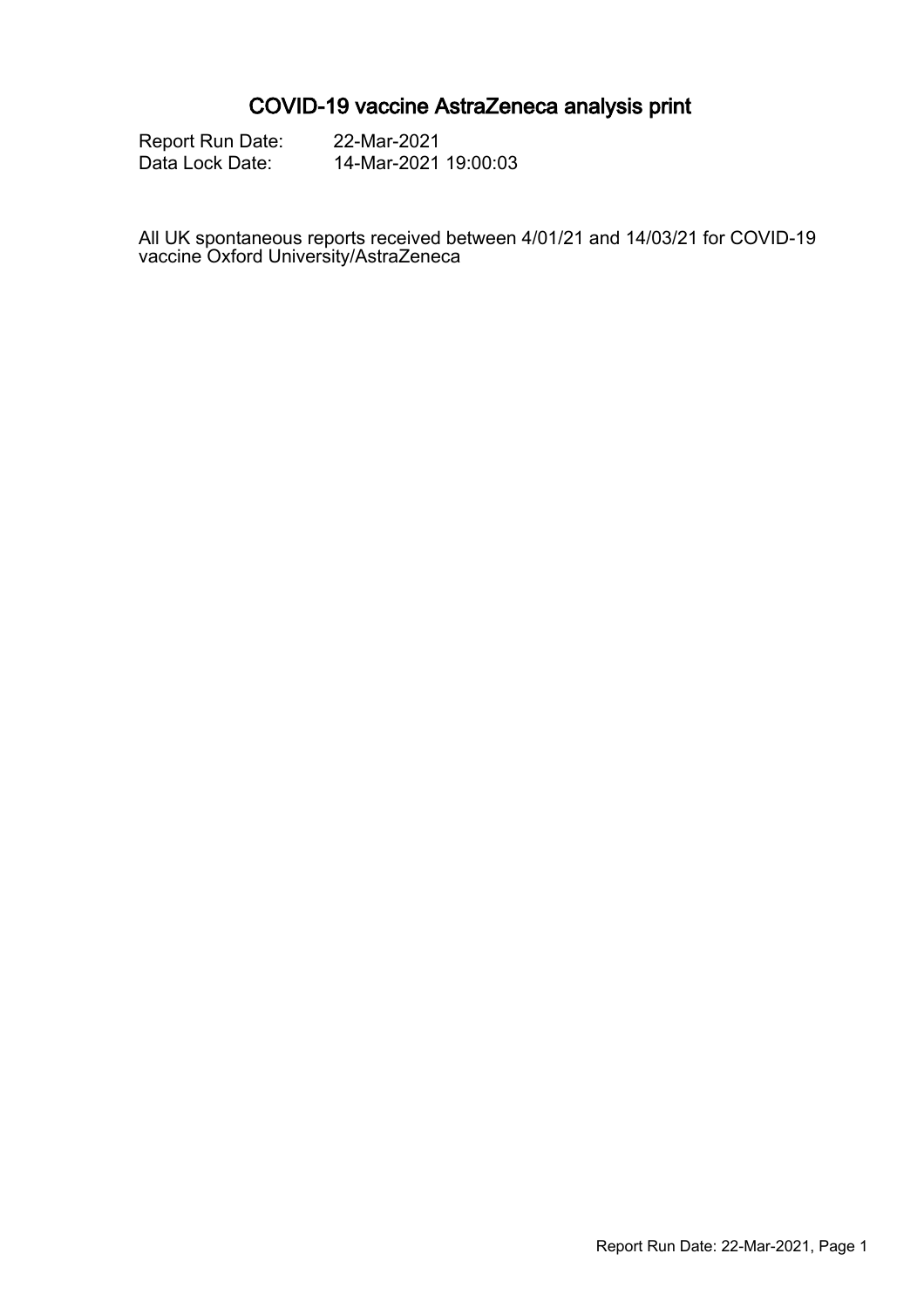### Name: COVID-19 vaccine AstraZeneca analysis print

| <b>Reaction Name</b>                       | <u>Total</u>             | <b>Fatal</b>     |
|--------------------------------------------|--------------------------|------------------|
| <b>Blood disorders</b>                     |                          |                  |
| Anaemia deficiencies                       |                          |                  |
| Anaemia vitamin B12 deficiency             | 1                        | $\boldsymbol{0}$ |
| <b>Anaemias NEC</b>                        |                          |                  |
| Anaemia                                    | $6 \mid$                 | $\mathbf 0$      |
| Anaemias haemolytic NEC                    |                          |                  |
| Haemolytic anaemia                         | $\overline{2}$           | $\mathbf 0$      |
| Anaemias haemolytic immune                 |                          |                  |
| Autoimmune haemolytic anaemia              | 1                        | $\mathbf 0$      |
| <b>Bleeding tendencies</b>                 |                          |                  |
| Increased tendency to bruise               | $5\overline{)}$          | $\mathbf 0$      |
| Coagulopathies                             |                          |                  |
| Abnormal clotting factor                   | 1                        | $\boldsymbol{0}$ |
| Antiphospholipid syndrome                  | $\overline{c}$           | $\boldsymbol{0}$ |
| Coagulopathy                               | $\overline{4}$           | $\overline{0}$   |
| <b>Eosinophilic disorders</b>              |                          |                  |
| Eosinophilia                               | $5\overline{)}$          | $\mathbf 0$      |
| <b>Haematological disorders</b>            |                          |                  |
| Bone marrow oedema                         | 1                        | $\boldsymbol{0}$ |
| Mast cell activation syndrome              | $\overline{c}$           | $\boldsymbol{0}$ |
| Mastocytosis                               | $\overline{1}$           | $\overline{0}$   |
| Methaemoglobinaemia                        | 1                        | $\mathbf 0$      |
| <b>Haemolyses NEC</b>                      |                          |                  |
| Haemolysis                                 | $\overline{c}$           | $\mathbf 0$      |
| Leukocytoses NEC                           |                          |                  |
| Lymphocytosis                              | 1                        | $\mathbf 0$      |
| Leukopenias NEC                            |                          |                  |
| Leukopenia                                 | 3                        | 0                |
| Lymphopenia                                | 5                        | $\mathbf 0$      |
| Lymphatic system disorders NEC             |                          |                  |
| Lymph node pain                            | 154                      | $\boldsymbol{0}$ |
| Lymphadenitis                              | 11                       | $\mathbf 0$      |
| Lymphadenopathy                            | 1441                     | $\mathbf 0$      |
| Lymphatic disorder                         | 1                        | $\boldsymbol{0}$ |
| Marrow depression and hypoplastic anaemias |                          |                  |
| Pancytopenia                               | $\overline{\mathcal{L}}$ | $\boldsymbol{0}$ |
| Neutropenias                               |                          |                  |
| Neutropenia                                | 23                       | $\overline{0}$   |
| Polycythaemia (excl rubra vera)            |                          |                  |
| Stress polycythaemia                       | 1                        | $\mathbf 0$      |
| Sickle cell trait and disorders            |                          |                  |
| Sickle cell anaemia with crisis            | 2                        | $\mathbf 0$      |
| Spleen disorders                           |                          |                  |
| Spleen disorder                            |                          | $\mathbf 0$      |
| Splenic artery thrombosis                  |                          | $\mathbf 0$      |
| Splenic infarction                         |                          | $\mathbf 0$      |
| Splenomegaly                               | 2<br>2                   | $\overline{0}$   |
| Thrombocytopenias                          |                          |                  |
| Immune thrombocytopenia                    | 28                       | 1                |
| Thrombocytopenia                           | 20                       | 1                |
| Thrombocytopenic purpura                   | 3                        | $\boldsymbol{0}$ |
| White blood cell abnormal findings NEC     |                          |                  |
| White blood cell disorder                  | 1                        | 0                |
| <b>Blood disorders SOC TOTAL</b>           | 1738                     | $\overline{2}$   |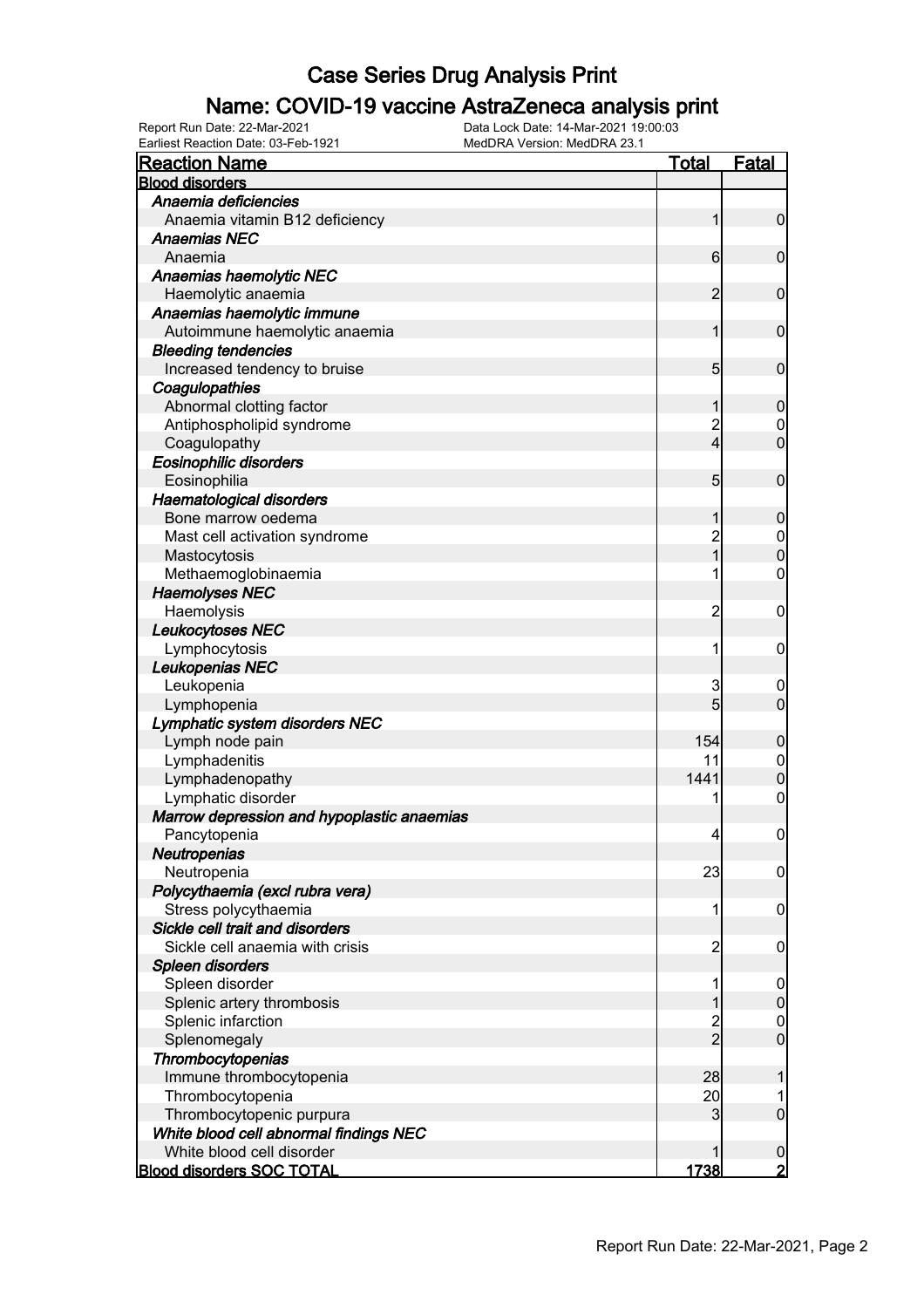### Name: COVID-19 vaccine AstraZeneca analysis print

| <u>Reaction Name</u>                            | <b>Total</b>    | <b>Fatal</b>            |
|-------------------------------------------------|-----------------|-------------------------|
| <b>Cardiac disorders</b>                        |                 |                         |
| Aortic valvular disorders                       |                 |                         |
| Aortic valve stenosis                           | 1               | $\mathbf 0$             |
| <b>Cardiac conduction disorders</b>             |                 |                         |
| Atrioventricular block                          | 3               | $\boldsymbol{0}$        |
| Bundle branch block left                        | 3               | 0                       |
| Long QT syndrome                                |                 | $\overline{0}$          |
| <b>Cardiac disorders NEC</b>                    |                 |                         |
| Acute cardiac event                             | $\overline{c}$  |                         |
| Cardiac disorder                                | 8               | $\boldsymbol{0}$        |
| Cardiovascular disorder                         |                 | $\mathbf 0$             |
| Cardiovascular insufficiency                    | 3               | $\mathbf 0$             |
| <b>Cardiac infections and inflammations NEC</b> |                 |                         |
| Carditis                                        | 1               | $\mathbf 0$             |
| Cardiac signs and symptoms NEC                  |                 |                         |
| Cardiac discomfort                              | 3               | 0                       |
| Palpitations                                    | 1763            | $\mathbf 0$             |
| Cardiac valve disorders NEC                     |                 |                         |
| Cardiac valve disease                           | 1               | 1                       |
| Cardiomyopathies                                |                 |                         |
| Cardiomyopathy                                  | $\overline{c}$  | $\boldsymbol{0}$        |
| Congestive cardiomyopathy                       | 4               | 0                       |
| <b>Heart failures NEC</b>                       |                 |                         |
| Cardiac failure                                 | 10              | 4                       |
| Cardiac failure acute                           |                 | $\mathbf 0$             |
| Cardiogenic shock                               |                 |                         |
| Cardiopulmonary failure                         |                 |                         |
| Ischaemic coronary artery disorders             |                 |                         |
| Acute myocardial infarction                     | 6               | $\overline{\mathbf{c}}$ |
| Angina pectoris                                 | 41              | $\mathbf 0$             |
| Angina unstable                                 | $6\phantom{.0}$ | $\overline{0}$          |
| Arteriospasm coronary                           |                 | 0                       |
| Microvascular coronary artery disease           | $\overline{2}$  | $\mathbf 0$             |
| Myocardial infarction                           | 48              | 14                      |
| Myocardial ischaemia                            | 6               | 3                       |
| Prinzmetal angina                               | 1               | $\mathbf 0$             |
| Left ventricular failures                       |                 |                         |
| Left ventricular failure                        | 1               | 1                       |
| Mitral valvular disorders                       |                 |                         |
| Mitral valve incompetence                       | 1               | $\mathbf 0$             |
| <b>Myocardial disorders NEC</b>                 |                 |                         |
| Cardiomegaly                                    | 1               | $\boldsymbol{0}$        |
| Left ventricular dysfunction                    | $\overline{2}$  | $\mathbf 0$             |
| Noninfectious myocarditis                       |                 |                         |
| Myocarditis                                     | 3               | 1                       |
| Noninfectious pericarditis                      |                 |                         |
| Pericarditis                                    | 7               | $\mathbf 0$             |
| <b>Pericardial disorders NEC</b>                |                 |                         |
| Pericardial effusion                            | 3               | $\boldsymbol{0}$        |
| Rate and rhythm disorders NEC                   |                 |                         |
| Arrhythmia                                      | 43              | $\mathbf 0$             |
| Bradycardia                                     | 27              | $\boldsymbol{0}$        |
| Cardiac flutter                                 | 47              | $\mathbf 0$             |
|                                                 |                 |                         |
| <b>Extrasystoles</b>                            | 21              | $\mathbf 0$             |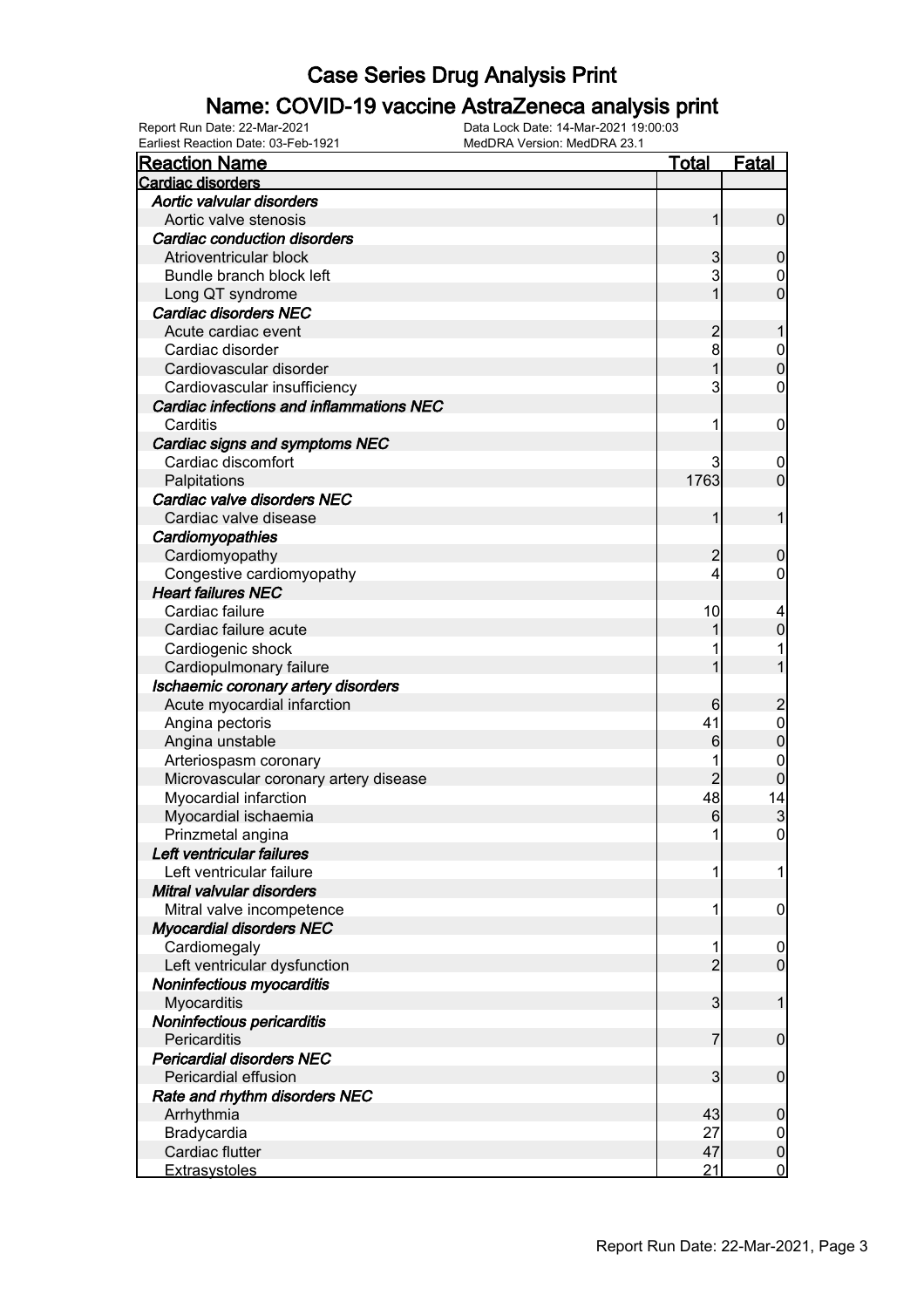#### Name: COVID-19 vaccine AstraZeneca analysis print

Earliest Reaction Date: 03-Feb-1921 MedDRA Version: MedDRA 23.1

| <b>Reaction Name</b>                          | Total            | <b>Fatal</b> |
|-----------------------------------------------|------------------|--------------|
| Cardiac disorders cont'd<br>Cardiac disorders |                  |              |
| Postural orthostatic tachycardia syndrome     | 3                |              |
| Tachyarrhythmia                               |                  |              |
| Tachycardia                                   | 622              |              |
| <b>Right ventricular failures</b>             |                  |              |
| Right ventricular failure                     |                  |              |
| Supraventricular arrhythmias                  |                  |              |
| Arrhythmia supraventricular                   | 9                |              |
| <b>Atrial fibrillation</b>                    | 78               |              |
| <b>Atrial flutter</b>                         | 10               | 0            |
| Sinus arrhythmia                              |                  |              |
| Sinus bradycardia                             |                  |              |
| Sinus tachycardia                             | 34               |              |
| Supraventricular extrasystoles                |                  | 0            |
| Supraventricular tachycardia                  | 8                |              |
| Ventricular arrhythmias and cardiac arrest    |                  |              |
| Cardiac arrest                                | 41               | 13           |
| Ventricular arrhythmia                        |                  |              |
| Ventricular extrasystoles                     |                  |              |
| Ventricular fibrillation                      |                  |              |
| Ventricular tachycardia                       |                  |              |
| <b>Cardiac disorders SOC TOTAL</b>            | 290 <sup>.</sup> | <u>43</u>    |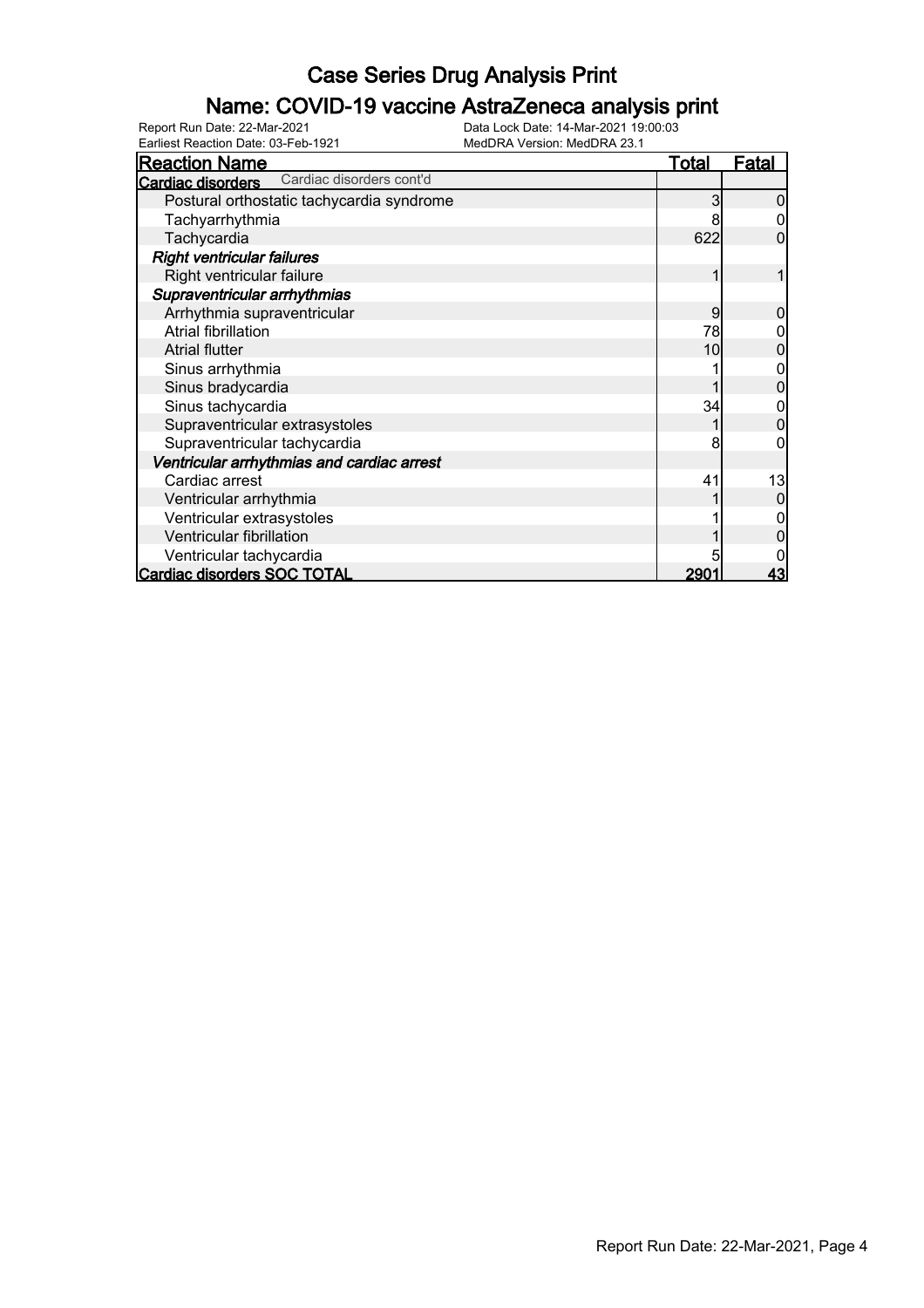### Name: COVID-19 vaccine AstraZeneca analysis print

| <b>Reaction Name</b>                               | <u>Total</u> | <u>Fatal</u> |
|----------------------------------------------------|--------------|--------------|
| <b>Congenital disorders</b>                        |              |              |
| Cardiac disorders congenital NEC                   |              |              |
| Heart disease congenital                           |              | 0            |
| Cardiac septal defects congenital                  |              |              |
| Hypertrophic cardiomyopathy                        | 2            | 0            |
| Cerebellar disorders congenital                    |              |              |
| Arnold-Chiari malformation                         |              | 0            |
| Cerebral disorders congenital                      |              |              |
| Cerebral palsy                                     | 3            | $\Omega$     |
| Connective tissue disorders congenital             |              |              |
| Ehlers-Danlos syndrome                             |              | 0            |
| Musculoskeletal disorders congenital NEC           |              |              |
| Congenital multiplex arthrogryposis                |              | 0            |
| Neurological disorders congenital NEC              |              |              |
| Familial periodic paralysis                        |              | 0            |
| Pancreatic disorders congenital                    |              |              |
| Hereditary pancreatitis                            |              | $\Omega$     |
| Peripheral nervous system disorders congenital NEC |              |              |
| Paroxysmal extreme pain disorder                   | 5            | 0            |
| Pulmonary and bronchial disorders congenital       |              |              |
| Cystic fibrosis                                    |              |              |
| <b>Congenital disorders SOC TOTAL</b>              |              |              |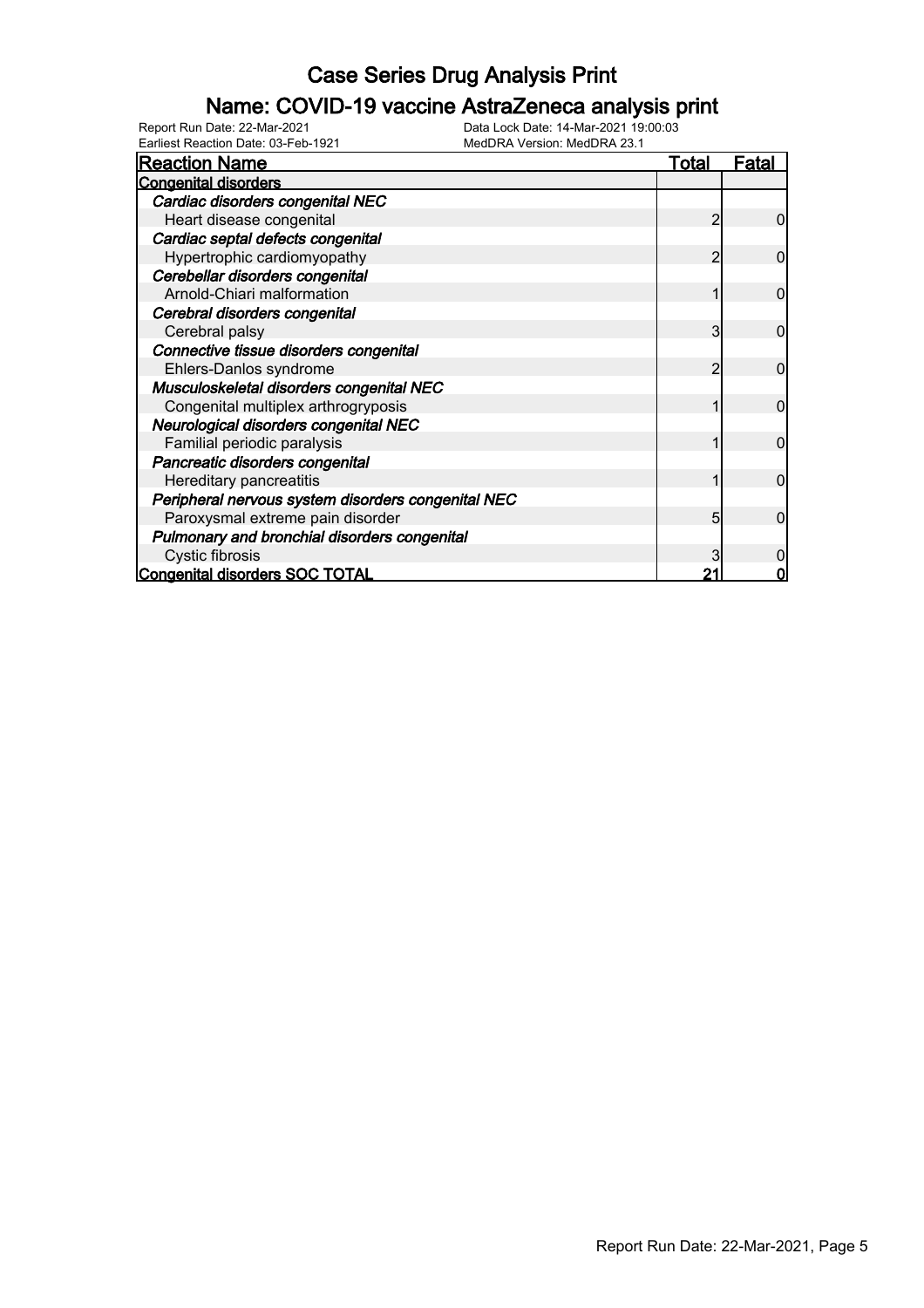### Name: COVID-19 vaccine AstraZeneca analysis print

| <b>Reaction Name</b>                          | <u>Total</u>   | <b>Fatal</b>                     |
|-----------------------------------------------|----------------|----------------------------------|
| Ear disorders                                 |                |                                  |
| Ear disorders NEC                             |                |                                  |
| Ear congestion                                | $\overline{c}$ | $\boldsymbol{0}$                 |
| Ear discomfort                                | 24             | $\boldsymbol{0}$                 |
| Ear disorder                                  | $\overline{c}$ | $\overline{0}$                   |
| Ear haemorrhage                               | $\overline{2}$ | $\mathbf 0$                      |
| Ear pain                                      | 714            | $\overline{0}$                   |
| Ear pruritus                                  | 1              |                                  |
| Ear swelling                                  | 20             | $\begin{matrix}0\\0\end{matrix}$ |
| Otorrhoea                                     | 1              | $\overline{0}$                   |
| <b>External ear disorders NEC</b>             |                |                                  |
| Excessive cerumen production                  |                | $\mathbf 0$                      |
| External ear pain                             | 5              | $\mathbf 0$                      |
| Red ear syndrome                              | 1              | 0                                |
| <b>Hearing disorders NEC</b>                  |                |                                  |
| Auditory disorder                             | 1              | $\boldsymbol{0}$                 |
| <b>Hearing losses</b>                         |                |                                  |
| Deafness                                      | 46             | $\boldsymbol{0}$                 |
| Deafness bilateral                            | 1              | $\overline{0}$                   |
| Deafness transitory                           | $\overline{c}$ | $\mathbf{0}$                     |
| Deafness unilateral                           | $\overline{7}$ | $\overline{0}$                   |
| Hypoacusis                                    | 46             | $\overline{0}$                   |
| Sudden hearing loss                           | 8              | $\overline{0}$                   |
| Hyperacusia                                   |                |                                  |
| Hyperacusis                                   | 27             | $\pmb{0}$                        |
| Inner ear disorders NEC                       |                |                                  |
| Inner ear disorder                            | $\overline{c}$ | $\boldsymbol{0}$                 |
| Meniere's disease                             | 4              | $\pmb{0}$                        |
| Inner ear infections and inflammations        |                |                                  |
| Inner ear inflammation                        |                | $\mathbf 0$                      |
| Inner ear signs and symptoms                  |                |                                  |
| Motion sickness                               | 28             | $\mathbf 0$                      |
| Phobic postural vertigo                       | 1              | $\overline{0}$                   |
| <b>Tinnitus</b>                               | 528            | $\mathbf 0$                      |
| Vertigo                                       | 426            | $\overline{0}$                   |
| Vertigo labyrinthine                          | 4              | $\mathbf{0}$                     |
| Vertigo positional                            | 24             | $\overline{0}$                   |
| Middle ear disorders NEC                      |                |                                  |
| Middle ear effusion                           | 1              | $\boldsymbol{0}$                 |
| Tympanic membrane disorders (excl infections) |                |                                  |
| Tympanic membrane perforation                 |                | $\mathbf 0$                      |
| <b>Ear disorders SOC TOTAL</b>                | 1931           | $\overline{0}$                   |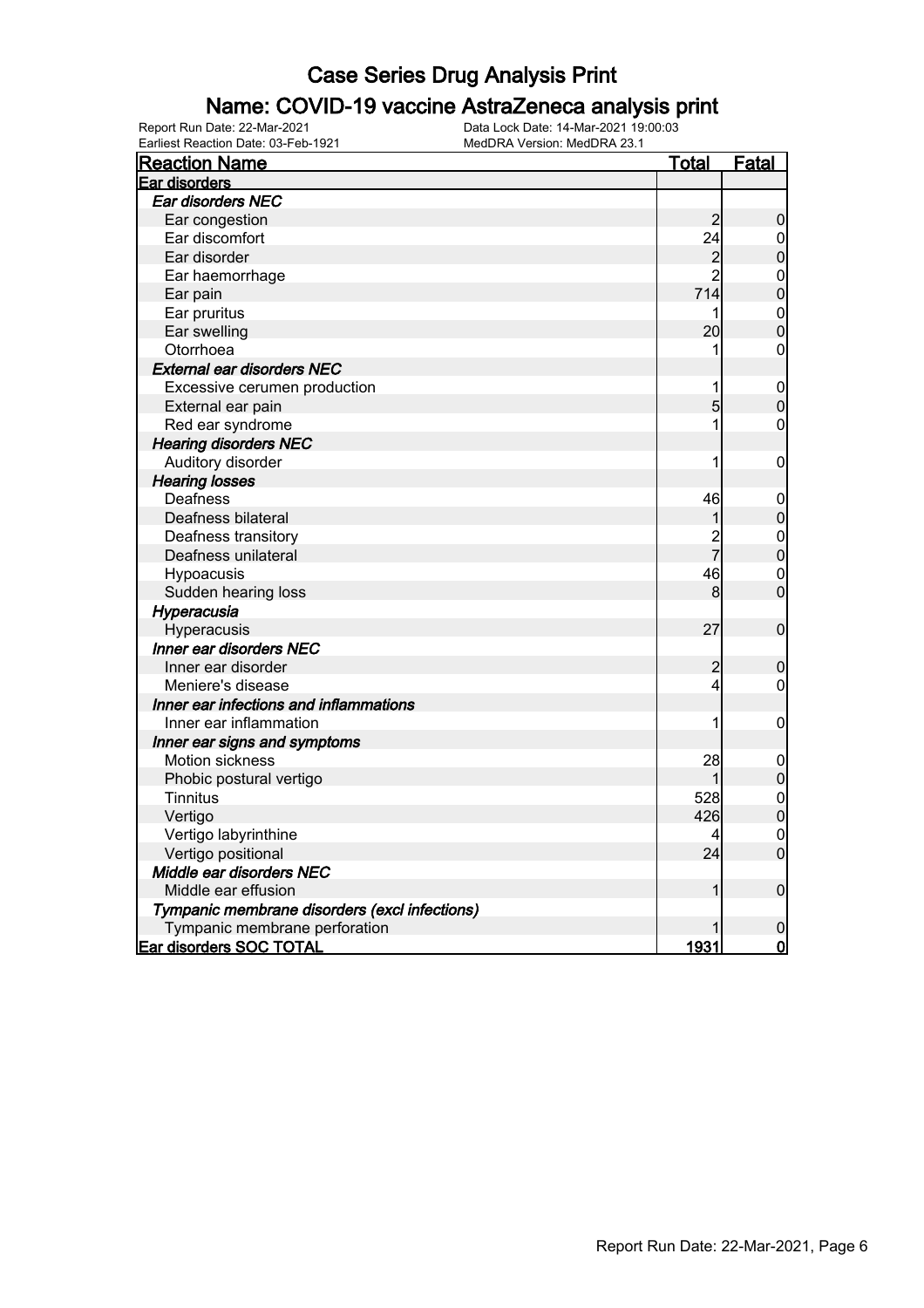### Name: COVID-19 vaccine AstraZeneca analysis print

| -anicst Readuon Date: 00-1 CD-102<br><b>Reaction Name</b> | <u>Total</u>   | <u>Fatal</u>   |
|-----------------------------------------------------------|----------------|----------------|
| <b>Endocrine disorders</b>                                |                |                |
| Acute and chronic thyroiditis                             |                |                |
| Thyroiditis                                               | 3              | $\overline{0}$ |
| <b>Adrenal cortical hyperfunctions</b>                    |                |                |
| Cushingoid                                                |                | 0              |
| <b>Adrenal cortical hypofunctions</b>                     |                |                |
| Adrenal insufficiency                                     | 9              | O              |
| Adrenocortical insufficiency acute                        | 18             |                |
| Glucocorticoid deficiency                                 |                | 0              |
| <b>Adrenal gland disorders NEC</b>                        |                |                |
| Adrenal haemorrhage                                       |                | $\mathbf 0$    |
| Female gonadal function disorders                         |                |                |
| Ovulation delayed                                         |                | 0              |
| <b>Posterior pituitary disorders</b>                      |                |                |
| Diabetes insipidus                                        | 3 <sub>l</sub> | $\overline{0}$ |
| <b>Thyroid disorders NEC</b>                              |                |                |
| Thyroid mass                                              |                | $\Omega$       |
| Thyroid pain                                              |                | 0              |
| <b>Thyroid hyperfunction disorders</b>                    |                |                |
| Hyperthyroidism                                           |                |                |
| Thyrotoxic crisis                                         |                | ი              |
| <b>Thyroid hypofunction disorders</b>                     |                |                |
| Hypothyroidism                                            | 10             | 0              |
| <b>Endocrine disorders SOC TOTAL</b>                      | 51             | 0              |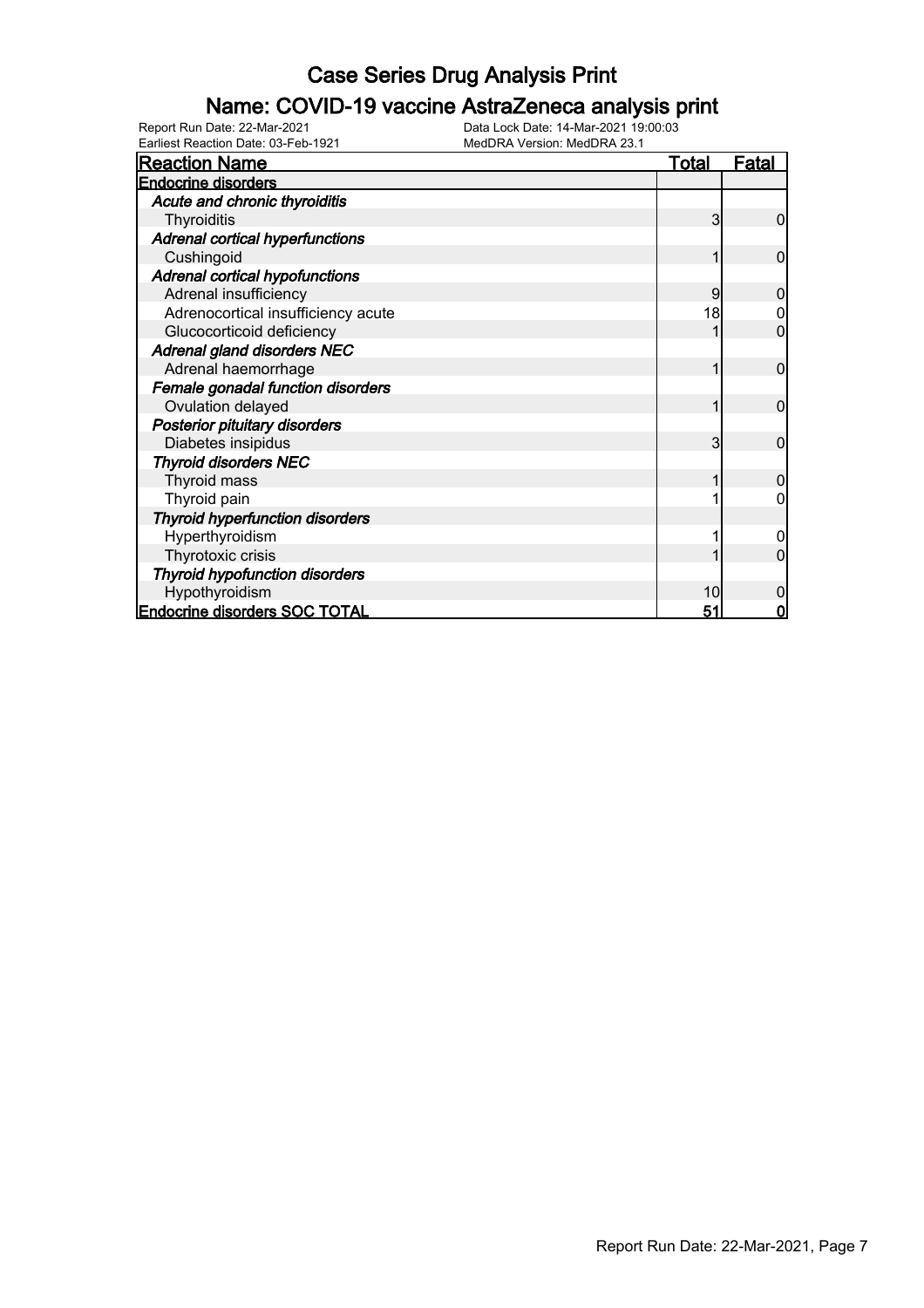### Name: COVID-19 vaccine AstraZeneca analysis print

Earliest Reaction Date: 03-Feb-1921 MedDRA Version: MedDRA 23.1

| Eye disorders<br>Amblyopic vision impairment<br>Amblyopia<br>$\overline{0}$<br>$\mathbf{1}$<br><b>Cataract conditions</b><br>$\mathbf 0$<br>Cataract<br>$\overline{4}$<br>Choroid and vitreous haemorrhages and vascular disorders<br>Vitreous haemorrhage<br>$\mathbf 0$<br>1<br>Choroid and vitreous structural change, deposit and degeneration<br>Vitreous detachment<br>4<br>$\mathbf 0$<br>17<br>Vitreous floaters<br>$\mathbf 0$<br>Colour blindness (incl acquired)<br>Dyschromatopsia<br>4<br>0<br>Conjunctival and corneal bleeding and vascular disorders<br>Conjunctival haemorrhage<br>9<br>0<br>Corneal infections, oedemas and inflammations<br>Keratitis<br>1<br>0<br><b>Eyelid movement disorders</b><br>14<br>Blepharospasm<br>0<br>$\mathbf 0$<br>8 <sup>1</sup><br>Eyelid ptosis<br>Glaucomas (excl congenital)<br>Angle closure glaucoma<br>$\mathbf{1}$<br>$\mathbf 0$<br>Iris and ciliary body structural change, deposit and degeneration |
|-------------------------------------------------------------------------------------------------------------------------------------------------------------------------------------------------------------------------------------------------------------------------------------------------------------------------------------------------------------------------------------------------------------------------------------------------------------------------------------------------------------------------------------------------------------------------------------------------------------------------------------------------------------------------------------------------------------------------------------------------------------------------------------------------------------------------------------------------------------------------------------------------------------------------------------------------------------------|
|                                                                                                                                                                                                                                                                                                                                                                                                                                                                                                                                                                                                                                                                                                                                                                                                                                                                                                                                                                   |
|                                                                                                                                                                                                                                                                                                                                                                                                                                                                                                                                                                                                                                                                                                                                                                                                                                                                                                                                                                   |
|                                                                                                                                                                                                                                                                                                                                                                                                                                                                                                                                                                                                                                                                                                                                                                                                                                                                                                                                                                   |
|                                                                                                                                                                                                                                                                                                                                                                                                                                                                                                                                                                                                                                                                                                                                                                                                                                                                                                                                                                   |
|                                                                                                                                                                                                                                                                                                                                                                                                                                                                                                                                                                                                                                                                                                                                                                                                                                                                                                                                                                   |
|                                                                                                                                                                                                                                                                                                                                                                                                                                                                                                                                                                                                                                                                                                                                                                                                                                                                                                                                                                   |
|                                                                                                                                                                                                                                                                                                                                                                                                                                                                                                                                                                                                                                                                                                                                                                                                                                                                                                                                                                   |
|                                                                                                                                                                                                                                                                                                                                                                                                                                                                                                                                                                                                                                                                                                                                                                                                                                                                                                                                                                   |
|                                                                                                                                                                                                                                                                                                                                                                                                                                                                                                                                                                                                                                                                                                                                                                                                                                                                                                                                                                   |
|                                                                                                                                                                                                                                                                                                                                                                                                                                                                                                                                                                                                                                                                                                                                                                                                                                                                                                                                                                   |
|                                                                                                                                                                                                                                                                                                                                                                                                                                                                                                                                                                                                                                                                                                                                                                                                                                                                                                                                                                   |
|                                                                                                                                                                                                                                                                                                                                                                                                                                                                                                                                                                                                                                                                                                                                                                                                                                                                                                                                                                   |
|                                                                                                                                                                                                                                                                                                                                                                                                                                                                                                                                                                                                                                                                                                                                                                                                                                                                                                                                                                   |
|                                                                                                                                                                                                                                                                                                                                                                                                                                                                                                                                                                                                                                                                                                                                                                                                                                                                                                                                                                   |
|                                                                                                                                                                                                                                                                                                                                                                                                                                                                                                                                                                                                                                                                                                                                                                                                                                                                                                                                                                   |
|                                                                                                                                                                                                                                                                                                                                                                                                                                                                                                                                                                                                                                                                                                                                                                                                                                                                                                                                                                   |
|                                                                                                                                                                                                                                                                                                                                                                                                                                                                                                                                                                                                                                                                                                                                                                                                                                                                                                                                                                   |
|                                                                                                                                                                                                                                                                                                                                                                                                                                                                                                                                                                                                                                                                                                                                                                                                                                                                                                                                                                   |
|                                                                                                                                                                                                                                                                                                                                                                                                                                                                                                                                                                                                                                                                                                                                                                                                                                                                                                                                                                   |
|                                                                                                                                                                                                                                                                                                                                                                                                                                                                                                                                                                                                                                                                                                                                                                                                                                                                                                                                                                   |
|                                                                                                                                                                                                                                                                                                                                                                                                                                                                                                                                                                                                                                                                                                                                                                                                                                                                                                                                                                   |
|                                                                                                                                                                                                                                                                                                                                                                                                                                                                                                                                                                                                                                                                                                                                                                                                                                                                                                                                                                   |
|                                                                                                                                                                                                                                                                                                                                                                                                                                                                                                                                                                                                                                                                                                                                                                                                                                                                                                                                                                   |
| Eye colour change<br>$5\overline{)}$<br>$\mathbf 0$                                                                                                                                                                                                                                                                                                                                                                                                                                                                                                                                                                                                                                                                                                                                                                                                                                                                                                               |
| Iris and uveal tract infections, irritations and inflammations                                                                                                                                                                                                                                                                                                                                                                                                                                                                                                                                                                                                                                                                                                                                                                                                                                                                                                    |
| Iridocyclitis<br>$\mathbf 0$<br>1                                                                                                                                                                                                                                                                                                                                                                                                                                                                                                                                                                                                                                                                                                                                                                                                                                                                                                                                 |
| 1<br><b>Iritis</b><br>$\mathbf 0$                                                                                                                                                                                                                                                                                                                                                                                                                                                                                                                                                                                                                                                                                                                                                                                                                                                                                                                                 |
| $\overline{0}$<br>$5\overline{)}$<br><b>Uveitis</b>                                                                                                                                                                                                                                                                                                                                                                                                                                                                                                                                                                                                                                                                                                                                                                                                                                                                                                               |
| <b>Lacrimation disorders</b>                                                                                                                                                                                                                                                                                                                                                                                                                                                                                                                                                                                                                                                                                                                                                                                                                                                                                                                                      |
| 85<br>$\mathbf 0$<br>Dry eye                                                                                                                                                                                                                                                                                                                                                                                                                                                                                                                                                                                                                                                                                                                                                                                                                                                                                                                                      |
| 71<br>Lacrimation increased<br>$\mathbf 0$                                                                                                                                                                                                                                                                                                                                                                                                                                                                                                                                                                                                                                                                                                                                                                                                                                                                                                                        |
| Lid bleeding and vascular disorders                                                                                                                                                                                                                                                                                                                                                                                                                                                                                                                                                                                                                                                                                                                                                                                                                                                                                                                               |
| Eyelid bleeding<br>1<br>0                                                                                                                                                                                                                                                                                                                                                                                                                                                                                                                                                                                                                                                                                                                                                                                                                                                                                                                                         |
| Lid, lash and lacrimal infections, irritations and inflammations                                                                                                                                                                                                                                                                                                                                                                                                                                                                                                                                                                                                                                                                                                                                                                                                                                                                                                  |
| <b>Blepharitis</b><br>1<br>$\boldsymbol{0}$                                                                                                                                                                                                                                                                                                                                                                                                                                                                                                                                                                                                                                                                                                                                                                                                                                                                                                                       |
| $\mathbf 0$<br>$\overline{c}$<br>Erythema of eyelid                                                                                                                                                                                                                                                                                                                                                                                                                                                                                                                                                                                                                                                                                                                                                                                                                                                                                                               |
| 1<br>$\mathbf 0$<br>Eyelid cyst                                                                                                                                                                                                                                                                                                                                                                                                                                                                                                                                                                                                                                                                                                                                                                                                                                                                                                                                   |
| Eyelid oedema<br>5<br> 0                                                                                                                                                                                                                                                                                                                                                                                                                                                                                                                                                                                                                                                                                                                                                                                                                                                                                                                                          |
| $\overline{2}$<br>Eyelid rash                                                                                                                                                                                                                                                                                                                                                                                                                                                                                                                                                                                                                                                                                                                                                                                                                                                                                                                                     |
| $\frac{0}{0}$<br>Swelling of eyelid<br>21                                                                                                                                                                                                                                                                                                                                                                                                                                                                                                                                                                                                                                                                                                                                                                                                                                                                                                                         |
| Ocular bleeding and vascular disorders NEC                                                                                                                                                                                                                                                                                                                                                                                                                                                                                                                                                                                                                                                                                                                                                                                                                                                                                                                        |
| $\boldsymbol{0}$<br>Eye haemorrhage<br>5 <sub>5</sub>                                                                                                                                                                                                                                                                                                                                                                                                                                                                                                                                                                                                                                                                                                                                                                                                                                                                                                             |
| <b>Ocular disorders NEC</b>                                                                                                                                                                                                                                                                                                                                                                                                                                                                                                                                                                                                                                                                                                                                                                                                                                                                                                                                       |
| Dark circles under eyes<br>$\mathbf 0$                                                                                                                                                                                                                                                                                                                                                                                                                                                                                                                                                                                                                                                                                                                                                                                                                                                                                                                            |
| $\begin{array}{c} 2 \\ 2 \\ 2 \end{array}$<br>Eye disorder<br>$\boldsymbol{0}$                                                                                                                                                                                                                                                                                                                                                                                                                                                                                                                                                                                                                                                                                                                                                                                                                                                                                    |
| $\mathbf 0$<br>Eye oedema                                                                                                                                                                                                                                                                                                                                                                                                                                                                                                                                                                                                                                                                                                                                                                                                                                                                                                                                         |
| 1229<br>Eye pain<br>$\boldsymbol{0}$                                                                                                                                                                                                                                                                                                                                                                                                                                                                                                                                                                                                                                                                                                                                                                                                                                                                                                                              |
| $\mathbf 0$<br>165<br>Eye swelling                                                                                                                                                                                                                                                                                                                                                                                                                                                                                                                                                                                                                                                                                                                                                                                                                                                                                                                                |
| Eye symptom<br>$\boldsymbol{0}$<br>1                                                                                                                                                                                                                                                                                                                                                                                                                                                                                                                                                                                                                                                                                                                                                                                                                                                                                                                              |
| $\mathbf 0$<br>Eye ulcer<br>$\overline{c}$                                                                                                                                                                                                                                                                                                                                                                                                                                                                                                                                                                                                                                                                                                                                                                                                                                                                                                                        |
| 1<br>Eyelid disorder<br>$\boldsymbol{0}$                                                                                                                                                                                                                                                                                                                                                                                                                                                                                                                                                                                                                                                                                                                                                                                                                                                                                                                          |
| $\pmb{0}$<br>Eyelid pain<br>1                                                                                                                                                                                                                                                                                                                                                                                                                                                                                                                                                                                                                                                                                                                                                                                                                                                                                                                                     |
| Ocular discomfort<br>10                                                                                                                                                                                                                                                                                                                                                                                                                                                                                                                                                                                                                                                                                                                                                                                                                                                                                                                                           |
| $\boldsymbol{0}$<br>$\overline{7}$<br>$\pmb{0}$<br>Periorbital oedema                                                                                                                                                                                                                                                                                                                                                                                                                                                                                                                                                                                                                                                                                                                                                                                                                                                                                             |
| 3<br>$\mathbf 0$<br>Periorbital pain                                                                                                                                                                                                                                                                                                                                                                                                                                                                                                                                                                                                                                                                                                                                                                                                                                                                                                                              |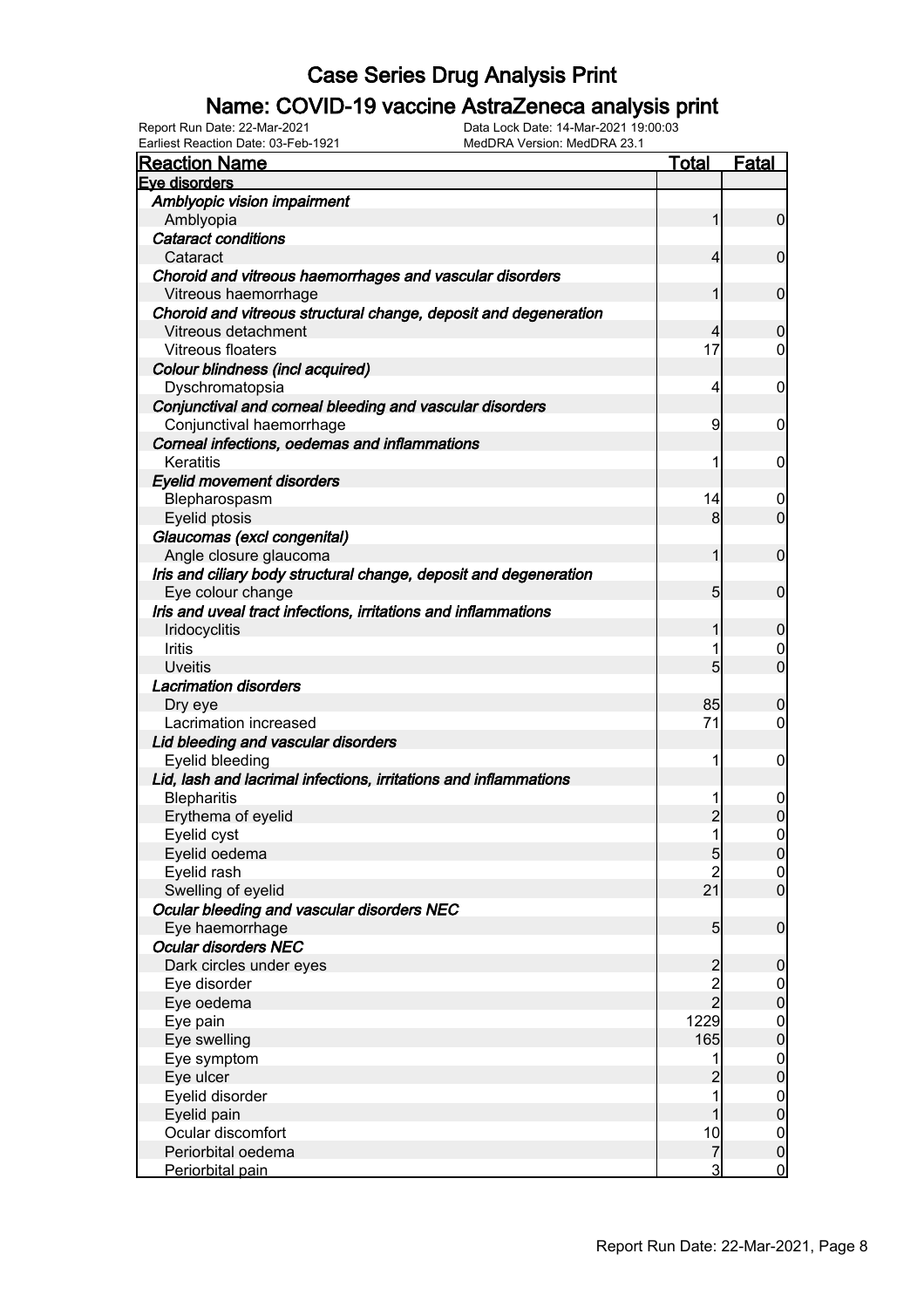### Name: COVID-19 vaccine AstraZeneca analysis print

Earliest Reaction Date: 03-Feb-1921 MedDRA Version: MedDRA 23.1

| <b>Reaction Name</b>                                           | Total           | <b>Fatal</b>   |
|----------------------------------------------------------------|-----------------|----------------|
| Eye disorders cont'd<br>Eve disorders                          |                 |                |
| Periorbital swelling                                           | 28              | 0              |
| Ocular infections, inflammations and associated manifestations |                 |                |
| Eye allergy                                                    | 8               | 0              |
| Eye discharge                                                  | 8               | 0              |
| Eye inflammation                                               |                 | 0              |
| Eye irritation                                                 | 76              | $\mathbf{0}$   |
| Eye pruritus                                                   | 93              | O              |
| Ocular hyperaemia                                              | 85              | 0              |
| Ocular nerve and muscle disorders                              |                 |                |
| Extraocular muscle paresis                                     | 4               | $\mathbf 0$    |
| Eye movement disorder                                          | 8               | 0              |
| <b>Ocular sensation disorders</b>                              |                 |                |
| Abnormal sensation in eye                                      | 10              | 0              |
| Asthenopia                                                     | 92              | 0              |
| Eyelid sensory disorder                                        | 2               | 0              |
| Foreign body sensation in eyes                                 | 12              | $\mathbf 0$    |
| Hypoaesthesia eye                                              | 4               | O              |
| Photophobia                                                    | 384             | 0              |
| <b>Pupil disorders</b>                                         |                 |                |
| <b>Miosis</b>                                                  | 3               | $\mathbf 0$    |
| Mydriasis                                                      | $6 \overline{}$ | 0              |
| Pupils unequal                                                 | 2               | 0              |
| Refractive and accommodative disorders                         |                 |                |
| Altered visual depth perception                                | 1               | 0              |
| Hypermetropia                                                  |                 | 0              |
| Retinal bleeding and vascular disorders (excl retinopathy)     |                 |                |
| Retinal aneurysm                                               |                 | 0              |
| Retinal vascular thrombosis                                    | 1               | 0              |
| Retinal structural change, deposit and degeneration            |                 |                |
| Macular detachment                                             | 1               | 0              |
| Neovascular age-related macular degeneration                   | $\overline{2}$  | 0              |
| Vitreoretinal traction syndrome                                | 1               | 0              |
| <b>Retinopathies NEC</b>                                       |                 |                |
| Acute macular outer retinopathy                                | $\overline{2}$  | $\mathbf 0$    |
| Scleral infections, irritations and inflammations              |                 |                |
| Episcleritis                                                   | 5               | $\overline{0}$ |
| <b>Scleritis</b>                                               | $\overline{2}$  | $\overline{0}$ |
| Structural change, deposit and degeneration of eye NEC         |                 |                |
| Deposit eye                                                    |                 | 0              |
| Endocrine ophthalmopathy                                       | 1               | 0              |
| <b>Visual colour distortions</b>                               |                 |                |
| Chromatopsia                                                   | 1               | $\mathbf 0$    |
| Xanthopsia                                                     | 3               | $\mathbf 0$    |
| <b>Visual disorders NEC</b>                                    |                 |                |
| Diplopia                                                       | 60              | 0              |
| Halo vision                                                    | 4               | $\mathbf 0$    |
| Metamorphopsia                                                 | 9               | $\mathbf 0$    |
| Photopsia                                                      | 79              | $\mathbf 0$    |
| Vision blurred                                                 | 477             | $\overline{0}$ |
| Visual brightness                                              | 3               | $\mathbf 0$    |
| Visual snow syndrome                                           | 1               | $\overline{0}$ |
| Visual impairment and blindness (excl colour blindness)        |                 |                |
| Amaurosis fugax                                                | $\overline{3}$  | $\mathbf 0$    |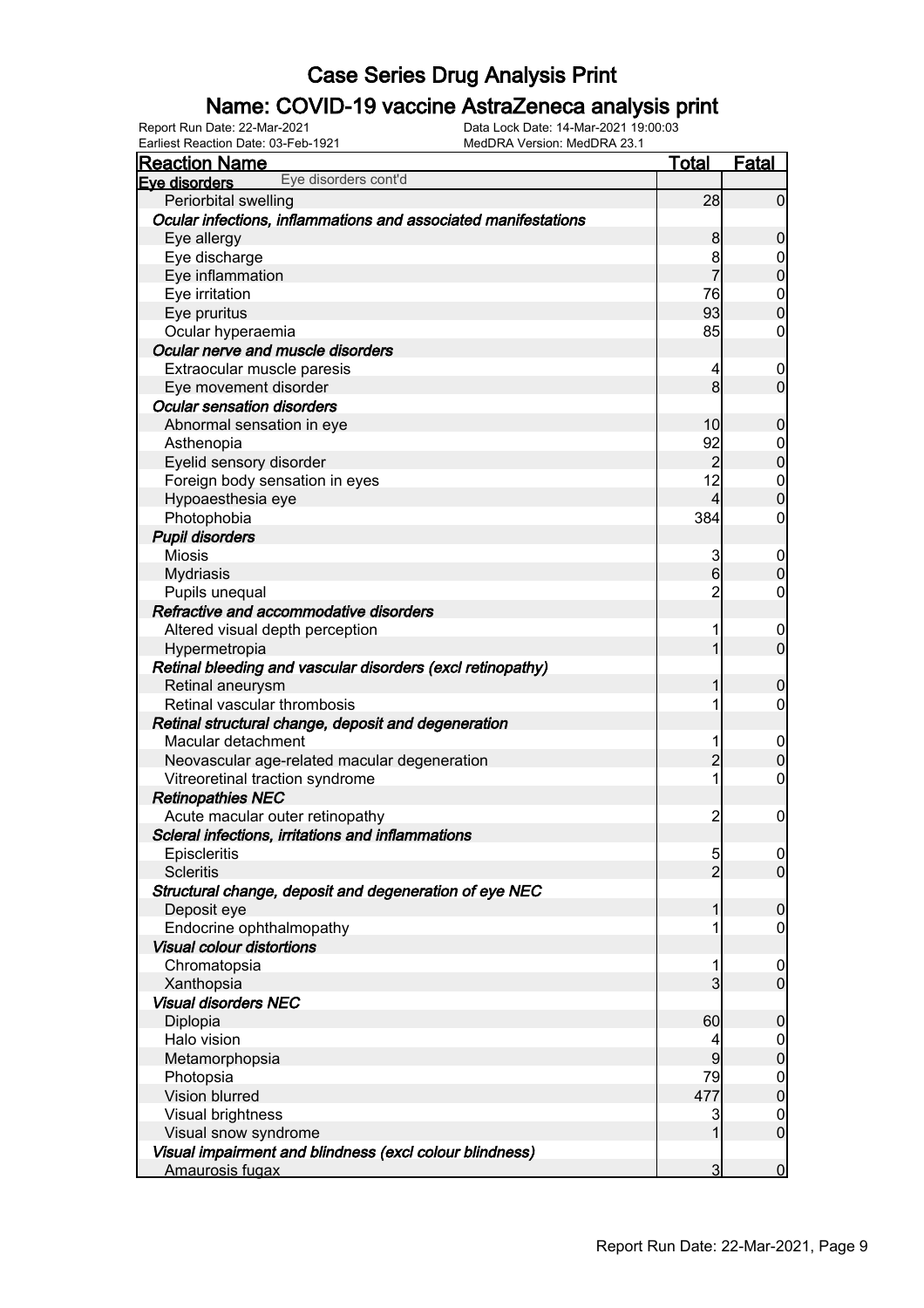#### Name: COVID-19 vaccine AstraZeneca analysis print

| <b>Reaction Name</b>                  | Total | Fatal |
|---------------------------------------|-------|-------|
| Eye disorders cont'd<br>Eve disorders |       |       |
| <b>Blindness</b>                      | 37    |       |
| <b>Blindness transient</b>            |       |       |
| Night blindness                       |       |       |
| Sudden visual loss                    |       |       |
| Visual acuity reduced                 |       |       |
| Visual impairment                     | 138   |       |
| Eye disorders SOC TOTAL               | 3369  |       |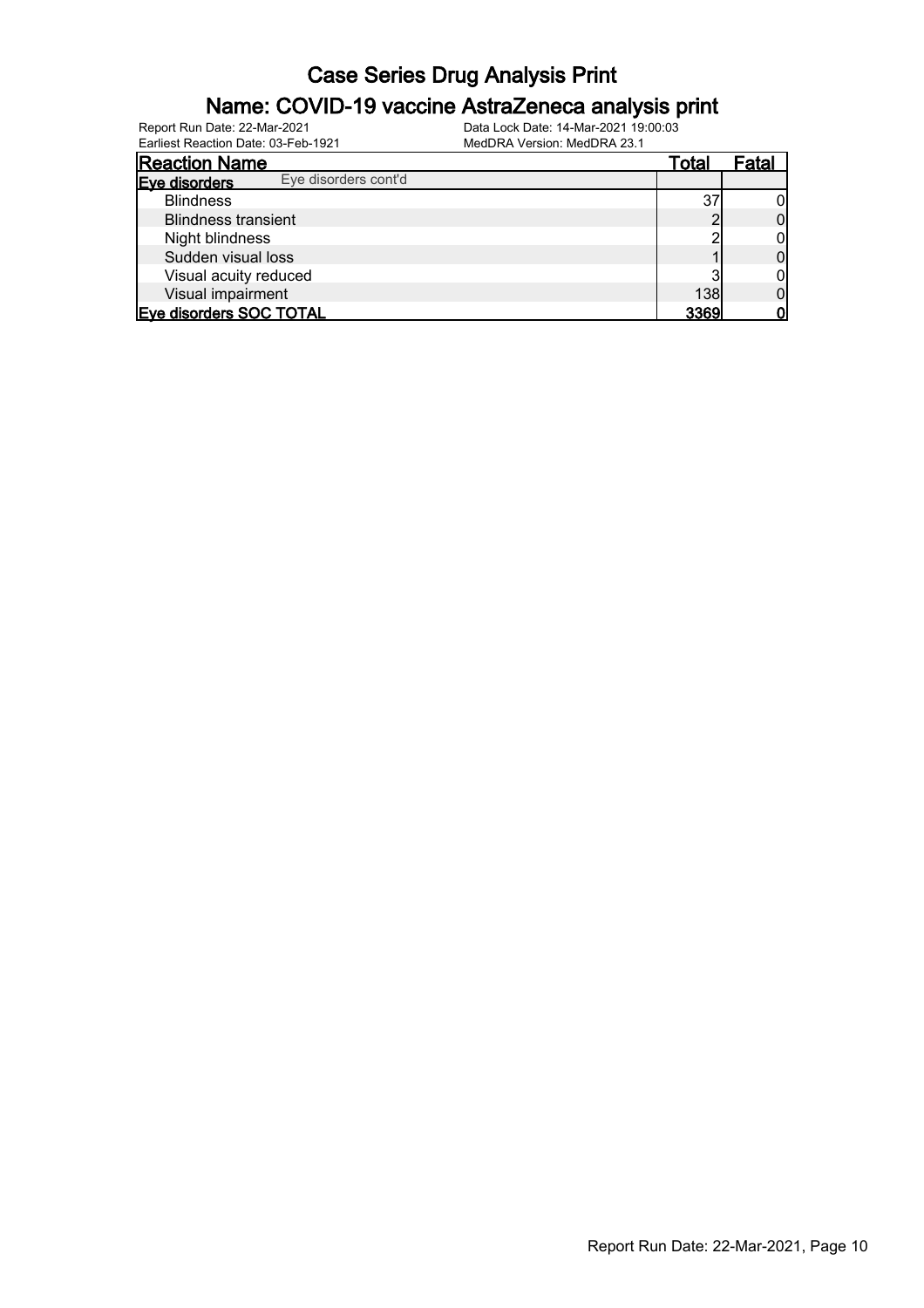### Name: COVID-19 vaccine AstraZeneca analysis print

| Lamest Readuoir Date: 00-1 CD-102<br><b>Reaction Name</b> | <b>Total</b>   | <b>Fatal</b>                     |
|-----------------------------------------------------------|----------------|----------------------------------|
| <b>Gastrointestinal disorders</b>                         |                |                                  |
| Abdominal findings abnormal                               |                |                                  |
| Abdominal mass                                            |                | $\boldsymbol{0}$                 |
| Gastrointestinal sounds abnormal                          |                | 0                                |
| Acute and chronic pancreatitis                            |                |                                  |
| Obstructive pancreatitis                                  |                |                                  |
| Pancreatitis                                              | 13             | $\boldsymbol{0}$                 |
| Pancreatitis acute                                        | $\overline{c}$ | $\mathbf 0$                      |
| Pancreatitis chronic                                      | 1              | $\mathbf 0$                      |
| Anal and rectal disorders NEC                             |                |                                  |
| Anal fissure                                              |                | $\mathbf 0$                      |
| Anal and rectal pains                                     |                |                                  |
| Proctalgia                                                | 4              | $\mathbf 0$                      |
| Anal and rectal signs and symptoms                        |                |                                  |
| Anal hypoaesthesia                                        | 3              | $\mathbf 0$                      |
| Anal pruritus                                             |                | $\mathbf 0$                      |
| Anorectal discomfort                                      | $\overline{2}$ | $\overline{0}$                   |
| <b>Benign oral cavity neoplasms</b>                       |                |                                  |
| Mouth cyst                                                | 2              | $\mathbf 0$                      |
| Tongue cyst                                               |                | 0                                |
| Colitis (excl infective)                                  |                |                                  |
| Autoimmune colitis                                        |                |                                  |
| Colitis                                                   |                | $\mathbf 0$<br>$\mathbf 0$       |
| Colitis ischaemic                                         |                |                                  |
|                                                           |                | $\mathbf{0}$<br>$\overline{0}$   |
| Colitis microscopic<br>Colitis ulcerative                 | 25             |                                  |
| Crohn's disease                                           | 27             | $\mathbf{0}$<br>$\overline{0}$   |
|                                                           |                |                                  |
| Neutropenic colitis<br><b>Terminal ileitis</b>            |                | $\mathbf 0$<br>$\overline{0}$    |
|                                                           |                |                                  |
| <b>Dental disorders NEC</b>                               | 9              | $\boldsymbol{0}$                 |
| Teething                                                  |                |                                  |
| Dental pain and sensation disorders<br>Dental discomfort  |                |                                  |
|                                                           | 3<br>3         | $\mathbf 0$                      |
| Dental paraesthesia<br>Hyperaesthesia teeth               | 10             | $\mathbf 0$<br>$\overline{0}$    |
| Toothache                                                 | 105            | $\overline{0}$                   |
| Dental surface disorders                                  |                |                                  |
| Tooth discolouration                                      |                |                                  |
| Diarrhoea (excl infective)                                |                | $\boldsymbol{0}$                 |
| Diarrhoea                                                 | 3594           |                                  |
| Diarrhoea haemorrhagic                                    | 10             | $\overline{0}$<br>$\overline{0}$ |
| <b>Diverticula</b>                                        |                |                                  |
| Diverticulum                                              | 1              | $\mathbf 0$                      |
| Duodenal ulcers and perforation                           |                |                                  |
| Duodenal ulcer                                            |                | $\mathbf 0$                      |
| Dyspeptic signs and symptoms                              |                |                                  |
|                                                           | 280            | $\mathbf 0$                      |
| Dyspepsia                                                 |                |                                  |
| Epigastric discomfort<br>Eructation                       | 8<br>31        | 0<br>$\mathbf 0$                 |
| <b>Faecal abnormalities NEC</b>                           |                |                                  |
| Abnormal faeces                                           |                |                                  |
| Faecaloma                                                 | 5              | $\boldsymbol{0}$                 |
| Faeces discoloured                                        | 12             | $\mathbf 0$<br>$\pmb{0}$         |
|                                                           | 1              | $\mathbf 0$                      |
| Faeces hard                                               |                |                                  |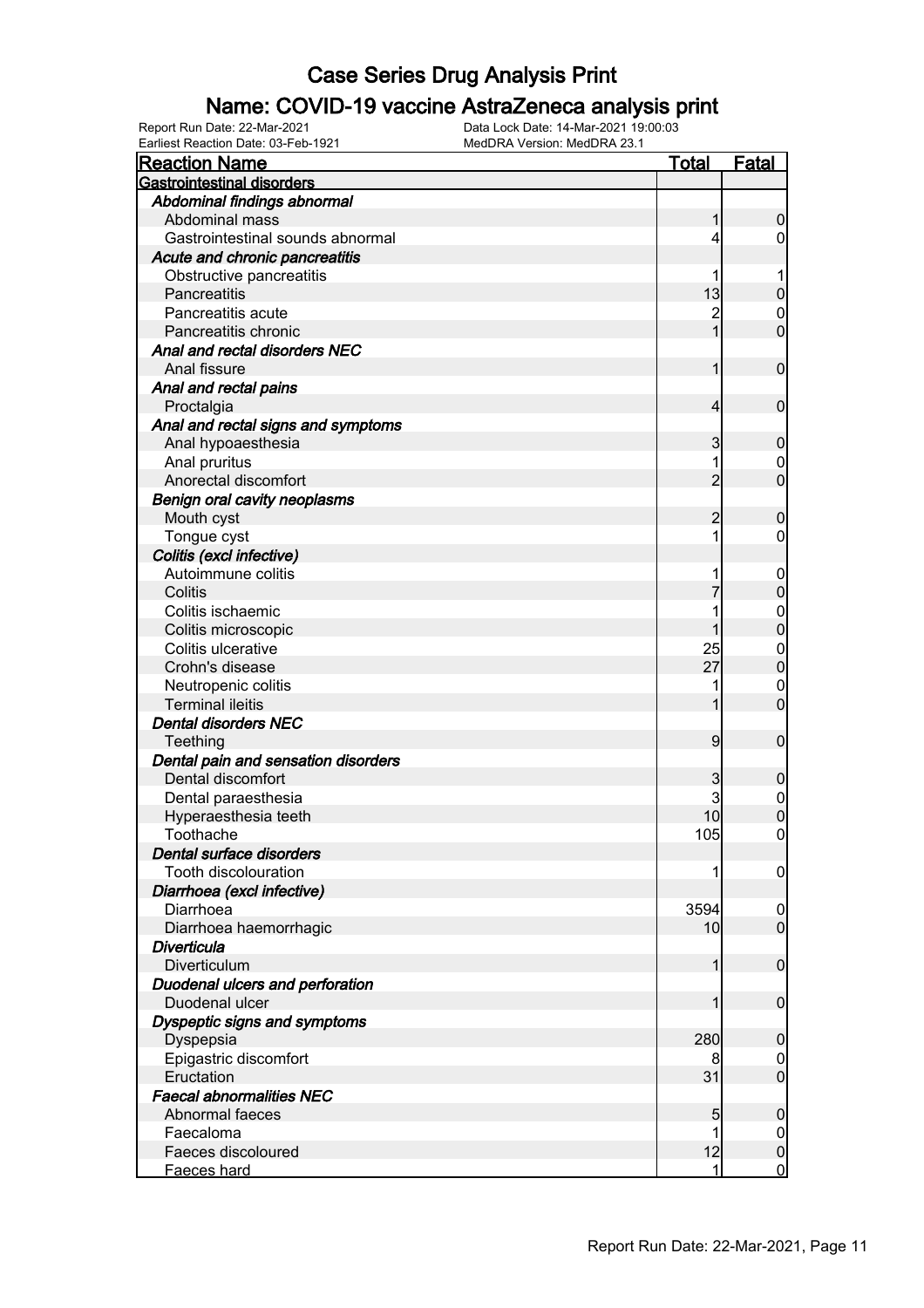### Name: COVID-19 vaccine AstraZeneca analysis print

Earliest Reaction Date: 03-Feb-1921 MedDRA Version: MedDRA 23.1

| Lamest Readubil Date: 00-1 CD-102<br><u>Reaction Name</u>   | <b>Total</b>   | <b>Fatal</b>                       |
|-------------------------------------------------------------|----------------|------------------------------------|
| Gastrointestinal disordersointestinal disorders cont'd      |                |                                    |
| Faeces pale                                                 | 1              | $\mathbf 0$                        |
| Faeces soft                                                 | 6              | $\boldsymbol{0}$                   |
| Mucous stools                                               | $\overline{2}$ | $\overline{0}$                     |
| Flatulence, bloating and distension                         |                |                                    |
| Abdominal distension                                        | 123            | $\boldsymbol{0}$                   |
| Flatulence                                                  | 147            | 0                                  |
| Gastric and oesophageal haemorrhages                        |                |                                    |
| Gastric haemorrhage                                         | 3              | $\mathbf 0$                        |
| Gastric ulcers and perforation                              |                |                                    |
| Gastric ulcer                                               | 3              | $\mathbf 0$                        |
| Gastric ulcer perforation                                   |                | $\mathbf 0$                        |
| Gastritis (excl infective)                                  |                |                                    |
| Chronic gastritis                                           |                | $\boldsymbol{0}$                   |
| Gastritis                                                   | 19             | 0                                  |
| Reflux gastritis                                            | 3              | $\mathbf 0$                        |
| Gastrointestinal and abdominal pains (excl oral and throat) |                |                                    |
| Abdominal migraine                                          |                | $\boldsymbol{0}$                   |
| Abdominal pain                                              | 1710           | $\mathbf 0$                        |
| Abdominal pain lower                                        | 74             | $\mathbf 0$                        |
| Abdominal pain upper                                        | 1828           | $\boldsymbol{0}$                   |
| Abdominal rigidity                                          | 16             | $\mathbf 0$                        |
| Abdominal tenderness                                        | 7              | $\mathbf 0$                        |
| Gastrointestinal pain                                       | 116            | $\mathbf 0$                        |
| Oesophageal pain                                            | 3              | 0                                  |
| Gastrointestinal atonic and hypomotility disorders NEC      |                |                                    |
| Constipation                                                | 127            | $\mathbf 0$                        |
| <b>Gastric dilatation</b>                                   | 5              | $\overline{0}$                     |
| Gastrooesophageal reflux disease                            | 59             | $\overline{0}$                     |
| Infrequent bowel movements                                  |                | $\mathbf 0$                        |
| <b>Gastrointestinal disorders NEC</b>                       |                |                                    |
| Food poisoning                                              |                | $\mathbf 0$                        |
| Functional gastrointestinal disorder                        |                | $\boldsymbol{0}$                   |
| Gastric disorder                                            | 4              | $\mathbf 0$                        |
| Gastrointestinal disorder                                   | 8              | $\mathbf 0$                        |
| Neurogenic bowel                                            | $\mathbf{1}$   | $\overline{0}$                     |
| Gastrointestinal dyskinetic disorders                       |                |                                    |
| Bowel movement irregularity                                 | 1              | 0                                  |
| Change of bowel habit                                       | 3              | $\overline{0}$                     |
| Dyschezia                                                   | $\overline{2}$ | $\boldsymbol{0}$                   |
| Oesophageal achalasia                                       | $\overline{2}$ | 0                                  |
| Gastrointestinal inflammatory disorders NEC                 |                |                                    |
| Gastrointestinal tract irritation                           |                | $\mathbf 0$                        |
| Gastrointestinal signs and symptoms NEC                     |                |                                    |
| Abdominal discomfort                                        | 564            | $\mathbf 0$                        |
| Abdominal symptom                                           |                | $\boldsymbol{0}$                   |
| Acute abdomen                                               |                | $\boldsymbol{0}$<br>$\overline{0}$ |
| Anal incontinence                                           | 12             |                                    |
| <b>Breath odour</b>                                         | 8              | $\mathbf 0$                        |
| Dysphagia                                                   | 57             | $\overline{1}$                     |
| Intestinal congestion                                       |                | 0                                  |
| Gastrointestinal spastic and hypermotility disorders        |                |                                    |
| Defaecation urgency                                         | 7              | $\overline{0}$                     |
| Frequent bowel movements                                    | 15             | $\overline{0}$                     |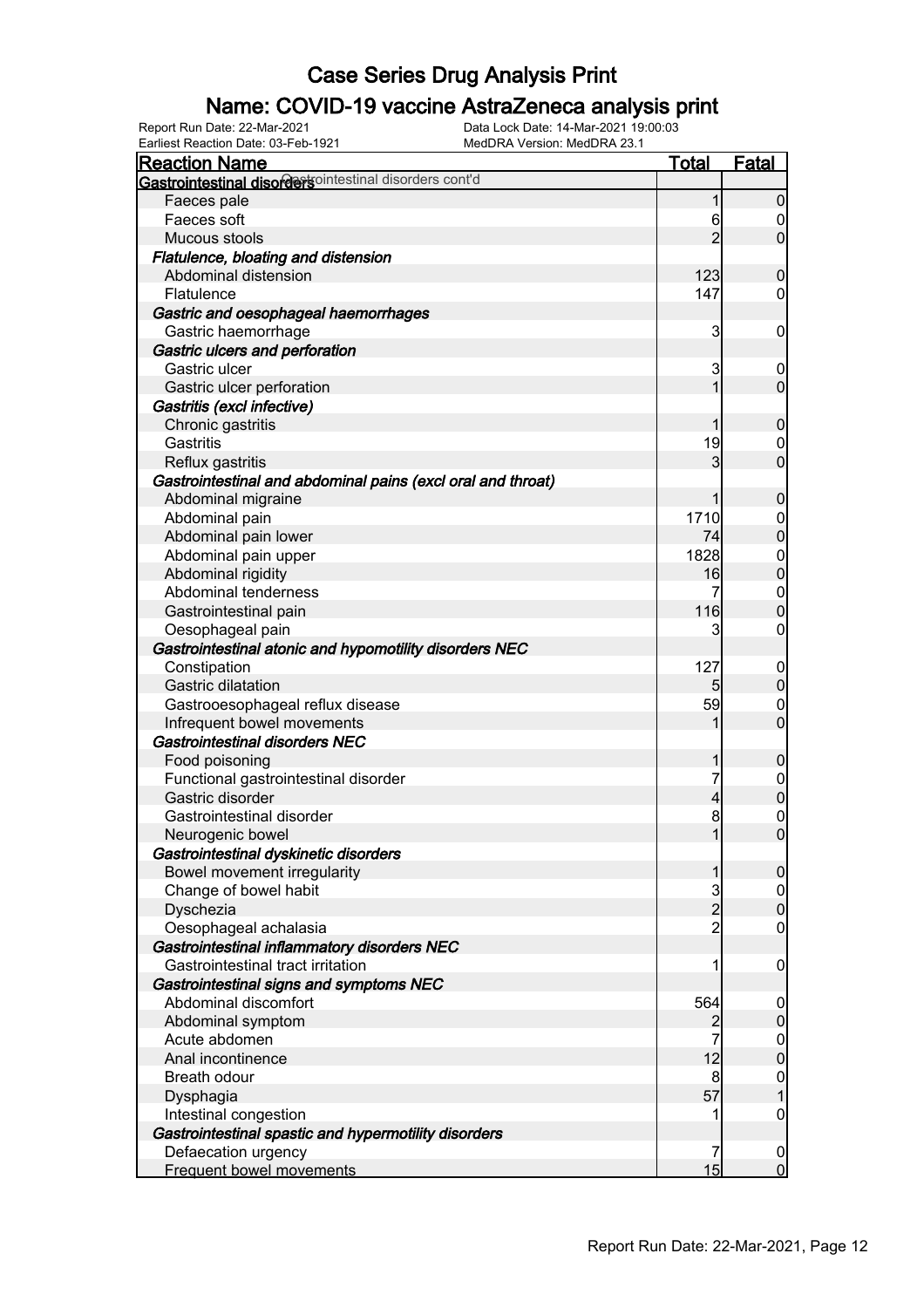### Name: COVID-19 vaccine AstraZeneca analysis print

| <b>Reaction Name</b>                                         | <b>Total</b>   | <b>Fatal</b>        |
|--------------------------------------------------------------|----------------|---------------------|
| Gastrointestinal disordertsointestinal disorders cont'd      |                |                     |
| Irritable bowel syndrome                                     | 25             | $\boldsymbol{0}$    |
| Oesophageal spasm                                            | $\overline{2}$ | $\overline{0}$      |
| Gastrointestinal stenosis and obstruction NEC                |                |                     |
| Intestinal obstruction                                       | 1              | $\mathbf 0$         |
| Gastrointestinal vascular occlusion and infarction           |                |                     |
| Mesenteric vein thrombosis                                   | 1              | $\mathbf 0$         |
| Gingival disorders, signs and symptoms NEC                   |                |                     |
| <b>Gingival blister</b>                                      | 8              | $\mathbf 0$         |
| Gingival discomfort                                          | 1              | $\mathbf 0$         |
| Gingival disorder                                            | 6              | $\overline{0}$      |
| Gingival hypertrophy                                         | 1              |                     |
| Gingival oedema                                              | 1              | $0\atop 0$          |
| Gingival pain                                                | 65             |                     |
| <b>Gingival pruritus</b>                                     | 1              | $0\atop 0$          |
| Gingival swelling                                            | 16             | $\mathbf{0}$        |
| Gingival ulceration                                          | $\mathbf{3}$   | $\overline{0}$      |
| Noninfective gingivitis                                      | 6              | $\mathbf 0$         |
| Gingival haemorrhages                                        |                |                     |
| Gingival bleeding                                            | 21             | $\mathbf 0$         |
| Haemorrhoids and gastrointestinal varices (excl oesophageal) |                |                     |
| Haemorrhoidal haemorrhage                                    | 1              | $\mathbf 0$         |
| Haemorrhoids                                                 | 6              | $\mathbf 0$         |
| Haemorrhoids thrombosed                                      | 1              | $\boldsymbol{0}$    |
| Inguinal hernias                                             |                |                     |
| Inguinal hernia                                              | 1              | $\mathbf 0$         |
| Intestinal haemorrhages                                      |                |                     |
| Anal haemorrhage                                             | 6              | $\mathbf 0$         |
| Mesenteric haemorrhage                                       | 1              | $\pmb{0}$           |
| Rectal haemorrhage                                           | 11             | $\mathbf 0$         |
| Small intestinal haemorrhage                                 | 9              | $\overline{0}$      |
| Large intestinal stenosis and obstruction                    |                |                     |
| Large intestinal stenosis                                    | 1              | $\boldsymbol{0}$    |
| <b>Malabsorption syndromes</b>                               |                |                     |
| Coeliac disease                                              | 3              | $\mathbf 0$         |
| Nausea and vomiting symptoms                                 |                |                     |
| Acetonaemic vomiting                                         | 1              | 0                   |
| Discoloured vomit                                            | 10             | $\overline{0}$      |
| Faecal vomiting                                              |                | $\overline{0}$      |
| Nausea                                                       | 14837          | $\boldsymbol{0}$    |
| Regurgitation                                                |                | $\overline{0}$      |
| Retching                                                     | 127            |                     |
| Vomiting                                                     | 5128           | $\frac{0}{2}$       |
| Vomiting projectile                                          | 69             | $\mathsf{O}\xspace$ |
| Non-site specific gastrointestinal haemorrhages              |                |                     |
| Gastrointestinal haemorrhage                                 | 6              | 1                   |
| Haematemesis                                                 | 23             | $\pmb{0}$           |
| Haematochezia                                                | 18             | $\overline{0}$      |
| Melaena                                                      | $\overline{2}$ | $\overline{0}$      |
| Oesophagitis (excl infective)                                |                |                     |
| Eosinophilic oesophagitis                                    | 1              | $\mathbf 0$         |
| Oesophagitis                                                 | 4              | $\boldsymbol{0}$    |
| Oral dryness and saliva altered                              |                |                     |
| <b>Aptyalism</b>                                             | 2              | $\overline{0}$      |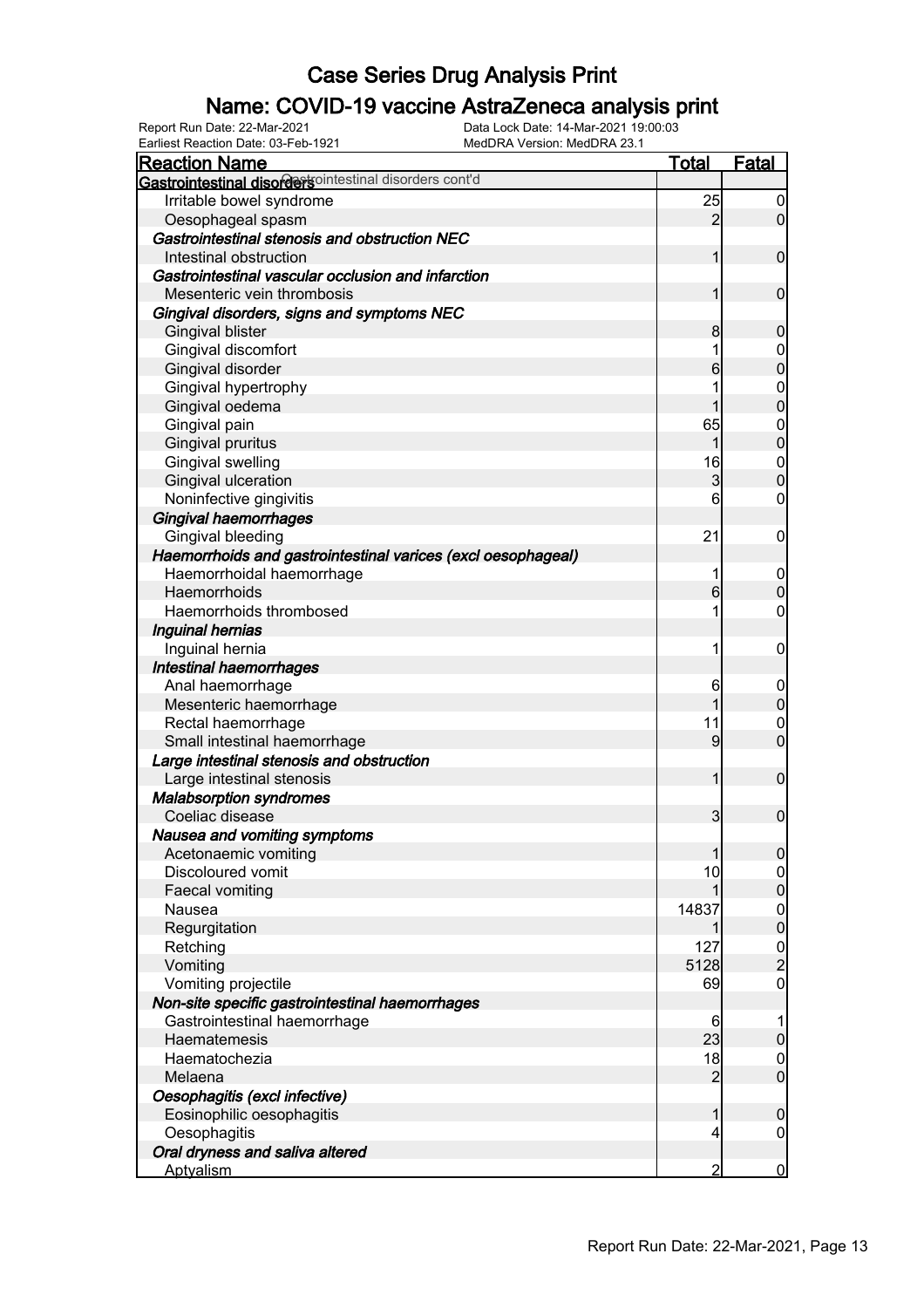### Name: COVID-19 vaccine AstraZeneca analysis print

Earliest Reaction Date: 03-Feb-1921 MedDRA Version: MedDRA 23.1

| <b>Reaction Name</b>                                          | <u>Total</u>    | <b>Fatal</b>                         |
|---------------------------------------------------------------|-----------------|--------------------------------------|
| <b>Gastrointestinal disordersointestinal disorders cont'd</b> |                 |                                      |
| Dry mouth                                                     | 458             | $\mathbf 0$                          |
| Lip dry                                                       | 20              |                                      |
| Saliva altered                                                | $\overline{a}$  | $\begin{matrix} 0 \\ 0 \end{matrix}$ |
| Salivary hypersecretion                                       | 9               | $\mathbf 0$                          |
| Oral soft tissue disorders NEC                                |                 |                                      |
| Chapped lips                                                  | 4               | $\boldsymbol{0}$                     |
| <b>Cheilitis</b>                                              | 15              | $\mathbf 0$                          |
| Chronic cheek biting                                          | 1               |                                      |
| Enlarged uvula                                                | $\overline{2}$  | $0\atop 0$                           |
| Leukoplakia oral                                              | 1               |                                      |
| Lip blister                                                   | 14              | $\begin{matrix}0\\0\end{matrix}$     |
| Lip disorder                                                  | 1               |                                      |
| Oral disorder                                                 | 5               | $\begin{matrix}0\\0\end{matrix}$     |
| <b>Uvulitis</b>                                               | $\overline{2}$  | $\pmb{0}$                            |
| Oral soft tissue haemorrhages                                 |                 |                                      |
| Mouth haemorrhage                                             | $\overline{c}$  |                                      |
| Oral blood blister                                            | $\overline{9}$  | $\boldsymbol{0}$<br>$\mathbf 0$      |
|                                                               |                 |                                      |
| Oral soft tissue infections                                   |                 |                                      |
| Angular cheilitis                                             | $\overline{2}$  | $\boldsymbol{0}$                     |
| Oral soft tissue signs and symptoms                           |                 |                                      |
| Anaesthesia oral                                              | 3               | $\mathbf 0$                          |
| Burning mouth syndrome                                        | 3               | $0\atop 0$                           |
| Coating in mouth                                              | 1               |                                      |
| Hypoaesthesia oral                                            | 195             | $\begin{matrix}0\\0\end{matrix}$     |
| Lip erythema                                                  | 3               |                                      |
| Lip exfoliation                                               | 5               | $\begin{matrix}0\\0\end{matrix}$     |
| Lip pain                                                      | 21              |                                      |
| Lip pruritus                                                  | 8               | $\begin{matrix}0\\0\end{matrix}$     |
| Odynophagia                                                   | 8               |                                      |
| Oral discomfort                                               | 27              | $0$<br>0                             |
| Oral mucosal blistering                                       | 13              |                                      |
| Oral mucosal eruption                                         | 8               | $0\atop 0$                           |
| Oral mucosal exfoliation                                      | 4               |                                      |
| Oral mucosal roughening                                       | 2               | $\begin{matrix}0\\0\end{matrix}$     |
| Oral pain                                                     | 126             |                                      |
| Oral pruritus                                                 | 8               | $\Omega$                             |
| Paraesthesia oral                                             | 298             | $\overline{0}$                       |
| Oral soft tissue swelling and oedema                          |                 |                                      |
| Lip oedema                                                    | 4               | $\mathbf 0$                          |
| Lip swelling                                                  | 334             | $\overline{0}$                       |
| Mouth swelling                                                | 47              | $\mathbf 0$                          |
| Oedema mouth                                                  | 1               | $\mathbf{0}$                         |
| Palatal swelling                                              | $5\overline{)}$ | $\overline{0}$                       |
| <b>Rectal inflammations NEC</b>                               |                 |                                      |
| <b>Proctitis</b>                                              | 1               | $\boldsymbol{0}$                     |
| Salivary gland disorders NEC                                  |                 |                                      |
| Salivary gland pain                                           | $\overline{4}$  | $\boldsymbol{0}$                     |
| Salivary gland enlargements                                   |                 |                                      |
| Parotid gland enlargement                                     | $\overline{4}$  | $\boldsymbol{0}$                     |
| Salivary gland infections and inflammations                   |                 |                                      |
| Noninfective sialoadenitis                                    | 1               | $\boldsymbol{0}$                     |
| <b>Stomatitis and ulceration</b>                              |                 |                                      |
| Aphthous ulcer                                                | 20 <sup>°</sup> | $\overline{0}$                       |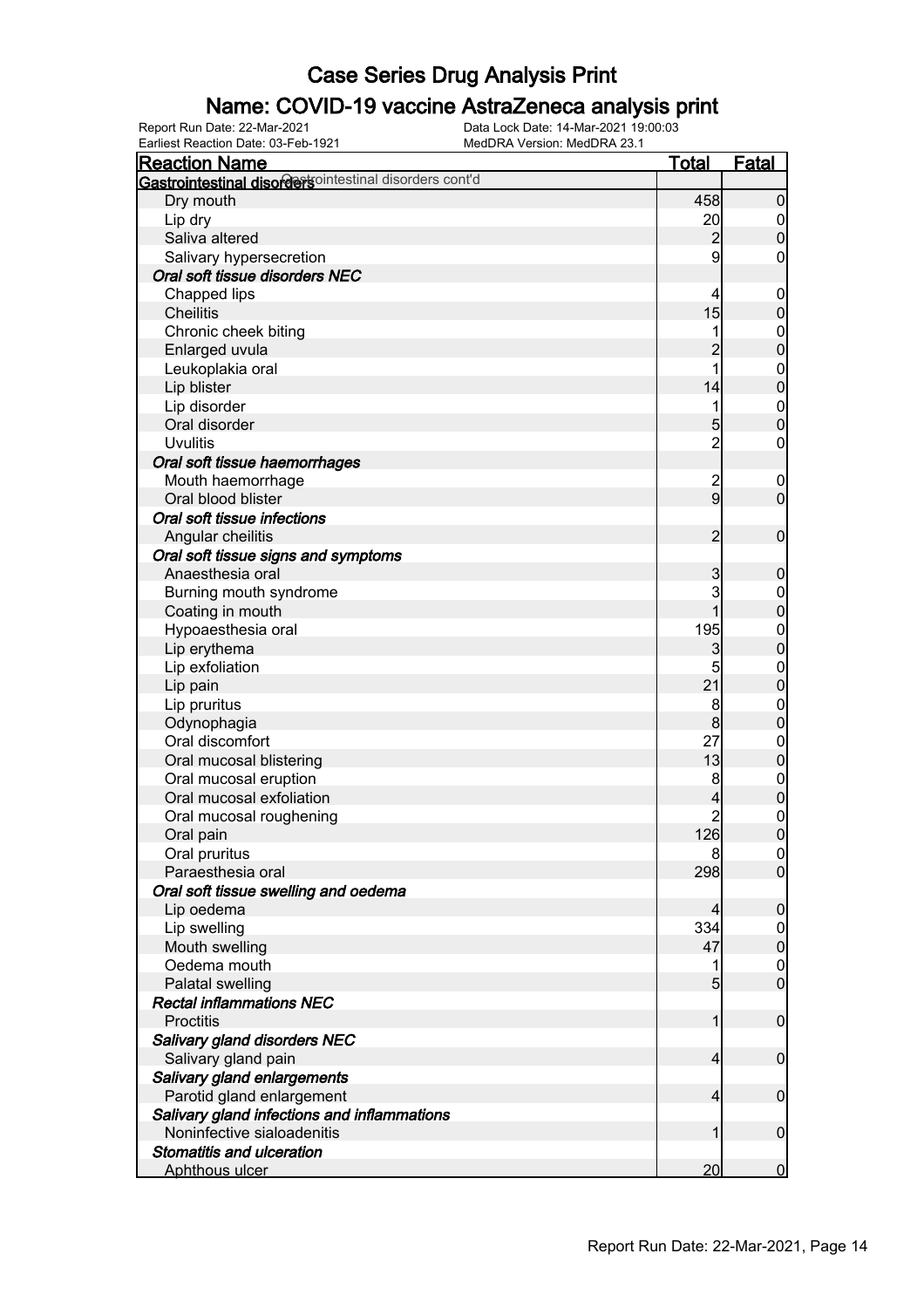#### Name: COVID-19 vaccine AstraZeneca analysis print

| <b>Reaction Name</b>                                   | <u>Total</u>   | <u>Fatal</u>    |
|--------------------------------------------------------|----------------|-----------------|
| Gastrointestinal disordersointestinal disorders cont'd |                |                 |
| Lip ulceration                                         |                | 0               |
| Mouth ulceration                                       | 211            | $\overline{0}$  |
| <b>Stomatitis</b>                                      | 25             | 0               |
| Tongue disorders                                       |                |                 |
| Glossitis                                              | 8              | 0               |
| Plicated tongue                                        |                | 0               |
| Tongue disorder                                        | 13             | $\mathbf 0$     |
| Tongue geographic                                      |                | $\mathbf 0$     |
| Tongue ulceration                                      | 12             | $\mathbf 0$     |
| Trichoglossia                                          | 2              | $\overline{0}$  |
| Tongue signs and symptoms                              |                |                 |
| Glossodynia                                            | 93             | $\mathbf 0$     |
| Scalloped tongue                                       |                | 0               |
| Swollen tongue                                         | 186            | $\mathbf 0$     |
| Tongue blistering                                      | 10             | 0               |
| Tongue coated                                          | 12             | 0               |
| Tongue discolouration                                  | $\bf{8}$       | $\mathbf 0$     |
| Tongue discomfort                                      | 12             | $\overline{0}$  |
| Tongue dry                                             | 6              | $\mathbf{0}$    |
| Tongue eruption                                        |                | $\overline{0}$  |
| Tongue exfoliation                                     |                | $\mathbf{0}$    |
| Tongue movement disturbance                            | $\overline{3}$ | $\mathbf 0$     |
| Tongue oedema                                          | 6              | 0               |
| Tongue pruritus                                        |                | $\mathbf 0$     |
| Tongue rough                                           |                | $\mathbf 0$     |
| Tongue spasm                                           |                | $\mathbf 0$     |
| <b>Tooth missing</b>                                   |                |                 |
| <b>Tooth loss</b>                                      |                | 0               |
| Gastrointestinal disorders SOC TOTAL                   | 31887          | $5\overline{5}$ |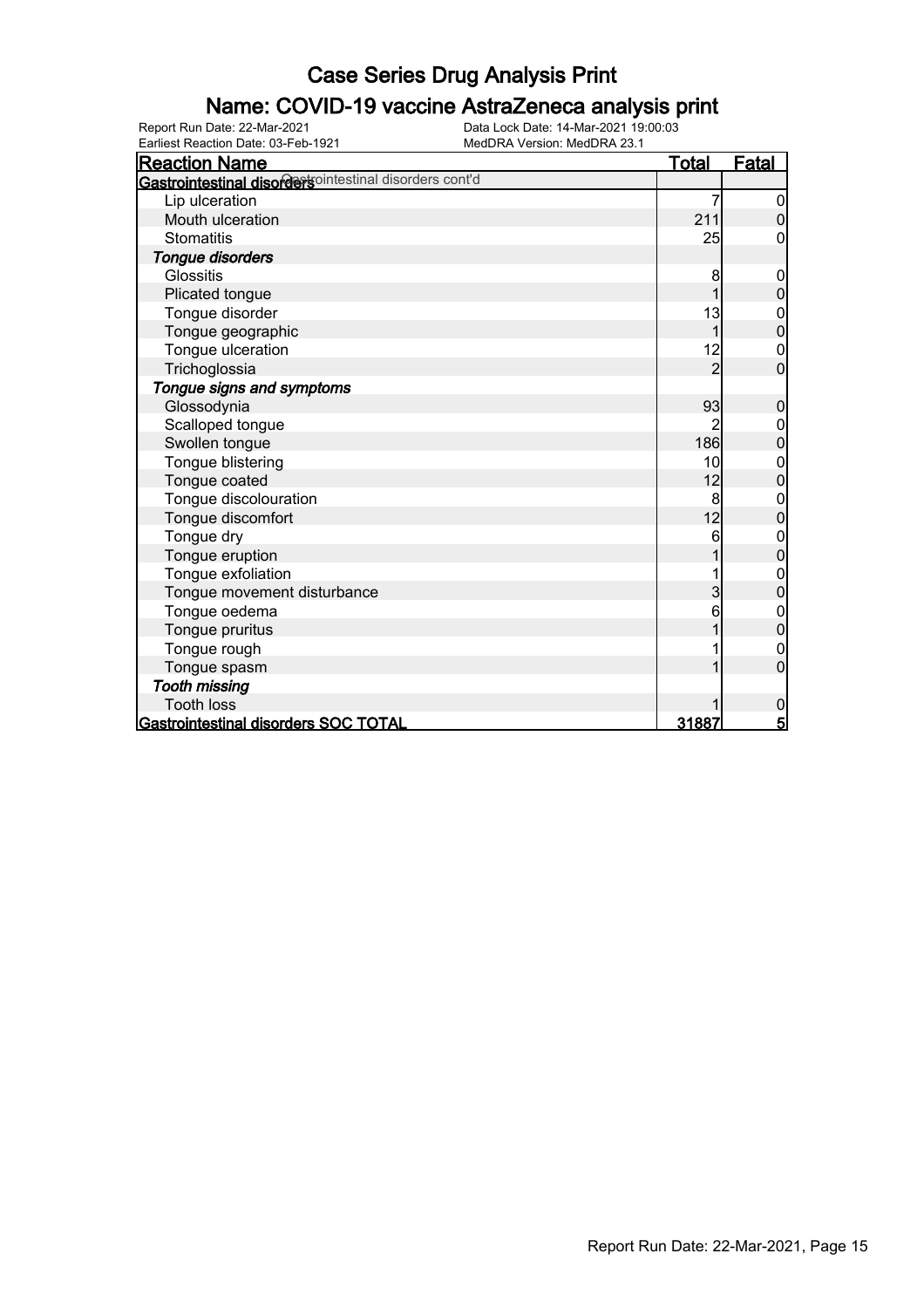### Name: COVID-19 vaccine AstraZeneca analysis print

| <b>Reaction Name</b>                        | <u>Total</u> | <b>Fatal</b>     |
|---------------------------------------------|--------------|------------------|
| General disorders                           |              |                  |
| Administration site reactions NEC           |              |                  |
| Administration site bruise                  |              | 0                |
| Administration site induration              |              | 0                |
| Administration site mass                    |              | 0                |
| Administration site pain                    | 23           | 0                |
| Administration site rash                    |              | 0                |
| Administration site urticaria               |              | $\mathbf{0}$     |
| Puncture site bruise                        | 17           | 0                |
| Puncture site haemorrhage                   | 1            | $\mathbf{0}$     |
| Puncture site pain                          | 10           | 0                |
| Puncture site reaction                      | 2            | $\mathbf{0}$     |
| Puncture site swelling                      |              | 0                |
| Adverse effect absent                       |              |                  |
| No adverse event                            | 8            | $\mathbf 0$      |
| Application and instillation site reactions |              |                  |
| Application site bruise                     | 6            | 0                |
| Application site erythema                   | 9            | $\mathbf 0$      |
| Application site joint pain                 |              | 0                |
| Application site pain                       | 11           | $\mathbf{0}$     |
| Application site pruritus                   | 5            | 0                |
| Application site swelling                   |              | $\mathbf{0}$     |
| Application site warmth                     |              | 0                |
| Instillation site discomfort                |              | $\mathbf{0}$     |
| Instillation site pain                      |              | 0                |
| Instillation site pruritus                  |              | 0                |
| Instillation site warmth                    |              | 0                |
| <b>Asthenic conditions</b>                  |              |                  |
| Asthenia                                    | 1817         | 3                |
| Chronic fatigue syndrome                    | 19           | $\mathbf{0}$     |
| Fatigue                                     | 19351        | $\mathbf{0}$     |
| Malaise                                     | 5106         |                  |
| Sluggishness                                | 6            | $\frac{3}{0}$    |
| <b>Body temperature altered</b>             |              |                  |
| Hyperthermia                                | 5            | 0                |
| Hypothermia                                 | 23           | $\mathbf{0}$     |
| Temperature regulation disorder             | 8            | <sup>o</sup>     |
| Complications associated with device NEC    |              |                  |
| <b>Phantom shocks</b>                       | 2            | $\overline{0}$   |
| Death and sudden death                      |              |                  |
| Brain death                                 |              |                  |
| Death                                       | 156          | 156              |
| Sudden death                                | 13           | 13               |
| <b>Febrile disorders</b>                    |              |                  |
| Hyperpyrexia                                | 28           | 0                |
| Masked fever                                |              | $\boldsymbol{0}$ |
| Pyrexia                                     | 26545        | $\mathbf 0$      |
| <b>Feelings and sensations NEC</b>          |              |                  |
| Chills                                      | 21037        | 0                |
| Feeling abnormal                            | 828          | $\mathbf 0$      |
| Feeling cold                                | 2454         | $\boldsymbol{0}$ |
| Feeling drunk                               | 41           | $\mathbf 0$      |
| Feeling hot                                 | 883          | $\mathbf 0$      |
| Feeling jittery                             | 13           | $\mathbf 0$      |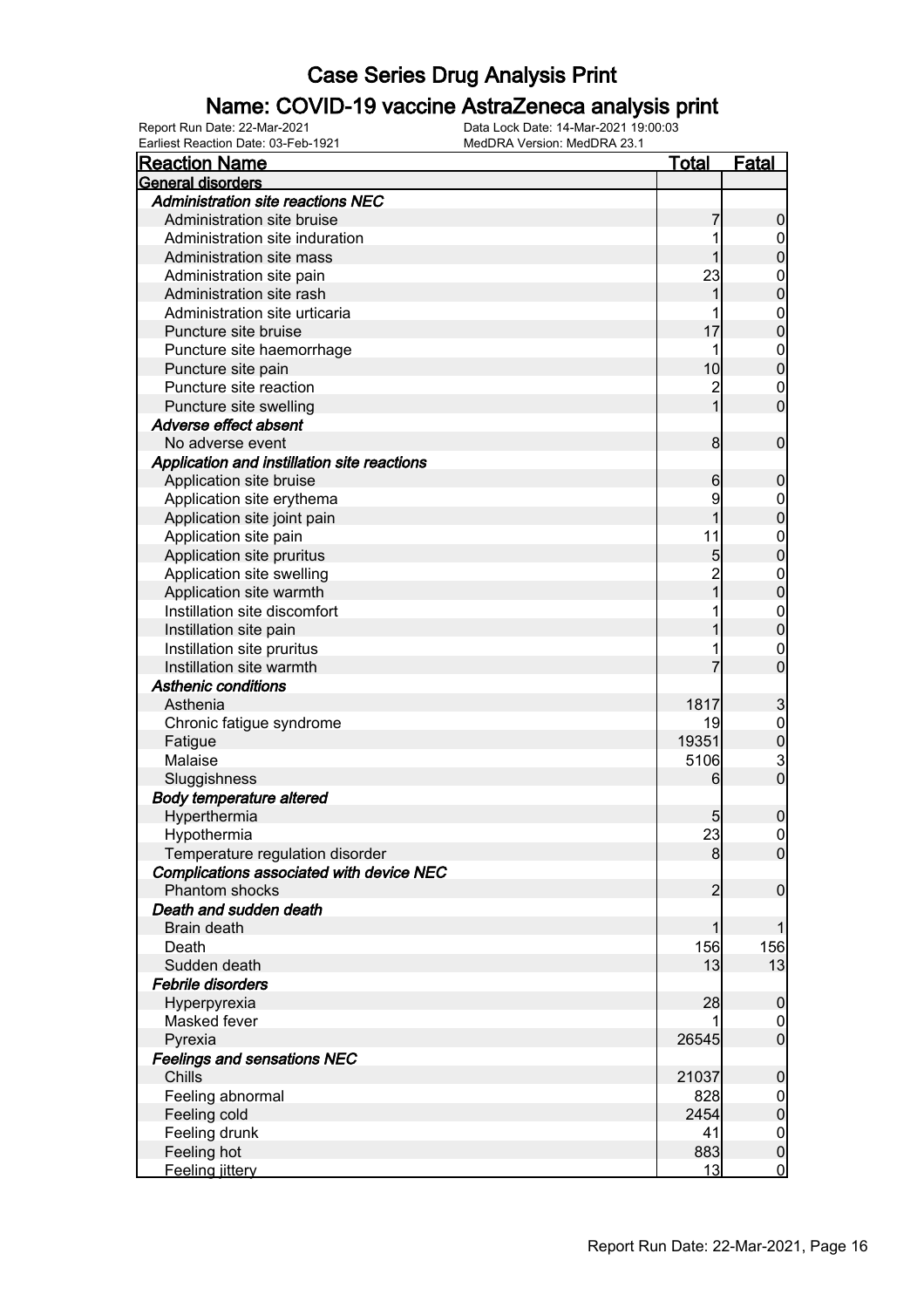### Name: COVID-19 vaccine AstraZeneca analysis print

| <b>Reaction Name</b>                          | <u>Total</u>   | <b>Fatal</b>                               |
|-----------------------------------------------|----------------|--------------------------------------------|
| General disorders cont'd<br>General disorders |                |                                            |
| Feeling of body temperature change            | 443            | $\boldsymbol{0}$                           |
| Hangover                                      | 39             | $\overline{0}$                             |
| Hunger                                        | 13             | $\pmb{0}$                                  |
| Sensation of foreign body                     | 13             | $\overline{0}$                             |
| Temperature intolerance                       | 20             | $\pmb{0}$                                  |
| <b>Thirst</b>                                 | 554            | $\mathbf 0$                                |
| Thirst decreased                              | 3              | $\mathbf 0$                                |
| <b>Fibrosis NEC</b>                           |                |                                            |
| Fibrosis                                      | 1              | $\boldsymbol{0}$                           |
| Gait disturbances                             |                |                                            |
| Decreased gait velocity                       | $\overline{c}$ | $\boldsymbol{0}$                           |
| Gait disturbance                              | 107            | $\mathbf 0$                                |
| Gait inability                                | 72             | $\overline{0}$                             |
| Loss of control of legs                       | 12             | $\mathbf 0$                                |
| General signs and symptoms NEC                |                |                                            |
| Apparent death                                | 1              | $\mathbf 0$                                |
| Chronic disease                               | 1              | $\pmb{0}$                                  |
| Condition aggravated                          | 56             | $\boldsymbol{0}$                           |
| Crying                                        | 67             | $\mathbf 0$                                |
| Discharge                                     |                | $\boldsymbol{0}$                           |
| Energy increased                              |                | $\mathbf 0$                                |
| Exercise tolerance decreased                  |                | $\boldsymbol{0}$                           |
| Foaming at mouth                              | $\frac{2}{2}$  |                                            |
| General physical health deterioration         | 10             | $\begin{array}{c} 0 \\ 2 \\ 0 \end{array}$ |
| General symptom                               | 6              |                                            |
| Glassy eyes                                   |                |                                            |
| High-pitched crying                           |                | $0$<br>0                                   |
| III-defined disorder                          |                | $\mathbf{0}$                               |
| <b>Illness</b>                                | 2209           | $\mathbf 0$                                |
| Induration                                    | 6              | $\mathbf{0}$                               |
| Influenza like illness                        | 4247           | $\mathbf{1}$                               |
| Irritability postvaccinal                     | 2              | $\boldsymbol{0}$                           |
| Local reaction                                | 93             | $\mathbf 0$                                |
| Moaning                                       | 5              | $\boldsymbol{0}$                           |
| Multiple organ dysfunction syndrome           | $\overline{2}$ | $\overline{0}$                             |
| Nonspecific reaction                          |                | $\overline{0}$                             |
| Peripheral swelling                           | 1829           | $\overline{0}$                             |
| Screaming                                     | 4              | $\boldsymbol{0}$                           |
| Secretion discharge                           | 8              | $\mathbf 0$                                |
| Swelling                                      | 800            | $\boldsymbol{0}$                           |
| Swelling face                                 | 310            | $\overline{0}$                             |
| Symptom recurrence                            |                | $\mathbf 0$                                |
| Implant and catheter site reactions           |                |                                            |
| Implant site hypoaesthesia                    | 1              | $\mathbf 0$                                |
| Implant site pain                             | $\overline{c}$ | $\pmb{0}$                                  |
| Implant site rash                             | 1              | $\boldsymbol{0}$                           |
| Implant site warmth                           | 3              | $\overline{0}$                             |
| <b>Inflammations</b>                          |                |                                            |
| Inflammation                                  | 179            | $\boldsymbol{0}$                           |
| Systemic inflammatory response syndrome       |                | $\boldsymbol{0}$                           |
| Infusion site reactions                       |                |                                            |
| Infusion site bruising                        | 1              | $\mathbf 0$                                |
| Infusion site pain                            | $\overline{2}$ | $\overline{0}$                             |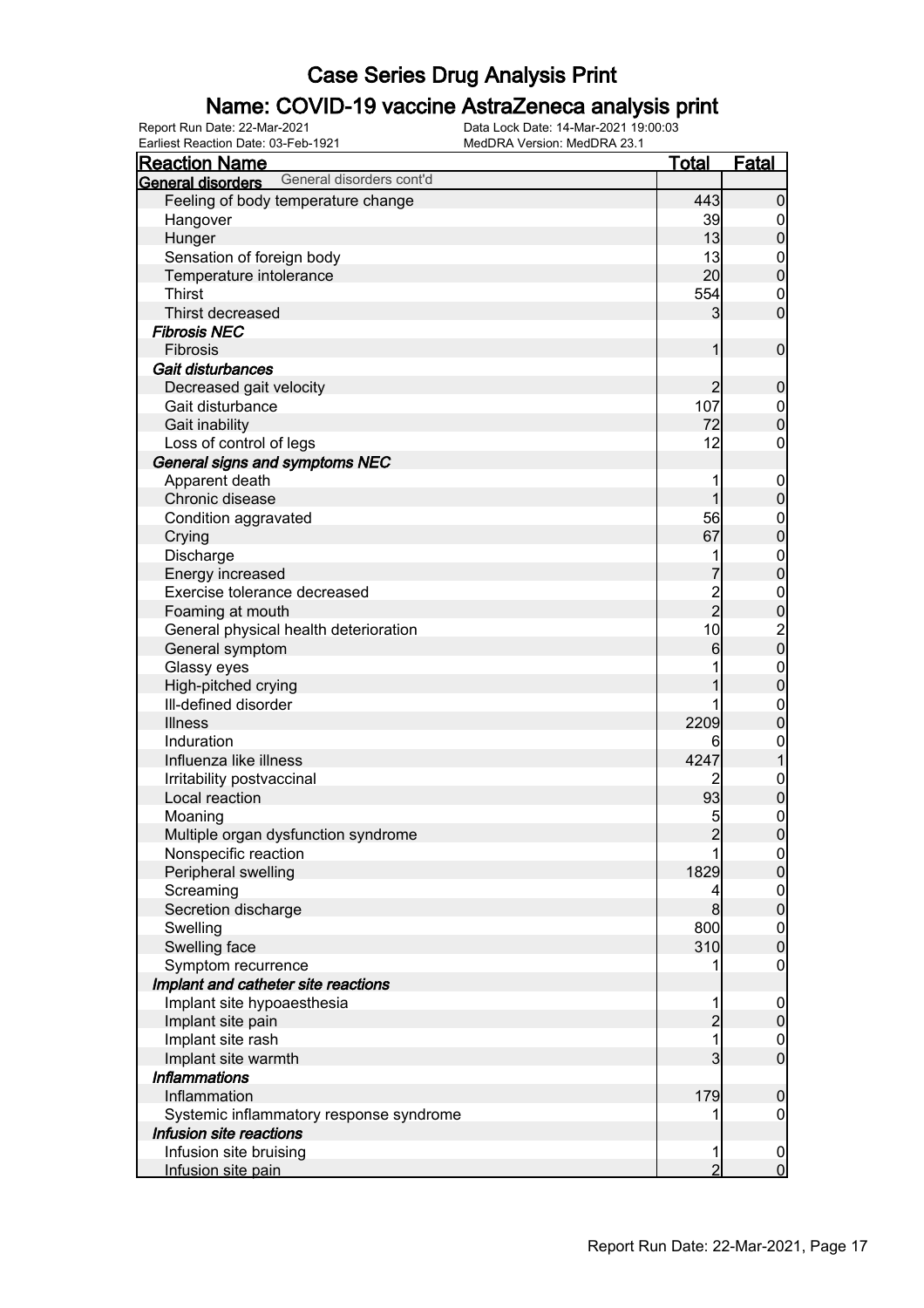### Name: COVID-19 vaccine AstraZeneca analysis print

| <b>Reaction Name</b>                          | <u>Total</u>   | <u>Fatal</u>                     |
|-----------------------------------------------|----------------|----------------------------------|
| General disorders cont'd<br>General disorders |                |                                  |
| Infusion site warmth                          | $\overline{2}$ | $\overline{0}$                   |
| Injection site reactions                      |                |                                  |
| Injected limb mobility decreased              | 16             | $\boldsymbol{0}$                 |
| Injection site bruising                       | 38             | $\pmb{0}$                        |
| Injection site coldness                       |                |                                  |
| Injection site discolouration                 | $\frac{2}{2}$  | $0\atop 0$                       |
| Injection site discomfort                     | 6              |                                  |
| Injection site erythema                       | 255            | $0\atop 0$                       |
| Injection site exfoliation                    | 1              |                                  |
| Injection site haemorrhage                    | 1              | $0\atop 0$                       |
| Injection site hypoaesthesia                  | 6              |                                  |
| Injection site indentation                    | 3              | $\begin{matrix}0\\0\end{matrix}$ |
| Injection site inflammation                   | 27             |                                  |
| Injection site injury                         | 1              | $\begin{matrix}0\\0\end{matrix}$ |
| Injection site irritation                     |                |                                  |
| Injection site joint erythema                 | $\frac{2}{5}$  | $\begin{matrix}0\\0\end{matrix}$ |
| Injection site joint pain                     | 22             |                                  |
| Injection site mass                           | 555            | $\begin{matrix}0\\0\end{matrix}$ |
| Injection site movement impairment            |                |                                  |
| Injection site muscle weakness                |                | $0\atop 0$                       |
| Injection site nodule                         |                |                                  |
| Injection site oedema                         | 16             | $\begin{matrix}0\\0\end{matrix}$ |
|                                               | 1893           |                                  |
| Injection site pain                           |                | $0\atop 0$                       |
| Injection site papule                         |                |                                  |
| Injection site paraesthesia                   | 8              | $\mathbf{0}$                     |
| Injection site pruritus                       | 133            | $\overline{0}$                   |
| Injection site rash                           | 109            | $\mathbf{0}$                     |
| Injection site reaction                       | 52             | $\overline{0}$                   |
| Injection site scab                           | 3              | $0\atop 0$                       |
| Injection site scar                           | $\overline{2}$ |                                  |
| Injection site swelling                       | 87             | $\mathbf{0}$                     |
| Injection site urticaria                      | 17             | $\overline{0}$                   |
| Injection site vesicles                       |                | $\boldsymbol{0}$                 |
| Injection site warmth                         | 167            | $\overline{0}$                   |
| <b>Interactions</b>                           |                |                                  |
| Drug interaction                              | 7              | 0                                |
| Inhibitory drug interaction                   |                | $\overline{0}$                   |
| <b>Mass conditions NEC</b>                    |                |                                  |
| Cyst                                          | $\overline{c}$ | $\mathbf 0$                      |
| Mass                                          | 12             | $\boldsymbol{0}$                 |
| Nodule                                        | $\overline{c}$ | $\mathbf 0$                      |
| Mucosal findings abnormal                     |                |                                  |
| Mucosal disorder                              | 1              | $\mathbf 0$                      |
| Mucosal dryness                               |                | $\pmb{0}$                        |
| Mucosal haemorrhage                           |                | $\boldsymbol{0}$                 |
| Mucosal inflammation                          | $\overline{c}$ | $\pmb{0}$                        |
| Mucosal pain                                  | 1              | $\boldsymbol{0}$                 |
| Mucosal ulceration                            | 1              | $\mathbf 0$                      |
| Oedema mucosal                                |                | $\mathbf 0$                      |
| Oedema NEC                                    |                |                                  |
| Face oedema                                   | 12             | $\mathbf 0$                      |
| Localised oedema                              | $\overline{4}$ | $\pmb{0}$                        |
| Oedema                                        |                | $\overline{0}$                   |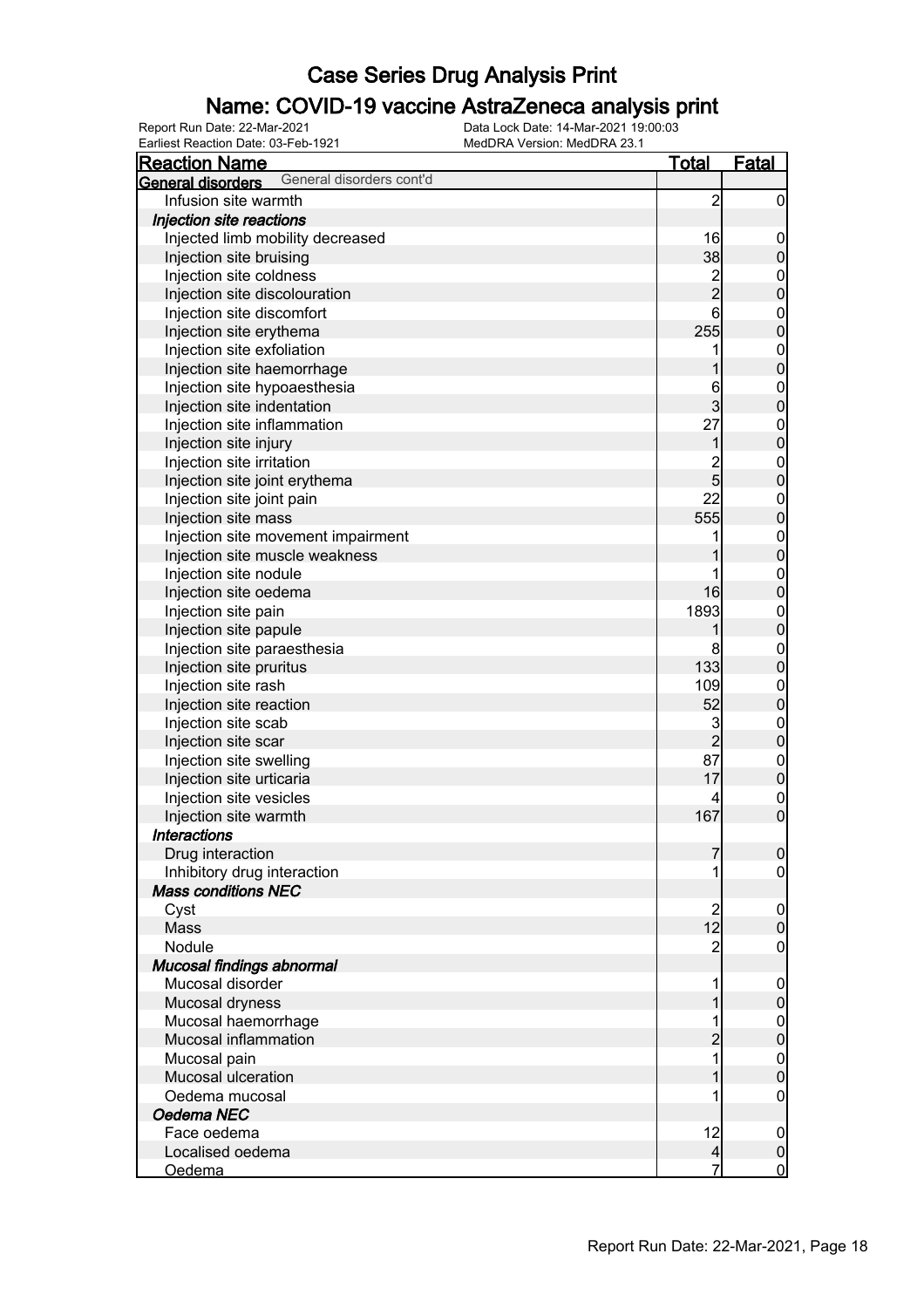### Name: COVID-19 vaccine AstraZeneca analysis print

Earliest Reaction Date: 03-Feb-1921 MedDRA Version: MedDRA 23.1

| General disorders cont'd<br>General disorders     |                 |                                      |
|---------------------------------------------------|-----------------|--------------------------------------|
|                                                   |                 |                                      |
| Oedema peripheral                                 | 16              | $\overline{0}$                       |
| <b>Pain and discomfort NEC</b>                    |                 |                                      |
| Axillary pain                                     | 185             | $\mathbf 0$                          |
| Chest discomfort                                  | 701             | $\boldsymbol{0}$                     |
| Chest pain                                        | 1400            | $\overline{0}$                       |
| <b>Discomfort</b>                                 | 69              |                                      |
| Facial discomfort                                 | 5 <sub>5</sub>  | $0$<br>0                             |
| Facial pain                                       | 87              |                                      |
| Inflammatory pain                                 | $6 \mid$        | $0\atop 0$                           |
| Non-cardiac chest pain                            | 13              | $\boldsymbol{0}$                     |
| Pain                                              | 5820            | $\overline{0}$                       |
| Tenderness                                        | 791             | $\pmb{0}$                            |
| Therapeutic and nontherapeutic responses          |                 |                                      |
| Adverse drug reaction                             | 79              | $\boldsymbol{0}$                     |
| Adverse event                                     | 1               | $\mathbf 0$                          |
| Adverse reaction                                  | $\overline{2}$  |                                      |
| Diet failure                                      | $\overline{1}$  | $0\atop 0$                           |
|                                                   | 13              |                                      |
| Drug ineffective                                  |                 | $0\atop 0$                           |
| Drug intolerance                                  | 1               |                                      |
| Inadequate analgesia                              | 3               | $0\atop 0$                           |
| No reaction on previous exposure to drug          | 15              |                                      |
| Therapeutic product effect decreased              | 1               | $0\atop 0$                           |
| Therapeutic response shortened                    | 1               |                                      |
| Therapeutic response unexpected                   | 11              | $\begin{matrix}0\\0\end{matrix}$     |
| <b>Treatment failure</b>                          | 3               |                                      |
| Vaccine positive rechallenge                      | 1               | $\boldsymbol{0}$                     |
| <b>Trophic disorders</b>                          |                 |                                      |
| Atrophy                                           | 1               | $\mathbf 0$                          |
| Calcinosis                                        | 1               | $\overline{0}$                       |
| <b>Ulcers NEC</b>                                 |                 |                                      |
| Ulcer                                             | 10 <sub>l</sub> | $\boldsymbol{0}$                     |
| Vaccination site reactions                        |                 |                                      |
| Extensive swelling of vaccinated limb             |                 | $\mathbf 0$                          |
| Shoulder injury related to vaccine administration |                 | $\begin{matrix} 0 \\ 0 \end{matrix}$ |
| Vaccination site bruising                         | 37              |                                      |
| Vaccination site coldness                         | 11              | $\Omega$                             |
| Vaccination site discharge                        | 1               | $\overline{0}$                       |
| Vaccination site discolouration                   | 3               | $\boldsymbol{0}$                     |
| Vaccination site discomfort                       | 11              | $\overline{0}$                       |
| Vaccination site erythema                         | 243             | $\boldsymbol{0}$                     |
| Vaccination site extravasation                    | 1               | $\mathbf 0$                          |
| Vaccination site granuloma                        | 3               | $\boldsymbol{0}$                     |
| Vaccination site haemorrhage                      | $\overline{c}$  | $\mathbf 0$                          |
| Vaccination site hyperaesthesia                   | $\overline{1}$  | $\boldsymbol{0}$                     |
| Vaccination site hypersensitivity                 |                 | $\mathbf 0$                          |
| Vaccination site hypoaesthesia                    | $\frac{2}{5}$   | $\boldsymbol{0}$                     |
| Vaccination site induration                       | 26              | $\overline{0}$                       |
| Vaccination site inflammation                     | 26              | $\boldsymbol{0}$                     |
| Vaccination site irritation                       | 6               | $\mathbf 0$                          |
| Vaccination site joint erythema                   |                 | $\boldsymbol{0}$                     |
| Vaccination site joint movement impairment        | $\overline{5}$  | $\mathbf 0$                          |
| Vaccination site joint pain                       | 26              | $\boldsymbol{0}$                     |
| Vaccination site joint swelling                   | 1               | $\overline{0}$                       |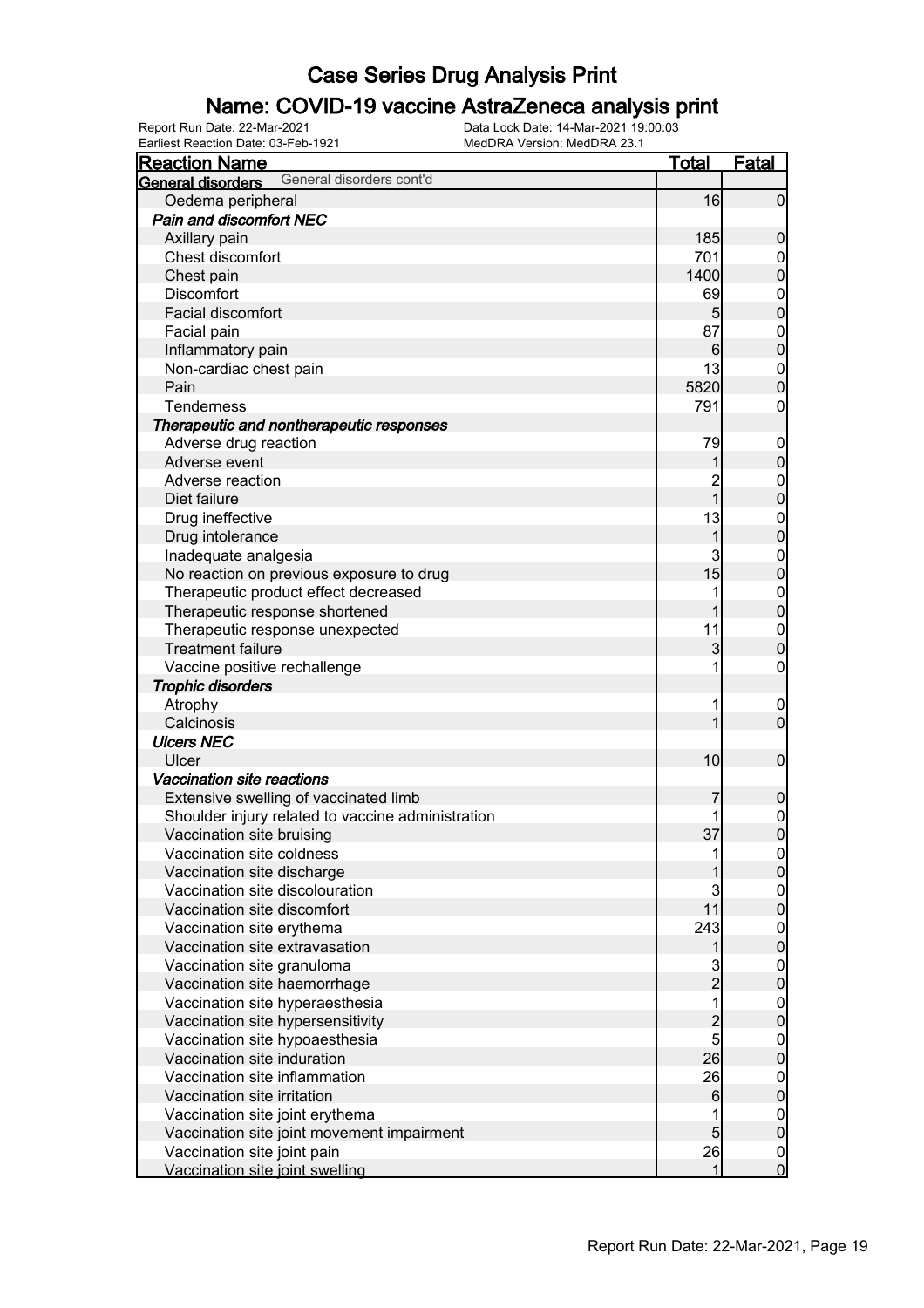### Name: COVID-19 vaccine AstraZeneca analysis print

Earliest Reaction Date: 03-Feb-1921 MedDRA Version: MedDRA 23.1

| <b>Reaction Name</b>                              | Total  | <u>Fatal</u> |
|---------------------------------------------------|--------|--------------|
| <b>General disorders</b> General disorders cont'd |        |              |
| Vaccination site joint warmth                     |        |              |
| Vaccination site lymphadenopathy                  |        |              |
| Vaccination site mass                             | 187    |              |
| Vaccination site movement impairment              | 11     |              |
| Vaccination site oedema                           |        |              |
| Vaccination site pain                             | 685    |              |
| Vaccination site papule                           |        |              |
| Vaccination site paraesthesia                     | 5      |              |
| Vaccination site pruritus                         | 44     |              |
| Vaccination site rash                             | 59     |              |
| Vaccination site reaction                         | 10     |              |
| Vaccination site swelling                         | 192    |              |
| Vaccination site urticaria                        |        |              |
| Vaccination site vesicles                         | 3      |              |
| Vaccination site warmth                           | 133    |              |
| Withdrawal and rebound effects                    |        |              |
| Drug withdrawal syndrome                          |        |              |
| Withdrawal syndrome                               | 10     |              |
| General disorders SOC TOTAL                       | 104089 | 1791         |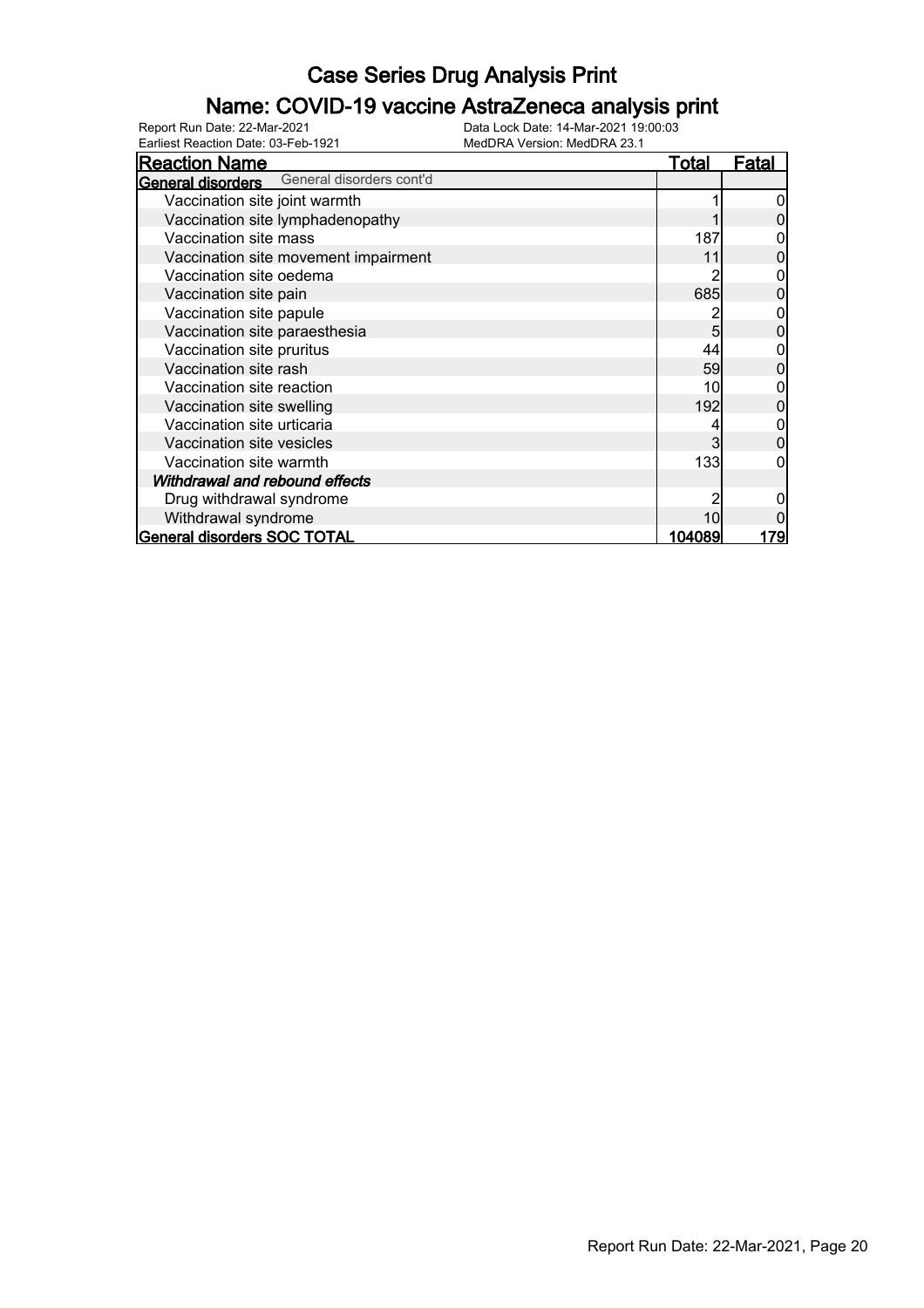### Name: COVID-19 vaccine AstraZeneca analysis print

| <b>Reaction Name</b>                           | <b>Total</b> | Fatal |
|------------------------------------------------|--------------|-------|
| <b>Hepatic disorders</b>                       |              |       |
| <b>Bile duct infections and inflammations</b>  |              |       |
| <b>Biliary colic</b>                           |              | 0     |
| <b>Cholecystitis and cholelithiasis</b>        |              |       |
| Cholecystitis                                  |              |       |
| Cholelithiasis                                 | 3            |       |
| Cholestasis and jaundice                       |              |       |
| Jaundice                                       | 14           |       |
| Jaundice cholestatic                           |              |       |
| Ocular icterus                                 |              |       |
| <b>Hepatic fibrosis and cirrhosis</b>          |              |       |
| Hepatic cirrhosis                              | າ            |       |
| Hepatobiliary signs and symptoms               |              |       |
| Hepatic pain                                   | 20           |       |
| Liver tenderness                               |              | ი     |
| <b>Hepatocellular damage and hepatitis NEC</b> |              |       |
| Hepatitis                                      |              |       |
| Hepatitis acute                                |              |       |
| Liver injury                                   |              |       |
| <b>Hepatic disorders SOC TOTAL</b>             | 60           |       |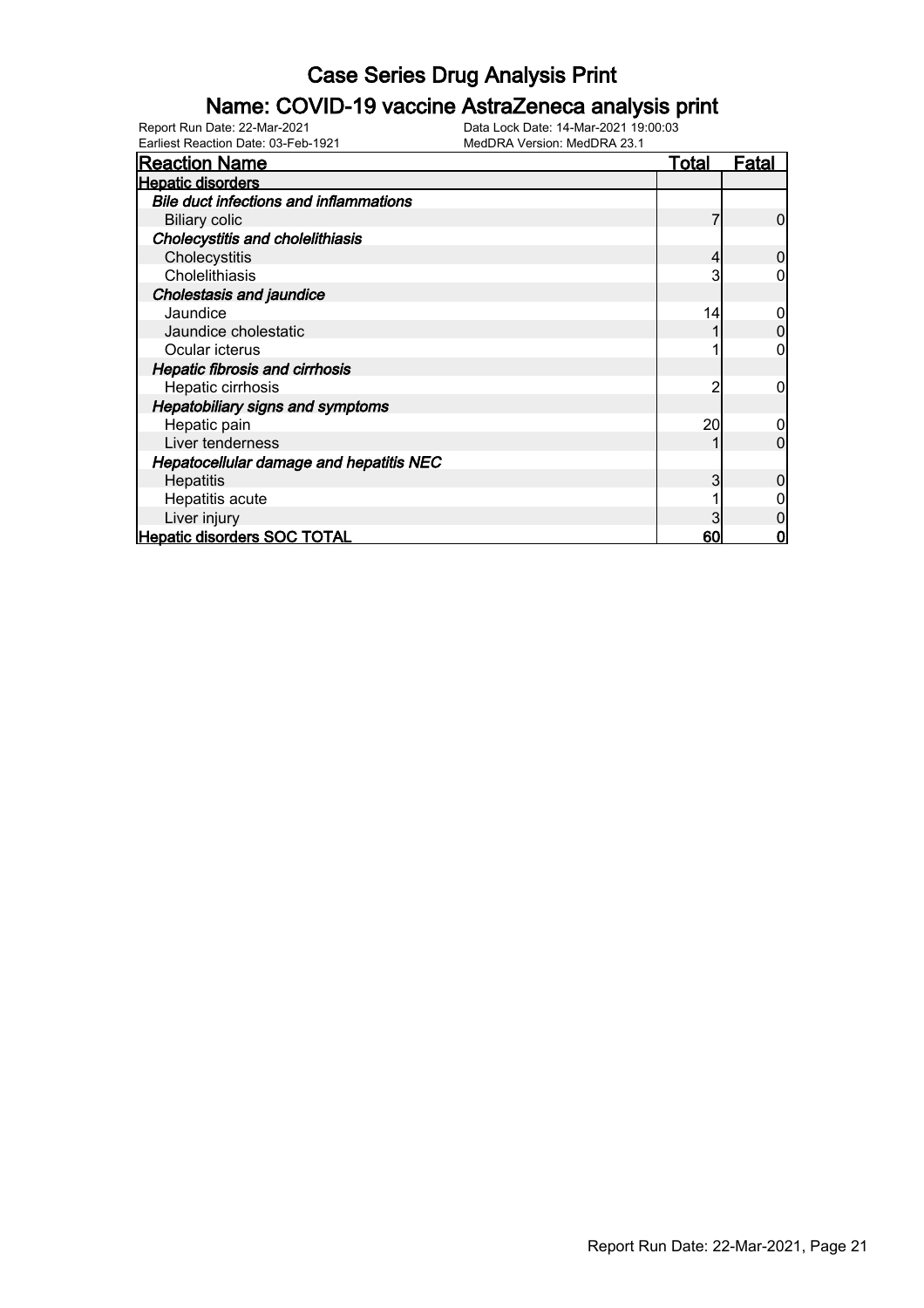### Name: COVID-19 vaccine AstraZeneca analysis print

| <b>Reaction Name</b>                                          | <b>Total</b>   | Fatal                      |
|---------------------------------------------------------------|----------------|----------------------------|
| Immune system disorders                                       |                |                            |
| Acute and chronic sarcoidosis                                 |                |                            |
| Sarcoidosis                                                   | 6              | $\overline{0}$             |
| <b>Allergic conditions NEC</b>                                |                |                            |
| Allergic oedema                                               | 9              | $\mathbf 0$                |
| Allergy to arthropod sting                                    |                | $\mathbf 0$                |
| Allergy to metals                                             |                | $\mathbf 0$                |
| Allergy to sting                                              |                | $\mathbf 0$                |
| Allergy to venom                                              |                | $\overline{0}$             |
| Dust allergy                                                  |                | $\mathbf 0$                |
| Hypersensitivity                                              | 396            | $\mathbf 0$                |
| Infusion related hypersensitivity reaction                    |                | $\mathbf 0$                |
| Multiple allergies                                            | $\overline{5}$ | $\overline{0}$             |
| Serum sickness                                                | 12             | $\mathbf 0$                |
| Serum sickness-like reaction                                  | 8              | $\mathbf 0$                |
| Type III immune complex mediated reaction                     | 2              | 0                          |
| Allergies to foods, food additives, drugs and other chemicals |                |                            |
| Allergic reaction to excipient                                |                | $\mathbf 0$                |
| Allergy to chemicals                                          | $\overline{2}$ | $\boldsymbol{0}$           |
| Allergy to vaccine                                            | 20             | $\mathbf 0$                |
| Drug hypersensitivity                                         | 26             | $\mathbf 0$                |
| Food allergy                                                  |                | $\boldsymbol{0}$           |
| Reaction to excipient                                         | $\frac{2}{2}$  | $\mathbf 0$                |
| Reaction to preservatives                                     | 4              | 0                          |
| Anaphylactic and anaphylactoid responses                      |                |                            |
| Anaphylactic reaction                                         | 275            |                            |
| Anaphylactic shock                                            | 41             | $\mathbf 0$<br>$\mathbf 0$ |
| Anaphylactoid reaction                                        | 8              | $\mathbf 0$                |
| Anaphylactoid shock                                           | $\overline{2}$ | $\mathbf 0$                |
| <b>Atopic disorders</b>                                       |                |                            |
|                                                               | 10             | $\mathbf 0$                |
| Seasonal allergy<br>Autoimmune disorders NEC                  |                |                            |
| Autoimmune disorder                                           | 3              | $\mathbf 0$                |
| Immune and associated conditions NEC                          |                |                            |
| Bacille Calmette-Guerin scar reactivation                     |                |                            |
|                                                               |                | $\boldsymbol{0}$           |
| Immune system disorder<br>Immunisation reaction               | 6              | $\mathbf 0$                |
|                                                               |                | 0                          |
| Pre-engraftment immune reaction<br>Sensitisation              |                | $\overline{0}$             |
|                                                               | 12             | $\overline{0}$             |
| Immunodeficiency disorders NEC                                |                |                            |
| Immunodeficiency                                              | 1              | $\boldsymbol{0}$           |
| <b>Transplant rejections</b>                                  |                |                            |
| Corneal graft rejection                                       |                | $\mathbf 0$                |
| Transplant rejection                                          |                | $\overline{0}$             |
| Immune system disorders SOC TOTAL                             | 871            | $\mathbf 0$                |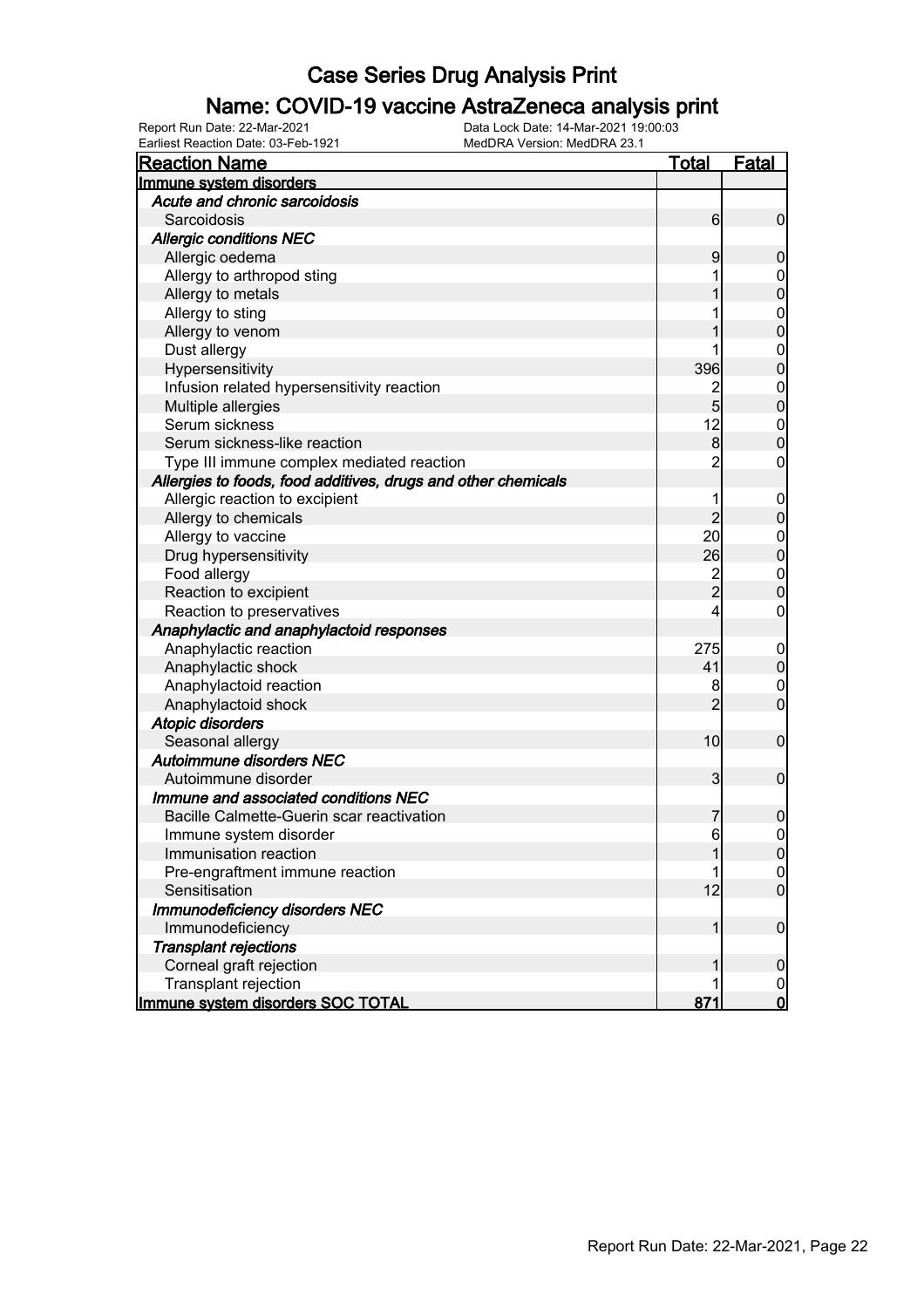#### Name: COVID-19 vaccine AstraZeneca analysis print

Earliest Reaction Date: 03-Feb-1921 MedDRA Version: MedDRA 23.1

| <b>Reaction Name</b>                         | Total          | <b>Fatal</b>   |
|----------------------------------------------|----------------|----------------|
| Infections                                   |                |                |
| Abdominal and gastrointestinal infections    |                |                |
| Appendicitis                                 | 3              | 0              |
| <b>Diverticulitis</b>                        |                | 0              |
| <b>Dysentery</b>                             |                | 0              |
| Gastroenteritis                              | 14             | 0              |
| Gastrointestinal infection                   | 2              | 0              |
| <b>Bacterial infections NEC</b>              |                |                |
| Administration site cellulitis               |                | 0              |
| Arthritis bacterial                          |                | 0              |
| <b>Bacterial infection</b>                   |                |                |
| Cellulitis                                   | 185            |                |
| Injection site cellulitis                    | 4              | 0              |
| Perichondritis                               |                | $\mathbf 0$    |
| Pneumonia bacterial                          |                | 0              |
| Urinary tract infection bacterial            |                | 0              |
| Vaccination site cellulitis                  | 9              | 0              |
| <b>Bone and joint infections</b>             |                |                |
| Intervertebral discitis                      |                | 0              |
| <b>Bordetella infections</b>                 |                |                |
| Pertussis                                    |                | 0              |
| <b>Borrelial infections</b>                  |                |                |
| Erythema migrans                             |                | 0              |
| <b>Breast infections</b>                     |                |                |
| <b>Mastitis</b>                              | 6              | 0              |
| Candida infections                           |                |                |
| Anal candidiasis                             |                | 0              |
| Balanitis candida                            |                | 0              |
| Candida infection                            | 17             | 0              |
| Oral candidiasis                             | 8              | 0              |
| Skin candida                                 |                | 0              |
| Vulvovaginal candidiasis                     | 9              | 0              |
| Central nervous system and spinal infections |                |                |
| Encephalitis                                 | 3              | 0              |
| Meningitis                                   | $\overline{2}$ | 0              |
| <b>Myelitis</b>                              | 3              | 0              |
| <b>Clostridia infections</b>                 |                |                |
| Clostridium difficile colitis                | 1              | 0              |
| <b>Coronavirus infections</b>                |                |                |
| Asymptomatic COVID-19                        |                | 0              |
| COVID-19                                     | 186            | 13             |
| COVID-19 pneumonia                           | 7              |                |
| Coronavirus infection                        |                | $\frac{3}{0}$  |
| Severe acute respiratory syndrome            | 4              | $\mathbf 0$    |
| Suspected COVID-19                           | 14             | $\overline{0}$ |
| Coxiella infections                          |                |                |
| Q fever                                      | 54             | $\mathbf 0$    |
| Dental and oral soft tissue infections       |                |                |
| Abscess oral                                 |                | 0              |
| Gingival abscess                             | 2              | 0              |
| Gingivitis                                   | 6              | 0              |
| Oral pustule                                 |                | $\mathbf{0}$   |
| Parotitis                                    | 5              | 0              |
| <b>Pericoronitis</b>                         | 1              | $\mathbf 0$    |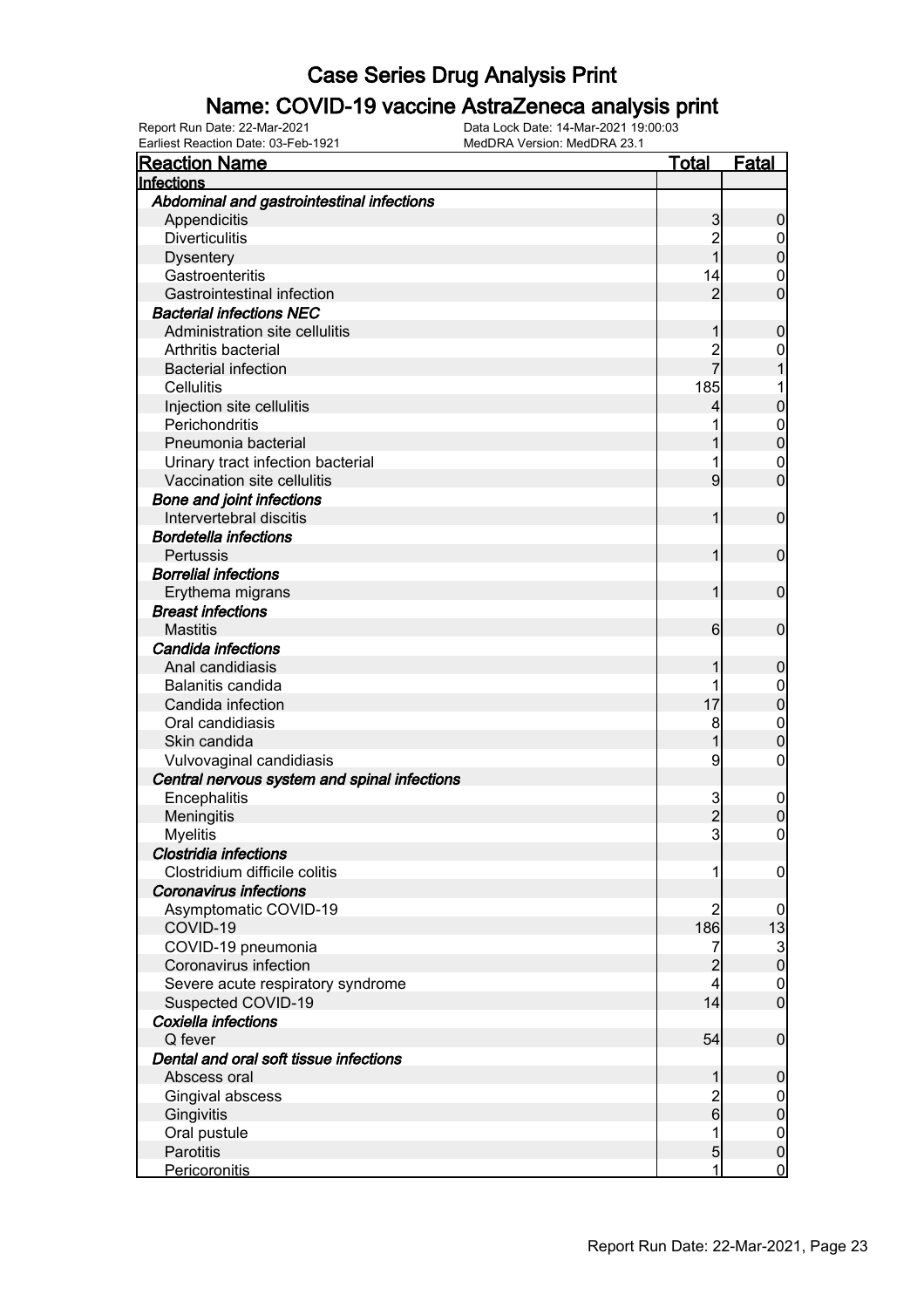#### Name: COVID-19 vaccine AstraZeneca analysis print

| <b>Reaction Name</b>                    | <b>Total</b>   | <b>Fatal</b>                       |
|-----------------------------------------|----------------|------------------------------------|
| Infections cont'd<br>Infections         |                |                                    |
| Tongue abscess                          | $\overline{c}$ | $\boldsymbol{0}$                   |
| Tooth abscess                           |                | 0                                  |
| <b>Tooth infection</b>                  |                | $\mathbf 0$                        |
| Ear infections                          |                |                                    |
| Ear infection                           | 10             | $\boldsymbol{0}$                   |
| Labyrinthitis                           | 36             | $\mathbf 0$                        |
| Otitis externa                          |                | $\mathbf 0$                        |
| Otitis media                            |                | 0                                  |
| <b>Epstein-Barr viral infections</b>    |                |                                    |
| Infectious mononucleosis                | 18             | $\mathbf 0$                        |
| <b>Escherichia infections</b>           |                |                                    |
| Escherichia sepsis                      | 1              | 0                                  |
| Eye and eyelid infections               |                |                                    |
| Conjunctivitis                          | 20             | $\mathbf 0$                        |
| Eye infection                           | 4              | $\pmb{0}$                          |
| Eyelid infection                        |                | $\mathbf 0$                        |
| Hordeolum                               | 2<br>7         | $\mathbf 0$                        |
| Female reproductive tract infections    |                |                                    |
| Vaginal abscess                         |                | $\boldsymbol{0}$                   |
| Vaginal infection                       |                | 0                                  |
| <b>Flaviviral infections</b>            |                |                                    |
| <b>Yellow fever</b>                     | 1              | $\mathbf 0$                        |
| <b>Fungal infections NEC</b>            |                |                                    |
| Fungal infection                        | 3              | $\mathbf 0$                        |
| Fungal skin infection                   | 3              | $\pmb{0}$                          |
| Severe asthma with fungal sensitisation |                | $\mathbf 0$                        |
| Tonsillitis fungal                      |                | $\mathbf 0$                        |
| Vulvovaginal mycotic infection          |                | 0                                  |
| <b>Hepatitis viral infections</b>       |                |                                    |
| <b>Hepatitis E</b>                      | 1              | $\mathbf 0$                        |
| Hepatobiliary and spleen infections     |                |                                    |
| <b>Biliary sepsis</b>                   | $\overline{c}$ | 1                                  |
| <b>Herpes viral infections</b>          |                |                                    |
| <b>Genital herpes</b>                   |                | $\mathbf 0$                        |
| Genital herpes simplex                  | 8<br>1         | $\mathbf 0$                        |
|                                         | $\overline{5}$ |                                    |
| Herpes ophthalmic<br>Herpes simplex     | 11             | 0 <br>$\overline{0}$               |
| Herpes simplex reactivation             |                |                                    |
| Herpes virus infection                  | 4              | $\boldsymbol{0}$<br>$\mathbf 0$    |
| Herpes zoster                           | 229            |                                    |
| Herpes zoster oticus                    |                | $\boldsymbol{0}$<br>$\mathbf 0$    |
| Nasal herpes                            |                |                                    |
| Ophthalmic herpes zoster                |                | $\boldsymbol{0}$<br>$\mathbf 0$    |
|                                         |                |                                    |
| Oral herpes<br>Varicella                | 223            | $\boldsymbol{0}$<br>$\overline{0}$ |
| <b>Infections NEC</b>                   | 3              |                                    |
|                                         |                |                                    |
| Abscess<br>Abscess limb                 | 6              | $\mathbf 0$                        |
| Catheter site infection                 |                | $\mathbf 0$                        |
|                                         |                | $\pmb{0}$                          |
| Coinfection                             |                | $\overline{0}$                     |
| Genital abscess                         |                | $\pmb{0}$                          |
| Infected cyst                           |                | $\frac{0}{2}$                      |
| Infection                               | 93             |                                    |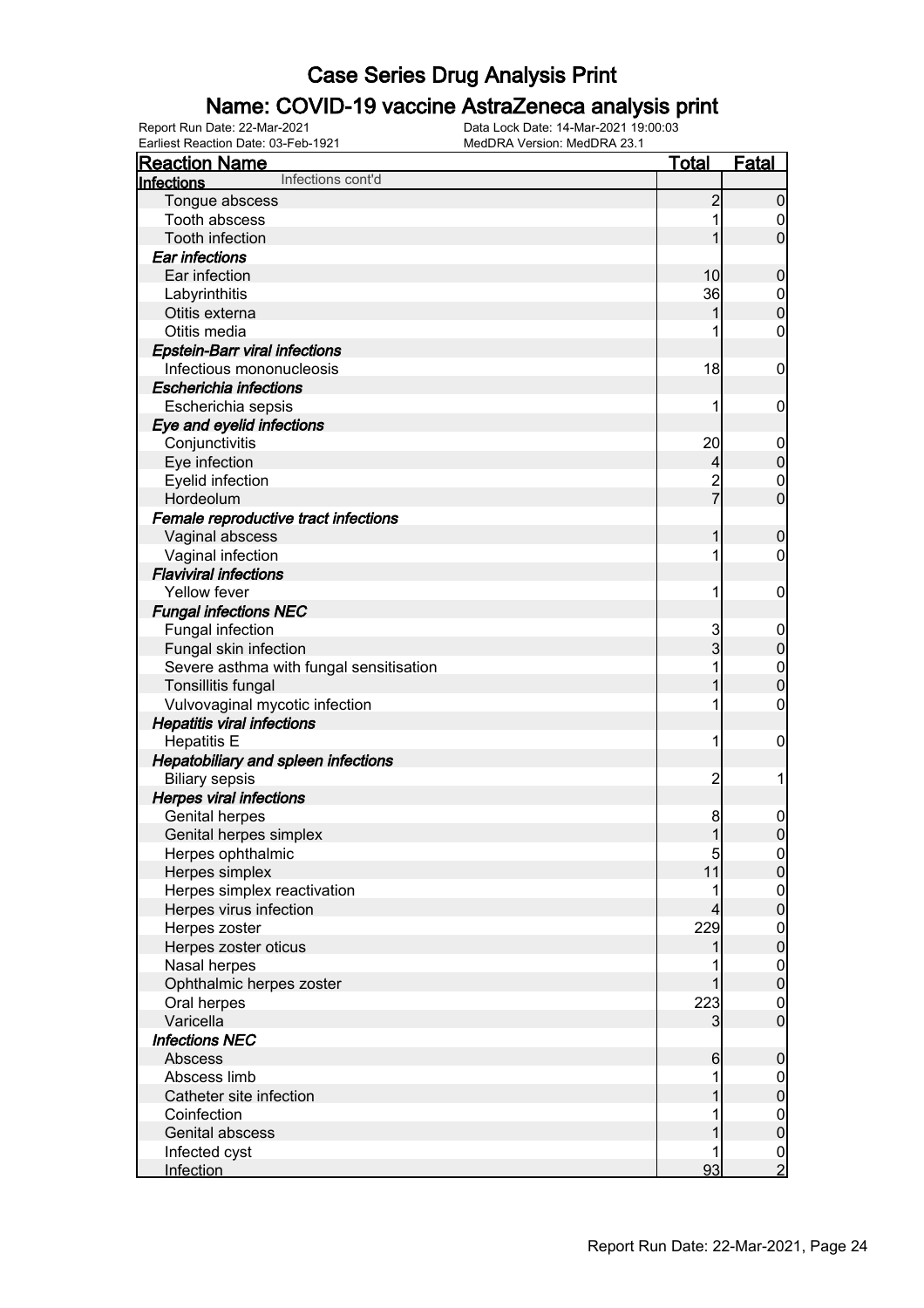### Name: COVID-19 vaccine AstraZeneca analysis print

Earliest Reaction Date: 03-Feb-1921 MedDRA Version: MedDRA 23.1

| <b>Reaction Name</b>                            | <b>Total</b>   | <b>Fatal</b>                           |
|-------------------------------------------------|----------------|----------------------------------------|
| Infections cont'd<br>Infections                 |                |                                        |
| Infection in an immunocompromised host          | 1              | $\boldsymbol{0}$                       |
| Injection site abscess                          | 1              | $\boldsymbol{0}$                       |
| Injection site infection                        | 5              | $\boldsymbol{0}$                       |
| Localised infection                             | 38             | $\overline{0}$                         |
| Lymph gland infection                           | 1              | $\mathbf{0}$                           |
| Pathogen resistance                             |                | $\overline{0}$                         |
| Respiratory tract infection                     |                | $\mathbf{0}$                           |
| Vaccination site abscess                        | 1              | $\overline{0}$                         |
| Vaccination site infection                      | 10             | $\mathbf 0$                            |
| Vestibulitis                                    | 1              | $\overline{0}$                         |
| Influenza viral infections                      |                |                                        |
| H2N2 influenza                                  |                | $\mathbf 0$                            |
| Influenza                                       | 2887           | $\mathbf 0$                            |
| Lower respiratory tract and lung infections     |                |                                        |
| <b>Bronchitis</b>                               | 4              | $\mathbf 0$                            |
| Infective exacerbation of bronchiectasis        | 1              | $\boldsymbol{0}$                       |
| Lower respiratory tract infection               | 52             |                                        |
| Pneumonia                                       | 42             | $\begin{array}{c} 2 \\ 12 \end{array}$ |
| Male reproductive tract infections              |                |                                        |
| Orchitis                                        | 1              | $\mathbf 0$                            |
| <b>Mumps viral infections</b>                   |                |                                        |
| <b>Mumps</b>                                    | 1              | $\mathbf 0$                            |
| <b>Phleboviral infections</b>                   |                |                                        |
| Severe fever with thrombocytopenia syndrome     | 3              | $\mathbf 0$                            |
| <b>Pneumocystis infections</b>                  |                |                                        |
| Pneumocystis jirovecii pneumonia                | 1              | $\mathbf 0$                            |
| <b>Retroviral infections</b>                    |                |                                        |
| Acquired immunodeficiency syndrome              | 1              | $\mathbf 0$                            |
| HIV-associated neurocognitive disorder          | 1              | $\mathbf 0$                            |
| Salmonella infections                           |                |                                        |
| <b>Typhoid fever</b>                            | 1              | $\mathbf 0$                            |
| Sepsis, bacteraemia, viraemia and fungaemia NEC |                |                                        |
| Neutropenic sepsis                              | 3              |                                        |
| Sepsis                                          | 26             | $\begin{matrix}0\\2\\0\end{matrix}$    |
| Sepsis syndrome                                 | 1              |                                        |
| Septic rash                                     | 3              | $\overline{0}$                         |
| Septic shock                                    | 1              | $\overline{0}$                         |
| Urosepsis                                       | $\overline{c}$ | 1                                      |
| Viraemia                                        | $\overline{2}$ | $\mathbf 0$                            |
| Skin structures and soft tissue infections      |                |                                        |
| Dermatitis infected                             | 1              | $\mathbf 0$                            |
| <b>Folliculitis</b>                             | 3              | $\pmb{0}$                              |
| Infected dermal cyst                            | $\frac{2}{1}$  | $\boldsymbol{0}$                       |
| Pustule                                         |                | $\pmb{0}$                              |
| Rash pustular                                   | 6              | $\boldsymbol{0}$                       |
| Skin infection                                  | 23             | $\mathbf 0$                            |
| Subcutaneous abscess                            | 3              | $\mathbf 0$                            |
| Vaccination site pustule                        | 1              | $\boldsymbol{0}$                       |
| Staphylococcal infections                       |                |                                        |
| Furuncle                                        | 7              | $\mathbf 0$                            |
| Staphylococcal scalded skin syndrome            | 1              | $\boldsymbol{0}$                       |
| Staphylococcal sepsis                           | 1              | $\mathbf{1}$                           |
| <b>Streptococcal infections</b>                 |                |                                        |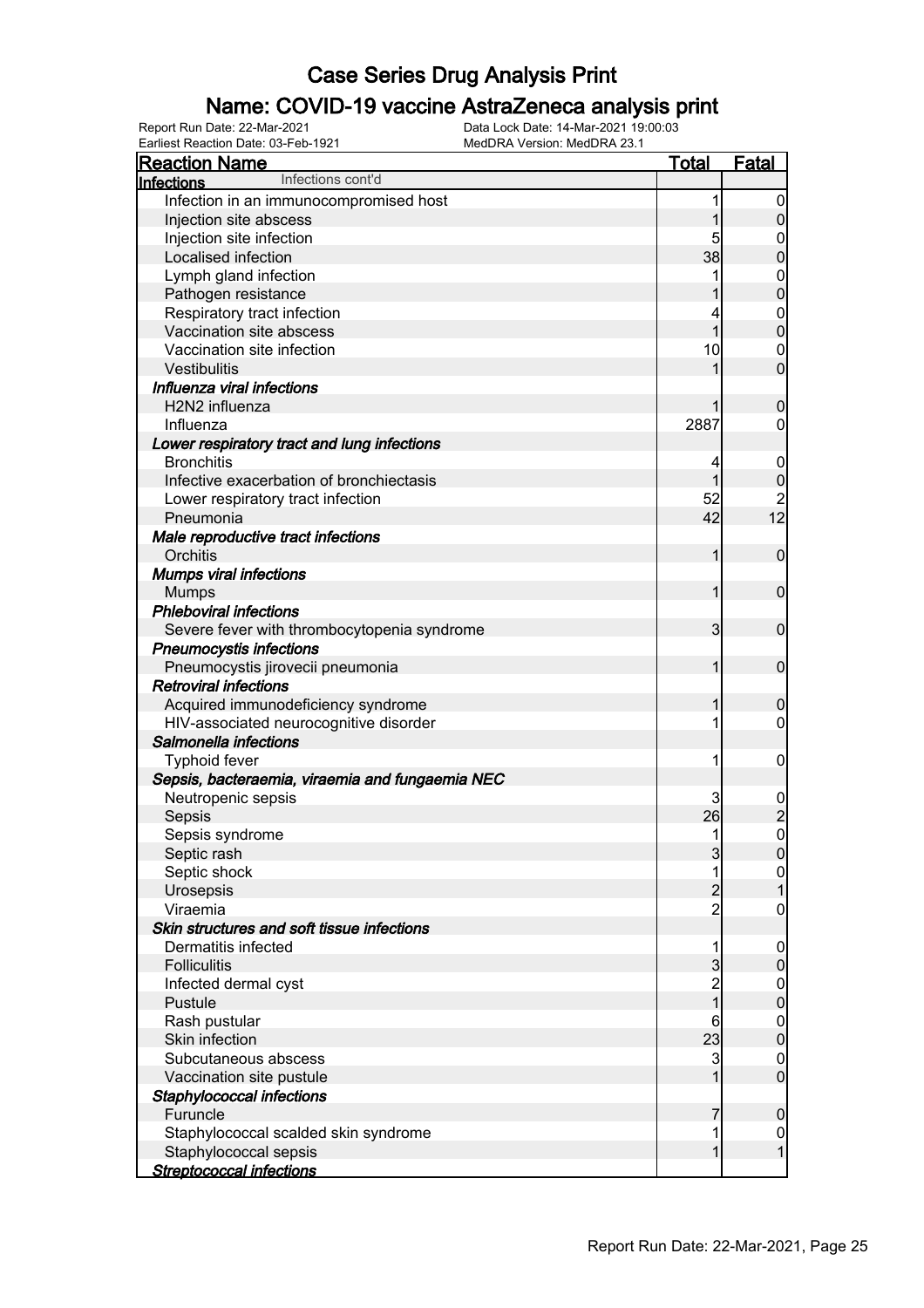#### Name: COVID-19 vaccine AstraZeneca analysis print

| <b>Reaction Name</b>                      | <b>Total</b>   | <b>Fatal</b>     |
|-------------------------------------------|----------------|------------------|
| Infections cont'd<br>Infections           |                |                  |
| Cellulitis streptococcal                  | 1              | $\mathbf 0$      |
| Erysipelas                                |                | $\boldsymbol{0}$ |
| Pharyngitis streptococcal                 | $\overline{2}$ | $\mathbf 0$      |
| <b>Tinea infections</b>                   |                |                  |
| Body tinea                                | $\overline{2}$ | $\mathbf 0$      |
| Tinea cruris                              | 1              | $\mathbf 0$      |
| <b>Trypanosomal infections</b>            |                |                  |
| African trypanosomiasis                   | $\overline{c}$ | $\mathbf 0$      |
| <b>Tuberculous infections</b>             |                |                  |
| Tuberculosis                              | 1              | $\mathbf 0$      |
| <b>Upper respiratory tract infections</b> |                |                  |
| Acute sinusitis                           |                | $\mathbf 0$      |
| Chronic sinusitis                         | 1              | $\mathbf 0$      |
| Laryngitis                                | 5              | $\boldsymbol{0}$ |
| Nasopharyngitis                           | 580            | $\mathbf 0$      |
| Pharyngitis                               | 8              | $\mathbf 0$      |
| <b>Rhinitis</b>                           | 18             | $\mathbf 0$      |
| <b>Sinusitis</b>                          | 68             | $\mathbf 0$      |
| <b>Tonsillitis</b>                        | 20             | $\mathbf 0$      |
| <b>Tracheitis</b>                         |                | $\mathbf 0$      |
| Upper respiratory tract infection         | $\overline{2}$ | $\mathbf 0$      |
| <b>Urinary tract infections</b>           |                |                  |
| Cystitis                                  | 21             | $\mathbf 0$      |
| Kidney infection                          | 10             | $\mathbf 0$      |
| Urinary tract infection                   | 47             | $\mathbf 0$      |
| <b>Vascular infections</b>                |                |                  |
| Infected lymphocele                       | 1              | $\mathbf 0$      |
| Lymphangitis                              | 3              | $\boldsymbol{0}$ |
| <b>Viral infections NEC</b>               |                |                  |
| Arthritis viral                           |                | $\mathbf 0$      |
| Gastroenteritis viral                     | 24             | 1                |
| Pneumonia viral                           | 2              | 1                |
| Post viral fatigue syndrome               | 27             | $\pmb{0}$        |
| Sweating fever                            | 357            | $\mathbf{0}$     |
| Vestibular neuronitis                     | $\overline{4}$ | $\overline{0}$   |
| Viral diarrhoea                           | $rac{3}{7}$    |                  |
| Viral infection                           |                | $\frac{0}{0}$    |
| Viral labyrinthitis                       |                |                  |
| Viral myocarditis                         |                | $0\atop 0$       |
| Viral pharyngitis                         | 8              | $\mathbf 0$      |
| Viral rash                                | 17             | $\overline{0}$   |
| Viral sepsis                              | 1              | $\mathbf 0$      |
| Infections SOC TOTAL                      | 5679           | 41               |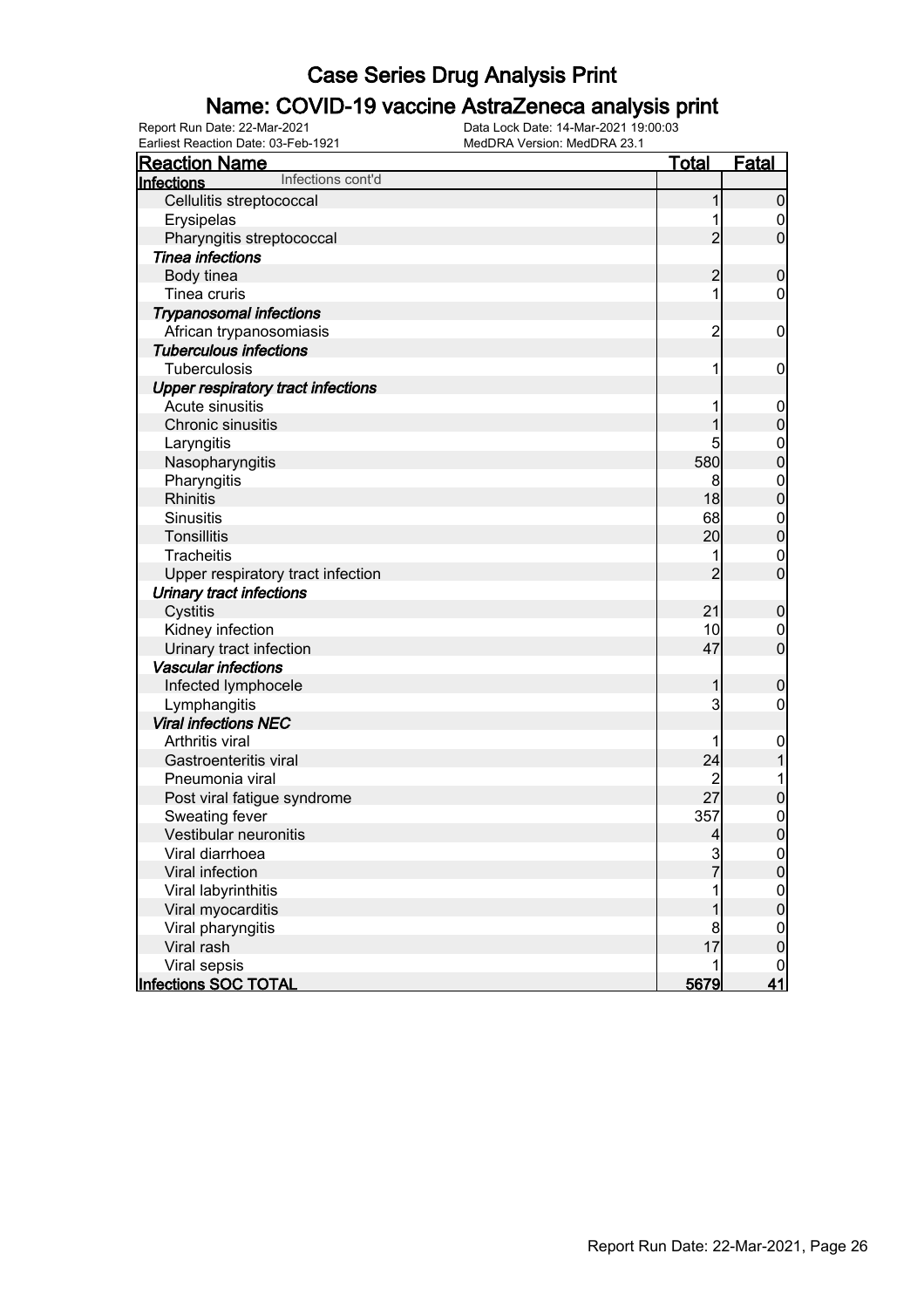### Name: COVID-19 vaccine AstraZeneca analysis print

Earliest Reaction Date: 03-Feb-1921 MedDRA Version: MedDRA 23.1

| <b>Reaction Name</b>                                                          | <u>Total</u>    | <u>Fatal</u>                     |
|-------------------------------------------------------------------------------|-----------------|----------------------------------|
| <b>Injuries</b>                                                               |                 |                                  |
| Abdominal and gastrointestinal injuries NEC                                   |                 |                                  |
| Abdomen crushing                                                              |                 | $\boldsymbol{0}$                 |
| Lip injury                                                                    |                 | $\overline{0}$                   |
| Oral contusion                                                                | $\overline{2}$  | $\overline{0}$                   |
| Palate injury                                                                 |                 | $\boldsymbol{0}$                 |
| Splenic rupture                                                               |                 | $\overline{0}$                   |
| Accidental exposures to product                                               |                 |                                  |
| Accidental exposure to product                                                | $5\overline{)}$ | $\mathbf 0$                      |
| Anaesthetic and allied procedural complications                               |                 |                                  |
| Delayed recovery from anaesthesia                                             |                 | $\mathbf 0$                      |
| Sedation complication                                                         |                 | 0                                |
| Atmospheric pressure injuries                                                 |                 |                                  |
| Barotrauma                                                                    |                 | $\boldsymbol{0}$                 |
| Hypobarism                                                                    | $\overline{2}$  | $\mathbf 0$                      |
| <b>Bone and joint injuries NEC</b>                                            |                 |                                  |
| Bursa injury                                                                  |                 | $\mathbf 0$                      |
| Joint injury                                                                  |                 | 0                                |
| Cardiovascular injuries                                                       |                 |                                  |
| Vascular injury                                                               |                 | 0                                |
| <b>Cerebral injuries NEC</b>                                                  |                 |                                  |
| <b>Brain contusion</b>                                                        |                 | $\mathbf 0$                      |
| Concussion                                                                    |                 | $\overline{0}$                   |
| Craniocerebral injury                                                         |                 | $\mathbf{0}$                     |
| Subdural haematoma                                                            |                 | $\overline{0}$                   |
| Subdural haemorrhage                                                          |                 | 0                                |
| <b>Chemical injuries</b>                                                      |                 |                                  |
| Chemical burn of skin                                                         |                 | $\mathbf 0$                      |
| Chest and respiratory tract injuries NEC                                      |                 |                                  |
| Chest crushing                                                                |                 | 0                                |
| Conditions caused by cold                                                     |                 |                                  |
| Chillblains                                                                   | 13              | 0                                |
| Cranial nerve injuries                                                        |                 |                                  |
| Optic nerve injury                                                            | 1               | 0                                |
| Exposures associated with pregnancy, delivery and lactation                   |                 |                                  |
| Exposure during pregnancy                                                     | $\frac{2}{7}$   | $\mathbf 0$                      |
| Exposure via breast milk                                                      |                 |                                  |
| Foetal exposure during pregnancy                                              | 15<br>238       | $\overline{0}$<br>$\overline{0}$ |
| Maternal exposure during breast feeding<br>Maternal exposure during pregnancy | 72              | 0                                |
| Maternal exposure timing unspecified                                          |                 | $\overline{0}$                   |
| Exposures to agents or circumstances NEC                                      |                 |                                  |
| Exposure to SARS-CoV-2                                                        | 3               | $\overline{0}$                   |
| Eye injuries NEC                                                              |                 |                                  |
| Eye contusion                                                                 | 5               | $\overline{0}$                   |
| Eye injury                                                                    | 3               | $\mathbf 0$                      |
| Foreign body in eye                                                           |                 | $\mathbf{0}$                     |
| Periorbital haematoma                                                         |                 | $\mathbf 0$                      |
| Superficial injury of eye                                                     |                 | $\mathbf 0$                      |
| <b>Fractures and dislocations NEC</b>                                         |                 |                                  |
| Joint dislocation                                                             |                 | $\overline{0}$                   |
| Gastrointestinal and hepatobiliary procedural complications                   |                 |                                  |
| Procedural nausea                                                             | 21              | $\boldsymbol{0}$                 |
| <b>Procedural vomiting</b>                                                    | 5               | $\mathbf 0$                      |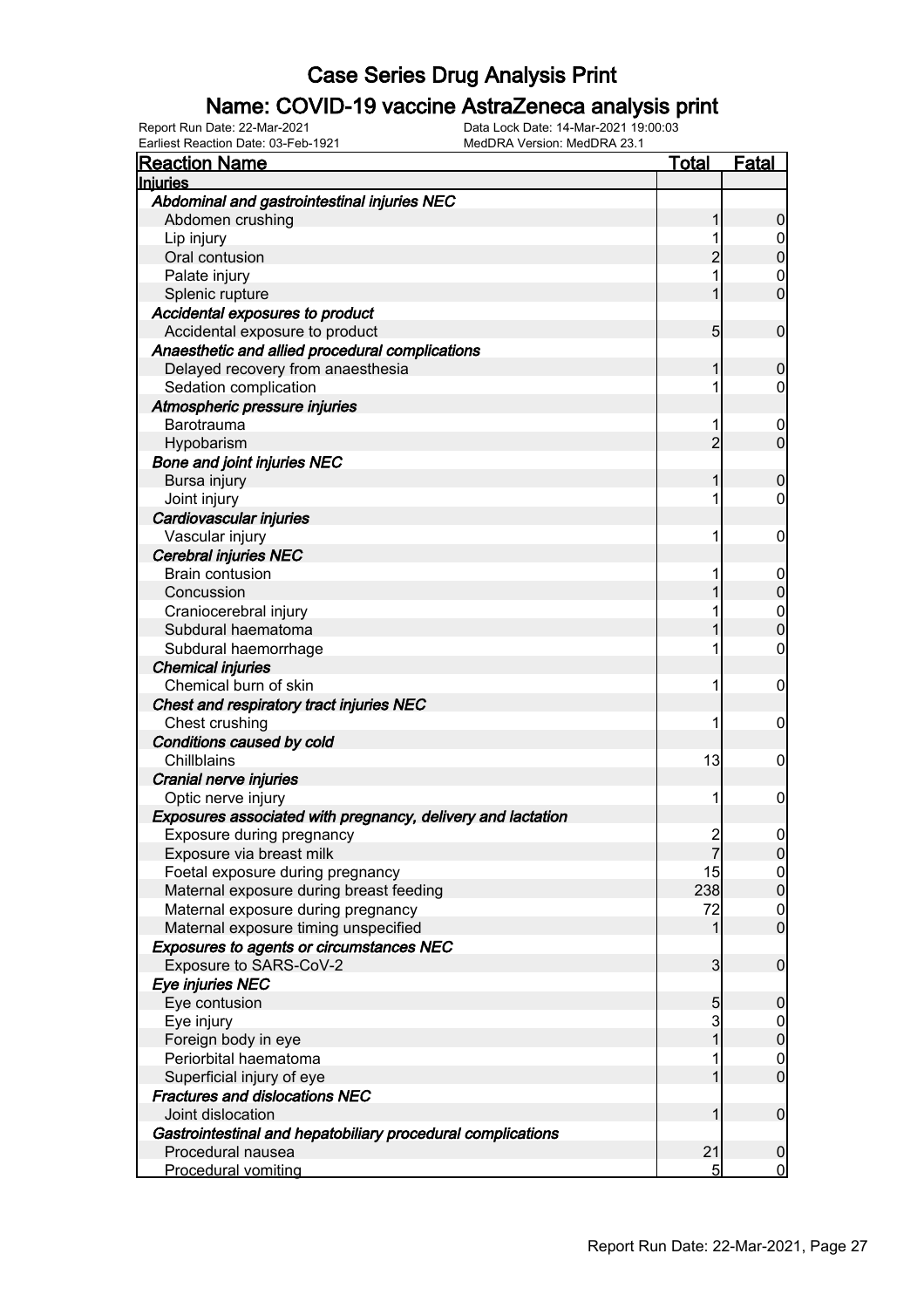### Name: COVID-19 vaccine AstraZeneca analysis print

Earliest Reaction Date: 03-Feb-1921 MedDRA Version: MedDRA 23.1

| <b>Reaction Name</b>                                  | Total            | <b>Fatal</b>      |
|-------------------------------------------------------|------------------|-------------------|
| Injuries cont'd<br>Injuries                           |                  |                   |
| Heat injuries (excl thermal burns)                    |                  |                   |
| Heat exhaustion                                       |                  | 0                 |
| Heat oedema                                           | $\frac{2}{8}$    | 0                 |
| Heat stroke                                           | 3                | 0                 |
| <b>Limb fractures and dislocations</b>                |                  |                   |
| Ankle fracture                                        | 1                | $\mathbf 0$       |
| Clavicle fracture                                     | 3                | 0                 |
| Lower limb fracture                                   |                  | 0                 |
| Patella fracture                                      |                  | 0                 |
| Medication errors, product use errors and issues NEC  |                  |                   |
| Device use issue                                      |                  | 0                 |
| Medication error                                      | 3                | $\mathbf 0$       |
| Product use issue                                     |                  | 0                 |
| Vaccination error                                     |                  | $\mathbf{0}$      |
| Wrong drug                                            |                  | 0                 |
| Wrong technique in product usage process              |                  | 0                 |
| Muscle, tendon and ligament injuries                  |                  |                   |
| Epicondylitis                                         | 4                | $\mathbf 0$       |
| Ligament sprain                                       | $\overline{c}$   | 0                 |
| Muscle injury                                         | 5                | $\mathbf 0$       |
| Muscle rupture                                        |                  | 0                 |
| Muscle strain                                         |                  |                   |
|                                                       | 5                | $\mathbf{0}$<br>0 |
| Post-traumatic neck syndrome                          |                  |                   |
| Repetitive strain injury                              | 2                | $\mathbf 0$       |
| Tendon rupture                                        |                  | 0                 |
| Nerve injuries NEC                                    |                  |                   |
| Nerve injury                                          | 13               | $\mathbf 0$       |
| Neurological and psychiatric procedural complications |                  |                   |
| Post lumbar puncture syndrome                         | 5                | 0                 |
| Procedural dizziness                                  | 14               | 0                 |
| Non-occupational environmental exposures              |                  |                   |
| Exposure to chemical pollution                        | 1                | $\mathbf 0$       |
| Exposure to extreme temperature                       | 4                | 0                 |
| Exposure to noise                                     | 1                | 0                 |
| Non-site specific injuries NEC                        |                  |                   |
| Arthropod bite                                        | $\mathbf{z}$     | $\boldsymbol{0}$  |
| Arthropod sting                                       | $6 \overline{6}$ | $\overline{0}$    |
| Electric shock                                        |                  | $\mathbf 0$       |
| Fall                                                  | 69               |                   |
| Inflammation of wound                                 | 3                | $\boldsymbol{0}$  |
| Nervous system injury                                 |                  | $\overline{0}$    |
| Road traffic accident                                 |                  | $\boldsymbol{0}$  |
| Tissue injury                                         |                  | 0                 |
| <b>Traumatic shock</b>                                |                  | $\mathbf 0$       |
| Wound complication                                    | 4                | $\overline{0}$    |
| Non-site specific procedural complications            |                  |                   |
| Incision site pain                                    | 6                | 0                 |
| Infusion related reaction                             | 12               | $\mathbf 0$       |
| Injection related reaction                            | 395              | $\mathbf 0$       |
| Post procedural complication                          | 23               | $\mathbf 0$       |
| Procedural pain                                       | $\overline{2}$   | 0                 |
| Suture related complication                           | 1                | $\boldsymbol{0}$  |
| <b>Occupational exposures</b>                         |                  |                   |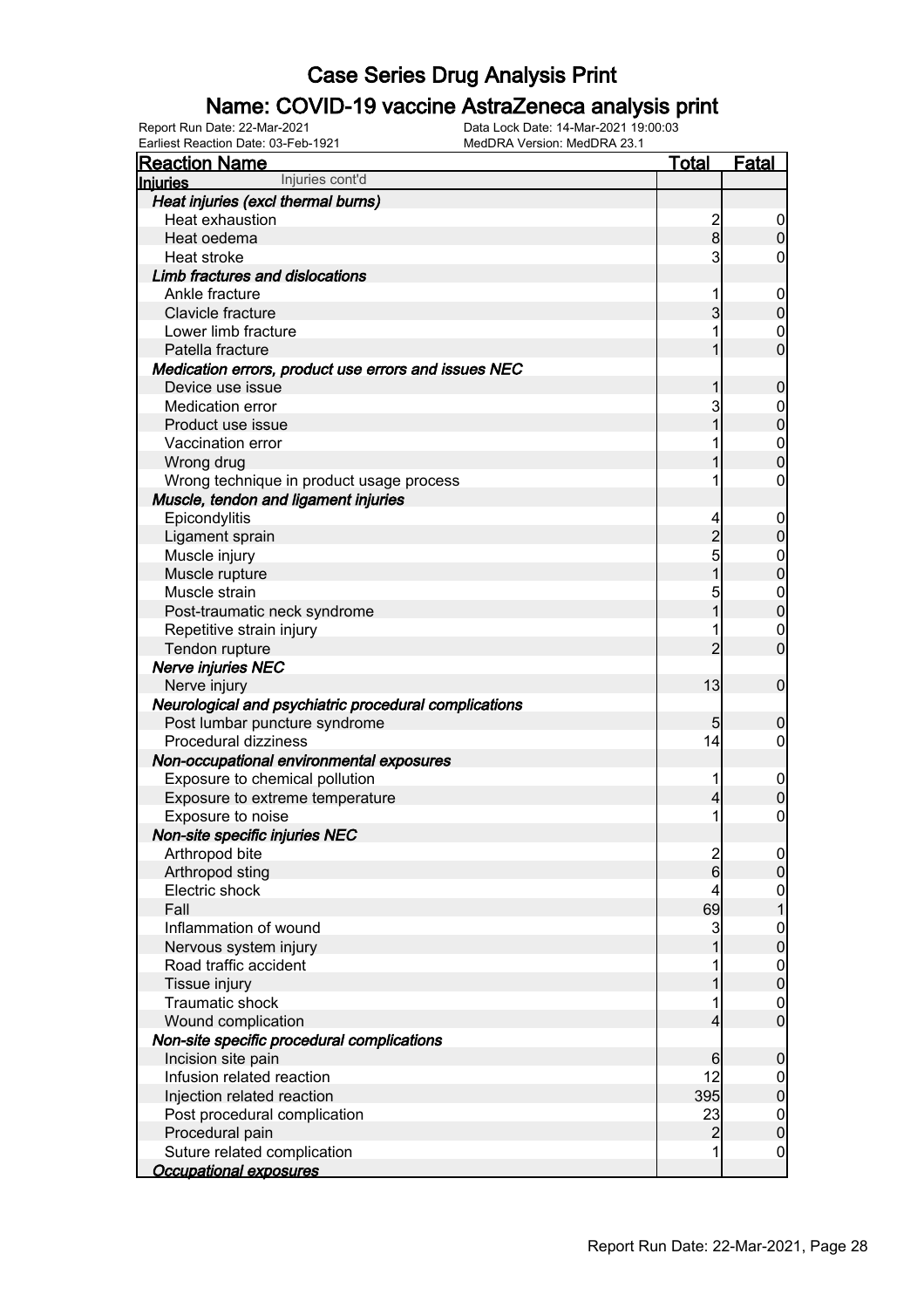### Name: COVID-19 vaccine AstraZeneca analysis print

| <b>Reaction Name</b>                                        | <b>Total</b>   | <b>Fatal</b>     |
|-------------------------------------------------------------|----------------|------------------|
| Injuries cont'd<br><b>Injuries</b>                          |                |                  |
| Occupational exposure to product                            | 1              | $\boldsymbol{0}$ |
| <b>Overdoses NEC</b>                                        |                |                  |
| Overdose                                                    | 4              | 0                |
| Peripheral nerve injuries                                   |                |                  |
| Ulnar nerve injury                                          | 1              | 0                |
| Poisoning and toxicity                                      |                |                  |
| Alcohol poisoning                                           | $\overline{c}$ | $\boldsymbol{0}$ |
| Toxicity to various agents                                  | 4              | $\mathbf 0$      |
| <b>Product administration errors and issues</b>             |                |                  |
| Accidental overdose                                         | $\overline{c}$ | $\mathbf 0$      |
| Duplicate therapy error                                     | 1              | 0                |
| Expired product administered                                | 3              | $\mathbf 0$      |
| Extra dose administered                                     |                | $\mathbf 0$      |
| Inappropriate schedule of product administration            | $\frac{2}{2}$  | $\mathbf 0$      |
| Incorrect dose administered                                 | 1              | $\mathbf 0$      |
| Incorrect route of product administration                   | $\overline{2}$ | $\mathbf 0$      |
| Product administered at inappropriate site                  | 1              | $\mathbf 0$      |
| Product administered to patient of inappropriate age        | $\overline{c}$ | $\mathbf 0$      |
| Product administration error                                | 4              | $\boldsymbol{0}$ |
| Wrong patient received product                              |                | $\mathbf 0$      |
| Wrong product administered                                  |                | $\mathbf 0$      |
| Product confusion errors and issues                         |                |                  |
| Product label confusion                                     | 1              | $\mathbf 0$      |
| Product dispensing errors and issues                        |                |                  |
| Product dispensing error                                    | 3              | $\mathbf 0$      |
| Product monitoring errors and issues                        |                |                  |
| Product monitoring error                                    | 1              | $\mathbf 0$      |
| Product prescribing errors and issues                       |                |                  |
| Contraindicated product prescribed                          | 1              | $\mathbf 0$      |
| Product storage errors and issues in the product use system |                |                  |
| Product storage error                                       | 1              | $\mathbf 0$      |
| <b>Radiation injuries</b>                                   |                |                  |
| Sunburn                                                     | 6              | 0                |
| Renal and urinary tract injuries NEC                        |                |                  |
| <b>Bladder injury</b>                                       | 11             | $\mathbf 0$      |
| Reproductive system and breast injuries                     |                |                  |
| Penile contusion                                            | 1              | $\overline{0}$   |
| Reproductive tract and breast procedural complications      |                |                  |
| Postmastectomy lymphoedema syndrome                         | 1              | $\mathbf 0$      |
| Site specific injuries NEC                                  |                |                  |
| Back injury                                                 |                | $\mathbf 0$      |
| Central nervous system injury                               | 2<br>1         | $\pmb{0}$        |
| Head injury                                                 | 5              | $\overline{0}$   |
| Limb crushing injury                                        | 1              | $\overline{0}$   |
| Limb injury                                                 | 27             | $\overline{0}$   |
| Neck crushing                                               |                | $\overline{0}$   |
| <b>Skin injuries NEC</b>                                    |                |                  |
| Contusion                                                   | 299            | $\mathbf 0$      |
| Scar                                                        | 3              | $\overline{0}$   |
| Skin abrasion                                               | $\overline{c}$ | $\pmb{0}$        |
| Skin injury                                                 | 1              | $\overline{0}$   |
| Skin wound                                                  | $\overline{3}$ | $\mathbf 0$      |
| Spinal cord injuries NEC                                    |                |                  |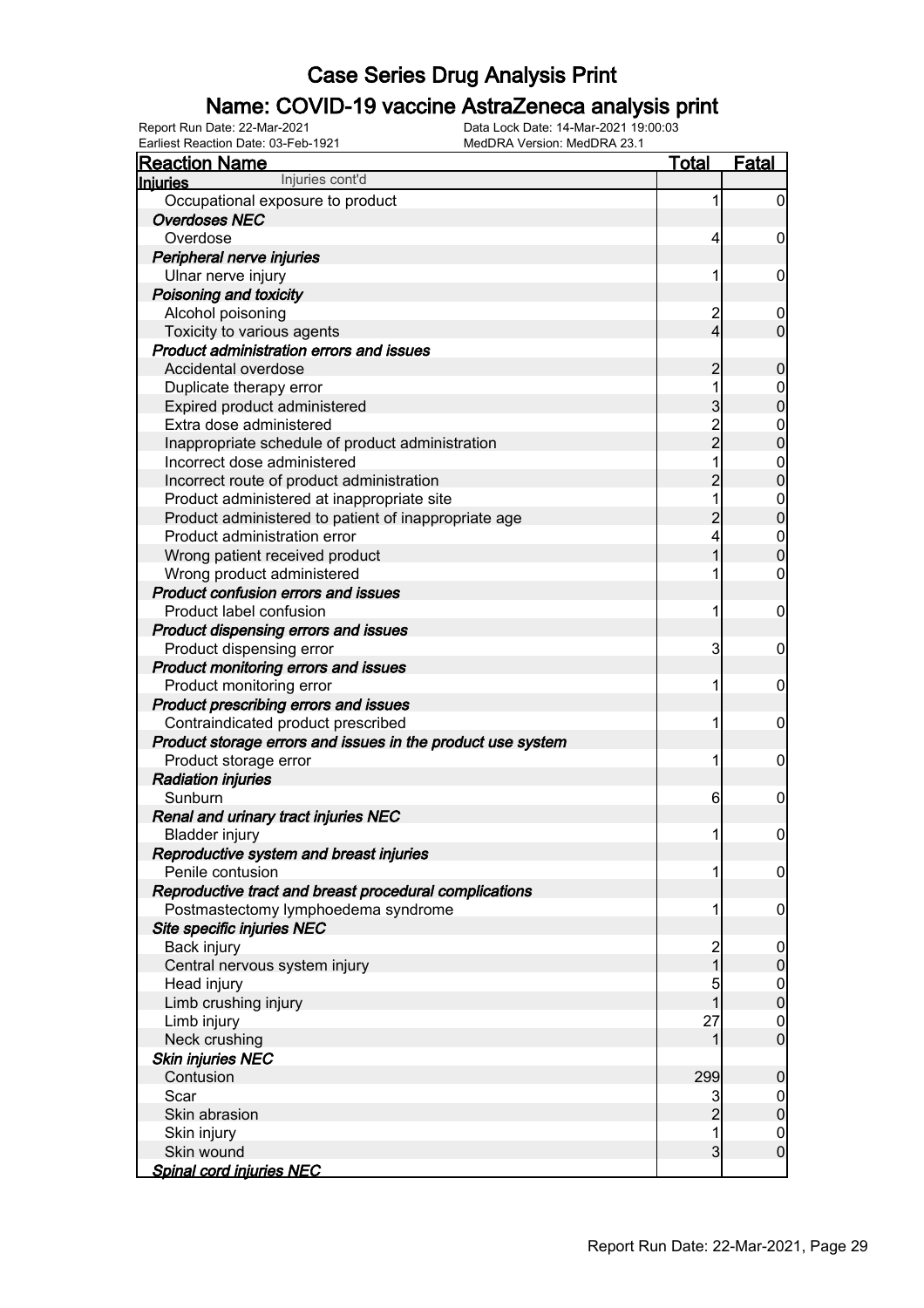### Name: COVID-19 vaccine AstraZeneca analysis print

Earliest Reaction Date: 03-Feb-1921 MedDRA Version: MedDRA 23.1

| <b>Reaction Name</b>                | Total | <u>Fatal</u> |
|-------------------------------------|-------|--------------|
| Injuries cont'd<br>Injuries         |       |              |
| Spinal cord injury sacral           |       |              |
| Stoma complications                 |       |              |
| Gastrointestinal stoma complication | 2     |              |
| <b>Thermal burns</b>                |       |              |
| Burn of internal organs             | 3     |              |
| Burn oral cavity                    |       |              |
| Burns second degree                 |       |              |
| Cold burn                           |       |              |
| Thermal burn                        | 15    |              |
| Thermal burns of eye                | 19    |              |
| <b>Underdoses NEC</b>               |       |              |
| Intentional underdose               |       |              |
| Vaccination related complications   |       |              |
| Vaccination complication            | 42    |              |
| Vaccination failure                 |       |              |
| Injuries SOC TOTAL                  | 1518  |              |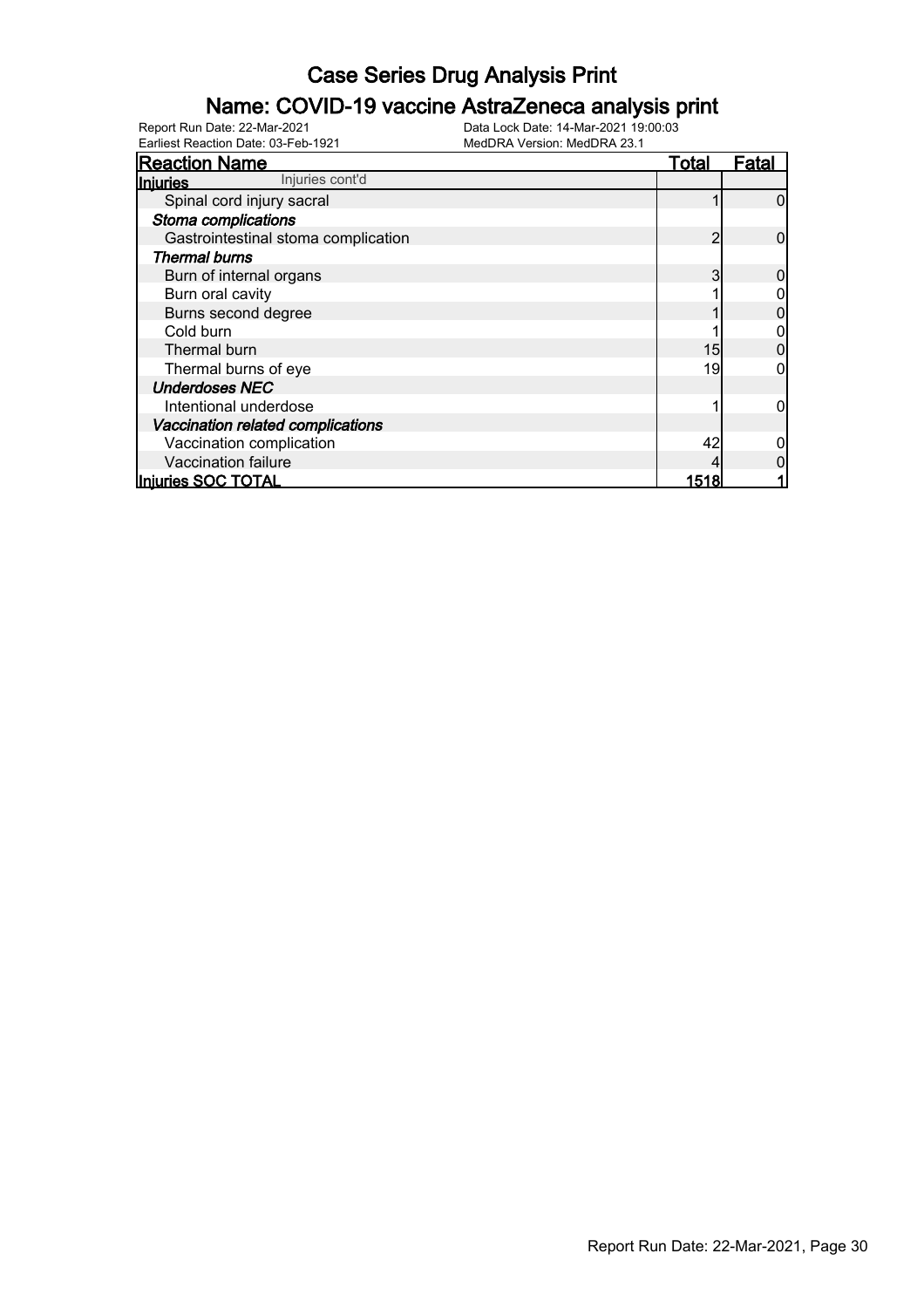### Name: COVID-19 vaccine AstraZeneca analysis print

| <b>Reaction Name</b>                                                  | <u>Total</u>   | <b>Fatal</b>        |
|-----------------------------------------------------------------------|----------------|---------------------|
| Investigations                                                        |                |                     |
| <b>Adrenal cortex tests</b>                                           |                |                     |
| Cortisol decreased                                                    |                | 0                   |
| Cortisol increased                                                    | 1              | 0                   |
| Adrenal medulla tests                                                 |                |                     |
| Norepinephrine increased                                              | $\overline{c}$ | 0                   |
| <b>Autoimmunity analyses</b>                                          |                |                     |
| Cold agglutinins positive                                             | 1              | $\mathbf 0$         |
| <b>Blood counts NEC</b>                                               |                |                     |
| Full blood count decreased                                            | 1              | 0                   |
| Blood gas and acid base analyses                                      |                |                     |
| Blood lactic acid                                                     | 1              | $\overline{0}$      |
| Blood pH                                                              |                | 0                   |
| Blood pH increased                                                    | 4              | $\mathbf{0}$        |
| Oxygen consumption                                                    |                | 0                   |
| Oxygen saturation                                                     | 14             | $\mathbf{0}$        |
| Oxygen saturation decreased                                           | 84             | $\overline{0}$      |
| Carbohydrate tolerance analyses (incl diabetes)                       |                |                     |
| Blood glucose                                                         | 13             | 0                   |
| Blood glucose abnormal                                                | 6              | $\mathbf 0$         |
| Blood glucose decreased                                               | 20             | $\mathbf{0}$        |
| Blood glucose fluctuation                                             | 11             | $\mathbf 0$         |
| Blood glucose increased                                               | 91             | $\overline{0}$      |
| Glycosylated haemoglobin increased                                    | $\overline{c}$ | 0                   |
| Cardiac auscultatory investigations                                   |                |                     |
| Cardiac murmur                                                        | 5              | $\mathbf 0$         |
| Heart sounds                                                          | 4              | 0                   |
| Heart sounds abnormal                                                 | $\overline{c}$ | 0                   |
| Cardiac function diagnostic procedures                                |                |                     |
| Myocardial strain                                                     | 1              | $\mathbf 0$         |
| Central nervous system imaging procedures                             |                |                     |
| Computerised tomogram head                                            |                | $\boldsymbol{0}$    |
| Magnetic resonance imaging brain                                      | 35             | $\overline{0}$      |
| <b>Chemistry analyses NEC</b>                                         |                |                     |
| Histamine level increased                                             |                | 0                   |
| Inflammatory marker decreased                                         | 1              | $\mathbf{0}$        |
| Inflammatory marker increased                                         | 2              | <sup>o</sup>        |
| Coagulation and bleeding analyses                                     |                |                     |
| Coagulation time                                                      |                | 0                   |
| Coagulation time prolonged<br>Fibrin D dimer increased                |                | $\mathbf 0$         |
| International normalised ratio decreased                              |                | $\mathbf 0$         |
|                                                                       | 11<br>22       | 0<br>$\overline{0}$ |
| International normalised ratio increased<br><b>ECG</b> investigations |                |                     |
| Electrocardiogram T wave inversion                                    |                | 0                   |
| Electrocardiogram abnormal                                            | 2              | 0                   |
| <b>Endocrine analyses and imaging NEC</b>                             |                |                     |
| Hormone level abnormal                                                | 1              | 0                   |
| <b>Faecal analyses NEC</b>                                            |                |                     |
| Faecal calprotectin increased                                         | 1              | 0                   |
| <b>Fertility analyses</b>                                             |                |                     |
| Semen volume decreased                                                | 1              | $\boldsymbol{0}$    |
| Gastrointestinal and abdominal imaging procedures                     |                |                     |
| Computerised tomogram abdomen                                         | 1              | $\bf{0}$            |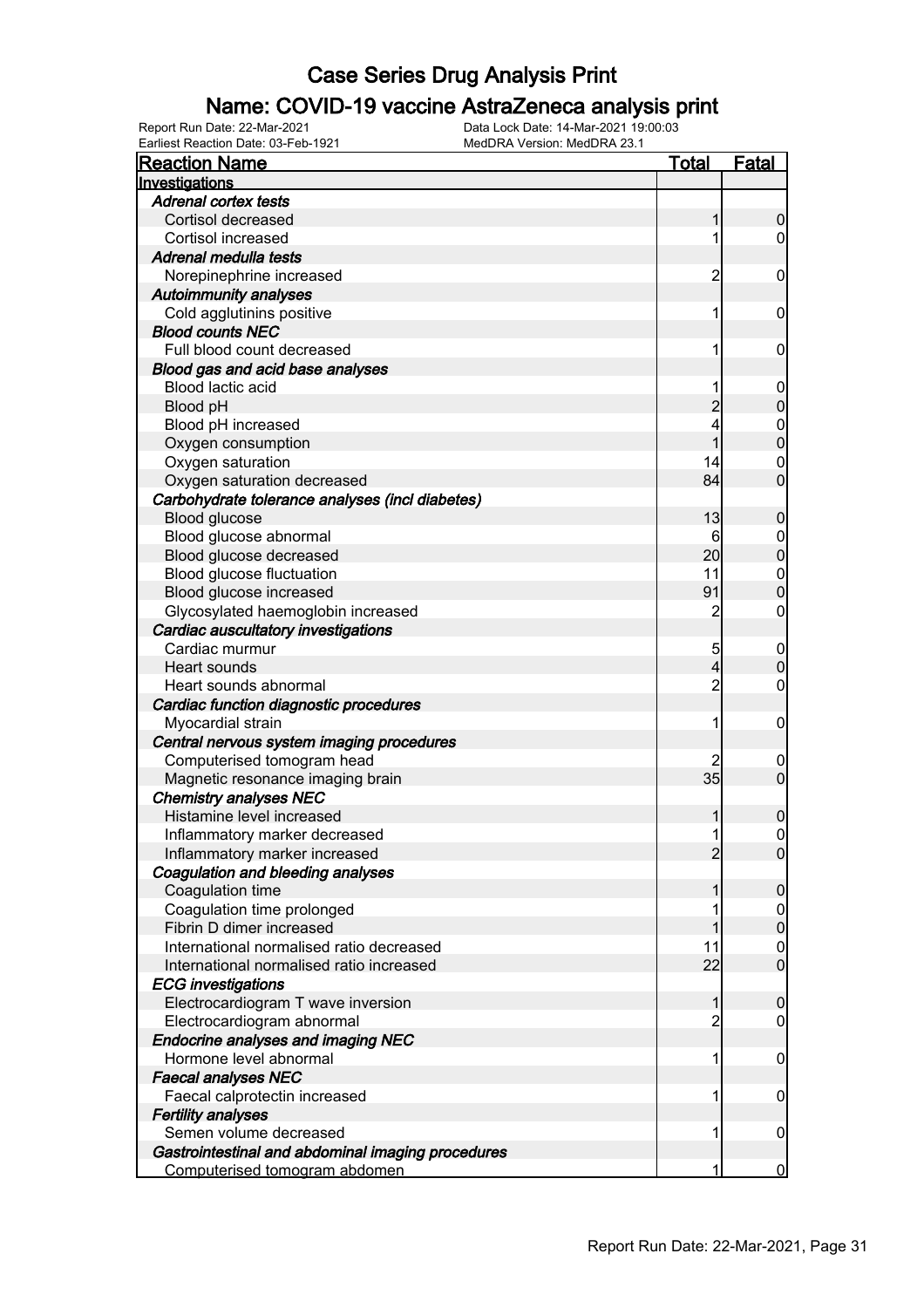### Name: COVID-19 vaccine AstraZeneca analysis print

Earliest Reaction Date: 03-Feb-1921 MedDRA Version: MedDRA 23.1

| <b>Reaction Name</b>                                       | <u>Total</u>        | <b>Fatal</b>                   |
|------------------------------------------------------------|---------------------|--------------------------------|
| Investigations cont'd<br>Investigations                    |                     |                                |
| Gastrointestinal function diagnostic procedures            |                     |                                |
| Gastrointestinal stoma output increased                    | 1                   | $\mathbf 0$                    |
| Swallow study                                              |                     | $\overline{0}$                 |
| Gastrointestinal, pancreatic and APUD hormone analyses     |                     |                                |
| <b>Blood gastrin</b>                                       |                     | 0                              |
| Blood gastrin normal                                       |                     | $\boldsymbol{0}$               |
| <b>Blood insulin</b>                                       |                     | $\mathbf{0}$                   |
| Blood insulin decreased                                    |                     | $\mathbf 0$                    |
| Blood insulin increased                                    | 2                   | $\overline{0}$                 |
| <b>Haematological analyses NEC</b>                         |                     |                                |
| Blood viscosity increased                                  |                     | $\mathbf 0$                    |
| Heart rate and pulse investigations                        |                     |                                |
| Heart rate                                                 | 405                 | 0                              |
| Heart rate abnormal                                        | 16                  | 0                              |
| Heart rate decreased                                       | 24                  | $\mathbf{0}$                   |
| Heart rate increased                                       | 792                 | $\mathbf{0}$                   |
| Heart rate irregular                                       | 61                  | $\overline{0}$                 |
| Maximum heart rate                                         | 2                   | $\mathbf 0$                    |
| Maximum heart rate decreased                               |                     | $\mathbf 0$                    |
| Orthostatic heart rate response increased                  |                     | $\mathbf{0}$                   |
| Pulse abnormal                                             | 8                   | $\overline{0}$                 |
| Pulse absent                                               | $\overline{c}$      | $\mathbf 0$                    |
| Sinus rhythm                                               | $\overline{2}$      | $\overline{0}$                 |
| <b>Imaging procedures NEC</b>                              |                     |                                |
| Computerised tomogram                                      | 1                   | $\mathbf 0$                    |
| Immunoglobulin analyses                                    |                     |                                |
| Blood immunoglobulin E increased                           | $\overline{c}$      | $\mathbf 0$                    |
| <b>Immunology analyses NEC</b>                             |                     |                                |
| Immunology test                                            | 2                   | 0                              |
| Immunology test normal                                     | 1                   | 0                              |
| Immunology skin tests NEC                                  |                     |                                |
| Allergy alert test                                         | 1                   | $\mathbf 0$                    |
| <b>Investigations NEC</b>                                  |                     |                                |
| <b>Blood test</b>                                          | 7                   | $\mathbf 0$                    |
| Blood test abnormal                                        | 1                   | $\overline{0}$                 |
| Investigation                                              |                     |                                |
| Polymerase chain reaction positive                         |                     | <sup>0</sup><br>$\overline{0}$ |
| <b>Liver function analyses</b>                             |                     |                                |
| Alanine aminotransferase increased                         |                     | 0                              |
|                                                            | $\overline{c}$      |                                |
| Aspartate aminotransferase increased<br><b>Bile output</b> | $\frac{2}{2}$       | $\mathbf 0$                    |
| Blood bilirubin increased                                  | 1                   | 0                              |
|                                                            | $\overline{2}$      | $\boldsymbol{0}$<br>$\pmb{0}$  |
| Gamma-glutamyltransferase increased                        | 1                   |                                |
| Hepatic enzyme increased<br>Liver function test            |                     | $\boldsymbol{0}$<br>$\pmb{0}$  |
| Liver function test abnormal                               |                     |                                |
|                                                            | 5<br>$\overline{2}$ | 0<br>$\mathbf 0$               |
| Transaminases increased                                    |                     |                                |
| Metabolism tests NEC                                       |                     |                                |
| Blood ketone body                                          | 7                   | 0                              |
| Ubiquinone                                                 | $\overline{c}$      | 0                              |
| Mineral and electrolyte analyses                           |                     |                                |
| Blood phosphorus decreased                                 | 1<br>1              | $\mathbf 0$<br>$\mathbf 0$     |
| <b>Blood phosphorus increased</b>                          |                     |                                |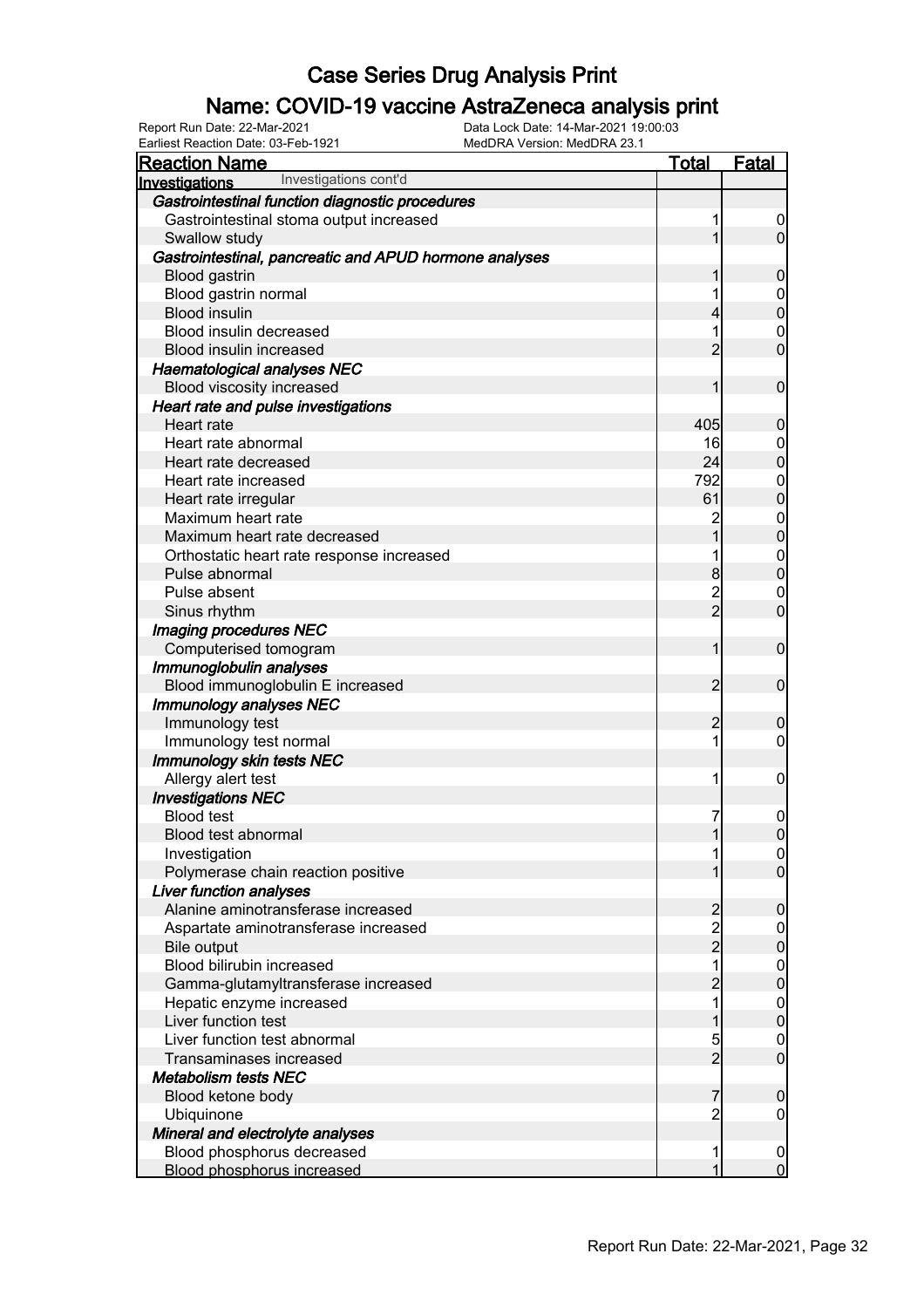### Name: COVID-19 vaccine AstraZeneca analysis print

| <b>Reaction Name</b>                                     | <b>Total</b>   | <u>Fatal</u>     |
|----------------------------------------------------------|----------------|------------------|
| Investigations cont'd<br>Investigations                  |                |                  |
| Blood potassium decreased                                | 1              | $\boldsymbol{0}$ |
| Blood potassium increased                                |                | $\overline{0}$   |
| Blood sodium decreased                                   |                | 0                |
| Sweat test                                               |                | $\overline{0}$   |
| Musculoskeletal and soft tissue tests NEC                |                |                  |
| Swollen joint count increased                            | 1              | $\mathbf 0$      |
| Neurologic diagnostic procedures                         |                |                  |
| Coma scale abnormal                                      |                | $\mathbf 0$      |
| Lumbar puncture                                          |                | 0                |
| Ophthalmic function diagnostic procedures                |                |                  |
| Intraocular pressure increased                           |                | $\mathbf 0$      |
| Intraocular pressure test                                | $\overline{2}$ | $\overline{0}$   |
| Physical examination procedures and organ system status  |                |                  |
| Body surface area                                        |                | $\boldsymbol{0}$ |
| Body temperature                                         | 502            | $\mathbf 0$      |
| Body temperature abnormal                                | 35             | $\mathbf 0$      |
| Body temperature decreased                               | 60             | $\mathbf 0$      |
| Body temperature fluctuation                             | 73             | $\overline{0}$   |
| Body temperature increased                               | 573            | $\boldsymbol{0}$ |
| Breath sounds abnormal                                   | $\overline{c}$ | $\overline{0}$   |
| Grip strength                                            |                | $\boldsymbol{0}$ |
| Grip strength decreased                                  | $\mathsf{g}$   | $\overline{0}$   |
| Head lag                                                 |                | $\boldsymbol{0}$ |
| Lymph node palpable                                      |                | $\overline{0}$   |
| Male genital examination abnormal                        |                | $\boldsymbol{0}$ |
| Muscle strength abnormal                                 |                | $\overline{0}$   |
| Neurological examination                                 |                | $\boldsymbol{0}$ |
| Respiratory rate                                         | 5              | $\overline{0}$   |
| Respiratory rate decreased                               | 7              | $\mathbf{0}$     |
| Respiratory rate increased                               | 31             | $\mathbf 0$      |
| Skin temperature                                         | 82             | $\boldsymbol{0}$ |
| Temperature difference of extremities                    | $\overline{2}$ | $\mathbf 0$      |
| Urological examination                                   |                | $\mathbf 0$      |
| Weight decreased                                         | 46             | $\overline{0}$   |
| Weight increased                                         | $\overline{2}$ | $\mathbf 0$      |
| Pituitary analyses anterior                              |                |                  |
| Blood thyroid stimulating hormone increased              | 1              | $\boldsymbol{0}$ |
| <b>Platelet analyses</b>                                 |                |                  |
| Platelet count decreased                                 | 9              | $\mathbf 0$      |
| <b>Protein analyses NEC</b>                              |                |                  |
| C-reactive protein abnormal                              |                | $\boldsymbol{0}$ |
| C-reactive protein increased                             | $\overline{3}$ | $\overline{0}$   |
| Red blood cell analyses                                  |                |                  |
| Haematocrit                                              | $\overline{c}$ | $\mathbf 0$      |
| Haemoglobin                                              | $\overline{c}$ | 0                |
| Mean cell volume abnormal                                | 1              | $\mathbf 0$      |
| <b>Renal function analyses</b>                           |                |                  |
| Blood creatinine decreased                               |                | $\mathbf 0$      |
| Blood creatinine increased                               |                | 0                |
| Reproductive hormone analyses                            |                |                  |
| Pregnancy test                                           |                | $\mathbf 0$      |
| Respiratory and pulmonary function diagnostic procedures |                |                  |
| Forced expiratory volume                                 | 2              | $\bf{0}$         |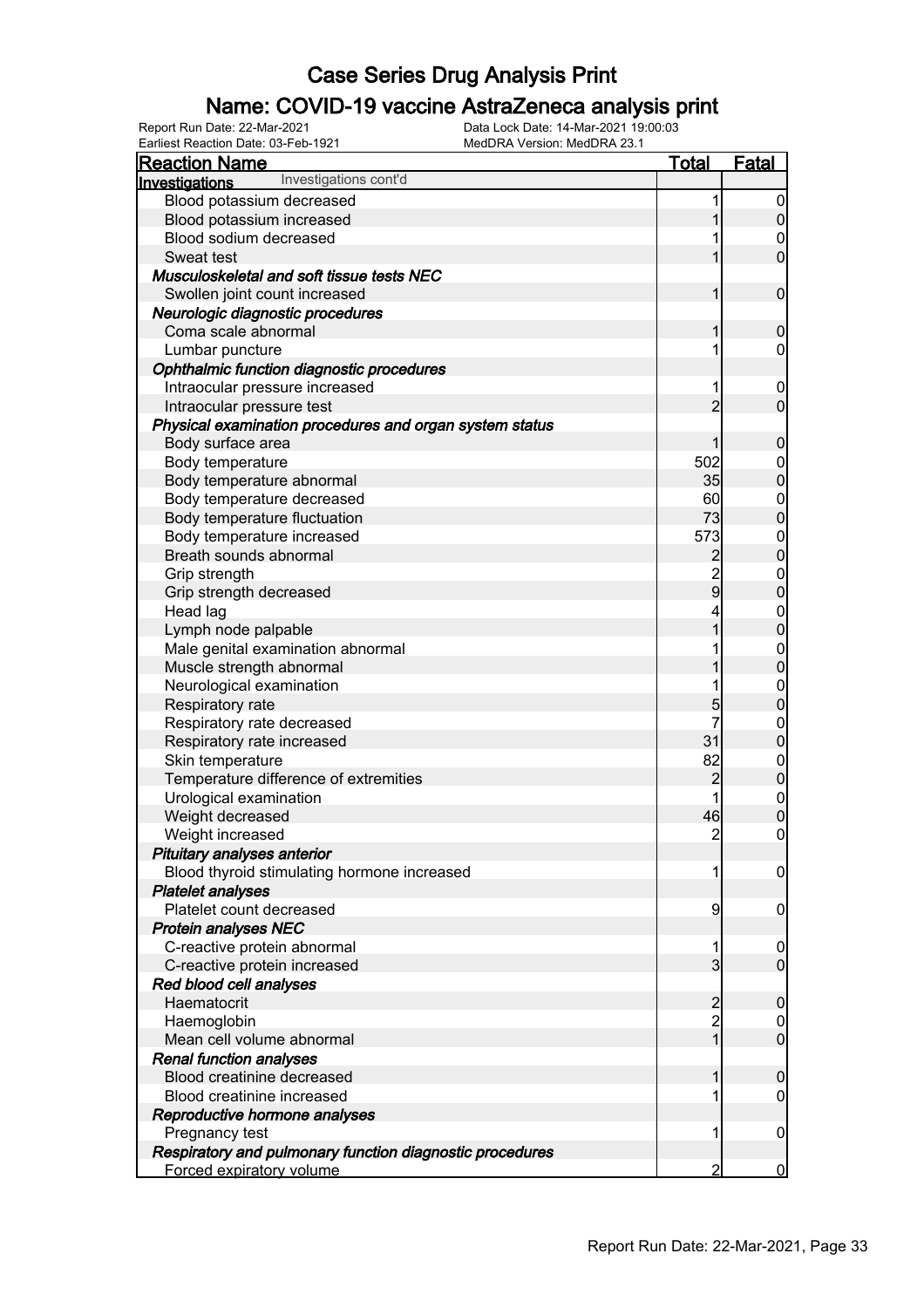### Name: COVID-19 vaccine AstraZeneca analysis print

| <b>Reaction Name</b>                              | <b>Total</b>   | Fatal                                |
|---------------------------------------------------|----------------|--------------------------------------|
| Investigations cont'd<br>Investigations           |                |                                      |
| Forced expiratory volume decreased                |                | $\mathbf 0$                          |
| Forced expiratory volume increased                |                |                                      |
| Forced expiratory volume normal                   |                | $\mathbf 0$<br>$\mathbf 0$           |
|                                                   |                |                                      |
| Maximal voluntary ventilation                     |                | $\boldsymbol{0}$                     |
| Peak expiratory flow rate                         |                | $\overline{0}$                       |
| Peak expiratory flow rate decreased               | 3              | $\mathbf 0$                          |
| Pulmonary function test                           |                | $\mathbf 0$                          |
| Respiratory tract and thoracic imaging procedures |                |                                      |
| Computerised tomogram thorax                      |                | $\boldsymbol{0}$                     |
| Laryngoscopy                                      |                | 0                                    |
| Skeletal and cardiac muscle analyses              |                |                                      |
| Blood creatine phosphokinase increased            |                | $\mathbf 0$                          |
| Myocardial necrosis marker increased              |                | $\mathbf 0$                          |
| Therapeutic drug monitoring analyses              |                |                                      |
| Analgesic drug level                              | 8              | $\boldsymbol{0}$                     |
| Analgesic drug level therapeutic                  |                | $\boldsymbol{0}$                     |
| Anticoagulation drug level above therapeutic      | $\overline{2}$ | $\overline{0}$                       |
| Anticoagulation drug level below therapeutic      | $\overline{c}$ | $\mathbf 0$                          |
| <b>Thyroid analyses</b>                           |                |                                      |
| Thyroxine abnormal                                | 1              | $\mathbf 0$                          |
| Tissue enzyme analyses NEC                        |                |                                      |
| Lactate dehydrogenase urine increased             | 1              | $\mathbf 0$                          |
| <b>Toxicology laboratory analyses</b>             |                |                                      |
| Blood heavy metal test                            | 1              | $\mathbf 0$                          |
| <b>Urinalysis NEC</b>                             |                |                                      |
| <b>Blood urine</b>                                | 6              | $\mathbf 0$                          |
| Blood urine present                               |                | $\mathbf 0$                          |
| Cells in urine                                    |                |                                      |
| Protein urine present                             |                | $\mathbf 0$<br>$\overline{0}$        |
| Red blood cells urine                             |                |                                      |
| Urine analysis                                    |                | $\mathbf 0$<br>$\overline{0}$        |
|                                                   |                |                                      |
| Urine analysis abnormal                           |                | $\begin{matrix} 0 \\ 0 \end{matrix}$ |
| Urine analysis normal                             |                |                                      |
| pH urine                                          | 6              | $\mathbf{0}$                         |
| pH urine decreased                                | 1              | $\mathbf 0$                          |
| pH urine increased                                | $\overline{c}$ | $\overline{0}$                       |
| Urinary tract function analyses NEC               |                |                                      |
| Urine output                                      | 21             | $\overline{0}$                       |
| Urine output decreased                            | 4              | $\boldsymbol{0}$                     |
| Urine output increased                            | 5              | $\mathbf 0$                          |
| Vascular tests NEC (incl blood pressure)          |                |                                      |
| Blood pressure abnormal                           |                | $\mathbf 0$                          |
| Blood pressure decreased                          | 27             | $\mathbf 0$                          |
| Blood pressure increased                          | 96             | $\overline{0}$                       |
| Blood pressure measurement                        | 25             | $\mathbf 0$                          |
| Blood pressure systolic increased                 | 2              | $\mathbf 0$                          |
| Virus identification and serology                 |                |                                      |
| Coronavirus test                                  | 15             | $\mathbf 0$                          |
| HIV antibody negative                             |                | $\pmb{0}$                            |
| Herpes virus test                                 |                | $\boldsymbol{0}$                     |
| SARS-CoV-2 antibody test negative                 |                | $\pmb{0}$                            |
| SARS-CoV-2 antibody test positive                 |                | $\mathbf 0$                          |
| SARS-CoV-2 test                                   | 12             | $\overline{0}$                       |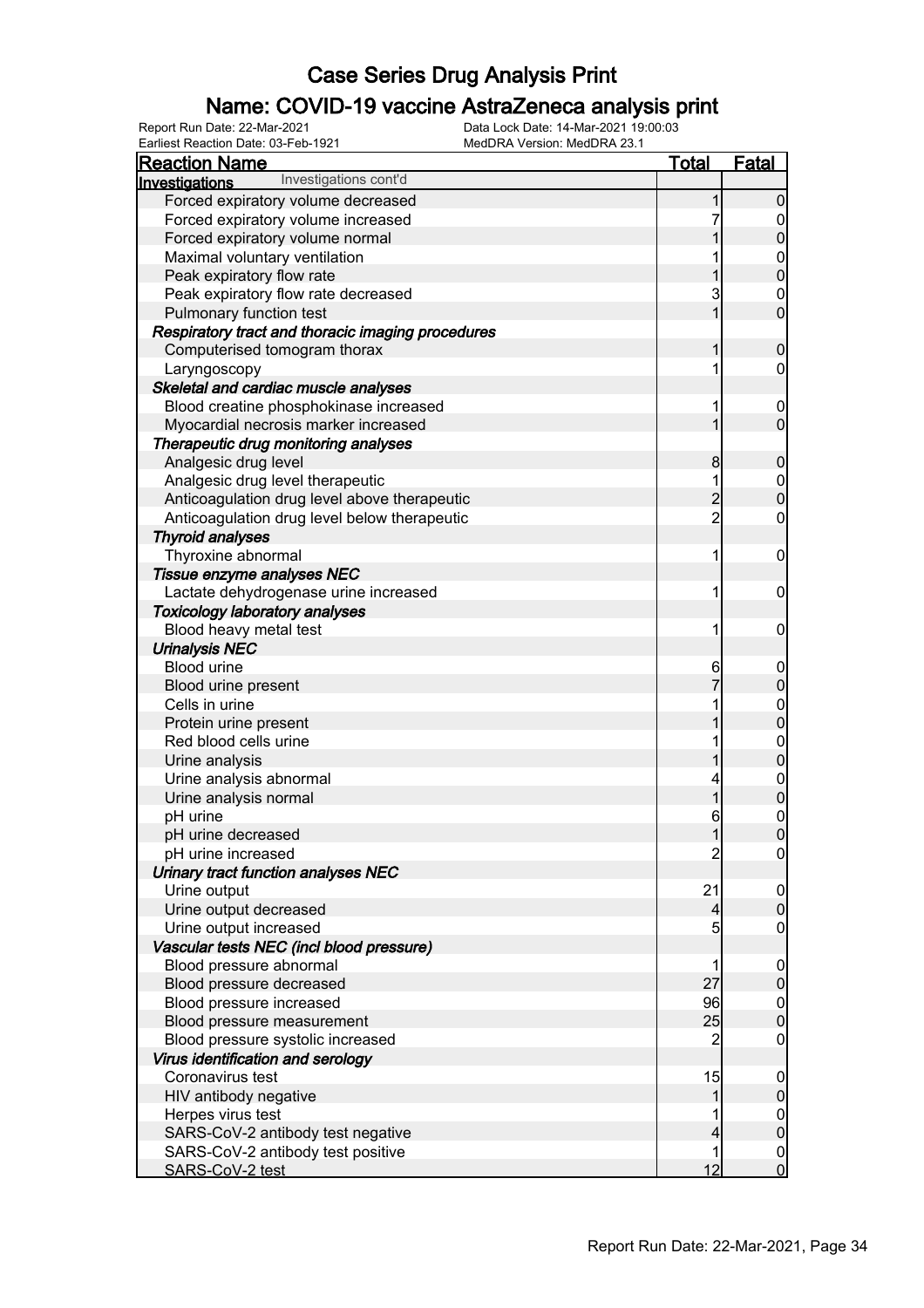#### Name: COVID-19 vaccine AstraZeneca analysis print

| <b>Reaction Name</b>                    | Total | Fatal |
|-----------------------------------------|-------|-------|
| Investigations cont'd<br>Investigations |       |       |
| SARS-CoV-2 test false negative          |       |       |
| SARS-CoV-2 test false positive          |       |       |
| SARS-CoV-2 test negative                |       |       |
| SARS-CoV-2 test positive                | 34    |       |
| Viral test                              |       |       |
| <b>Vitamin analyses</b>                 |       |       |
| Vitamin B12 decreased                   |       |       |
| Water and electrolyte analyses NEC      |       |       |
| Volume blood                            |       |       |
| White blood cell analyses               |       |       |
| Lymphocyte count                        |       |       |
| Lymphocyte count decreased              |       |       |
| Neutrophil count                        |       |       |
| Neutrophil count decreased              |       |       |
| White blood cell count                  |       |       |
| White blood cell count decreased        |       |       |
| White blood cell count increased        |       |       |
| <b>Investigations SOC TOTAL</b>         | 354   |       |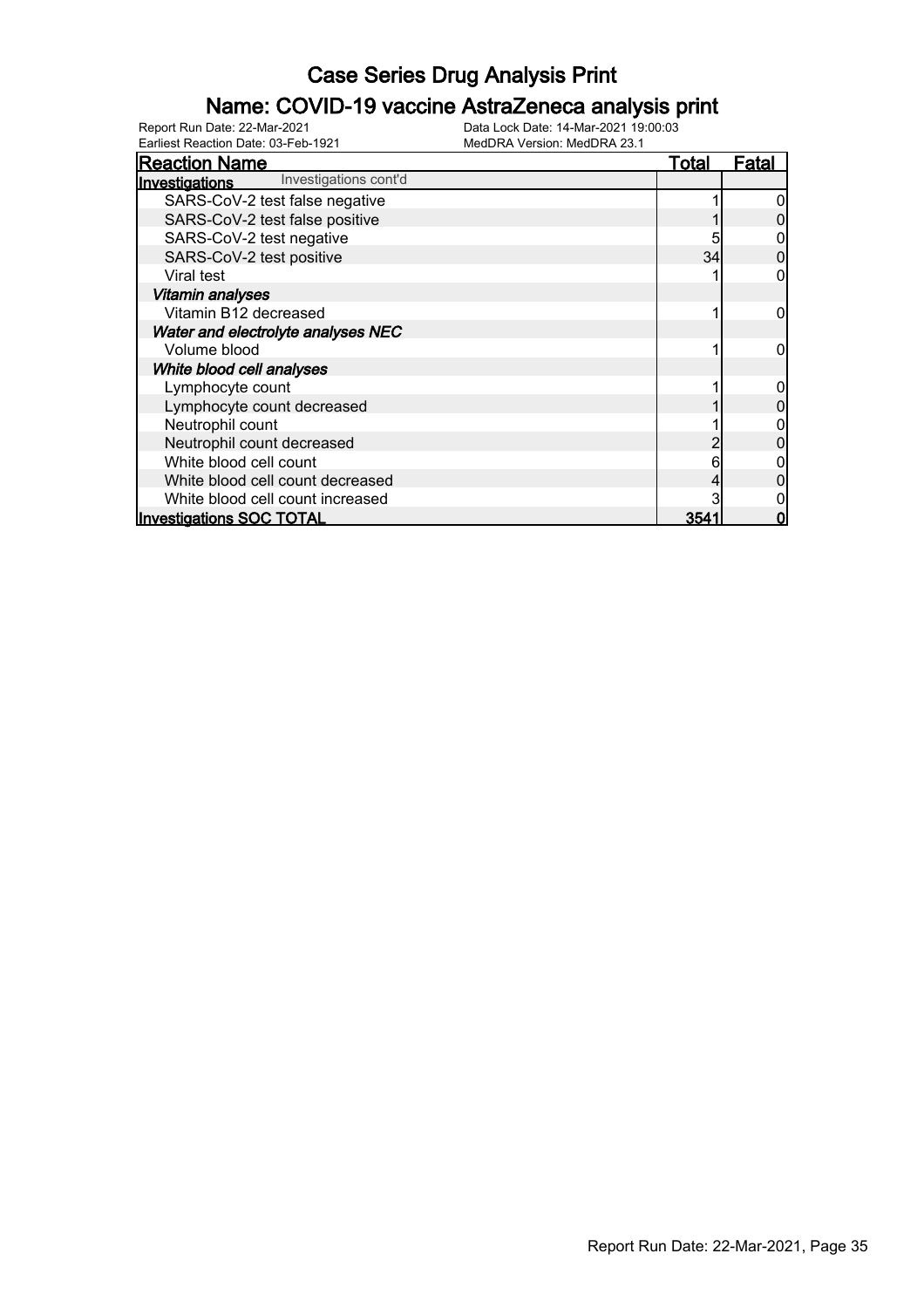### Name: COVID-19 vaccine AstraZeneca analysis print

| <b>Reaction Name</b>                                                  | <b>Total</b>   | <b>Fatal</b>     |
|-----------------------------------------------------------------------|----------------|------------------|
| <b>Metabolic disorders</b>                                            |                |                  |
| Appetite disorders                                                    |                |                  |
| Appetite disorder                                                     | 9              | $\boldsymbol{0}$ |
| Decreased appetite                                                    | 3091           | $\boldsymbol{0}$ |
| Diet refusal                                                          |                | $\mathbf 0$      |
| Food craving                                                          | 6              | $\mathbf 0$      |
| Food refusal                                                          | 22             | $\mathbf 0$      |
| Hyperphagia                                                           | $\overline{2}$ | $\mathbf 0$      |
| Hypophagia                                                            | 13             | $\mathbf 0$      |
| Increased appetite                                                    | 18             | $\mathbf 0$      |
| Salt craving                                                          | 1              | $\mathbf 0$      |
| Calcium metabolism disorders                                          |                |                  |
| Hypocalcaemia                                                         | $\overline{c}$ | $\mathbf 0$      |
| Tetany                                                                | 1              | $\mathbf 0$      |
| Diabetes mellitus (incl subtypes)                                     |                |                  |
| Diabetes mellitus                                                     | 25             |                  |
|                                                                       | 16             | $\boldsymbol{0}$ |
| Diabetes mellitus inadequate control                                  |                | $\pmb{0}$        |
| Increased insulin requirement                                         |                | $\mathbf 0$      |
| Type 1 diabetes mellitus                                              |                | $\mathbf 0$      |
| <b>Diabetic complications NEC</b>                                     |                |                  |
| Diabetic ketoacidosis                                                 | 10             | $\overline{c}$   |
| Diabetic ketosis                                                      | 3              | $\overline{0}$   |
| Disorders of purine metabolism                                        |                |                  |
| Gout                                                                  | 24             | $\mathbf 0$      |
| Electrolyte imbalance NEC                                             |                |                  |
| Electrolyte imbalance                                                 | 1              | $\mathbf 0$      |
| Fluid intake decreased                                                |                |                  |
| Fluid intake reduced                                                  | 4              | $\mathbf 0$      |
| Fluid intake increased                                                |                |                  |
| Polydipsia                                                            | 10             | $\mathbf 0$      |
| Food malabsorption and intolerance syndromes (excl sugar intolerance) |                |                  |
| Food intolerance                                                      | 4              | $\mathbf 0$      |
| Gluten sensitivity                                                    | 1              | $\mathbf 0$      |
| General nutritional disorders NEC                                     |                |                  |
| Abnormal loss of weight                                               | 11             | $\boldsymbol{0}$ |
| Abnormal weight gain                                                  | $\overline{2}$ | $\mathbf 0$      |
| Cachexia                                                              | 1              | $\boldsymbol{0}$ |
| Feeding disorder                                                      | 47             | $\mathbf 0$      |
| Food aversion                                                         | 27             | $\pmb{0}$        |
| Poor feeding infant                                                   |                | $\boldsymbol{0}$ |
| Starvation                                                            |                | $\overline{0}$   |
| Underweight                                                           |                | $\boldsymbol{0}$ |
| <b>Hyperglycaemic conditions NEC</b>                                  |                |                  |
| Hyperglycaemia                                                        | 72             | $\mathbf 0$      |
| Insulin resistance                                                    | $\overline{3}$ | $\boldsymbol{0}$ |
| Metabolic syndrome                                                    |                | $\mathbf 0$      |
| <b>Hyperlipidaemias NEC</b>                                           |                |                  |
| Hyperlipidaemia                                                       | 1              | $\mathbf 0$      |
| <b>Hypoglycaemic conditions NEC</b>                                   |                |                  |
| Hyperinsulinaemic hypoglycaemia                                       |                | $\boldsymbol{0}$ |
| Hypoglycaemia                                                         | 43             | $\pmb{0}$        |
| Hypoglycaemia unawareness                                             | 2              | $\boldsymbol{0}$ |
| Iron deficiencies                                                     |                |                  |
| Iron deficiency                                                       | 1              | $\overline{0}$   |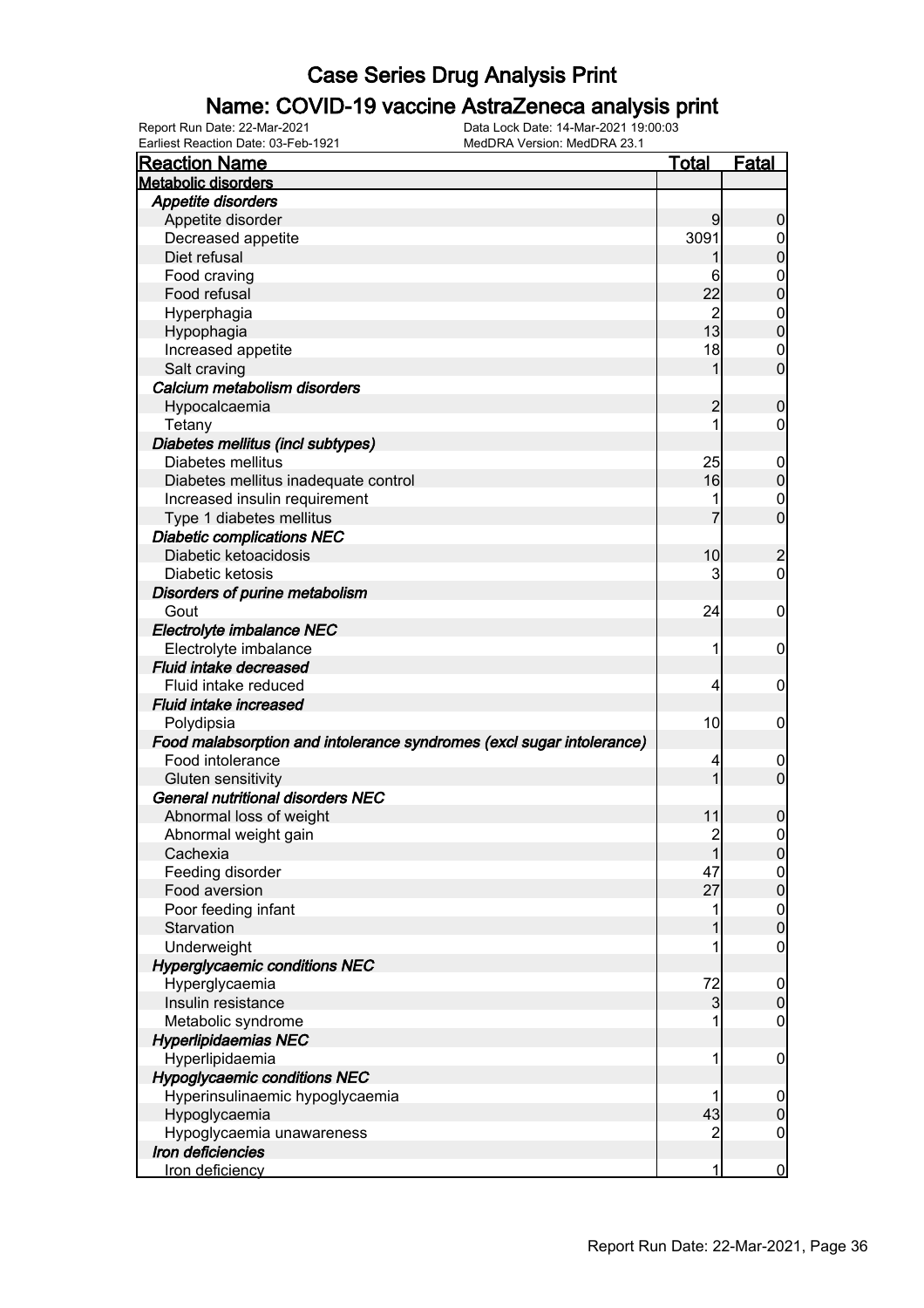### Name: COVID-19 vaccine AstraZeneca analysis print

| <b>Reaction Name</b>                           | <u>Total</u> | <b>Fatal</b> |
|------------------------------------------------|--------------|--------------|
| Metabolic disorders Metabolic disorders cont'd |              |              |
| Magnesium metabolism disorders                 |              |              |
| Hypomagnesaemia                                |              | 0            |
| Metabolic acidoses (excl diabetic acidoses)    |              |              |
| Ketoacidosis                                   |              | 0            |
| Ketosis                                        |              |              |
| Metabolic acidosis                             |              |              |
| Phosphorus metabolism disorders                |              |              |
| Hypophosphataemia                              |              | 0            |
| Potassium imbalance                            |              |              |
| Hyperkalaemia                                  |              | 0            |
| Hypokalaemia                                   |              | 0            |
| Sodium imbalance                               |              |              |
| Hypernatraemia                                 |              | 0            |
| Hyponatraemia                                  |              |              |
| Hyponatraemic syndrome                         |              | 0            |
| Sugar intolerance (excl glucose intolerance)   |              |              |
| Lactose intolerance                            |              | 0            |
| Total fluid volume decreased                   |              |              |
| Dehydration                                    | 264          | O            |
| Hypovolaemia                                   |              |              |
| Total fluid volume increased                   |              |              |
| Fluid overload                                 |              |              |
| Fluid retention                                | 17           |              |
| <b>Metabolic disorders SOC TOTAL</b>           | 3788         |              |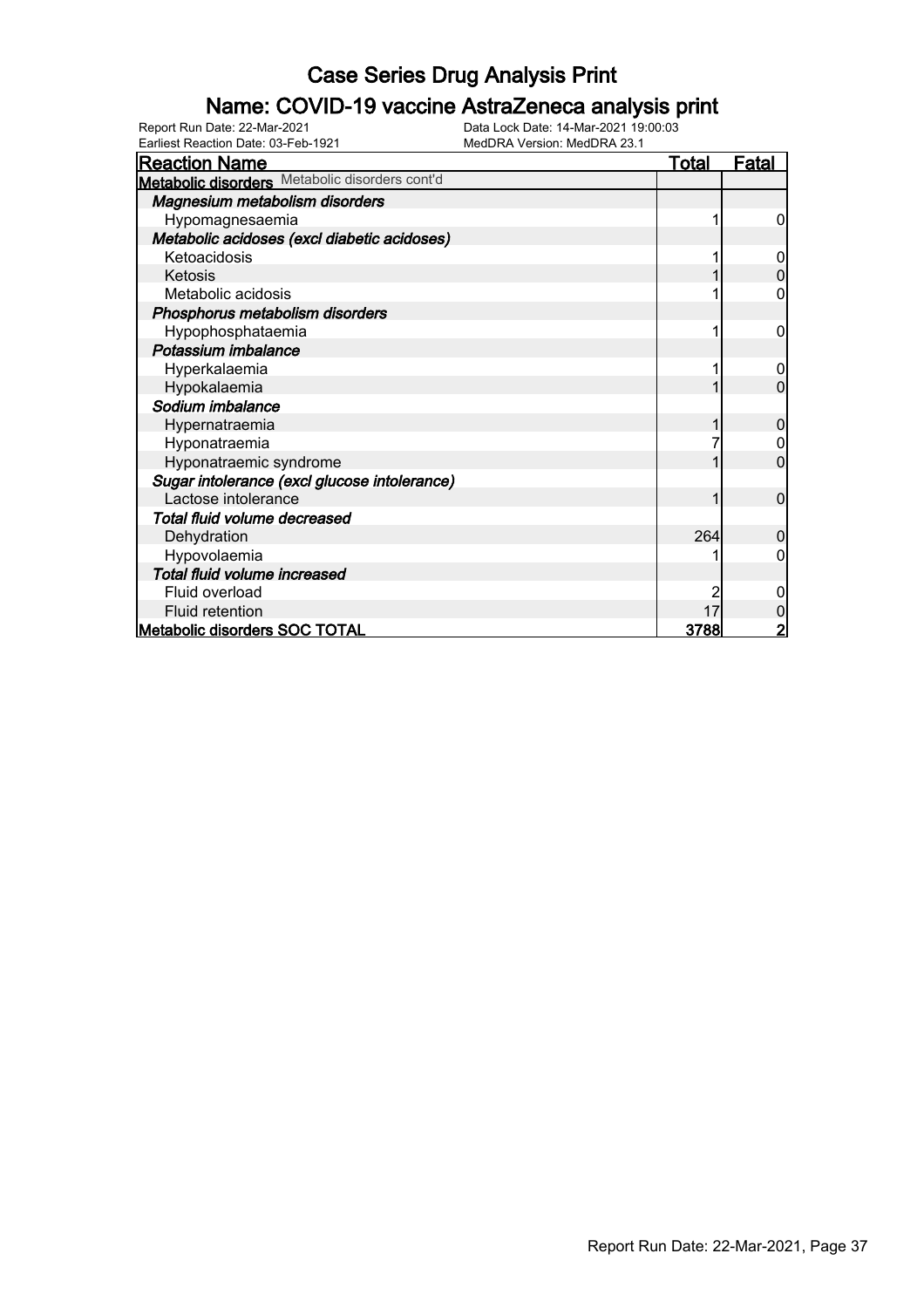#### Name: COVID-19 vaccine AstraZeneca analysis print

| <b>Reaction Name</b>                   | <b>Total</b>            | <b>Fatal</b>     |
|----------------------------------------|-------------------------|------------------|
| Muscle & tissue disorders              |                         |                  |
| <b>Arthropathies NEC</b>               |                         |                  |
| Arthritis                              | 86                      | $\boldsymbol{0}$ |
| Arthropathy                            | 6                       | $\overline{0}$   |
| Autoimmune arthritis                   |                         | $\pmb{0}$        |
| Palindromic rheumatism                 |                         | $\mathbf{0}$     |
| Polyarthritis                          | 4                       | $\overline{0}$   |
| <b>Rheumatic fever</b>                 | 1                       | $\mathbf 0$      |
| Sacroiliitis                           | $\overline{3}$          | $\mathbf 0$      |
| <b>Bone disorders NEC</b>              |                         |                  |
| Medial tibial stress syndrome          | 4                       | $\boldsymbol{0}$ |
| Osteitis                               | 3                       | $\mathbf 0$      |
| Bone related signs and symptoms        |                         |                  |
| Bone pain                              | 427                     | $\mathbf 0$      |
| Pain in jaw                            | 190                     | $\pmb{0}$        |
| Spinal pain                            | 88                      | $\boldsymbol{0}$ |
| <b>Bursal disorders</b>                |                         |                  |
| <b>Bursitis</b>                        | 15                      | $\mathbf 0$      |
| Cartilage disorders                    |                         |                  |
| Chondritis                             | 1                       | $\mathbf 0$      |
| Costochondritis                        | $6 \overline{}$         | $\mathbf 0$      |
| <b>Connective tissue disorders NEC</b> |                         |                  |
| Mixed connective tissue disease        | 1                       |                  |
|                                        |                         | $\boldsymbol{0}$ |
| Morphoea                               |                         | $\boldsymbol{0}$ |
| Polymyalgia rheumatica                 | 13                      | $\mathbf 0$      |
| Reynold's syndrome                     | $\overline{2}$          | $\boldsymbol{0}$ |
| <b>Extremity deformities</b>           |                         |                  |
| Hand deformity                         | 1                       | $\mathbf 0$      |
| Limb deformity                         | 1                       | $\overline{0}$   |
| Joint related disorders NEC            |                         |                  |
| Joint laxity                           | 1                       | $\boldsymbol{0}$ |
| Joint lock                             | 15                      | $\boldsymbol{0}$ |
| Patellofemoral pain syndrome           | 1                       | $\mathbf 0$      |
| Periarthritis                          | 33                      | $0$ 0            |
| Rotator cuff syndrome                  | 8                       |                  |
| Temporomandibular joint syndrome       | $\mathbf{3}$            | $\pmb{0}$        |
| Joint related signs and symptoms       |                         |                  |
| Arthralgia                             | 9253                    | $\overline{0}$   |
| Jaw clicking                           |                         | $\pmb{0}$        |
| Joint effusion                         |                         | $\boldsymbol{0}$ |
| Joint noise                            | 5                       | $\overline{0}$   |
| Joint stiffness                        | 142                     | $\boldsymbol{0}$ |
| Joint swelling                         | 154                     | $\overline{0}$   |
| Joint warmth                           | 10                      | $\mathbf 0$      |
| <b>Ligament disorders</b>              |                         |                  |
| Ligament pain                          | 1                       | $\mathbf 0$      |
| Lupus erythematosus (incl subtypes)    |                         |                  |
| Lupus-like syndrome                    | 1                       | $\mathbf 0$      |
| Systemic lupus erythematosus           | 7                       | $\overline{0}$   |
| Metabolic bone disorders               |                         |                  |
| Osteopenia                             | 1                       | $\boldsymbol{0}$ |
| Osteoporosis                           | 3                       | $\boldsymbol{0}$ |
| Muscle infections and inflammations    |                         |                  |
| <b>Myositis</b>                        | $\overline{\mathbf{r}}$ | $\overline{0}$   |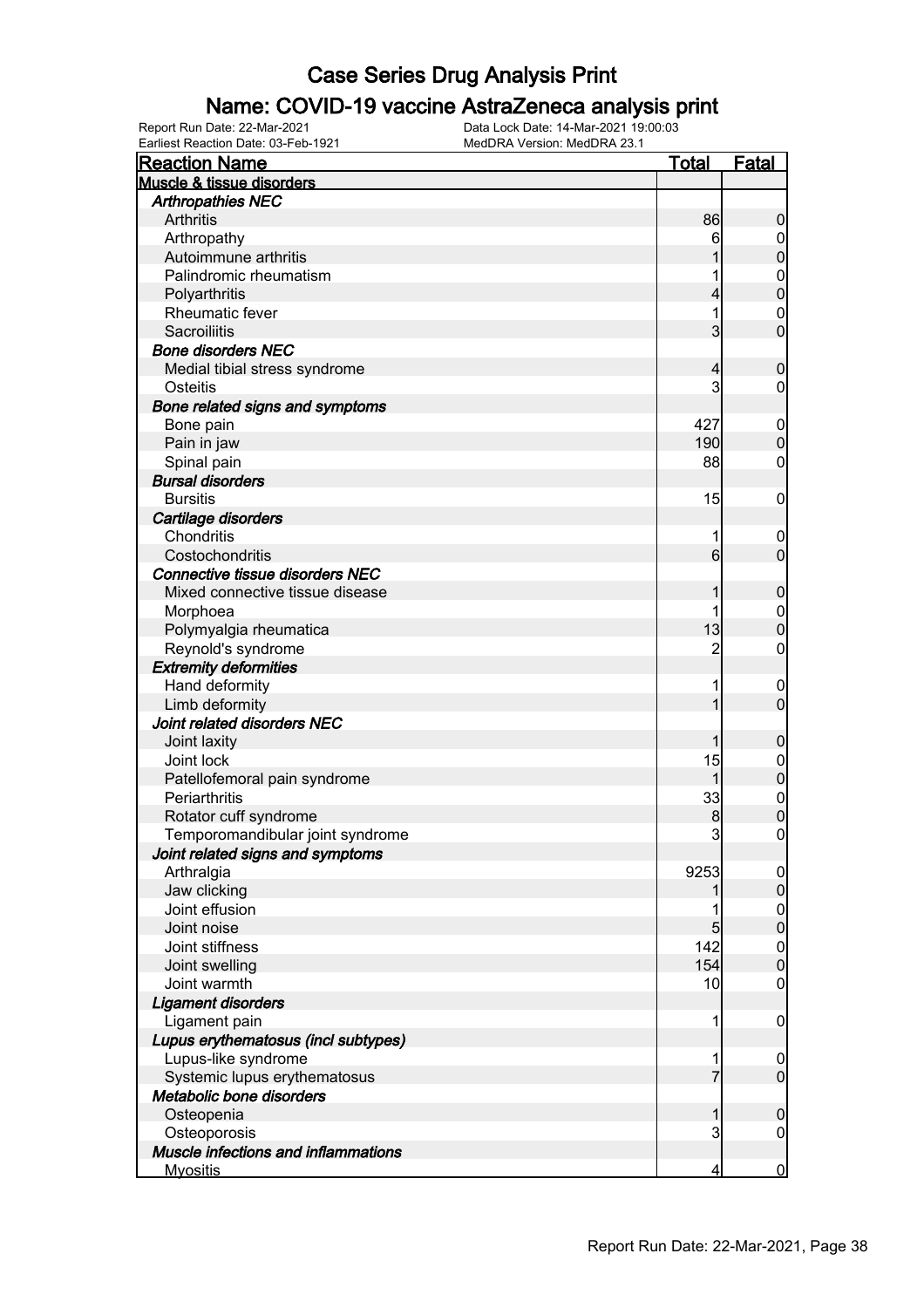### Name: COVID-19 vaccine AstraZeneca analysis print

Earliest Reaction Date: 03-Feb-1921 MedDRA Version: MedDRA 23.1

| <b>Reaction Name</b>                                                   | <u>Total</u>    | <b>Fatal</b>     |
|------------------------------------------------------------------------|-----------------|------------------|
| Muscle & tissue disordersle & tissue disorders cont'd                  |                 |                  |
| Polymyositis                                                           |                 | 0                |
| Muscle pains                                                           |                 |                  |
| Fibromyalgia                                                           | 58              | 0                |
| Myalgia                                                                | 12206           | 0                |
| Myofascial pain syndrome                                               | 5               | $\overline{0}$   |
| Muscle related signs and symptoms NEC                                  |                 |                  |
| Muscle discomfort                                                      | 3               | 0                |
| Muscle disorder                                                        |                 | 0                |
| Muscle fatigue                                                         | 362             | 0                |
| Muscle haemorrhage                                                     |                 | $\mathbf 0$      |
| Muscle mass                                                            | 3               | 0                |
| Muscle oedema                                                          | 2               | $\mathbf 0$      |
| Muscle spasms                                                          | 832             | 0                |
| Muscle swelling                                                        | 10              | $\mathbf 0$      |
| Muscle tightness                                                       | 48              | 0                |
| Muscle twitching                                                       | 129             | 0                |
| Muscle tone abnormalities                                              |                 |                  |
| Muscle rigidity                                                        | 21              | $\overline{0}$   |
| Nuchal rigidity                                                        | 4               | 0                |
| <b>Torticollis</b>                                                     | 4               | $\mathbf 0$      |
| <b>Trismus</b>                                                         | 26              | $\overline{0}$   |
| Muscle weakness conditions                                             |                 |                  |
| Muscular weakness                                                      | 657             | $\mathbf 0$      |
| Musculoskeletal and connective tissue conditions NEC                   |                 |                  |
| Infantile back arching                                                 |                 | 0                |
| Limb mass                                                              | $\overline{c}$  | $\mathbf 0$      |
| <b>Mastication disorder</b>                                            | 1               | 0                |
| Mobility decreased                                                     | 51              | $\mathbf 0$      |
| Muscle contracture                                                     |                 | 0                |
| Musculoskeletal disorder                                               |                 | $\mathbf 0$      |
| Musculoskeletal stiffness                                              | 708             | $\mathbf 0$      |
| Somatic dysfunction                                                    | 1               | $\mathbf 0$      |
| Weight bearing difficulty                                              | $\overline{2}$  | $\overline{0}$   |
| Musculoskeletal and connective tissue infections and inflammations NEC |                 |                  |
| Connective tissue inflammation                                         | 1               | $\mathbf 0$      |
| Dactylitis                                                             | 1               | $\overline{0}$   |
| Musculoskeletal and connective tissue pain and discomfort              |                 |                  |
| Back pain                                                              | 2172            | $\mathbf 0$      |
| Flank pain                                                             | 26              | $\boldsymbol{0}$ |
| Growing pains                                                          | $\overline{3}$  | $\mathbf 0$      |
| Limb discomfort                                                        | 716             | $\overline{0}$   |
| Musculoskeletal chest pain                                             | 150             | $\mathbf 0$      |
| Musculoskeletal discomfort                                             | 38              | $\overline{0}$   |
| Musculoskeletal pain                                                   | 23              | $\mathbf 0$      |
| Neck pain                                                              | 995             | $\overline{0}$   |
| Pain in extremity                                                      | 6597            | $\mathbf 0$      |
| Rheumatic disorder                                                     | 3               | $\overline{0}$   |
| <b>Myopathies</b>                                                      |                 |                  |
| Myopathy                                                               | 1               | $\mathbf 0$      |
| Rhabdomyolysis                                                         | $5\overline{)}$ | $\mathbf 0$      |
| <b>Osteoarthropathies</b>                                              |                 |                  |
| Nodal osteoarthritis                                                   | 1               | $\mathbf 0$      |
| <b>Osteoarthritis</b>                                                  | 8 <sup>1</sup>  | $\mathbf 0$      |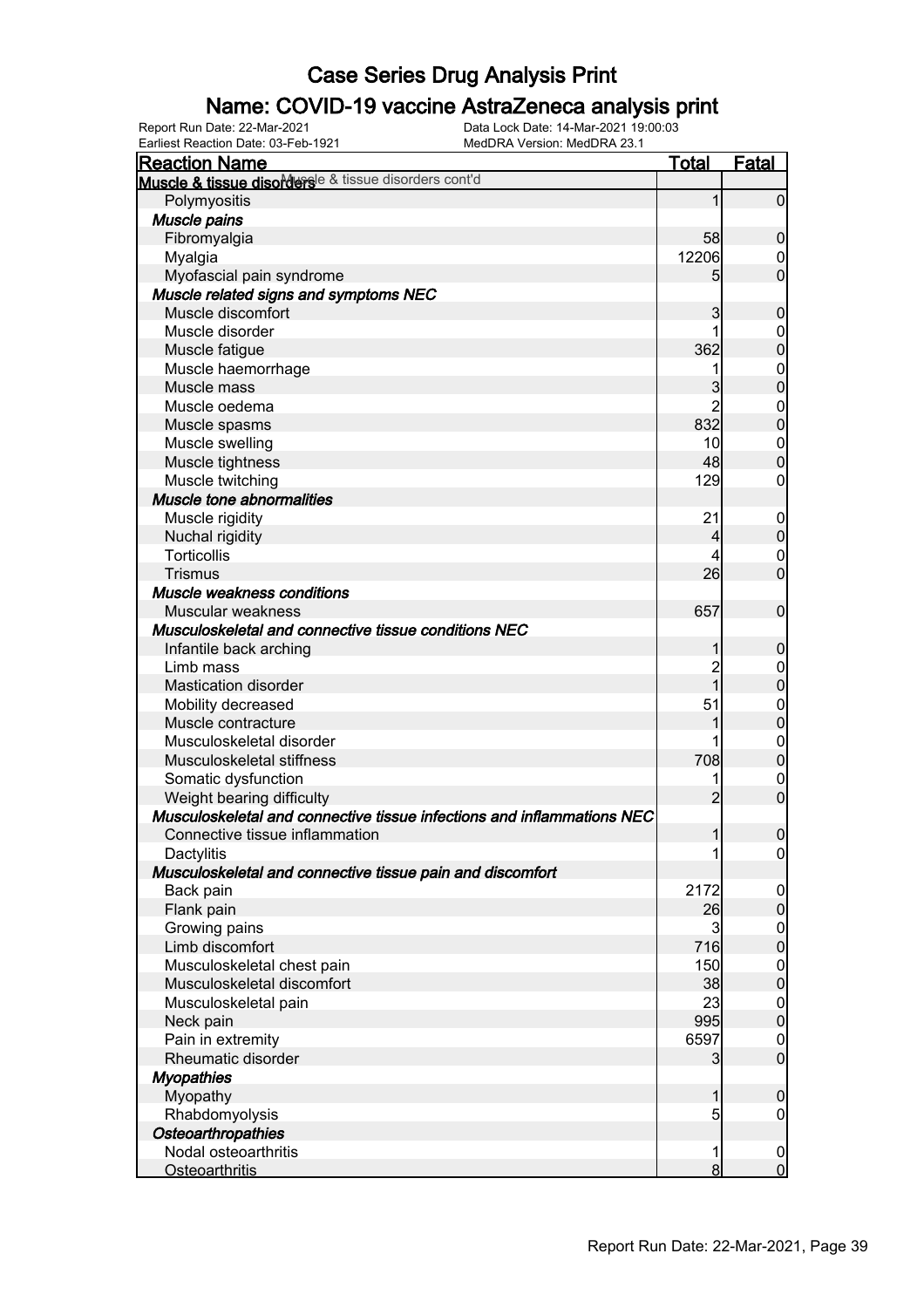### Name: COVID-19 vaccine AstraZeneca analysis print

Earliest Reaction Date: 03-Feb-1921 MedDRA Version: MedDRA 23.1

| <b>Reaction Name</b>                                  | <b>Total</b> | <b>Fatal</b>     |
|-------------------------------------------------------|--------------|------------------|
| Muscle & tissue disordersle & tissue disorders cont'd |              |                  |
| Spinal osteoarthritis                                 |              | 0                |
| Psoriatic arthropathies                               |              |                  |
| Psoriatic arthropathy                                 | 9            | 0                |
| <b>Rheumatoid arthropathies</b>                       |              |                  |
| Juvenile idiopathic arthritis                         |              | 0                |
| <b>Rheumatoid arthritis</b>                           | 40           | $\mathbf{0}$     |
| Still's disease                                       |              | 0                |
| Soft tissue disorders NEC                             |              |                  |
| Axillary mass                                         | 12           | 0                |
| Groin pain                                            | 52           | $\Omega$         |
| Neck mass                                             | 3            | $\boldsymbol{0}$ |
| Soft tissue mass                                      |              | $\overline{0}$   |
| Soft tissue swelling                                  | 2            | 0                |
| Spine and neck deformities                            |              |                  |
| <b>Scoliosis</b>                                      | 1            | 0                |
| Spinal stenosis                                       |              | 0                |
| Spondyloarthropathies                                 |              |                  |
| Ankylosing spondylitis                                | 10           | 0                |
| Arthritis reactive                                    | 8            | 0                |
| <b>Synovial disorders</b>                             |              |                  |
| Synovial cyst                                         |              | 0                |
| Synovitis                                             | 3            | 0                |
| <b>Tendon disorders</b>                               |              |                  |
| Tendon pain                                           | 3            | 0                |
| <b>Tendonitis</b>                                     |              |                  |
| Trigger finger                                        |              | 0                |
| Muscle & tissue disorders SOC TOTAL                   | 36540        | $\mathbf 0$      |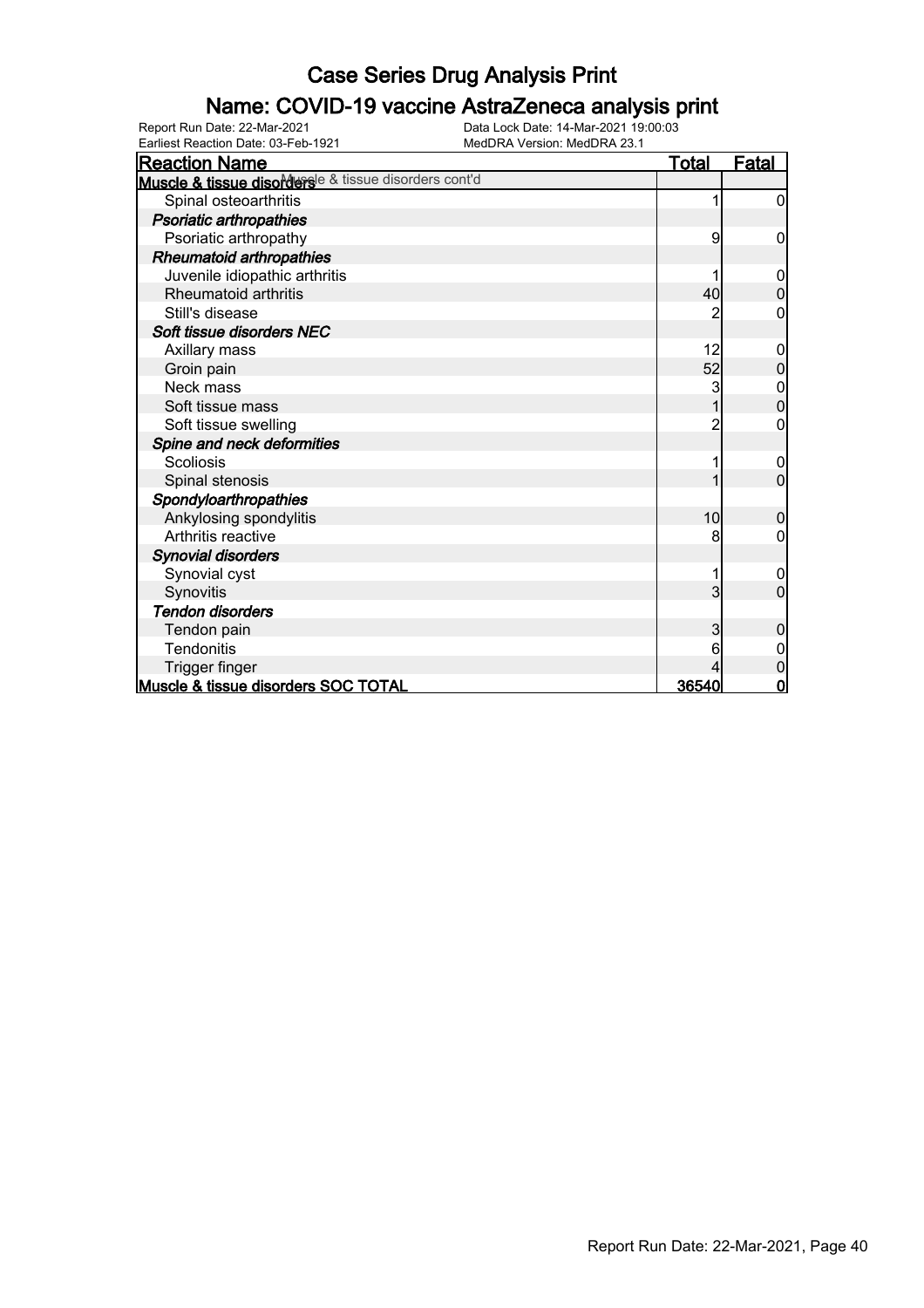### Name: COVID-19 vaccine AstraZeneca analysis print

Earliest Reaction Date: 03-Feb-1921 MedDRA Version: MedDRA 23.1

| <b>Reaction Name</b>                                                               | <u>Total</u>   | Fatal          |
|------------------------------------------------------------------------------------|----------------|----------------|
| <b>Neoplasms</b>                                                                   |                |                |
| Breast and nipple neoplasms malignant                                              |                |                |
| <b>Breast cancer</b>                                                               | 3              | 0              |
| Breast cancer stage III                                                            | 1              | $\overline{0}$ |
| Cardiovascular neoplasms benign                                                    |                |                |
| Haemangioma                                                                        | $\overline{2}$ | 0              |
| Leukaemias chronic lymphocytic                                                     |                |                |
| Chronic lymphocytic leukaemia                                                      | 3              | 0              |
| <b>Lymphomas unspecified NEC</b>                                                   |                |                |
| Lymphoma                                                                           | $\overline{3}$ | 0              |
| Lymphoproliferative disorders NEC (excl leukaemias and lymphomas)                  |                |                |
| Lymphoproliferative disorder in remission                                          | 1              | 0              |
| Neoplasms malignant site unspecified NEC                                           |                |                |
| Neoplasm malignant                                                                 | 1              | 1              |
| Neoplasms unspecified malignancy and site unspecified NEC                          |                |                |
| Neoplasm recurrence                                                                | 1              | 0              |
| Ocular neoplasms benign                                                            |                |                |
| Eye naevus                                                                         | 1              | 0              |
| Oesophageal neoplasms malignant                                                    |                |                |
| Oesophageal squamous cell carcinoma                                                | 1              | 0              |
| Oncologic complications and emergencies                                            |                |                |
| Cancer fatigue                                                                     | $\overline{2}$ | $\mathbf 0$    |
| Oropharyngeal, nasopharyngeal and tonsillar neoplasms malignant and<br>unspecified |                |                |
| Tonsil cancer                                                                      | 1              | 0              |
| Plasma cell myelomas                                                               |                |                |
| Plasma cell myeloma                                                                | 1              | $\mathbf 0$    |
| Renal neoplasms malignant                                                          |                |                |
| Clear cell renal cell carcinoma                                                    | 1              | $\mathbf 0$    |
| Respiratory tract and pleural neoplasms malignant cell type unspecified<br>NEC     |                |                |
| Bronchial carcinoma                                                                | $\overline{c}$ | 0              |
| Salivary gland neoplasms malignant                                                 |                |                |
| Salivary gland cancer stage III                                                    | 1              | $\mathbf 0$    |
| Skin neoplasms benign                                                              |                |                |
| Melanocytic naevus                                                                 | 1              | 0              |
| Skin papilloma                                                                     | 1              | $\overline{0}$ |
| Soft tissue neoplasms benign NEC                                                   |                |                |
| Lipoma                                                                             | 1              | $\mathbf 0$    |
| Uterine neoplasms benign                                                           |                |                |
| Uterine leiomyoma                                                                  |                | $\mathbf 0$    |
| Neoplasms SOC TOTAL                                                                | 29             | 1              |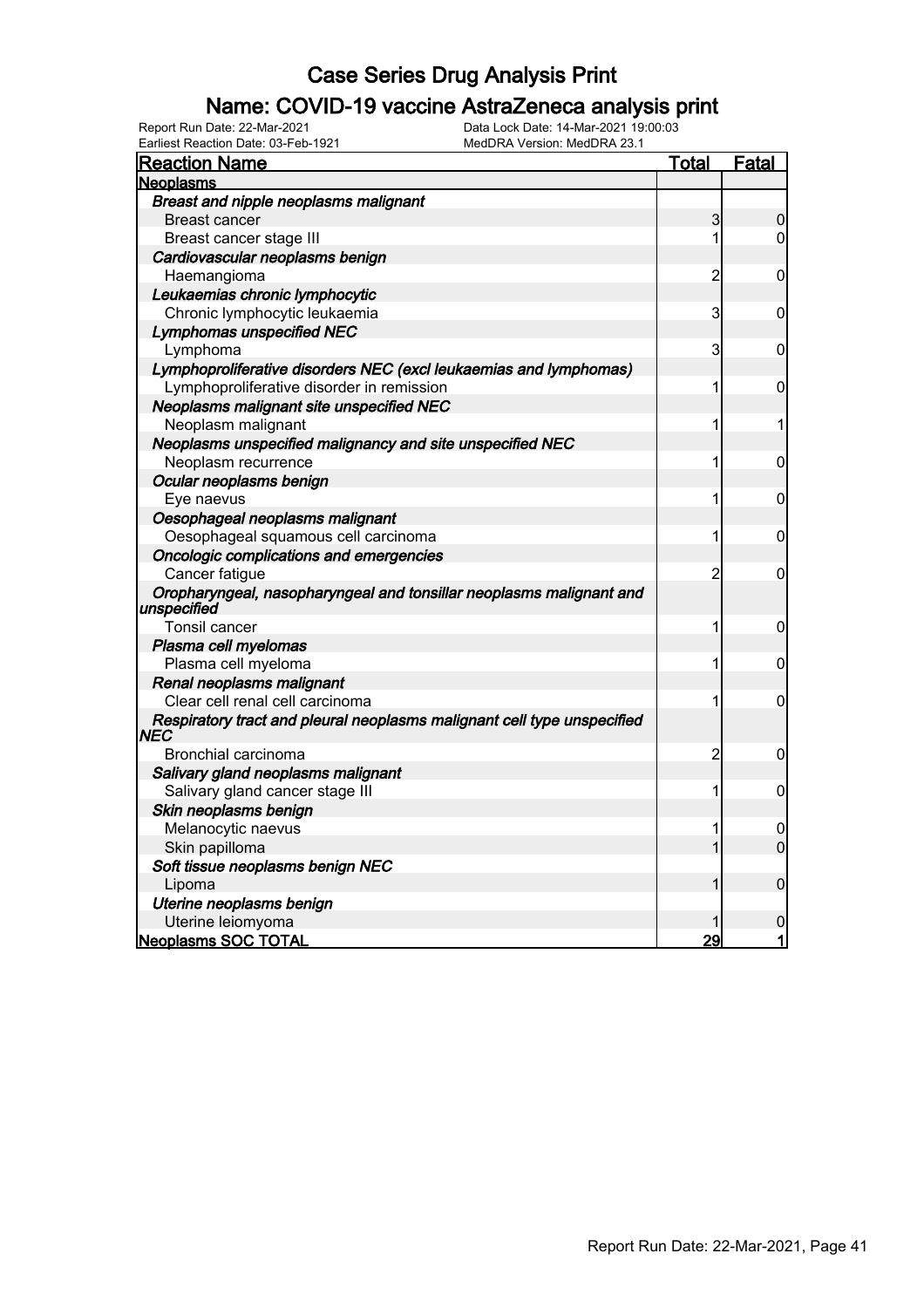### Name: COVID-19 vaccine AstraZeneca analysis print

Earliest Reaction Date: 03-Feb-1921 MedDRA Version: MedDRA 23.1

| <b>Reaction Name</b>                                              | <u>Total</u>   | <b>Fatal</b>     |
|-------------------------------------------------------------------|----------------|------------------|
| Nervous system disorders                                          |                |                  |
| <b>Abnormal reflexes</b>                                          |                |                  |
| Areflexia                                                         | 3              | 0                |
| Hyporeflexia                                                      | 3              | 0                |
| Abnormal sleep-related events                                     |                |                  |
| Sleep paralysis                                                   | 11             | 0                |
| Absence seizures                                                  |                |                  |
| Petit mal epilepsy                                                | 7              | 0                |
| <b>Acute polyneuropathies</b>                                     |                |                  |
| Guillain-Barre syndrome                                           | 36             |                  |
| Miller Fisher syndrome                                            | 2              | $\mathbf 0$      |
| <b>Auditory nerve disorders</b>                                   |                |                  |
| Acoustic neuritis                                                 | 1              | $\mathbf 0$      |
| Autonomic nervous system disorders                                |                |                  |
| Autonomic nervous system imbalance                                | 3              | 0                |
| Orthostatic intolerance                                           |                | 0                |
| Central nervous system haemorrhages and cerebrovascular accidents |                |                  |
| Brain stem infarction                                             |                |                  |
| Brain stem stroke                                                 |                | 0                |
| Cerebellar stroke                                                 |                | 0                |
| Cerebral haematoma                                                |                | 0                |
| Cerebral haemorrhage                                              | 10             |                  |
| Cerebral infarction                                               | 4              | 3<br>1           |
| Cerebral thrombosis                                               |                | 1                |
| Cerebrovascular accident                                          | 85             | 7                |
| Embolic stroke                                                    | 1              | 0                |
| Haemorrhage intracranial                                          | 5              | 0                |
| Haemorrhagic stroke                                               | 4              | 1                |
| Ischaemic stroke                                                  | 12             | 0                |
| Lacunar stroke                                                    | 1              | $\mathbf 0$      |
| Subarachnoid haemorrhage                                          | 3              | $\overline{0}$   |
| Central nervous system inflammatory disorders NEC                 |                |                  |
| Central nervous system inflammation                               | 3              | 0                |
| Neurosarcoidosis                                                  | 1              | 0                |
| Central nervous system vascular disorders NEC                     |                |                  |
| Cerebral congestion                                               | 1              | $\mathbf 0$      |
| Cerebral small vessel ischaemic disease                           |                | $\Omega$         |
| Cerebrovascular disorder                                          |                | $\overline{0}$   |
| Cerebrovascular venous and sinus thrombosis                       |                |                  |
| Cerebral venous sinus thrombosis                                  | 4              | $\boldsymbol{0}$ |
| Superior sagittal sinus thrombosis                                | 1              | $\overline{0}$   |
| Cervical spinal cord and nerve root disorders                     |                |                  |
| Cervicobrachial syndrome                                          | 2              | $\mathbf 0$      |
| <b>Choreiform movements</b>                                       |                |                  |
| Chorea                                                            |                | 0                |
| Sydenham's chorea                                                 |                | 0                |
| Chronic polyneuropathies                                          |                |                  |
| Diabetic neuropathy                                               | $\overline{2}$ | 0                |
| Coma states                                                       |                |                  |
| Coma                                                              | 5              | 0                |
| Coordination and balance disturbances                             |                |                  |
| Ataxia                                                            | 6              | $\boldsymbol{0}$ |
| <b>Balance disorder</b>                                           | 280            | 0                |
| Cerebellar ataxia                                                 |                | $\overline{0}$   |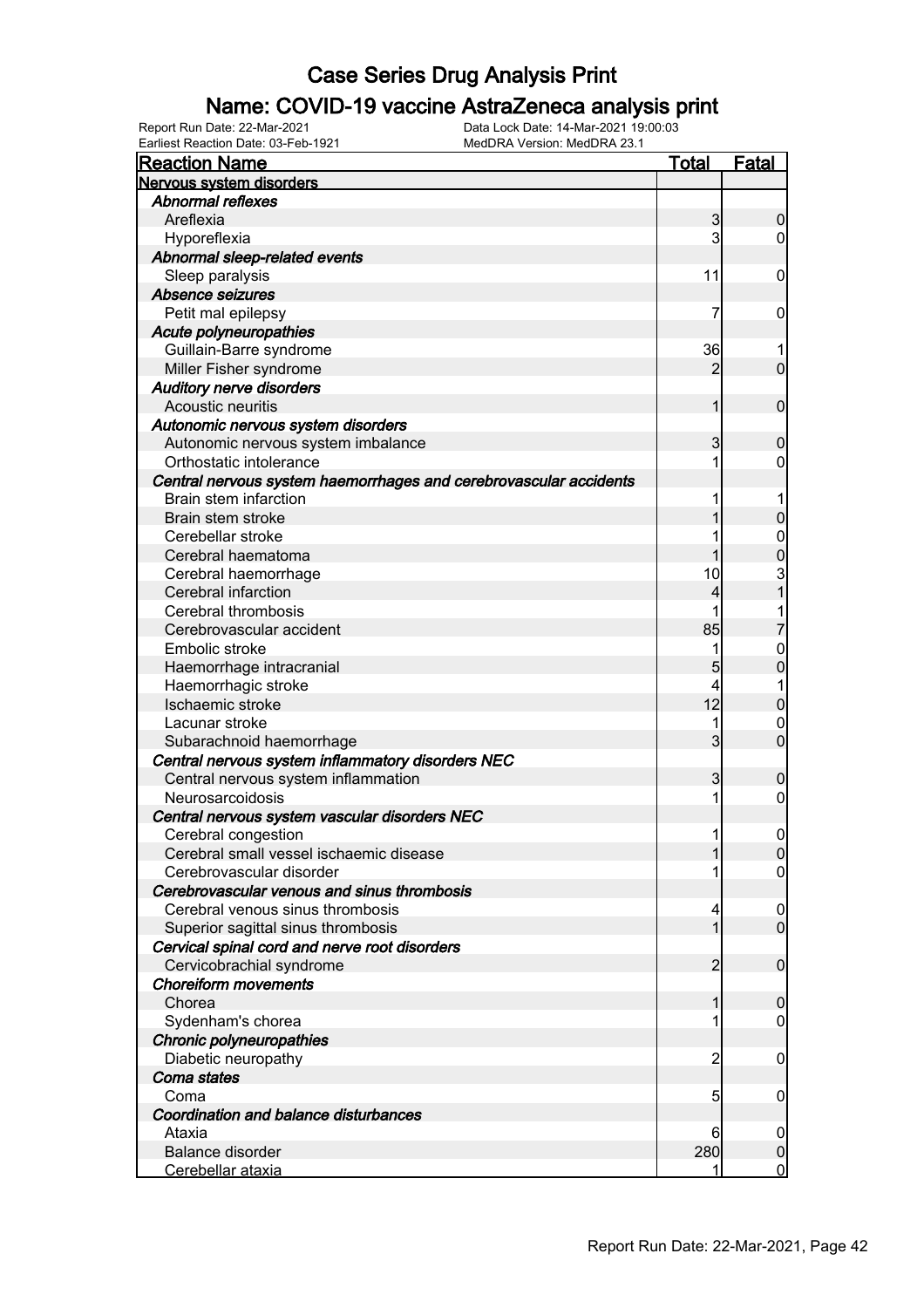### Name: COVID-19 vaccine AstraZeneca analysis print

| <b>Reaction Name</b>                               | <b>Total</b>    | <b>Fatal</b>                         |
|----------------------------------------------------|-----------------|--------------------------------------|
| Nervous system disordersus system disorders cont'd |                 |                                      |
| Coordination abnormal                              | 32              | $\mathbf 0$                          |
| Dysstasia                                          | 32              | $\boldsymbol{0}$                     |
| Nystagmus                                          | 6               | $\overline{0}$                       |
| <b>Cortical dysfunction NEC</b>                    |                 |                                      |
| Aphasia                                            | 21              | $\mathbf 0$                          |
| Dyslexia                                           | 1               |                                      |
| Dyspraxia                                          | 1               | $\begin{matrix}0\\0\end{matrix}$     |
| Neurologic neglect syndrome                        | 1               | $\mathbf 0$                          |
| Cranial nerve disorders NEC                        |                 |                                      |
| Cranial nerve disorder                             | 1               | $\boldsymbol{0}$                     |
| Dementia (excl Alzheimer's type)                   |                 |                                      |
| Dementia                                           | 8               | $\boldsymbol{0}$                     |
| Frontotemporal dementia                            | 1               | $\mathbf 0$                          |
| Senile dementia                                    | 1               | $\mathbf{0}$                         |
| Vascular dementia                                  | $\overline{3}$  | $\overline{0}$                       |
| <b>Demyelinating disorders NEC</b>                 |                 |                                      |
| Demyelination                                      | 3               | $\mathbf 0$                          |
| Disturbances in consciousness NEC                  |                 |                                      |
| Altered state of consciousness                     | 5               | $\mathbf 0$                          |
| <b>Consciousness fluctuating</b>                   | 3               | $\boldsymbol{0}$                     |
| Depressed level of consciousness                   | 25              | $\overline{0}$                       |
| Lethargy                                           | 1906            | $\mathbf{0}$                         |
| Loss of consciousness                              | 304             | $\overline{0}$                       |
| Sedation                                           | 5               | $\mathbf{0}$                         |
| Somnolence                                         | 643             | $\overline{1}$                       |
| Stupor                                             |                 | $\mathbf 0$                          |
| Syncope                                            | 783             | $\overline{0}$                       |
| Disturbances in sleep phase rhythm                 |                 |                                      |
| Advanced sleep phase                               | 1               | $\mathbf 0$                          |
| Circadian rhythm sleep disorder                    | 1               | $\mathbf 0$                          |
| Dyskinesias and movement disorders NEC             |                 |                                      |
| Akathisia                                          | 7               | $\mathbf 0$                          |
| Bradykinesia                                       | 6               | $\mathbf 0$                          |
| Clumsiness                                         | 9               |                                      |
| Dyskinesia                                         | 36              | $\begin{matrix}0\\0\end{matrix}$     |
| Extrapyramidal disorder                            | 11              | 0                                    |
| Fine motor skill dysfunction                       | $\overline{3}$  | $\overline{0}$                       |
| Hyperkinesia                                       | 1               |                                      |
| Hypokinesia                                        | 13              | $\begin{matrix} 0 \\ 0 \end{matrix}$ |
| Motor dysfunction                                  | $\vert 4 \vert$ | $\boldsymbol{0}$                     |
| Movement disorder                                  | 20 <sup>1</sup> | $\overline{0}$                       |
| Psychomotor hyperactivity                          | 15              | $\boldsymbol{0}$                     |
| <b>Dystonias</b>                                   |                 |                                      |
| Dystonia                                           |                 | $\mathbf 0$                          |
| Dystonic tremor                                    | $\frac{5}{2}$   | $\overline{0}$                       |
| <b>Encephalitis NEC</b>                            |                 |                                      |
| Noninfective encephalitis                          | $\overline{2}$  | $\boldsymbol{0}$                     |
| <b>Encephalopathies NEC</b>                        |                 |                                      |
| Autoimmune encephalopathy                          | 1               | $\mathbf 0$                          |
| Encephalopathy                                     | 1               | $\mathbf 0$                          |
| Encephalopathies toxic and metabolic               |                 |                                      |
| Hepatic encephalopathy                             | $\overline{2}$  | $\mathbf 0$                          |
| Eye movement disorders                             |                 |                                      |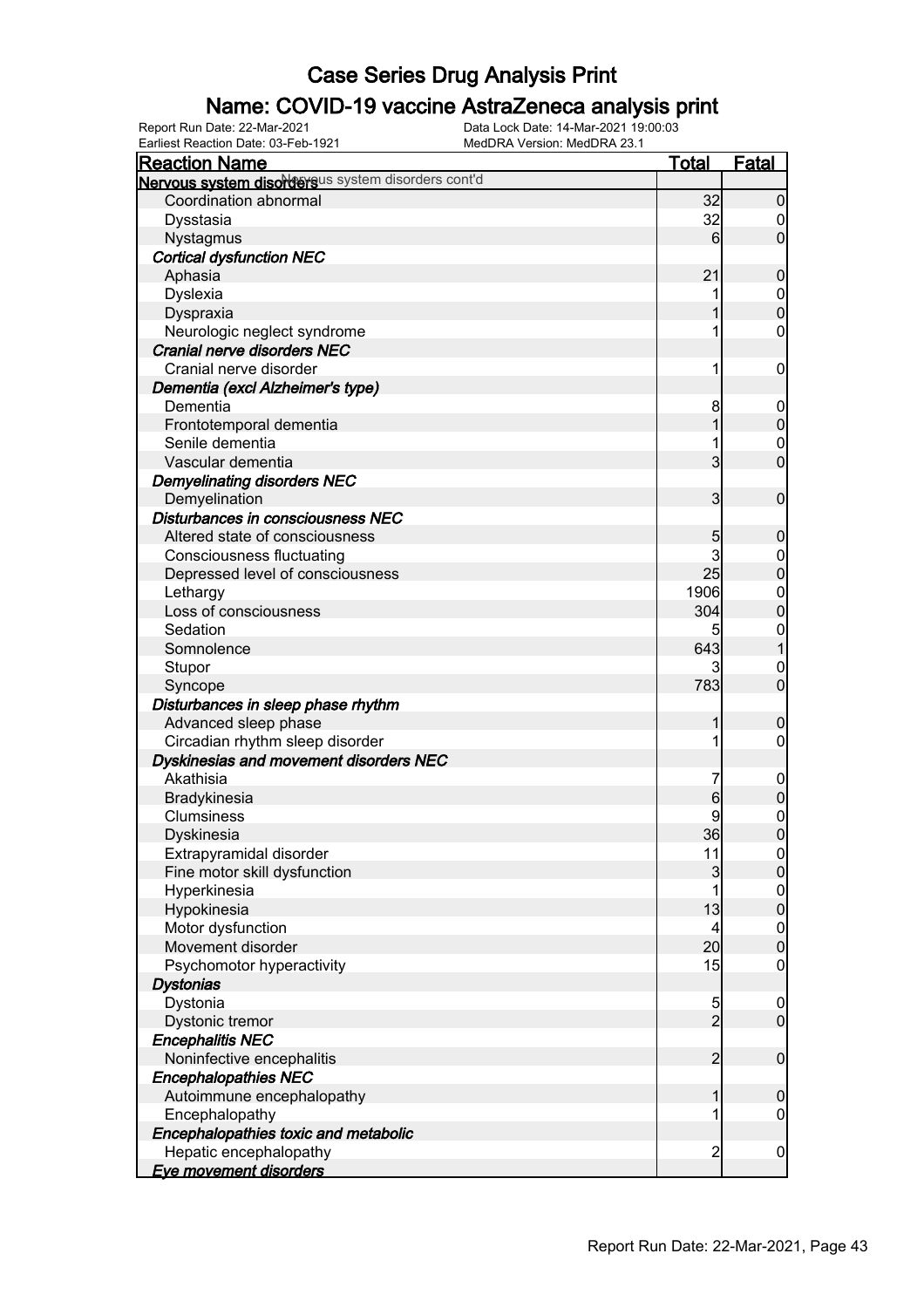### Name: COVID-19 vaccine AstraZeneca analysis print

Earliest Reaction Date: 03-Feb-1921 MedDRA Version: MedDRA 23.1

| <b>Reaction Name</b>                               | <u>Total</u>   | <b>Fatal</b>                         |
|----------------------------------------------------|----------------|--------------------------------------|
| Nervous system disordersus system disorders cont'd |                |                                      |
| Illrd nerve paralysis                              | 1              | $\mathbf 0$                          |
| <b>Facial cranial nerve disorders</b>              |                |                                      |
| Facial nerve disorder                              |                | $\mathbf 0$                          |
| Facial paralysis                                   | 117            | $\boldsymbol{0}$                     |
| Facial paresis                                     | 24             | 0                                    |
| Facial spasm                                       | 8              | $\overline{0}$                       |
| Generalised tonic-clonic seizures                  |                |                                      |
| Generalised tonic-clonic seizure                   | 24             | $\mathbf 0$                          |
| <b>Headaches NEC</b>                               |                |                                      |
| Cervicogenic headache                              |                | $\mathbf 0$                          |
| Cluster headache                                   | 217            | $\mathbf{0}$                         |
| Cold-stimulus headache                             | 12             | $\overline{0}$                       |
| Drug withdrawal headache                           | 6              |                                      |
| <b>Exertional headache</b>                         | 3              | $\mathbf{0}$<br>$\overline{0}$       |
|                                                    |                |                                      |
| External compression headache                      |                | $\mathbf{0}$                         |
| Headache                                           | 33494          | $\overline{0}$                       |
| Medication overuse headache                        | 3              | $\mathbf{0}$                         |
| New daily persistent headache                      | $\overline{2}$ | $\overline{0}$                       |
| Occipital neuralgia                                | 3              | $\mathbf{0}$                         |
| Post-traumatic headache                            |                | $\overline{0}$                       |
| Primary headache associated with sexual activity   | $\overline{c}$ | $\mathbf{0}$                         |
| Sinus headache                                     | 299            | $\mathbf 0$                          |
| Tension headache                                   | 499            | $\boldsymbol{0}$                     |
| Thunderclap headache                               |                | $\mathbf 0$                          |
| Vascular headache                                  | 23             | 0                                    |
| Hypoglossal nerve disorders                        |                |                                      |
| Tongue paralysis                                   | 2              | $\mathbf 0$                          |
| Increased intracranial pressure disorders          |                |                                      |
| <b>Brain compression</b>                           |                | $\boldsymbol{0}$                     |
| Brain oedema                                       | 3              | $\boldsymbol{0}$                     |
| Intracranial pressure increased                    | $\overline{2}$ | 0                                    |
| Intellectual disabilities                          |                |                                      |
| Intellectual disability                            | 4              | $\mathbf 0$                          |
| Lumbar spinal cord and nerve root disorders        |                |                                      |
| Sciatica                                           | 25             | 0                                    |
| Memory loss (excl dementia)                        |                |                                      |
| Amnesia                                            | 58             |                                      |
| Memory impairment                                  | 56             | $\begin{matrix} 0 \\ 0 \end{matrix}$ |
| Transient global amnesia                           | 4              | $\mathbf 0$                          |
| Mental impairment (excl dementia and memory loss)  |                |                                      |
| Cognitive disorder                                 | 30             | 1                                    |
| Disturbance in attention                           | 156            | $\boldsymbol{0}$                     |
| Mental impairment                                  | 33             | $\mathbf 0$                          |
| Migraine headaches                                 |                |                                      |
| Basilar migraine                                   |                | $\mathbf 0$                          |
| Hemiplegic migraine                                | 5              | $\mathbf 0$                          |
| Migraine                                           | 2377           |                                      |
| Migraine with aura                                 | 77             | $0\atop 0$                           |
| Migraine without aura                              | 18             |                                      |
| Retinal migraine                                   | 12             | $0$<br>0                             |
| Status migrainosus                                 | 1              | $\overline{0}$                       |
| Typical aura without headache                      | $6 \,$         | $\pmb{0}$                            |
| Vestibular migraine                                | $\overline{3}$ | $\overline{0}$                       |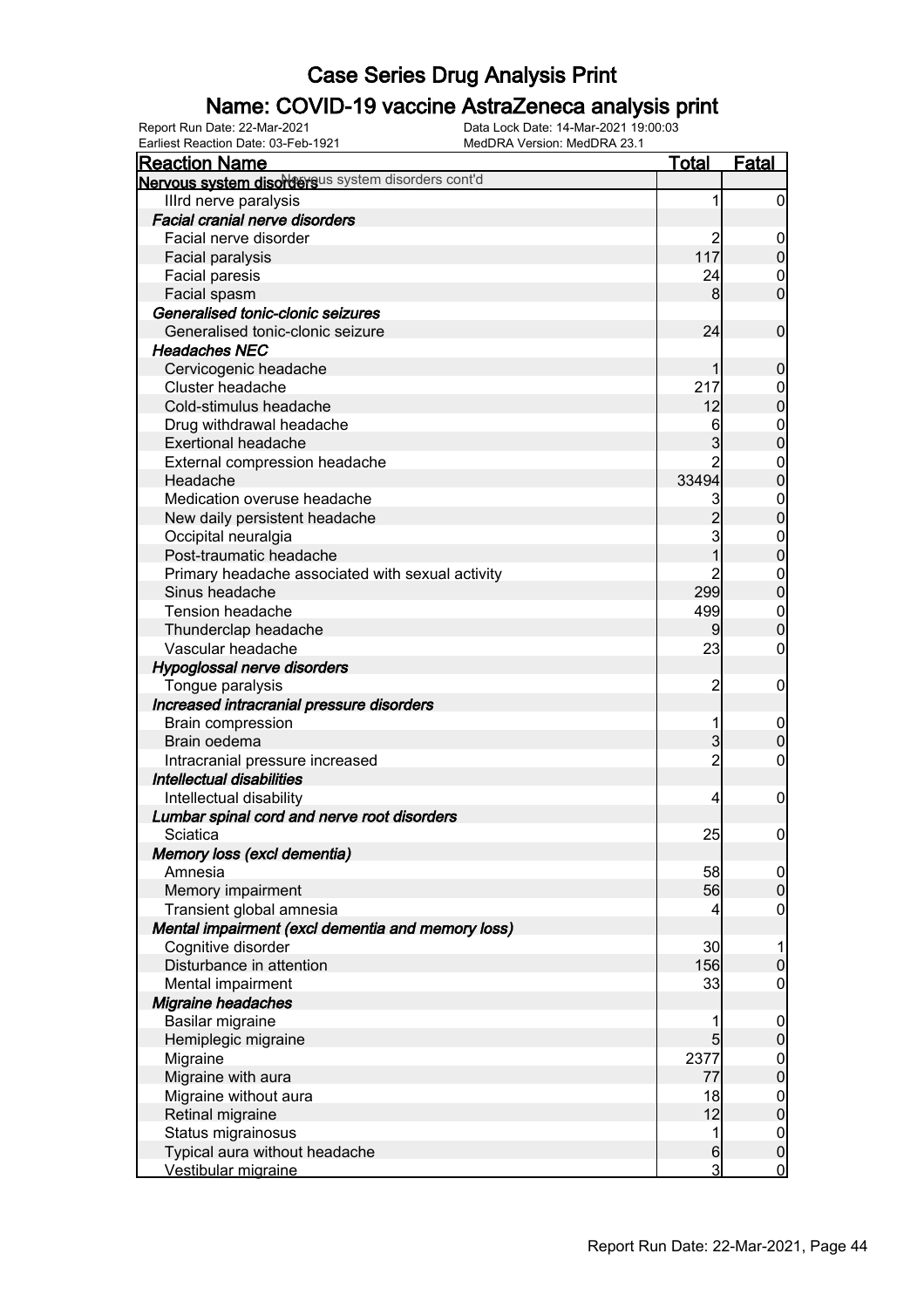### Name: COVID-19 vaccine AstraZeneca analysis print

| <b>Reaction Name</b>                               | <b>Total</b>        | <b>Fatal</b>                       |
|----------------------------------------------------|---------------------|------------------------------------|
| Nervous system disordersus system disorders cont'd |                     |                                    |
| <b>Mononeuropathies</b>                            |                     |                                    |
| Carpal tunnel syndrome                             | 4                   | $\mathbf 0$                        |
| Diabetic mononeuropathy                            | 1                   | $\pmb{0}$                          |
| Nerve compression                                  |                     |                                    |
| Peroneal nerve palsy                               | 3<br>2              | $0\atop 0$                         |
| Ulnar nerve palsy                                  |                     | $\mathbf{0}$                       |
| <b>Ulnar neuritis</b>                              | 1                   | $\overline{0}$                     |
| Multiple sclerosis acute and progressive           |                     |                                    |
| <b>Band sensation</b>                              | 1                   | $\boldsymbol{0}$                   |
| Multiple sclerosis                                 | 24                  | $\boldsymbol{0}$                   |
| Multiple sclerosis relapse                         | 18                  | $\overline{0}$                     |
| Uhthoff's phenomenon                               | $\overline{c}$      | $\boldsymbol{0}$                   |
| Muscle tone abnormal                               |                     |                                    |
| Hypotonia                                          | 8                   | $\mathbf 0$                        |
| Serotonin syndrome                                 | 1                   | $\mathbf 0$                        |
| Stiff leg syndrome                                 | $\overline{2}$      | $\boldsymbol{0}$                   |
| <b>Myelitis (incl infective)</b>                   |                     |                                    |
| Myelitis transverse                                | 10                  | $\mathbf 0$                        |
| Narcolepsy and hypersomnia                         |                     |                                    |
| Hypersomnia                                        | 56                  | $\mathbf 0$                        |
| Narcolepsy                                         | 8                   | $\mathbf 0$                        |
| Nervous system cysts and polyps                    |                     |                                    |
| Pineal gland cyst                                  | 1                   | $\mathbf 0$                        |
| Nervous system disorders NEC                       |                     |                                    |
| Cerebral disorder                                  | 1                   | $\boldsymbol{0}$                   |
| Nervous system disorder                            | 7                   | $\mathbf 0$                        |
| Psychomotor skills impaired                        | $\overline{2}$      | $\overline{0}$                     |
| Neurologic visual problems NEC                     |                     |                                    |
| <b>Tunnel vision</b>                               | 6                   | $\boldsymbol{0}$                   |
| Visual field defect                                | 4                   | $\boldsymbol{0}$                   |
| <b>Neurological signs and symptoms NEC</b>         |                     |                                    |
| <b>Dizziness</b>                                   | 7996                | $\mathbf 0$                        |
| Dizziness exertional                               | 35                  | $\pmb{0}$                          |
| Dizziness postural                                 | 906                 | 1                                  |
| Drooling                                           | 3                   | $\overline{0}$                     |
| Exaggerated startle response                       | $\overline{3}$      | 0                                  |
| Head discomfort                                    | 126                 | $\overline{0}$                     |
| Hyporesponsive to stimuli                          |                     |                                    |
| Infant irritability                                |                     | $\overline{0}$<br>$\overline{0}$   |
| Myoclonus                                          | 9                   |                                    |
| Neurological symptom                               | 31                  | $\boldsymbol{0}$<br>$\overline{0}$ |
| Patient elopement                                  | 1                   |                                    |
|                                                    | 3                   | $\boldsymbol{0}$<br>$\mathbf 0$    |
| Persistent postural-perceptual dizziness           | 224                 |                                    |
| Presyncope<br>Sensory overload                     | $\mathbf{3}$        | $\boldsymbol{0}$<br>$\mathbf 0$    |
| Unresponsive to stimuli                            | 33                  | $\mathbf 0$                        |
| Neuromuscular disorders NEC                        |                     |                                    |
|                                                    |                     |                                    |
| Muscle contractions involuntary                    | 9<br>$\overline{7}$ | $\mathbf 0$                        |
| Muscle spasticity                                  |                     | $\pmb{0}$                          |
| Neuromuscular pain                                 | $\frac{2}{2}$       | $\overline{0}$                     |
| Neuromyopathy                                      | 1                   | $\pmb{0}$                          |
| Neuromyotonia                                      |                     | $\mathbf 0$                        |
| Neuromuscular junction dysfunction                 |                     |                                    |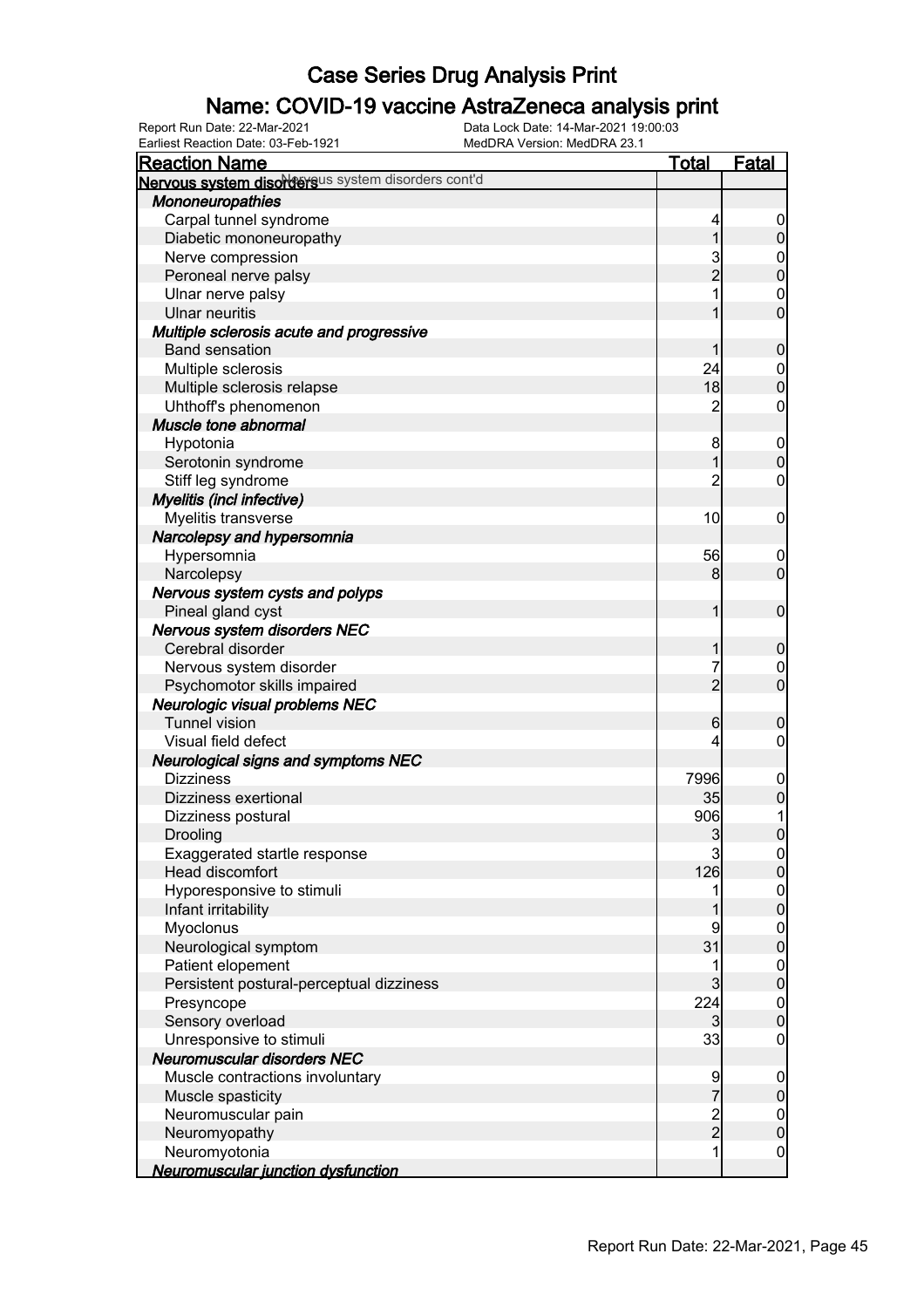### Name: COVID-19 vaccine AstraZeneca analysis print

Earliest Reaction Date: 03-Feb-1921 MedDRA Version: MedDRA 23.1

| <b>Reaction Name</b>                               | <u>Total</u>   | <u>Fatal</u>     |
|----------------------------------------------------|----------------|------------------|
| Nervous system disordersus system disorders cont'd |                |                  |
| Myasthenia gravis                                  | $\overline{c}$ | 0                |
| Myasthenia gravis crisis                           | 1              | $\mathbf 0$      |
| <b>Olfactory nerve disorders</b>                   |                |                  |
| Anosmia                                            | 87             | 0                |
| Hyposmia                                           | 5              | $\mathbf 0$      |
| Parosmia                                           | 120            | $\overline{0}$   |
| Optic nerve disorders NEC                          |                |                  |
| Optic neuritis                                     | 5              | $\mathbf 0$      |
| Paraesthesias and dysaesthesias                    |                |                  |
| Anaesthesia                                        | 2              | 0                |
| Burning feet syndrome                              | 7              | $\mathbf 0$      |
| <b>Burning sensation</b>                           | 178            | $\mathbf{0}$     |
| Dysaesthesia                                       | 4              | $\mathbf{0}$     |
| Formication                                        | 12             | $\mathbf 0$      |
| Hemianaesthesia                                    | 2              | $\mathbf{0}$     |
| Hyperaesthesia                                     | 103            | $\mathbf 0$      |
| Hypoaesthesia                                      | 1225           | $\mathbf{0}$     |
| Lhermitte's sign                                   |                | $\overline{0}$   |
| Paraesthesia                                       | 2175           | 0                |
| Paralysis and paresis (excl cranial nerve)         |                |                  |
| Diplegia                                           | 12             | $\overline{0}$   |
| Hemiparesis                                        | 18             | $\pmb{0}$        |
| Hemiplegia                                         | 4              | $\mathbf 0$      |
| Monoparesis                                        | 13             | $\mathbf 0$      |
| Monoplegia                                         | 38             | $\boldsymbol{0}$ |
| Paralysis                                          | 86             | $\overline{0}$   |
| Paraparesis                                        | $\overline{c}$ | $\boldsymbol{0}$ |
| Paraplegia                                         | 1              | $\overline{0}$   |
| Paresis                                            | $\overline{c}$ | $\mathbf 0$      |
| Peripheral nerve palsy                             | $\overline{1}$ | $\overline{0}$   |
| Postictal paralysis                                |                | $\mathbf 0$      |
| Parkinson's disease and parkinsonism               |                |                  |
| Freezing phenomenon                                | 65             | $\mathbf 0$      |
| Parkinson's disease                                | 9              | $\boldsymbol{0}$ |
| Parkinsonism                                       | 6              | $\overline{0}$   |
| Reduced facial expression                          |                | 0                |
| <b>Partial complex seizures</b>                    |                |                  |
| Dreamy state                                       | 5              | $\boldsymbol{0}$ |
| Focal dyscognitive seizures                        | $\overline{c}$ | $\mathbf 0$      |
| Temporal lobe epilepsy                             | $\mathbf{1}$   | $\overline{0}$   |
| Partial simple seizures NEC                        |                |                  |
| Simple partial seizures                            | $\overline{c}$ | $\boldsymbol{0}$ |
| Peripheral neuropathies NEC                        |                |                  |
| <b>Neuritis</b>                                    |                | $\boldsymbol{0}$ |
| Neuropathy peripheral                              | 49             | $\mathbf 0$      |
| Polyneuropathy                                     | 3              | $\overline{0}$   |
| Seizures and seizure disorders NEC                 |                |                  |
| Alcoholic seizure                                  |                | $\boldsymbol{0}$ |
| Atonic seizures                                    | 5              | $\mathbf 0$      |
| Clonic convulsion                                  | 4              | $\boldsymbol{0}$ |
| Epilepsy                                           | 78             | $\boldsymbol{0}$ |
| Febrile convulsion                                 | 36             | $\mathbf 0$      |
| Migraine-triggered seizure                         | 1              | $\mathbf 0$      |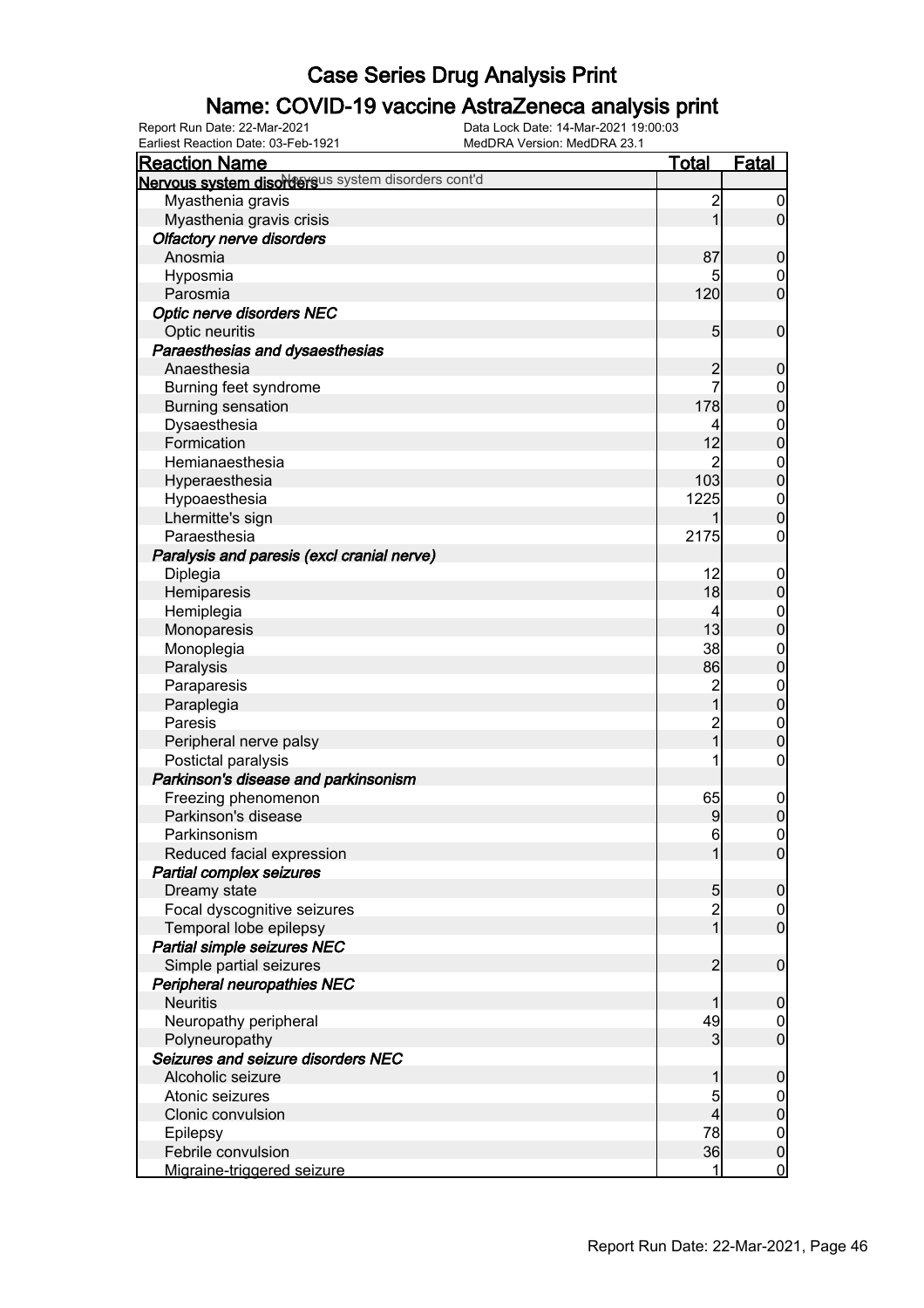### Name: COVID-19 vaccine AstraZeneca analysis print

Earliest Reaction Date: 03-Feb-1921 MedDRA Version: MedDRA 23.1

| <b>Reaction Name</b>                               | <b>Total</b>   | <b>Fatal</b>                           |
|----------------------------------------------------|----------------|----------------------------------------|
| Nervous system disordersus system disorders cont'd |                |                                        |
| Myoclonic epilepsy                                 | $\overline{2}$ | $\mathbf 0$                            |
| Partial seizures                                   | 21             | $\mathbf 0$                            |
| Psychogenic seizure                                | 3              | $\pmb{0}$                              |
| Seizure                                            | 351            |                                        |
| Seizure anoxic                                     |                | $\begin{bmatrix} 2 \\ 0 \end{bmatrix}$ |
| Seizure cluster                                    | 3              | $\mathbf{0}$                           |
| Seizure like phenomena                             | $\overline{c}$ | $\overline{0}$                         |
| Status epilepticus                                 | 6              | 1                                      |
| Tonic convulsion                                   | 13             | $\mathbf 0$                            |
| <b>Sensory abnormalities NEC</b>                   |                |                                        |
| Ageusia                                            | 383            | $\mathbf 0$                            |
| Allodynia                                          | 26             | $\boldsymbol{0}$                       |
| Aura                                               | $\overline{c}$ | $\mathbf 0$                            |
| Central pain syndrome                              |                | $\boldsymbol{0}$                       |
| Complex regional pain syndrome                     | 4              | $\overline{0}$                         |
| Dysgeusia                                          | 633            |                                        |
| Hypogeusia                                         | 2              | $\boldsymbol{0}$<br>$\mathbf 0$        |
| Loss of proprioception                             | $\overline{2}$ |                                        |
| Neuralgia                                          | 343            | $\boldsymbol{0}$<br>$\mathbf 0$        |
| Persistent genital arousal disorder                |                |                                        |
| Phantom limb syndrome                              |                | $\boldsymbol{0}$<br>$\overline{0}$     |
|                                                    | 9              |                                        |
| Post herpetic neuralgia                            | $\frac{2}{5}$  | $\boldsymbol{0}$                       |
| Restless arm syndrome                              |                | $\mathbf 0$                            |
| Restless legs syndrome                             | 123            | $\boldsymbol{0}$                       |
| Sensory disturbance                                | 19             | $\mathbf 0$                            |
| Sensory loss                                       | 34             | $\mathbf 0$                            |
| Taste disorder                                     | 188            | $\mathbf 0$                            |
| <b>Sleep disturbances NEC</b>                      |                |                                        |
| Microsleep                                         | 1              | $\mathbf 0$                            |
| Poor quality sleep                                 | 264            | $\boldsymbol{0}$                       |
| Sleep deficit                                      | 17             | $\mathbf 0$                            |
| Speech and language abnormalities                  |                |                                        |
| Dysarthria                                         | 76             | 1                                      |
| Incoherent                                         | $\frac{2}{2}$  | $\mathbf{0}$                           |
| Language disorder                                  |                | $\overline{0}$                         |
| Slow speech                                        | 5              | 0                                      |
| Speech disorder                                    | 14             | $\overline{0}$                         |
| Spinal cord and nerve root disorders NEC           |                |                                        |
| Cauda equina syndrome                              | 1              | $\boldsymbol{0}$                       |
| Myelopathy                                         | $\overline{c}$ | $\overline{0}$                         |
| Radiculitis brachial                               | $\overline{1}$ | $\mathbf 0$                            |
| Radiculopathy                                      |                | $\mathbf 0$                            |
| <b>Structural brain disorders NEC</b>              |                |                                        |
| Brain injury                                       | 1              | $\mathbf 0$                            |
| Transient cerebrovascular events                   |                |                                        |
| Transient ischaemic attack                         | 58             | $\boldsymbol{0}$                       |
| Tremor (excl congenital)                           |                |                                        |
| Action tremor                                      |                | $\boldsymbol{0}$                       |
| <b>Essential tremor</b>                            | $\overline{c}$ | $\pmb{0}$                              |
| Head titubation                                    | 5              | $\overline{0}$                         |
| Intention tremor                                   |                | $\pmb{0}$                              |
| <b>Resting tremor</b>                              | 3              | $\mathbf 0$                            |
| <b>Tremor</b>                                      | 5003           | $\mathbf{1}$                           |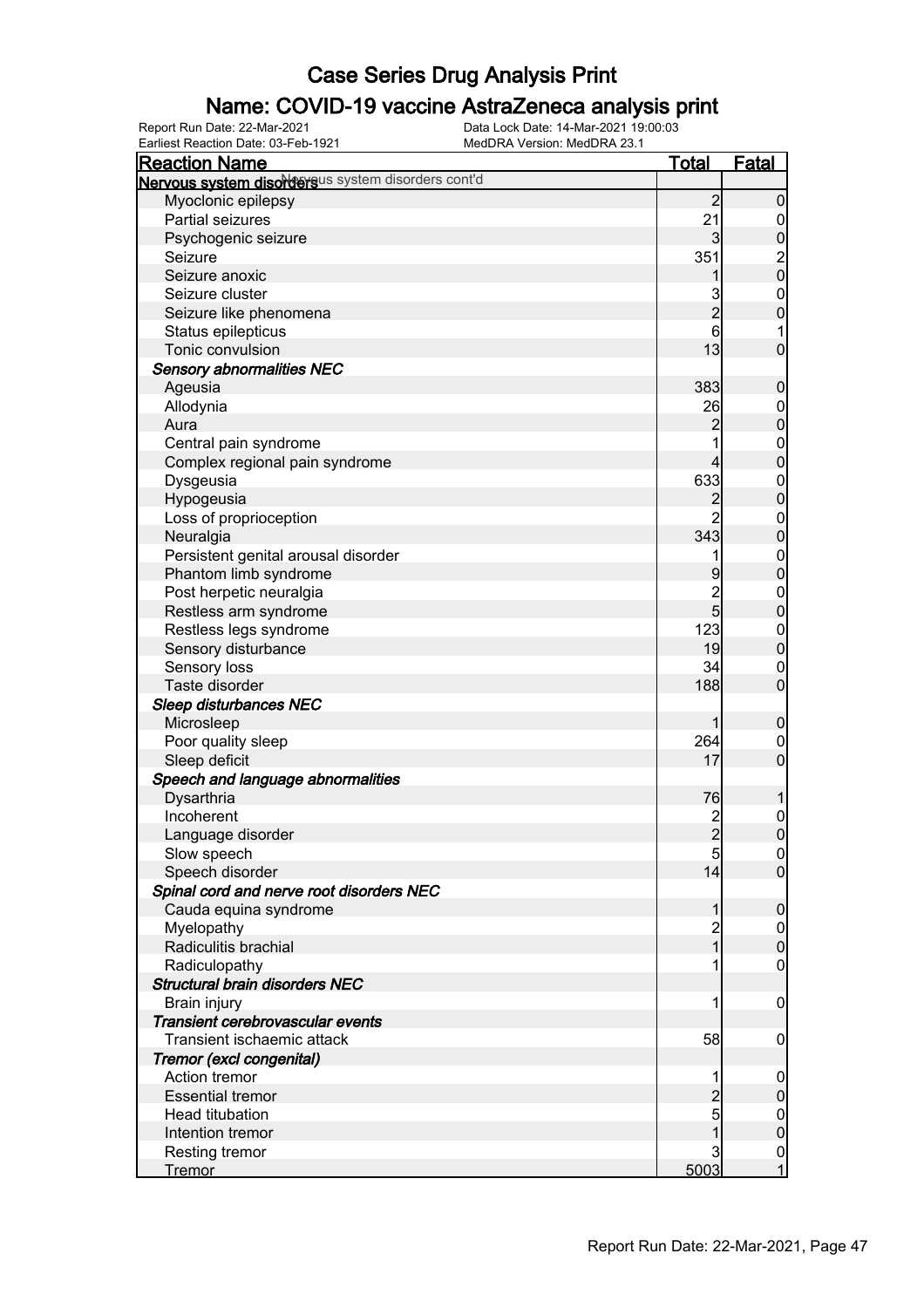#### Name: COVID-19 vaccine AstraZeneca analysis print

| Canical Reagaon Date, 00-1 GD-1921<br><u>MCUDINA VCISION. MCUDINA ZV. I</u> |       |       |
|-----------------------------------------------------------------------------|-------|-------|
| <b>Reaction Name</b>                                                        | Total | Fatal |
| Nervous system disordersus system disorders cont'd                          |       |       |
| <b>Trigeminal disorders</b>                                                 |       |       |
| Facial neuralgia                                                            | 5     |       |
| Numb chin syndrome                                                          |       |       |
| Trigeminal neuralgia                                                        | 19    |       |
| Nervous system disorders SOC TOTAL                                          | 63660 | 23    |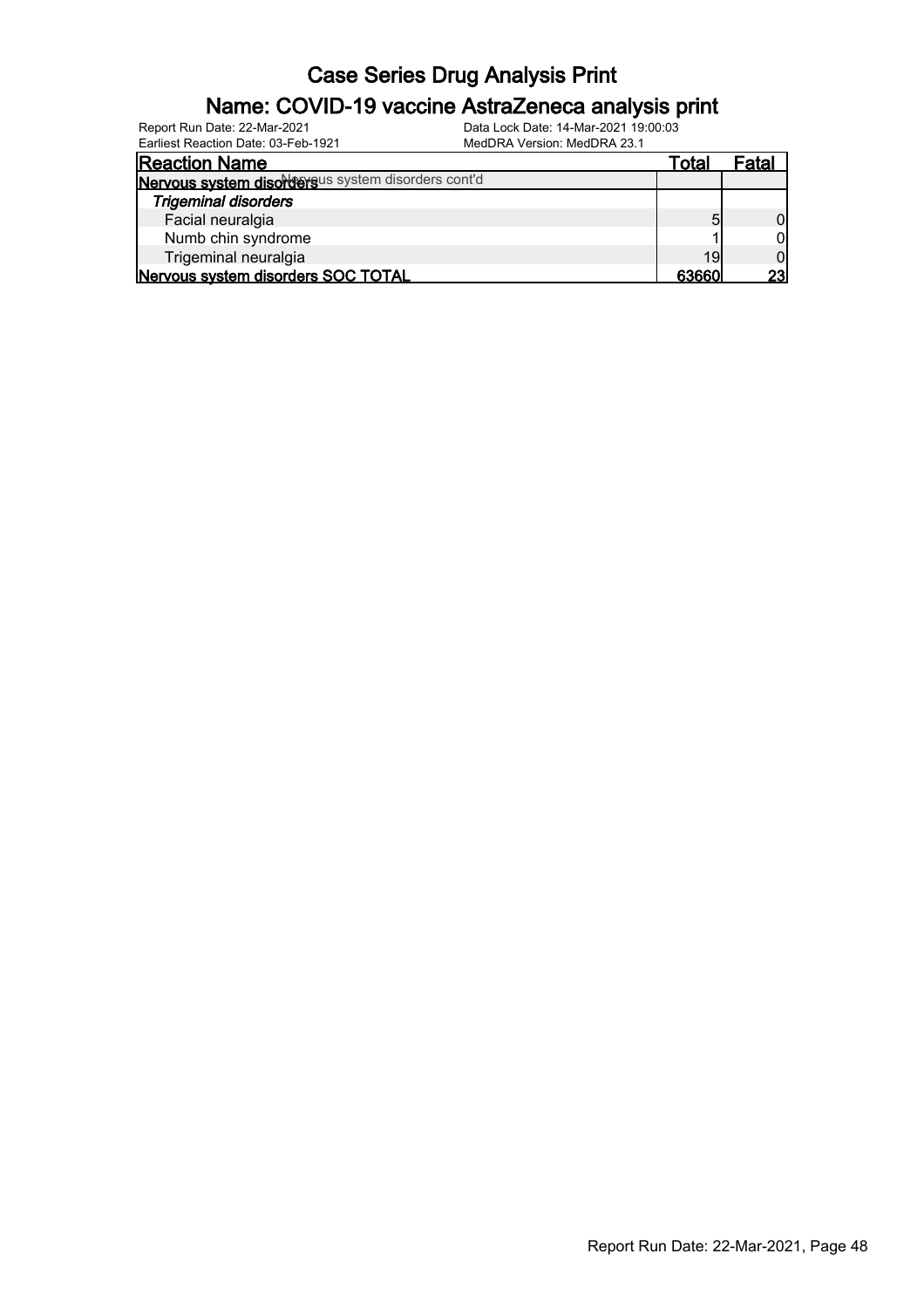### Name: COVID-19 vaccine AstraZeneca analysis print

Earliest Reaction Date: 03-Feb-1921 MedDRA Version: MedDRA 23.1

| <b>Reaction Name</b>                           | Total | -ata |
|------------------------------------------------|-------|------|
| <b>Pregnancy conditions</b>                    |       |      |
| <b>Abortions spontaneous</b>                   |       |      |
| Abortion spontaneous                           | 9     |      |
| Foetal position and presentation abnormalities |       |      |
| Face presentation                              |       |      |
| Labour onset and length abnormalities          |       |      |
| Precipitate labour                             |       |      |
| Premature labour                               |       |      |
| Premature rupture of membranes                 |       |      |
| <b>Maternal complications of pregnancy NEC</b> |       |      |
| Hyperemesis gravidarum                         |       |      |
| Morning sickness                               | 16    |      |
| Normal pregnancy, labour and delivery          |       |      |
| Pregnancy                                      | റ     |      |
| Pregnancy complicated by maternal disorders    |       |      |
| <b>Gestational diabetes</b>                    |       |      |
| <b>Pregnancy conditions SOC TOTAL</b>          | 37    |      |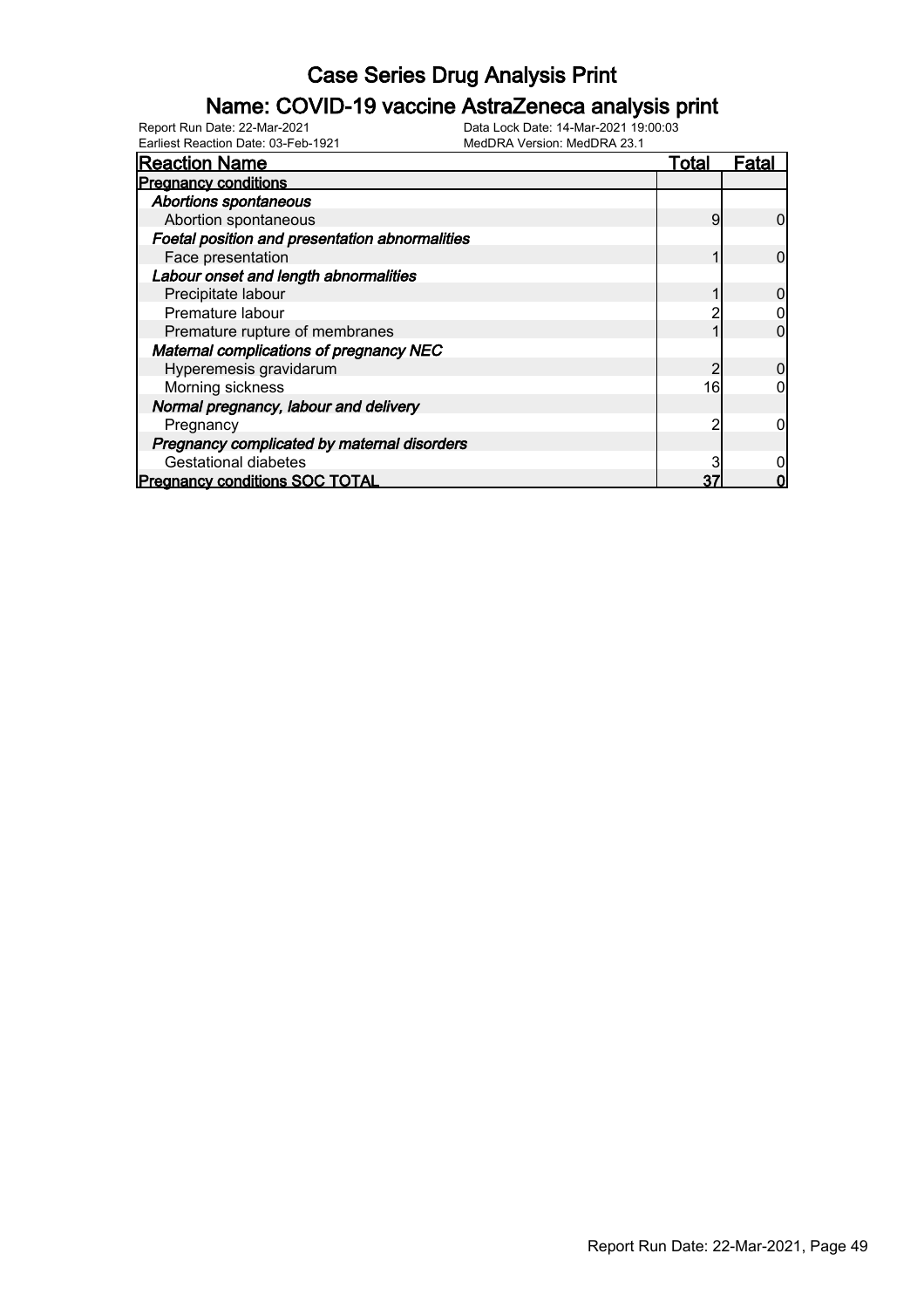### Name: COVID-19 vaccine AstraZeneca analysis print

Earliest Reaction Date: 03-Feb-1921 MedDRA Version: MedDRA 23.1

| <b>Reaction Name</b>                         | <u>Total</u> | <b>Fatal</b> |
|----------------------------------------------|--------------|--------------|
| Device electrical issues                     |              |              |
| Device electrical impedance issue            |              | O            |
| Device incompatibility issues                |              |              |
| Patient-device incompatibility               |              | O            |
| <b>Device issues NEC</b>                     |              |              |
| Device issue                                 |              |              |
| <b>Device malfunction events NEC</b>         |              |              |
| Oversensing                                  | 9            |              |
| Stent malfunction                            |              |              |
| Thrombosis in device                         |              |              |
| Undersensing                                 |              |              |
| Device physical property and chemical issues |              |              |
| Needle issue                                 |              |              |
| <b>Product label issues</b>                  |              |              |
| Product label issue                          |              |              |
| <b>Product physical issues</b>               |              |              |
| Product taste abnormal                       | 2            |              |
| <b>Product quality issues NEC</b>            |              |              |
| Product origin unknown                       |              |              |
| null SOC TOTAL                               | 23           |              |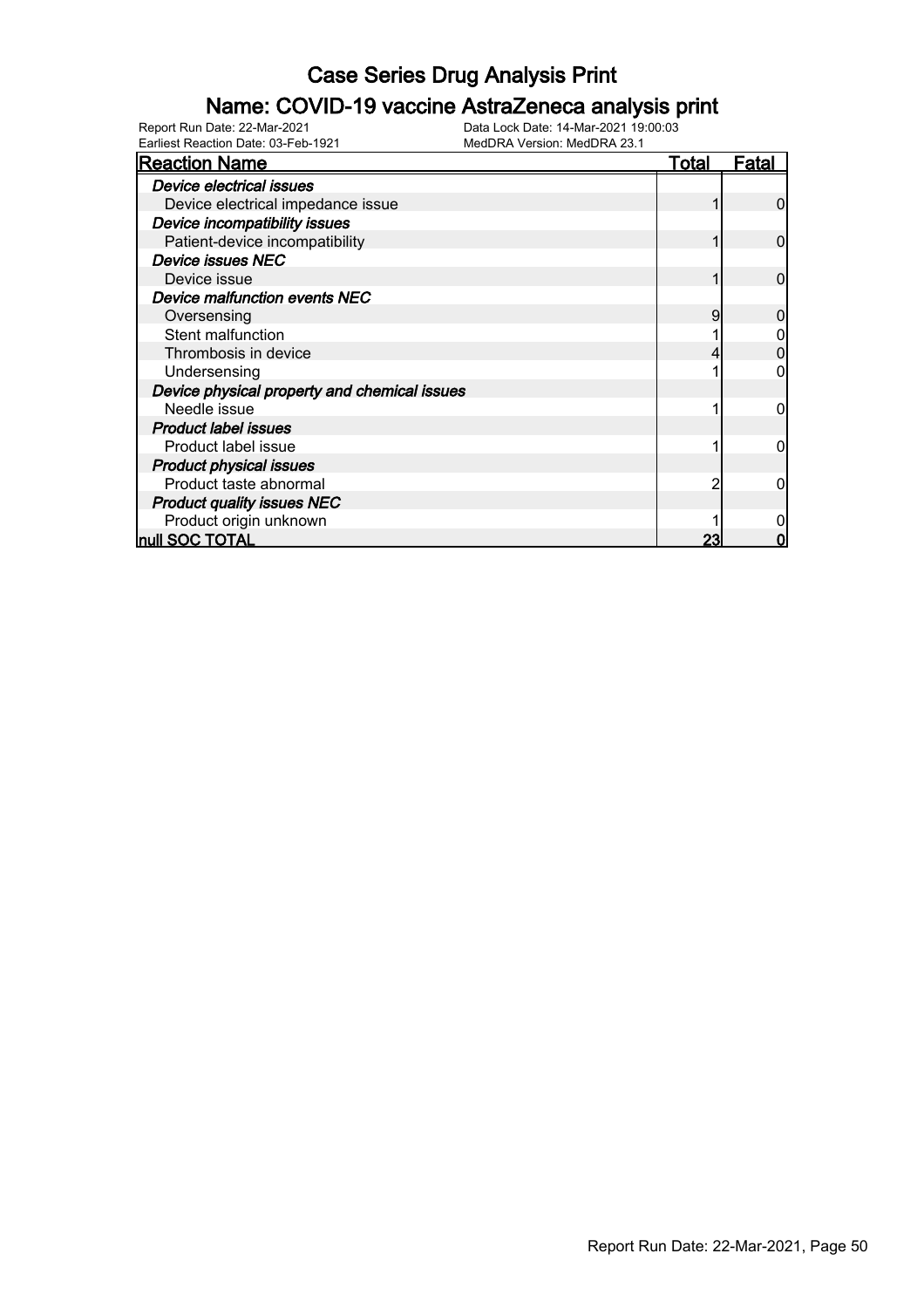### Name: COVID-19 vaccine AstraZeneca analysis print

Earliest Reaction Date: 03-Feb-1921 MedDRA Version: MedDRA 23.1

| <b>Reaction Name</b>                                   | <u>Total</u>   | <b>Fatal</b>        |
|--------------------------------------------------------|----------------|---------------------|
| <b>Psychiatric disorders</b>                           |                |                     |
| <b>Abnormal behaviour NEC</b>                          |                |                     |
| Abnormal behaviour                                     | 2              | 0                   |
| <b>Breath holding</b>                                  |                | $\boldsymbol{0}$    |
| Staring                                                |                | $\overline{0}$      |
| <b>Adjustment disorders</b>                            |                |                     |
| Adjustment disorder with depressed mood                | 2              | $\mathbf 0$         |
| <b>Affect alterations NEC</b>                          |                |                     |
| <b>Affect lability</b>                                 |                | 0                   |
| <b>Constricted affect</b>                              |                | $\mathbf 0$         |
| Flat affect                                            | 2<br>2         | $\overline{0}$      |
| Inappropriate affect                                   | 1              | 0                   |
| <b>Amnestic symptoms</b>                               |                |                     |
| Paramnesia                                             | 2              | 0                   |
| <b>Anxiety disorders NEC</b>                           |                |                     |
| Anxiety disorder                                       | 1              | 0                   |
| <b>Anxiety symptoms</b>                                |                |                     |
|                                                        | 71             |                     |
| Agitation                                              | 246            | $\overline{0}$<br>0 |
| Anxiety                                                |                |                     |
| Nervousness                                            | 286            | $\mathbf{0}$        |
| <b>Stress</b>                                          | 3              | O                   |
| Tension                                                | 13             | 0                   |
| Attention deficit and disruptive behaviour disorders   |                |                     |
| Attention deficit hyperactivity disorder               | 4              | 0                   |
| <b>Behaviour and socialisation disturbances</b>        |                |                     |
| Aggression                                             | $\overline{c}$ | $\mathbf 0$         |
| Asocial behaviour                                      |                | 0                   |
| Indifference                                           |                | 0                   |
| Paranoia                                               | 10             | 0                   |
| Personality change                                     |                | $\mathbf{0}$        |
| Social avoidant behaviour                              |                | 0                   |
| Soliloquy                                              |                | $\mathbf 0$         |
| Violence-related symptom                               | $\overline{2}$ | $\overline{0}$      |
| <b>Bipolar disorders</b>                               |                |                     |
| Bipolar I disorder                                     |                | $\mathbf{0}$        |
| Cognitive and attention disorders and disturbances NEC |                |                     |
| Daydreaming                                            | 6              | $\Omega$            |
| Mental fatigue                                         | 133            | $\overline{0}$      |
| <b>Communications disorders</b>                        |                |                     |
| Mutism                                                 | 2              | $\mathbf 0$         |
| Confusion and disorientation                           |                |                     |
| Confusional state                                      | 675            | $\mathbf 0$         |
| Disorientation                                         | 274            | $\overline{0}$      |
| Decreased physical activity levels                     |                |                     |
| Catatonia                                              |                | $\mathbf 0$         |
| Deliria                                                |                |                     |
| Delirium                                               | 221            | $\mathbf 0$         |
| <b>Delusional symptoms</b>                             |                |                     |
| Delusion                                               | 14             | $\mathbf 0$         |
| Depressive disorders                                   |                |                     |
| Agitated depression                                    |                | 0                   |
| Depression                                             | 126            | $\mathbf 0$         |
| Depression suicidal                                    | $\overline{a}$ | $\pmb{0}$           |
| Major depression                                       | 7              | $\mathbf 0$         |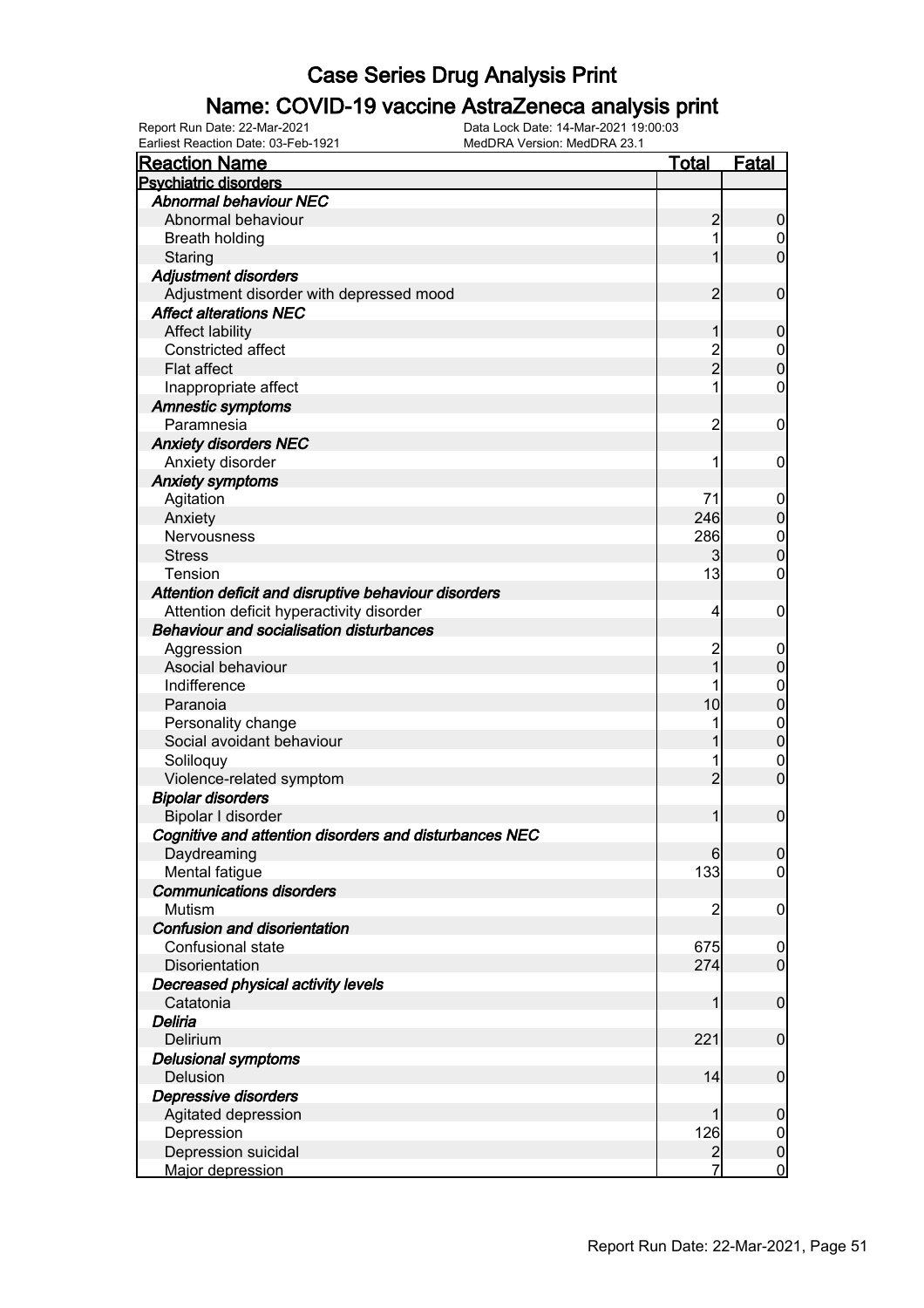### Name: COVID-19 vaccine AstraZeneca analysis print

Earliest Reaction Date: 03-Feb-1921 MedDRA Version: MedDRA 23.1

| <u>Reaction Name</u>                                    | <b>Total</b>   | <b>Fatal</b>     |
|---------------------------------------------------------|----------------|------------------|
| Psychiatric disorders Psychiatric disorders cont'd      |                |                  |
| Mixed anxiety and depressive disorder                   | 1              | $\overline{0}$   |
| <b>Dissociative states</b>                              |                |                  |
| Depersonalisation/derealisation disorder                | 4              | $\overline{0}$   |
| <b>Dissociation</b>                                     | 14             | 0                |
| Dissociative disorder                                   |                | $\mathbf 0$      |
| Disturbances in initiating and maintaining sleep        |                |                  |
| Initial insomnia                                        | 10             | $\mathbf 0$      |
| Insomnia                                                | 1195           | $\mathbf 0$      |
| Middle insomnia                                         | 22             | $\mathbf 0$      |
| Terminal insomnia                                       |                | 0                |
| <b>Dyssomnias</b>                                       |                |                  |
| Dyssomnia                                               | 1              | $\mathbf 0$      |
| <b>Eating disorders NEC</b>                             |                |                  |
| Eating disorder                                         | 2              | $\mathbf 0$      |
| <b>Emotional and mood disturbances NEC</b>              |                |                  |
| Anger                                                   | 17             | $\mathbf 0$      |
| <b>Emotional disorder</b>                               | 37             | $\overline{0}$   |
| <b>Emotional distress</b>                               | 20             | $\mathbf 0$      |
| Euphoric mood                                           | 19             | $\mathbf 0$      |
| Frustration tolerance decreased                         | $\overline{2}$ | $\mathbf 0$      |
| Irritability                                            | 83             | $\mathbf 0$      |
| Mood altered                                            | 15             | 0                |
| <b>Factitious disorders</b>                             |                |                  |
| Factitious disorder                                     | 3              | $\mathbf 0$      |
| Fear symptoms and phobic disorders (incl social phobia) |                |                  |
| Agoraphobia                                             |                | $\mathbf 0$      |
| Fear                                                    |                | $\boldsymbol{0}$ |
| Fear of death                                           |                | $\mathbf 0$      |
| Fear of disease                                         |                | $\mathbf 0$      |
| Fear of eating                                          |                | $\mathbf 0$      |
| Fear of falling                                         |                | $\mathbf 0$      |
| Phonophobia                                             | $\overline{c}$ | 0                |
| <b>Fluctuating mood symptoms</b>                        |                |                  |
| Mood swings                                             | 11             | $\boldsymbol{0}$ |
| Hallucinations (excl sleep-related)                     |                |                  |
| Hallucination                                           | 398            | 0                |
| Hallucination, auditory                                 | 8              | $\overline{0}$   |
| Hallucination, olfactory                                |                | $\mathbf 0$      |
| Hallucination, tactile                                  |                | $\overline{0}$   |
| Hallucination, visual                                   | 19             | $\mathbf 0$      |
| Hallucinations, mixed                                   | 3              | $\overline{0}$   |
| Impulse control disorders                               |                |                  |
| Impulse-control disorder                                | $\overline{c}$ | $\boldsymbol{0}$ |
| Impulsive behaviour                                     |                | 0                |
| Increased physical activity levels                      |                |                  |
| <b>Restlessness</b>                                     | 181            | $\mathbf 0$      |
| <b>Mental disorders NEC</b>                             |                |                  |
| Mental disorder                                         | 3              | $\mathbf 0$      |
| Mental status changes                                   | 1              | $\overline{0}$   |
| Mood alterations with depressive symptoms               |                |                  |
| Anhedonia                                               | $\overline{c}$ | $\boldsymbol{0}$ |
| Decreased interest                                      | 5              | $\overline{0}$   |
| Depressed mood                                          | 149            | $\mathbf 0$      |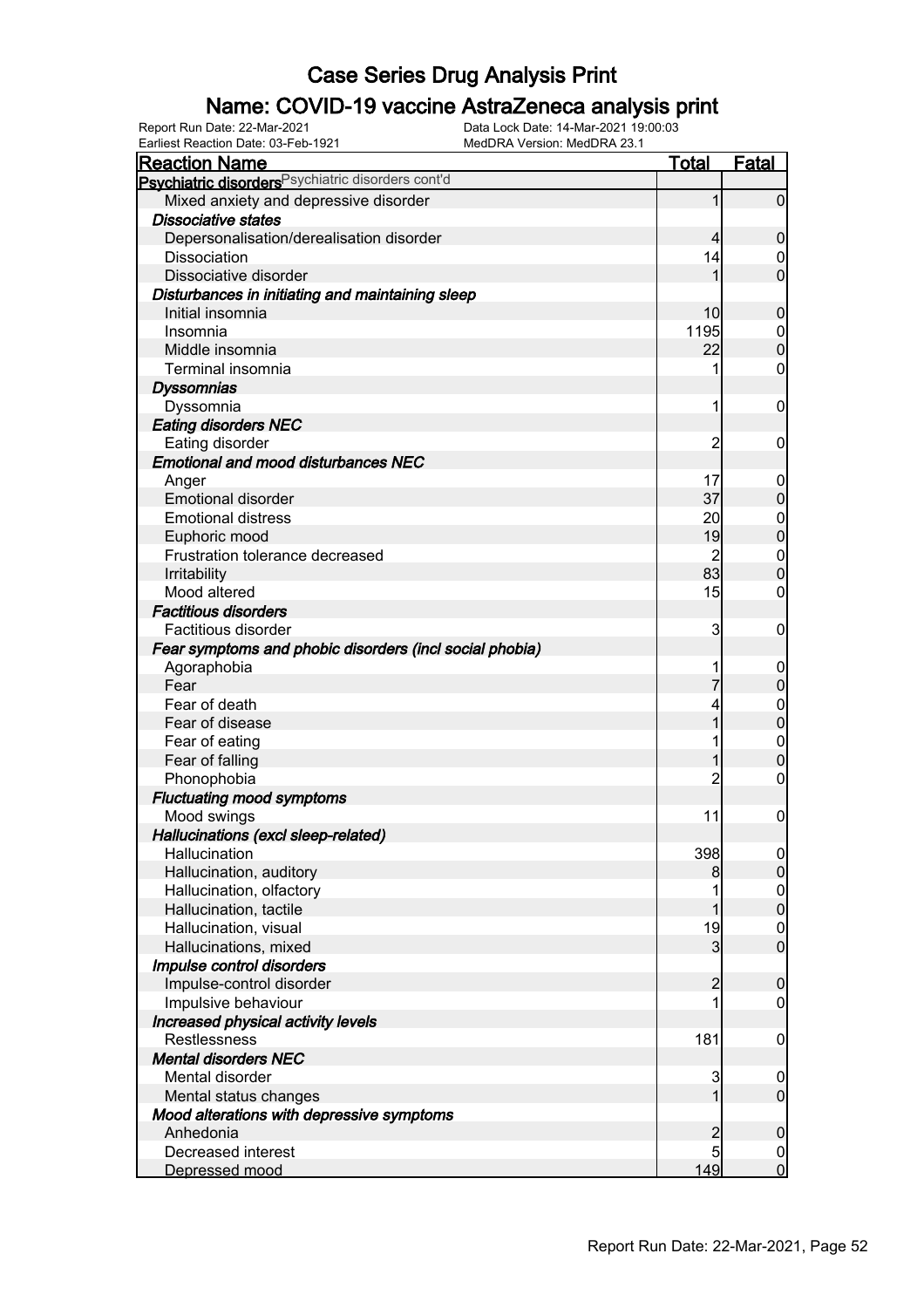### Name: COVID-19 vaccine AstraZeneca analysis print

Earliest Reaction Date: 03-Feb-1921 MedDRA Version: MedDRA 23.1

| <b>Reaction Name</b>                                          | <u>Total</u>   | Fatal                           |
|---------------------------------------------------------------|----------------|---------------------------------|
| Psychiatric disorders <sup>Psychiatric disorders cont'd</sup> |                |                                 |
| Feeling of despair                                            | 5              | $\boldsymbol{0}$                |
| Negative thoughts                                             | 4              | $\overline{0}$                  |
| Sense of a foreshortened future                               |                | 0                               |
| <b>Tearfulness</b>                                            | 33             | $\overline{0}$                  |
| Mood alterations with manic symptoms                          |                |                                 |
| Mania                                                         | 7              | $\mathbf 0$                     |
| <b>Mood disorders NEC</b>                                     |                |                                 |
| Apathy                                                        | 14             | $\boldsymbol{0}$                |
| Listless                                                      | 61             | 0                               |
| Narcolepsy and associated conditions                          |                |                                 |
| Hypnagogic hallucination                                      | 1              | $\mathbf 0$                     |
| Obsessive-compulsive disorders and symptoms                   |                |                                 |
| Obsessive thoughts                                            | 1              | $\mathbf 0$                     |
| Orgasmic disorders and disturbances                           |                |                                 |
| Orgasmic sensation decreased                                  |                | $\mathbf 0$                     |
| Premature ejaculation                                         |                | $\mathbf 0$                     |
| <b>Panic attacks and disorders</b>                            |                |                                 |
|                                                               |                | $\mathbf 0$                     |
| Limited symptom panic attack<br>Panic attack                  | 78             |                                 |
| Panic disorder                                                |                | $\boldsymbol{0}$<br>$\mathbf 0$ |
| Panic reaction                                                | 11             |                                 |
|                                                               |                | 0                               |
| Parasomnias                                                   |                |                                 |
| Abnormal dreams                                               | 138            | $\mathbf 0$<br>$\boldsymbol{0}$ |
| Confusional arousal                                           | 2              |                                 |
| Exploding head syndrome                                       | 4              | $\boldsymbol{0}$                |
| Nightmare                                                     | 158            | $\mathbf 0$                     |
| Rapid eye movements sleep abnormal                            | $\overline{c}$ | $\boldsymbol{0}$                |
| Sleep talking                                                 | 9              | $\mathbf 0$                     |
| Sleep terror                                                  | 21             | $\boldsymbol{0}$                |
| Sleep-related eating disorder                                 |                | $\overline{0}$                  |
| Somnambulism                                                  | 1              | $\boldsymbol{0}$                |
| <b>Perception disturbances NEC</b>                            |                |                                 |
| Autoscopy                                                     | 9              | $\mathbf 0$                     |
| Derealisation                                                 | 5              | $\overline{0}$                  |
| Flashback                                                     | 1              | $\mathbf 0$                     |
| Illusion                                                      | 4              | 0                               |
| Time perception altered                                       | 4              | $\mathbf 0$                     |
| Psychiatric elimination disorders                             |                |                                 |
| Enuresis                                                      | 14             | $\mathbf 0$                     |
| <b>Psychiatric symptoms NEC</b>                               |                |                                 |
| Hypervigilance                                                | 4              | $\mathbf 0$                     |
| Psychiatric symptom                                           | 1              | $\boldsymbol{0}$                |
| Psychological trauma                                          |                | 0                               |
| <b>Psychotic disorder NEC</b>                                 |                |                                 |
| Psychotic disorder                                            | 9              | $\mathbf 0$                     |
| Schizophrenia NEC                                             |                |                                 |
| Schizophrenia                                                 | 1              | $\mathbf 0$                     |
| Sexual arousal disorders                                      |                |                                 |
| Disturbance in sexual arousal                                 | 1              | $\mathbf 0$                     |
| Sexual desire disorders                                       |                |                                 |
| Libido decreased                                              |                | $\mathbf 0$                     |
| Libido increased                                              |                | $\pmb{0}$                       |
| Loss of libido                                                | 6              | $\mathbf 0$                     |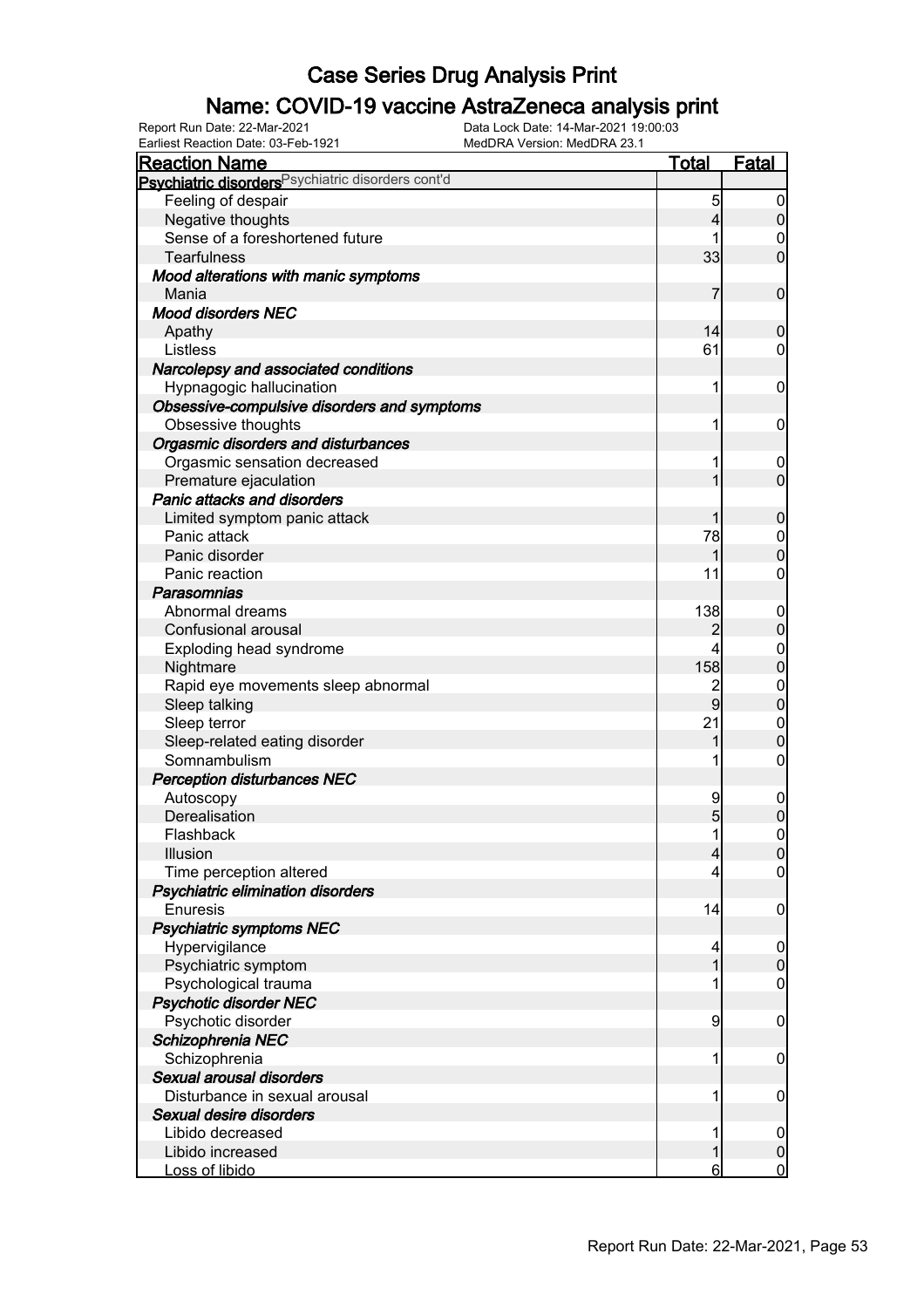### Name: COVID-19 vaccine AstraZeneca analysis print

Earliest Reaction Date: 03-Feb-1921 MedDRA Version: MedDRA 23.1

| <b>Reaction Name</b>                                           | <b>Total</b>                               | <b>Fatal</b>     |
|----------------------------------------------------------------|--------------------------------------------|------------------|
| Psychiatric disorders Psychiatric disorders cont'd             |                                            |                  |
| <b>Sleep disorders NEC</b>                                     |                                            |                  |
| Sleep disorder                                                 | 124                                        | $\boldsymbol{0}$ |
| Sleep disorder due to general medical condition, insomnia type | 1                                          | $\overline{0}$   |
| Somatic symptom disorders                                      |                                            |                  |
| <b>Conversion disorder</b>                                     | $\overline{2}$                             | $\mathbf 0$      |
| Habit cough                                                    | 16                                         | 0                |
| Somatic symptom disorder                                       | 1                                          | $\mathbf 0$      |
| Speech and language usage disturbances                         |                                            |                  |
| Disorganised speech                                            | 1                                          | $\mathbf 0$      |
| Logorrhoea                                                     |                                            | $\mathbf 0$      |
| Pedantic speech                                                | 2<br>1                                     | $\mathbf 0$      |
| Verbigeration                                                  |                                            | $\boldsymbol{0}$ |
| Speech articulation and rhythm disturbances                    |                                            |                  |
| Dysphemia                                                      | 5                                          | $\mathbf 0$      |
| Lack of spontaneous speech                                     | 1                                          | $\mathbf 0$      |
| <b>Stereotypies and automatisms</b>                            |                                            |                  |
| <b>Bruxism</b>                                                 | 11                                         | $\mathbf 0$      |
| Head banging                                                   | 16                                         | 0                |
| Waxy flexibility                                               | 1                                          | $\mathbf 0$      |
| <b>Stress disorders</b>                                        |                                            |                  |
| Acute stress disorder                                          |                                            | $\mathbf 0$      |
| Burnout syndrome                                               | $\begin{array}{c} 2 \\ 2 \\ 2 \end{array}$ | $\mathbf 0$      |
| Hyperarousal                                                   |                                            | $\mathbf 0$      |
| Post-traumatic stress disorder                                 | 7                                          | $\boldsymbol{0}$ |
| Substance related and addictive disorders                      |                                            |                  |
| Alcohol abuse                                                  |                                            | $\mathbf 0$      |
| Drug dependence                                                |                                            | $\mathbf 0$      |
| Substance abuse                                                |                                            | $\boldsymbol{0}$ |
| Suicidal and self-injurious behaviour                          |                                            |                  |
| Completed suicide                                              |                                            | $\overline{0}$   |
| Intentional self-injury                                        |                                            | $\boldsymbol{0}$ |
| Suicidal ideation                                              | 20                                         | $\mathbf 0$      |
| Suicide threat                                                 |                                            | $\overline{0}$   |
| <b>Thinking disturbances</b>                                   |                                            |                  |
| Bradyphrenia                                                   | 22                                         | $\boldsymbol{0}$ |
| Intrusive thoughts                                             | $\frac{2}{1}$                              | 0                |
| Morbid thoughts                                                |                                            | $\mathbf 0$      |
| Tachyphrenia                                                   | 11                                         | $\mathbf 0$      |
| Thinking abnormal                                              | $6 \overline{6}$                           | $\overline{0}$   |
| Thought blocking                                               |                                            | $\mathbf 0$      |
| <b>Tic disorders</b>                                           |                                            |                  |
| <b>Tic</b>                                                     |                                            | $\mathbf 0$      |
| <b>Psychiatric disorders SOC TOTAL</b>                         | 5253                                       | $\overline{0}$   |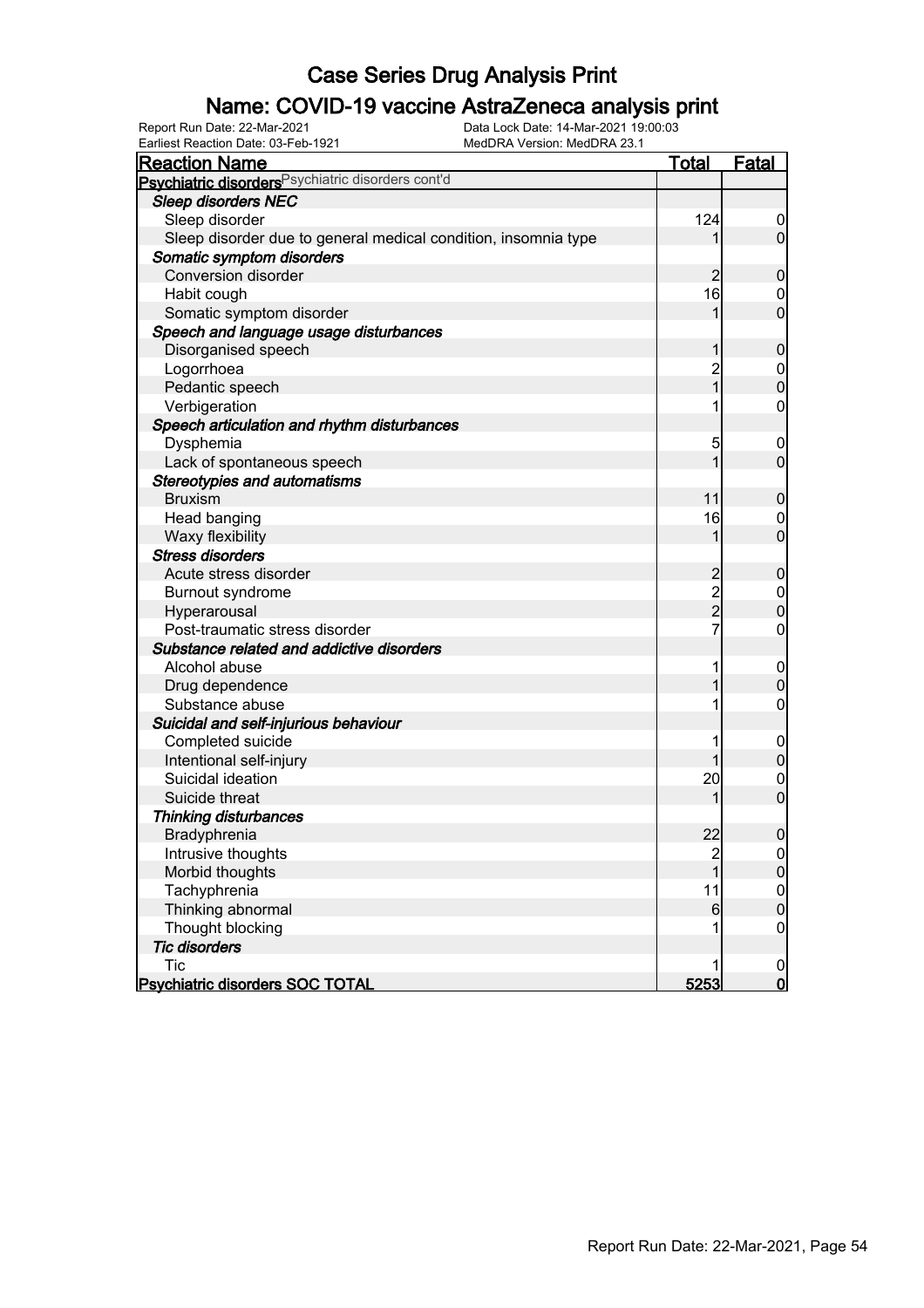#### Name: COVID-19 vaccine AstraZeneca analysis print

Earliest Reaction Date: 03-Feb-1921 MedDRA Version: MedDRA 23.1

| <b>Reaction Name</b>                                            | Total          | Fatal            |
|-----------------------------------------------------------------|----------------|------------------|
| Renal & urinary disorders                                       |                |                  |
| <b>Bladder and urethral symptoms</b>                            |                |                  |
| <b>Bladder discomfort</b>                                       | 3              | 0                |
| <b>Bladder irritation</b>                                       | $\overline{c}$ | 0                |
| <b>Bladder pain</b>                                             | 13             | 0                |
| Bladder spasm                                                   |                | 0                |
| Dysuria                                                         | 31             | 0                |
| Incontinence                                                    | 31             | 0                |
| Micturition frequency decreased                                 |                | 0                |
| Micturition urgency                                             | 50             | $\mathbf 0$      |
| Mixed incontinence                                              |                | 0                |
| Pollakiuria                                                     | 113            | $\mathbf{0}$     |
| Urethral pain                                                   |                | 0                |
| Urge incontinence                                               |                | $\mathbf{0}$     |
| Urinary hesitation                                              | 3              | 0                |
| Urinary incontinence                                            | 45             | $\mathbf{0}$     |
| Urinary retention                                               | 26             | O                |
| Urine flow decreased                                            | $\overline{2}$ | 0                |
| <b>Bladder disorders NEC</b>                                    |                |                  |
| <b>Bladder dilatation</b>                                       | 1              | $\mathbf 0$      |
| Bladder disorder                                                | 4              | 0                |
| Urinary bladder haemorrhage                                     | 1              | 0                |
| <b>Bladder infections and inflammations</b>                     |                |                  |
| Cystitis interstitial                                           | 2              | 0                |
| Cystitis noninfective                                           |                | 0                |
| Glomerulonephritis and nephrotic syndrome                       |                |                  |
| Anti-glomerular basement membrane disease                       |                | 0                |
| IgA nephropathy                                                 |                | 0                |
| Nephrotic syndrome                                              |                | 0                |
| Myoneurogenic bladder disorders                                 |                |                  |
| Automatic bladder                                               |                | 0                |
| <b>Bladder dysfunction</b>                                      |                | $\mathbf 0$      |
| Hypertonic bladder                                              | 4              | 0                |
| Loss of bladder sensation                                       | 4              | 0                |
| Neurogenic bladder                                              |                | 0                |
| <b>Nephritis NEC</b>                                            |                |                  |
| Nephritis                                                       | 3              | $\overline{0}$   |
| <b>Tubulointerstitial nephritis</b>                             | 1              | $\boldsymbol{0}$ |
| Nephropathies and tubular disorders NEC                         |                |                  |
| Nephropathy                                                     | 1              | 0                |
| <b>Renal disorders NEC</b>                                      |                |                  |
| Renal disorder                                                  | 2              | 0                |
| Renal failure and impairment                                    |                |                  |
| Acute kidney injury                                             | 14             | 0                |
| Anuria                                                          | 1              | 0                |
| Chronic kidney disease                                          | 4              | 0                |
| Oliguria                                                        | 4              | 0                |
| Renal failure                                                   | 3              | 1                |
| Renal impairment                                                |                | 0                |
| Renal injury                                                    |                | 0                |
| Structural and obstructive urethral disorders (excl congenital) |                |                  |
| Urethral spasm                                                  | 1              | $\mathbf 0$      |
| Urinary abnormalities                                           |                |                  |
| Chromaturia                                                     | 37             | $\overline{0}$   |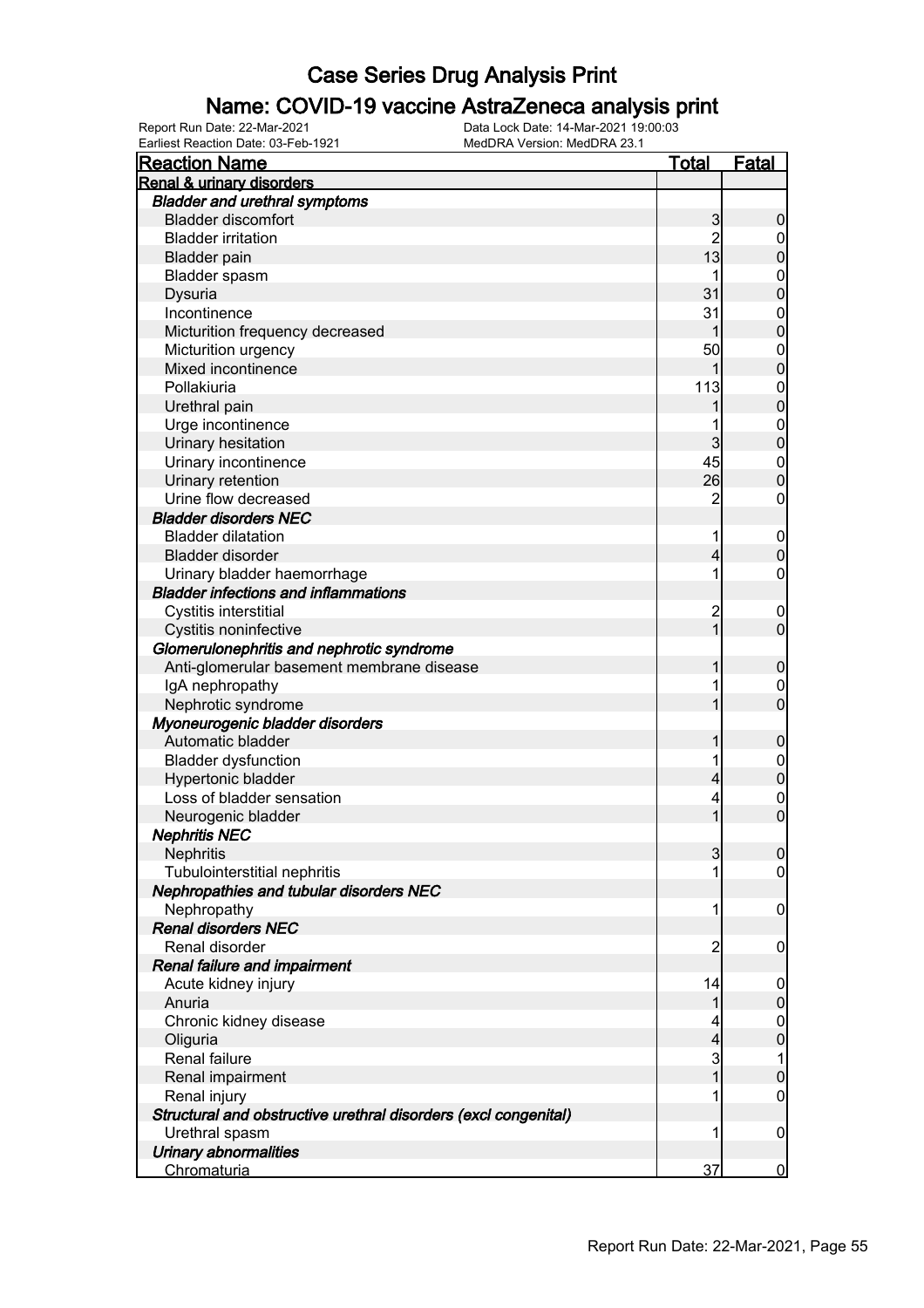#### Name: COVID-19 vaccine AstraZeneca analysis print

Earliest Reaction Date: 03-Feb-1921 MedDRA Version: MedDRA 23.1

| <b>Reaction Name</b>                                 | <u>Total</u> | Fatal |
|------------------------------------------------------|--------------|-------|
| Renal & urinary disorders & urinary disorders cont'd |              |       |
| Glycosuria                                           |              |       |
| Haematuria                                           |              |       |
| Proteinuria                                          |              |       |
| Urine abnormality                                    |              |       |
| Urine odour abnormal                                 | 14           |       |
| Urinary tract signs and symptoms NEC                 |              |       |
| Haemorrhage urinary tract                            |              |       |
| Nocturia                                             |              |       |
| Polyuria                                             | 15           |       |
| Renal colic                                          |              |       |
| Renal pain                                           | 350          |       |
| Urinary tract pain                                   |              |       |
| Renal & urinary disorders SOC TOTAL                  | 826          |       |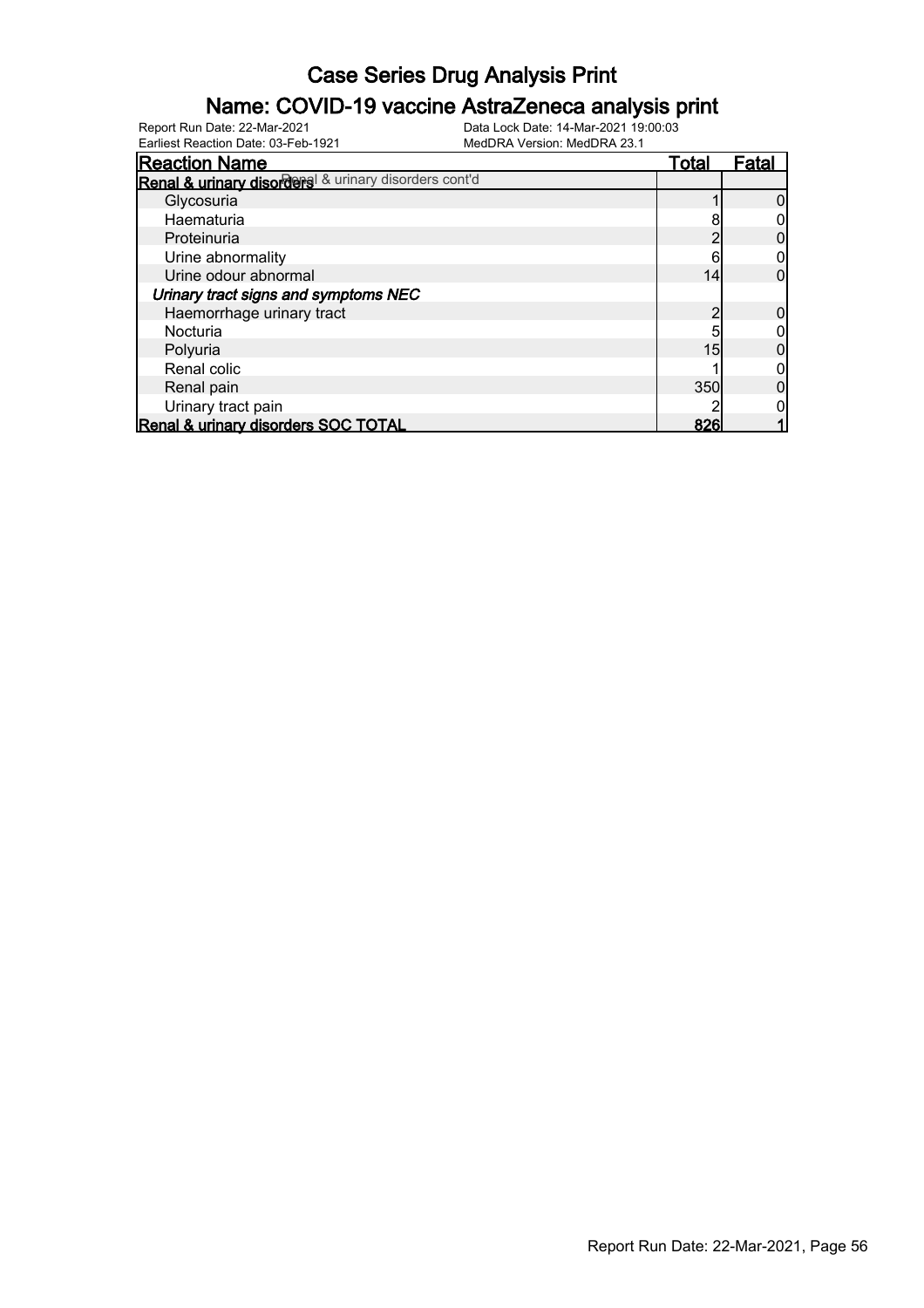### Name: COVID-19 vaccine AstraZeneca analysis print

Earliest Reaction Date: 03-Feb-1921 MedDRA Version: MedDRA 23.1

| <b>Reaction Name</b>                                 | <b>Total</b>   | <b>Fatal</b>                     |
|------------------------------------------------------|----------------|----------------------------------|
| Reproductive & breast disorders                      |                |                                  |
| Benign and malignant breast neoplasms                |                |                                  |
| <b>Breast cyst</b>                                   | 1              | $\overline{0}$                   |
| <b>Breast disorders NEC</b>                          |                |                                  |
| <b>Breast enlargement</b>                            | 1              | $\mathbf 0$                      |
| <b>Breast mass</b>                                   | 4              | $\mathbf 0$                      |
| <b>Breast infections and inflammations</b>           |                |                                  |
| Nipple inflammation                                  | 1              | $\mathbf 0$                      |
| <b>Breast signs and symptoms</b>                     |                |                                  |
| <b>Breast discomfort</b>                             | 1              | $\mathbf 0$                      |
| Breast oedema                                        | 1              | $\boldsymbol{0}$                 |
| <b>Breast pain</b>                                   | 78             | $\boldsymbol{0}$                 |
| <b>Breast swelling</b>                               | 3              | $\overline{0}$                   |
| <b>Breast tenderness</b>                             | 10             | $\begin{matrix}0\\0\end{matrix}$ |
| Nipple pain                                          | 5              |                                  |
| Nipple swelling                                      |                | $\mathbf 0$                      |
| Erection and ejaculation conditions and disorders    |                |                                  |
| Ejaculation failure                                  | 1              | $\mathbf 0$                      |
| Erectile dysfunction                                 | 11             | $\mathbf 0$                      |
| Organic erectile dysfunction                         |                | $0\atop 0$                       |
| Painful erection                                     |                |                                  |
| Retrograde ejaculation                               |                | $\mathbf 0$                      |
| Spontaneous penile erection                          | 1              | $\overline{0}$                   |
| <b>Lactation disorders</b>                           |                |                                  |
| Suppressed lactation                                 | 2              | $\mathbf 0$                      |
| <b>Menopausal effects NEC</b>                        |                |                                  |
| Menopausal symptoms                                  | 4              | $\mathbf 0$                      |
| Menopausal effects on the genitourinary tract        |                |                                  |
| Postmenopausal haemorrhage                           | 2              | $\mathbf 0$                      |
| <b>Menstruation and uterine bleeding NEC</b>         |                |                                  |
| Dysmenorrhoea                                        | 21             | $\mathbf 0$                      |
| Menstrual disorder                                   | 26             | $\boldsymbol{0}$                 |
| Menstruation irregular                               | 25             | $\mathbf 0$                      |
| Metrorrhagia                                         | 12             | $\mathbf 0$                      |
| Premenstrual pain                                    | 3              | $\overline{0}$                   |
| <b>Menstruation with decreased bleeding</b>          |                |                                  |
| Amenorrhoea                                          | $\overline{4}$ | 0                                |
| Hypomenorrhoea                                       | 13             | $\overline{0}$                   |
| Menstruation delayed                                 | 27             | $\overline{0}$                   |
| Menstruation with increased bleeding                 |                |                                  |
| Menorrhagia                                          | 47             | $\mathbf 0$                      |
| Polymenorrhoea                                       | 6              | $\overline{0}$                   |
| Ovarian and fallopian tube cysts and neoplasms       |                |                                  |
| Polycystic ovaries                                   | 1              | $\mathbf 0$                      |
| Ovarian and fallopian tube disorders NEC             |                |                                  |
| Premature ovulation                                  | 1              | $\mathbf 0$                      |
| Pelvic prolapse conditions                           |                |                                  |
| Vaginal prolapse                                     | 1              | $\mathbf 0$                      |
| Pelvis and broad ligament disorders NEC              |                |                                  |
| Adnexa uteri pain                                    | 1              | $\mathbf 0$                      |
| Penile and scrotal infections and inflammations      |                |                                  |
| Balanoposthitis                                      | 1              | $\mathbf 0$                      |
| Penile disorders NEC (excl erection and ejaculation) |                |                                  |
| Penile blister                                       | 1              | $\overline{0}$                   |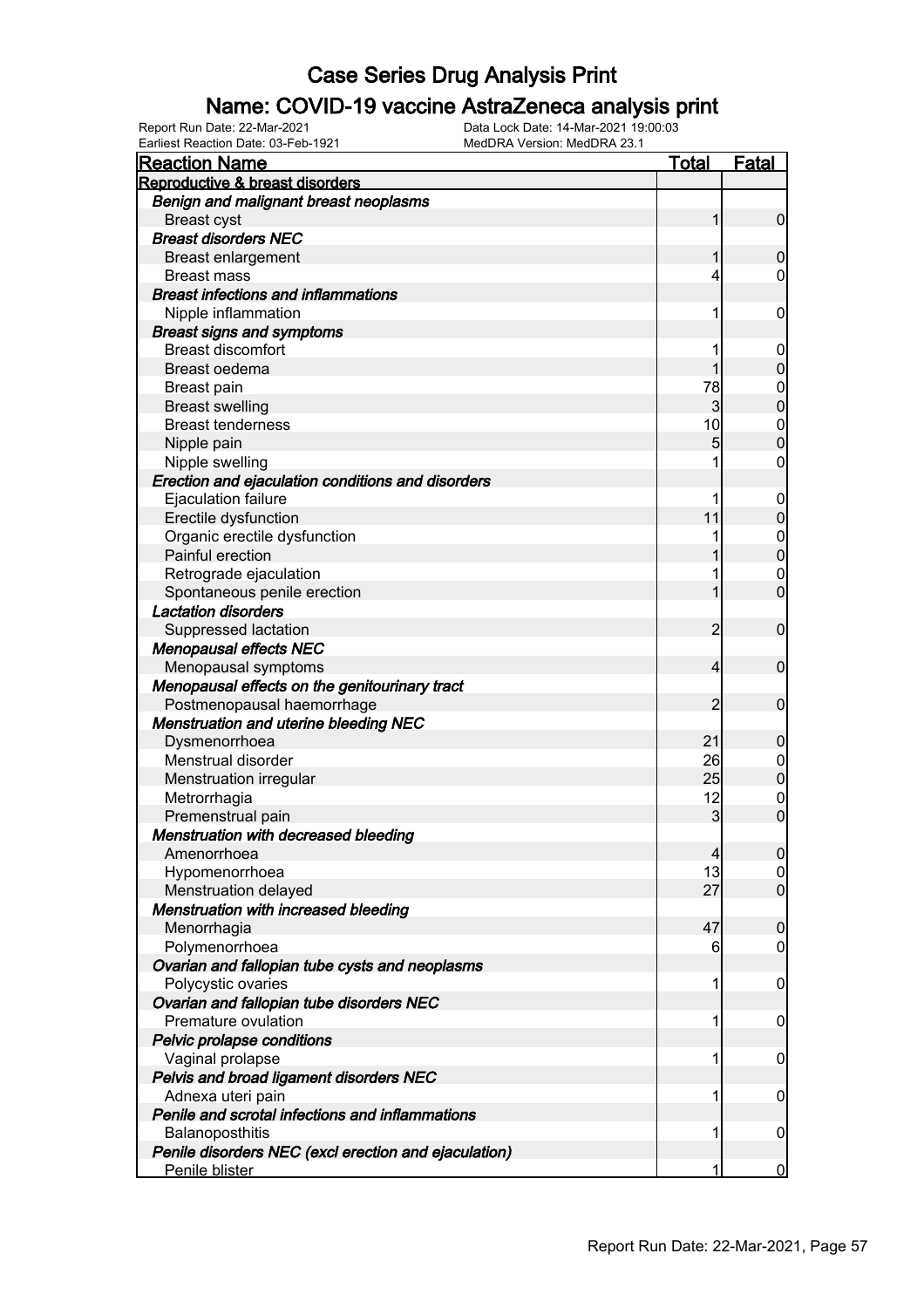### Name: COVID-19 vaccine AstraZeneca analysis print

| <b>Reaction Name</b>                                       | <b>Total</b>   | Fatal            |
|------------------------------------------------------------|----------------|------------------|
| Reproductive & breascores of a breast disorders cont'd     |                |                  |
| Penile oedema                                              | $\overline{c}$ | $\overline{0}$   |
| Penis disorder                                             | $\overline{c}$ | 0                |
| Peyronie's disease                                         | 1              | $\overline{0}$   |
| Prostate and seminal vesicles infections and inflammations |                |                  |
| <b>Prostatitis</b>                                         |                | $\mathbf 0$      |
| Reproductive tract disorders NEC (excl neoplasms)          |                |                  |
| Female genital tract fistula                               |                | $\boldsymbol{0}$ |
| <b>Genital blister</b>                                     |                | $\boldsymbol{0}$ |
| Genital haemorrhage                                        | $\overline{2}$ | $\overline{0}$   |
| Genital hyperaesthesia                                     |                | $\mathbf 0$      |
| Genital ulceration                                         | 4              | $\overline{0}$   |
| Reproductive tract signs and symptoms NEC                  |                |                  |
| Genital burning sensation                                  |                | $\boldsymbol{0}$ |
| Genital discomfort                                         | 3              | $\boldsymbol{0}$ |
| Pelvic discomfort                                          | $\overline{2}$ | $\overline{0}$   |
| Pelvic pain                                                | 34             | $\mathbf 0$      |
| Pruritus genital                                           |                | $\overline{0}$   |
| <b>Scrotal disorders NEC</b>                               |                |                  |
| Scrotal pain                                               | 1              | $\boldsymbol{0}$ |
| Scrotal swelling                                           | $\overline{c}$ | $\mathbf 0$      |
| Sexual function and fertility disorders NEC                |                |                  |
| Female sexual dysfunction                                  |                | $\mathbf 0$      |
| Sexual dysfunction                                         |                | $\mathbf 0$      |
| Spermatogenesis and semen disorders                        |                |                  |
| Haematospermia                                             | 1              | $\mathbf 0$      |
| <b>Testicular and epididymal disorders NEC</b>             |                |                  |
| <b>Testicular pain</b>                                     | 22             | $\boldsymbol{0}$ |
| <b>Testicular swelling</b>                                 | 3              | 0                |
| <b>Uterine disorders NEC</b>                               |                |                  |
| Endometriosis                                              |                | $\mathbf 0$      |
| Uterine haemorrhage                                        | 3              | $\mathbf 0$      |
| Uterine pain                                               |                | $\boldsymbol{0}$ |
| <b>Uterine tone disorders</b>                              |                |                  |
| Uterine spasm                                              | 3              | $\boldsymbol{0}$ |
| Vaginal and vulval infections and inflammations            |                |                  |
| Vulvovaginal inflammation                                  | 1              | $\overline{0}$   |
| <b>Vulvovaginal disorders NEC</b>                          |                |                  |
| Vaginal haemorrhage                                        | 69             | $\overline{0}$   |
| Vulval haemorrhage                                         | 3              | $\boldsymbol{0}$ |
| Vulval ulceration                                          |                | $\mathbf 0$      |
| Vulvovaginal signs and symptoms                            |                |                  |
| Vaginal discharge                                          | 8              | $\mathbf 0$      |
| Vaginal lesion                                             | 3              | $\pmb{0}$        |
| Vulval oedema                                              | 1              | $\boldsymbol{0}$ |
| Vulvovaginal burning sensation                             | $\overline{2}$ | $\mathbf 0$      |
| Vulvovaginal pain                                          | 7              | $\overline{0}$   |
| Vulvovaginal rash                                          | $\overline{c}$ | $\pmb{0}$        |
| Vulvovaginal swelling                                      | 3              | $\mathbf 0$      |
| Reproductive & breast disorders SOC TOTAL                  | 515            | $\mathbf 0$      |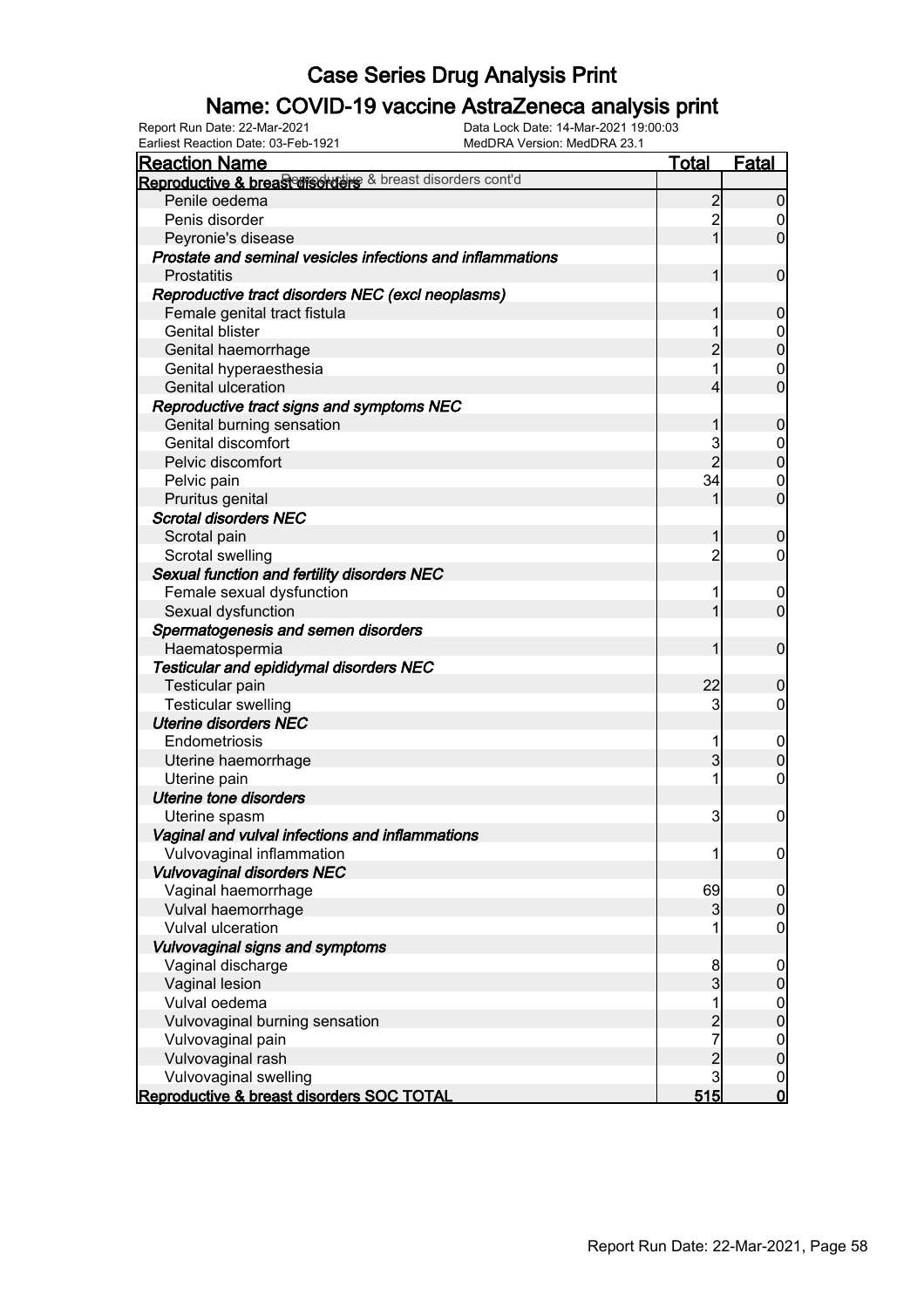### Name: COVID-19 vaccine AstraZeneca analysis print

| <b>Reaction Name</b>                                                          | <u>Total</u>   | <u>Fatal</u>                                 |
|-------------------------------------------------------------------------------|----------------|----------------------------------------------|
| <b>Respiratory disorders</b>                                                  |                |                                              |
| <b>Breathing abnormalities</b>                                                |                |                                              |
| Apnoea                                                                        |                | $\boldsymbol{0}$                             |
| Dyspnoea                                                                      | 1920           | $\frac{2}{0}$                                |
| Dyspnoea at rest                                                              | 3              |                                              |
| Dyspnoea exertional                                                           | 7              | $\begin{matrix}0\\0\end{matrix}$             |
| Hyperventilation                                                              | 33             |                                              |
| Hypopnoea                                                                     | 84             | $\begin{matrix}0\\0\end{matrix}$             |
| Irregular breathing                                                           | 11             |                                              |
| Mouth breathing                                                               | 4              | $\mathbf{0}$                                 |
| Orthopnoea                                                                    | $\overline{2}$ | $\overline{0}$                               |
| Respiration abnormal                                                          | 46             | $\mathbf 1$                                  |
| Respiratory arrest                                                            | 6              | $\mathbf 0$                                  |
| Respiratory distress                                                          | 3              | $\begin{matrix} 0 \\ 0 \end{matrix}$         |
| Sleep apnoea syndrome                                                         | 7              |                                              |
| Tachypnoea                                                                    | 24             | $\mathbf 0$                                  |
| <b>Bronchial conditions NEC</b>                                               |                |                                              |
| <b>Bronchiectasis</b>                                                         | 6              | $\mathbf 0$                                  |
| Bronchospasm and obstruction                                                  |                |                                              |
| Asthma                                                                        | 150            | $\mathbf 0$                                  |
| Asthma late onset                                                             |                | $\pmb{0}$                                    |
| Asthmatic crisis                                                              | 3              | $\begin{array}{c}\n0 \\ 0 \\ 0\n\end{array}$ |
| Bronchospasm                                                                  | 10             |                                              |
| Chronic obstructive pulmonary disease                                         | 12             |                                              |
| Cough variant asthma                                                          | 3              |                                              |
| Obstructive airways disorder                                                  | $\overline{2}$ | $\begin{matrix}0\\0\end{matrix}$             |
| Reversible airways obstruction                                                | $\overline{1}$ |                                              |
| Wheezing                                                                      | 208            | $\pmb{0}$                                    |
| Conditions associated with abnormal gas exchange                              |                |                                              |
| Hypoxia                                                                       | 24             | $\mathbf 0$                                  |
| Coughing and associated symptoms                                              |                |                                              |
| Allergic cough                                                                |                | $\mathbf 0$                                  |
| Cough                                                                         | 1359           | $\pmb{0}$                                    |
| Haemoptysis                                                                   | 15             | $\begin{matrix} 0 \\ 0 \end{matrix}$         |
| Productive cough                                                              | 54             |                                              |
| Sputum discoloured                                                            | 3              | $\pmb{0}$                                    |
| Laryngeal and adjacent sites disorders NEC (excl infections and<br>neoplasms) |                |                                              |
| Reflux laryngitis                                                             | 1              | $\boldsymbol{0}$                             |
| Laryngeal spasm, oedema and obstruction                                       |                |                                              |
| Laryngeal oedema                                                              | $\overline{c}$ | $\overline{0}$                               |
| Laryngospasm                                                                  | $\overline{1}$ | $\overline{0}$                               |
| Stridor                                                                       | 12             | 0                                            |
| Lower respiratory tract inflammatory and immunologic conditions               |                |                                              |
| Alveolitis                                                                    | 1              | $\frac{0}{3}$                                |
| Pneumonia aspiration                                                          | $\overline{7}$ |                                              |
| Pneumonitis                                                                   | 3              | $\mathbf 0$                                  |
| Lower respiratory tract signs and symptoms                                    |                |                                              |
| Hiccups                                                                       | 10             | $\mathbf 0$                                  |
| Lower respiratory tract congestion                                            | $\overline{c}$ | $\mathbf 0$                                  |
| Lung opacity                                                                  | 1              | $\mathbf 0$                                  |
| Pleuritic pain                                                                | 6              | $\overline{0}$                               |
| Pulmonary haemorrhage                                                         | 1              | $\begin{matrix}0\\0\end{matrix}$             |
| Pulmonary pain                                                                | 65             |                                              |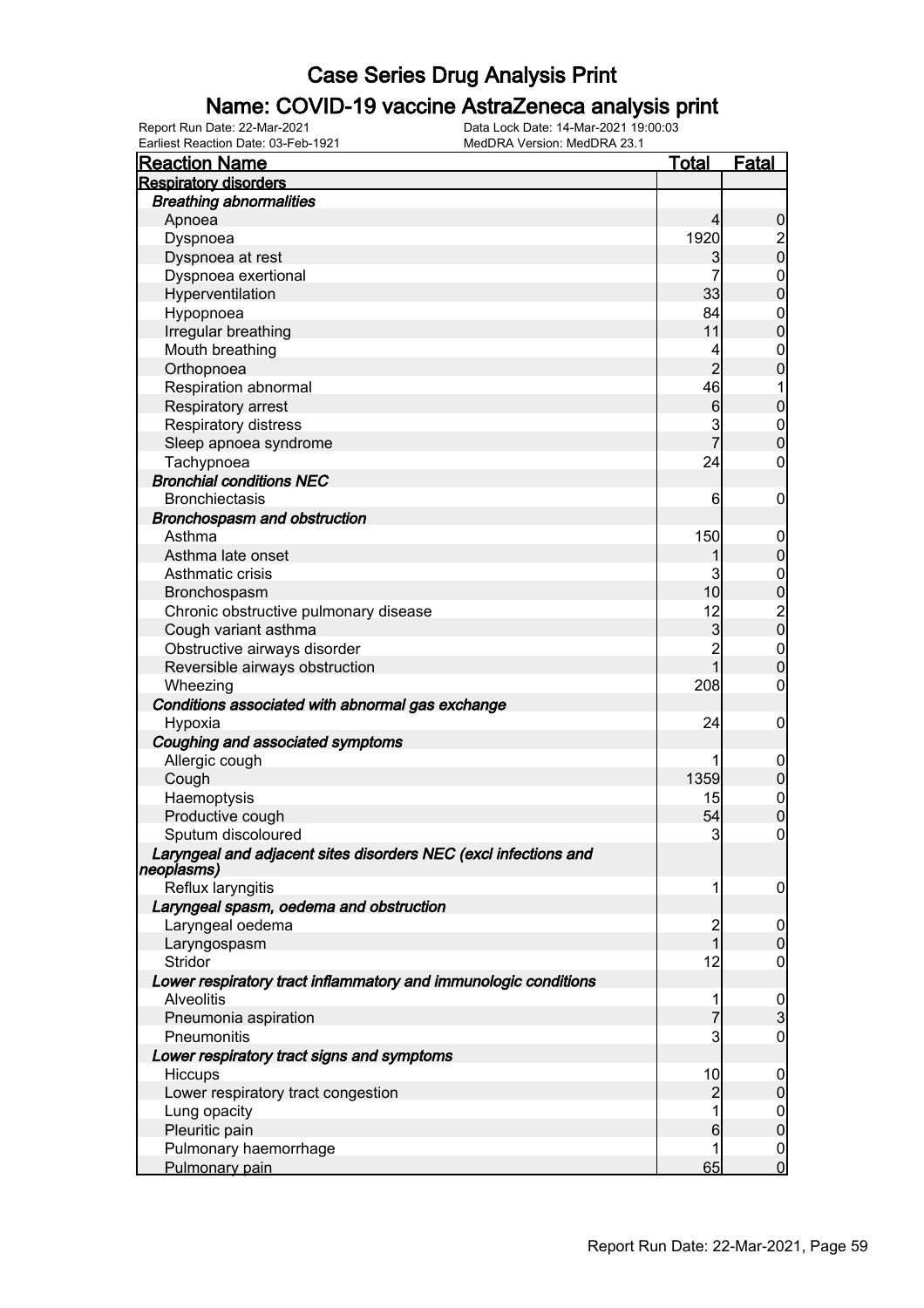### Name: COVID-19 vaccine AstraZeneca analysis print

| <b>Reaction Name</b>                                      | <b>Total</b>   | <b>Fatal</b>     |
|-----------------------------------------------------------|----------------|------------------|
| Respiratory disorders espiratory disorders cont'd         |                |                  |
| Nasal congestion and inflammations                        |                |                  |
| Nasal congestion                                          | 167            | $\boldsymbol{0}$ |
| Nasal inflammation                                        | 3              | $\overline{0}$   |
| Rhinitis allergic                                         | 4              | $\boldsymbol{0}$ |
| Rhinitis perennial                                        |                | 0                |
| <b>Nasal disorders NEC</b>                                |                |                  |
| Epistaxis                                                 | 314            | $\mathbf 0$      |
| Nasal crusting                                            |                | $\mathbf 0$      |
| Nasal cyst                                                |                | $\boldsymbol{0}$ |
| Nasal disorder                                            |                | $\mathbf 0$      |
| Nasal dryness                                             | 22             | $\boldsymbol{0}$ |
| Nasal odour                                               | $\overline{c}$ | $\overline{0}$   |
| Nasal oedema                                              | 6              | $\boldsymbol{0}$ |
| Nasal pruritus                                            | $\overline{2}$ | $\mathbf 0$      |
| Nasal ulcer                                               | 1              | $\mathbf 0$      |
| Paranasal sinus disorders (excl infections and neoplasms) |                |                  |
| Paranasal sinus haemorrhage                               |                | $\mathbf 0$      |
| Paranasal sinus inflammation                              | 2<br>1         | $\mathbf 0$      |
| Sinonasal obstruction                                     |                | $\boldsymbol{0}$ |
| Sinus congestion                                          | 17             | $\mathbf 0$      |
| Sinus disorder                                            | 2              | $\boldsymbol{0}$ |
| Parenchymal lung disorders NEC                            |                |                  |
| Idiopathic pulmonary fibrosis                             |                | $\overline{0}$   |
| Lung consolidation                                        |                | $\mathbf 0$      |
| Pharyngeal disorders (excl infections and neoplasms)      |                |                  |
| Oropharyngeal swelling                                    |                | $\mathbf 0$      |
| Pharyngeal erythema                                       |                | $\mathbf 0$      |
| Pharyngeal hypoaesthesia                                  | 9              | $\mathbf 0$      |
| Pharyngeal oedema                                         |                | $\mathbf 0$      |
| Pharyngeal paraesthesia                                   | 11             | $\mathbf 0$      |
| Pharyngeal swelling                                       | 83             | $\boldsymbol{0}$ |
| Pharyngeal ulceration                                     | 5              | $\mathbf 0$      |
| Tonsillar erythema                                        | $\overline{c}$ | $\boldsymbol{0}$ |
| Tonsillar hypertrophy                                     | 21             | $\overline{0}$   |
| <b>Tonsillar inflammation</b>                             | $\overline{2}$ | $\mathbf 0$      |
| Pleural infections and inflammations                      |                |                  |
| Lupus pleurisy                                            | 1              | $\overline{0}$   |
| Pleurisy                                                  | 4              | $\overline{0}$   |
| Pneumothorax and pleural effusions NEC                    |                |                  |
| Pleural effusion                                          | $\overline{c}$ | $\boldsymbol{0}$ |
| Pneumothorax                                              | $\overline{2}$ | $\mathbf 0$      |
| <b>Pulmonary hypertensions</b>                            |                |                  |
| Pulmonary hypertension                                    | 1              | $\mathbf 0$      |
| <b>Pulmonary oedemas</b>                                  |                |                  |
| Acute pulmonary oedema                                    | 1              | $\overline{0}$   |
| Pulmonary congestion                                      | 7              | $\mathbf 0$      |
| Pulmonary oedema                                          | 5              | $\mathbf 0$      |
| Pulmonary thrombotic and embolic conditions               |                |                  |
| Pulmonary embolism                                        | 64             | $\boldsymbol{6}$ |
| Pulmonary infarction                                      |                | 1                |
| Respiratory failures (excl neonatal)                      |                |                  |
| Respiratory failure                                       | $\overline{2}$ | $\boldsymbol{0}$ |
| <u>Respiratory signs and symptoms NEC</u>                 |                |                  |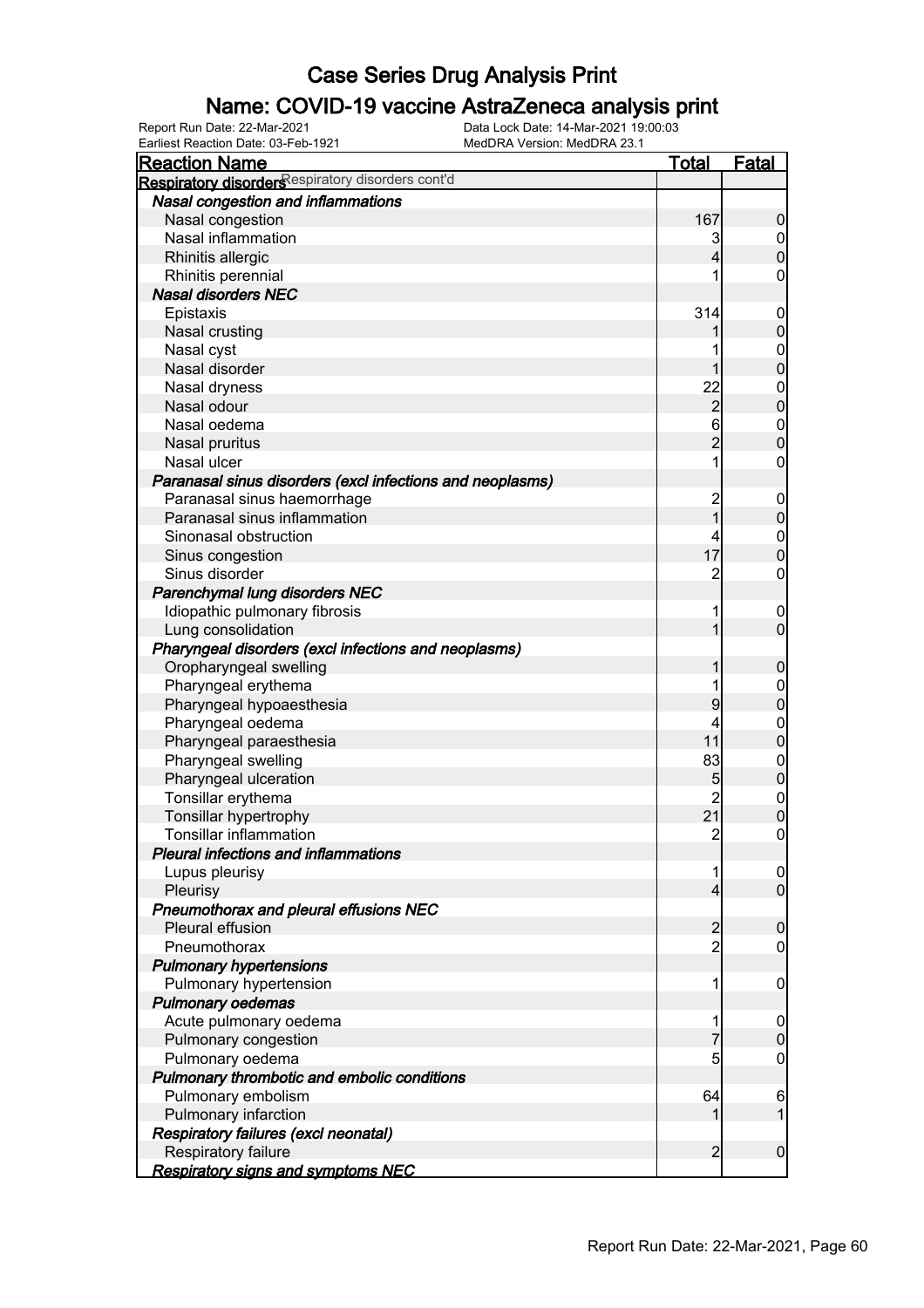### Name: COVID-19 vaccine AstraZeneca analysis print

Earliest Reaction Date: 03-Feb-1921 MedDRA Version: MedDRA 23.1

| <b>Reaction Name</b>                               | <u>Total</u>                               | Fatal                                  |
|----------------------------------------------------|--------------------------------------------|----------------------------------------|
| Respiratory disorders espiratory disorders cont'd  |                                            |                                        |
| Diaphragmalgia                                     | $\overline{3}$                             | $\overline{0}$                         |
| Painful respiration                                |                                            | $\mathbf 0$                            |
| Respiratory symptom                                | $\frac{2}{5}$                              | $\overline{0}$                         |
| Suffocation feeling                                | $\overline{2}$                             | $\overline{0}$                         |
| <b>Respiratory tract disorders NEC</b>             |                                            |                                        |
| Aspiration                                         |                                            |                                        |
| Lung disorder                                      | $\begin{array}{c} 3 \\ 2 \\ 3 \end{array}$ | $\begin{bmatrix} 2 \\ 0 \end{bmatrix}$ |
| Respiratory tract congestion                       |                                            | $\mathbf{0}$                           |
| Respiratory tract irritation                       |                                            | $\overline{0}$                         |
| Thoracic musculoskeletal disorders                 |                                            |                                        |
| Respiratory muscle weakness                        | $\mathbf{1}$                               | $\boldsymbol{0}$                       |
| Tracheal disorders (excl infections and neoplasms) |                                            |                                        |
| <b>Tracheal fistula</b>                            | 1                                          | $\boldsymbol{0}$                       |
| Tracheal pain                                      |                                            | $\mathbf 0$                            |
| Upper respiratory tract signs and symptoms         |                                            |                                        |
| Aphonia                                            | 25                                         | $\mathbf{0}$                           |
| Catarrh                                            | 23                                         | $\overline{0}$                         |
| Choking                                            | $6 \overline{}$                            |                                        |
| Choking sensation                                  | 5                                          | $0$ 0                                  |
| Dry throat                                         | 104                                        |                                        |
| Dysphonia                                          | 44                                         | $\begin{matrix} 0 \\ 0 \end{matrix}$   |
| Increased upper airway secretion                   | 1                                          |                                        |
| Increased viscosity of upper respiratory secretion | 5                                          | $\begin{matrix}0\\0\end{matrix}$       |
| Laryngeal pain                                     | 1                                          |                                        |
| Nasal discomfort                                   | 34                                         | $\begin{matrix}0\\0\end{matrix}$       |
| Oropharyngeal blistering                           | 3                                          | $\mathbf{0}$                           |
| Oropharyngeal discomfort                           | 8                                          | $\overline{0}$                         |
| Oropharyngeal pain                                 | 1616                                       | $\begin{matrix}0\\0\end{matrix}$       |
| Paranasal sinus discomfort                         | 13                                         |                                        |
| Rhinalgia                                          | 11                                         | $\begin{matrix}0\\0\end{matrix}$       |
| Rhinorrhoea                                        | 669                                        |                                        |
| Sinus pain                                         | 183                                        | $\begin{matrix}0\\0\end{matrix}$       |
| Sneezing                                           | 164                                        |                                        |
| Throat clearing                                    | $\overline{2}$                             | $\begin{matrix} 0 \\ 0 \end{matrix}$   |
| <b>Throat irritation</b>                           | 79                                         |                                        |
| <b>Throat lesion</b>                               | 1                                          |                                        |
| Throat tightness                                   | 62                                         | $\begin{matrix}0\\0\end{matrix}$       |
| Upper-airway cough syndrome                        | 9                                          | $\mathbf{0}$                           |
| Yawning                                            | 30                                         | $\overline{0}$                         |
| <b>Respiratory disorders SOC TOTAL</b>             | 8024                                       | 17                                     |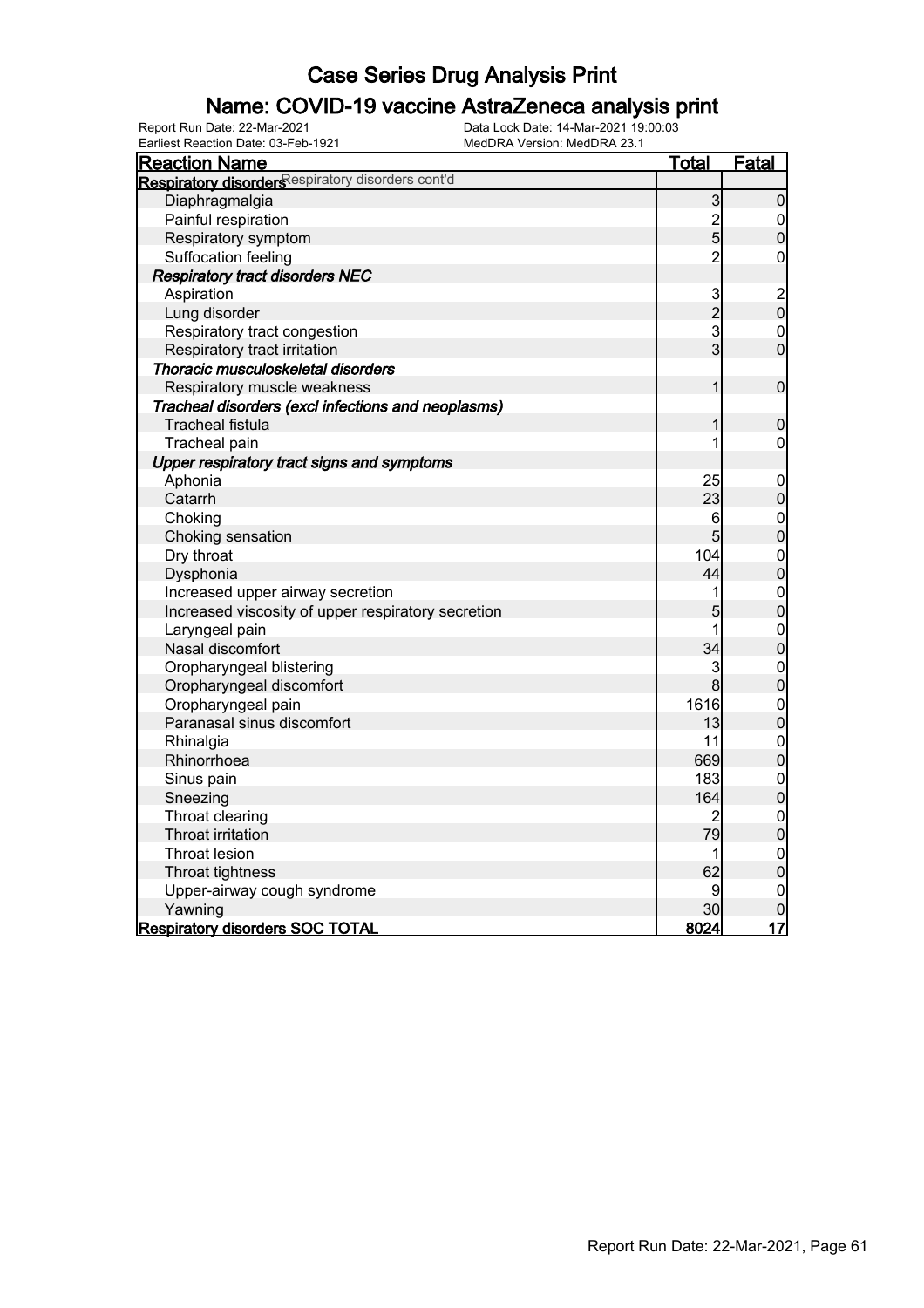#### Name: COVID-19 vaccine AstraZeneca analysis print

| <b>Reaction Name</b>                              | <b>Total</b>   | <b>Fatal</b>                    |
|---------------------------------------------------|----------------|---------------------------------|
| <b>Skin disorders</b>                             |                |                                 |
| Acnes                                             |                |                                 |
| Acne                                              | 8              | $\boldsymbol{0}$                |
| Acne cystic                                       |                | $\overline{0}$                  |
| <b>Alopecias</b>                                  |                |                                 |
| Alopecia                                          | 19             | $\mathbf 0$                     |
| Madarosis                                         | 1              | $\mathbf 0$                     |
| Angioedemas                                       |                |                                 |
| Angioedema                                        | 110            | $\boldsymbol{0}$                |
| Circumoral oedema                                 |                | $\mathbf 0$                     |
| Idiopathic angioedema                             | $\overline{2}$ | $\overline{0}$                  |
| Apocrine and eccrine gland disorders              |                |                                 |
| Anhidrosis                                        | 1              | $\boldsymbol{0}$                |
| Cold sweat                                        | 735            | $\mathbf 0$                     |
| Hyperhidrosis                                     | 4062           | $\mathbf 0$                     |
| Miliaria                                          | 53             |                                 |
| <b>Night sweats</b>                               | 733            | $\boldsymbol{0}$<br>$\mathbf 0$ |
| Sweat discolouration                              |                |                                 |
|                                                   | 1              | $\mathbf 0$<br>$\overline{0}$   |
| Sweat gland disorder<br><b>Bullous conditions</b> |                |                                 |
|                                                   |                |                                 |
| <b>Blister</b>                                    | 89             | $\boldsymbol{0}$                |
| <b>Blood blister</b>                              | 6              | $\boldsymbol{0}$                |
| <b>Dermatitis bullous</b>                         | $\overline{3}$ | $\mathbf 0$                     |
| Erythema multiforme                               | 6              | $\boldsymbol{0}$                |
| Oedema blister                                    | 1              | $\overline{0}$                  |
| Pemphigoid                                        | 2<br>1         | $\boldsymbol{0}$                |
| Pemphigus                                         |                | $\overline{0}$                  |
| Stevens-Johnson syndrome                          |                | $\mathbf 0$                     |
| Connective tissue disorders                       |                |                                 |
| Subacute cutaneous lupus erythematosus            | 1              | $\boldsymbol{0}$                |
| Dermal and epidermal conditions NEC               |                |                                 |
| Dry skin                                          | 94             | $\mathbf 0$                     |
| Macule                                            | $\overline{3}$ | $\pmb{0}$                       |
| Pain of skin                                      | 399            | $\mathbf{0}$                    |
| Papule                                            | 14             | $\mathbf{0}$                    |
| Peau d'orange                                     | 1              | $\mathbf 0$                     |
| Scab                                              | 5 <sub>l</sub> | $\overline{0}$                  |
| Scar pain                                         | 4              | $\overline{0}$                  |
| Sensitive skin                                    | 252            | $\mathbf 0$                     |
| Skin burning sensation                            | 209            | $\boldsymbol{0}$                |
| Skin discolouration                               | 26             | $\mathbf 0$                     |
| Skin disorder                                     | 7              | $\boldsymbol{0}$                |
| <b>Skin fissures</b>                              |                | $\mathbf 0$                     |
| Skin fragility                                    |                | $\boldsymbol{0}$                |
| Skin induration                                   | 3              | $\overline{0}$                  |
| Skin lesion                                       | 3              | $\boldsymbol{0}$                |
| Skin necrosis                                     | $\overline{1}$ | $\overline{0}$                  |
| Skin odour abnormal                               | 14             | $\mathbf{0}$                    |
| Skin reaction                                     | 82             | $\overline{0}$                  |
| Skin sensitisation                                | 37             | $\boldsymbol{0}$                |
| Skin swelling                                     | 31             | $\mathbf 0$                     |
| Skin texture abnormal                             | 1              | $\boldsymbol{0}$                |
| Skin tightness                                    | $\overline{4}$ | $\mathbf 0$                     |
| Skin warm                                         | 196            | $\overline{0}$                  |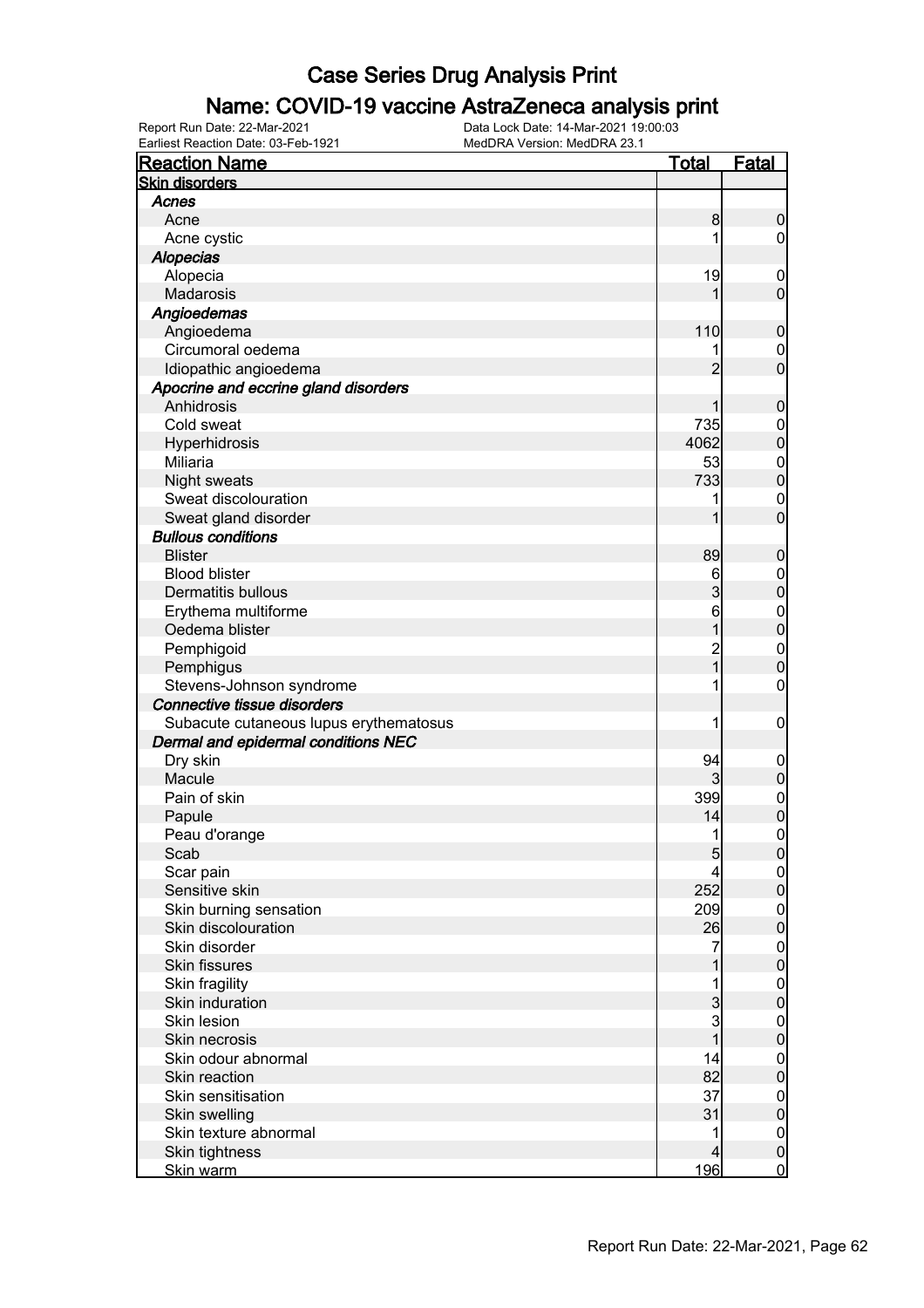### Name: COVID-19 vaccine AstraZeneca analysis print

| <b>Reaction Name</b>                                            | <b>Total</b>   | <b>Fatal</b>     |
|-----------------------------------------------------------------|----------------|------------------|
| Skin disorders cont'd<br><b>Skin disorders</b>                  |                |                  |
| Sticky skin                                                     | $\mathbf{1}$   | $\mathbf 0$      |
| Yellow skin                                                     | 11             | $\overline{0}$   |
| <b>Dermatitis and eczema</b>                                    |                |                  |
| <b>Dermatitis</b>                                               | 57             | $\boldsymbol{0}$ |
| Dermatitis allergic                                             | 90             | $\pmb{0}$        |
| Dermatitis atopic                                               | 5              | $\mathbf 0$      |
| Dermatitis contact                                              |                | $\mathbf 0$      |
| Dermatitis diaper                                               |                | $\boldsymbol{0}$ |
| Dyshidrotic eczema                                              | 1              | $\mathbf 0$      |
| Eczema                                                          | 35             | $\mathbf 0$      |
| Eczema asteatotic                                               | $\overline{c}$ | $\mathbf 0$      |
| Eczema nummular                                                 |                | $\boldsymbol{0}$ |
| Perioral dermatitis                                             |                | $\mathbf 0$      |
| Rebound eczema                                                  |                | $\boldsymbol{0}$ |
| Seborrhoeic dermatitis                                          |                | $\mathbf 0$      |
| Skin irritation                                                 | 44             | $\boldsymbol{0}$ |
|                                                                 |                |                  |
| Dermatitis ascribed to specific agent                           |                |                  |
| Drug eruption                                                   | 13<br>1        | $\mathbf 0$      |
| Drug reaction with eosinophilia and systemic symptoms           |                | $\mathbf 0$      |
| Fixed eruption                                                  |                | $\mathbf 0$      |
| Palmar-plantar erythrodysaesthesia syndrome                     | 1              | $\mathbf 0$      |
| Erythemas                                                       |                |                  |
| Erythema                                                        | 1177           | $\mathbf 0$      |
| Palmar erythema                                                 | $\overline{c}$ | $\boldsymbol{0}$ |
| <b>Exfoliative conditions</b>                                   |                |                  |
| Dermatitis exfoliative generalised                              | $\overline{c}$ | $\boldsymbol{0}$ |
| Exfoliative rash                                                | $\overline{4}$ | $\mathbf 0$      |
| Skin exfoliation                                                | 24             | $\mathbf 0$      |
| Granulomatous and deep cutaneous inflammatory conditions        |                |                  |
| Granuloma annulare                                              | 1              | $\mathbf 0$      |
| <b>Hyperpigmentation disorders</b>                              |                |                  |
| Solar lentigo                                                   | 1              | $\mathbf 0$      |
| <b>Hypopigmentation disorders</b>                               |                |                  |
| Skin depigmentation                                             |                | $\boldsymbol{0}$ |
| Vitiligo                                                        | $\overline{2}$ | $\boldsymbol{0}$ |
| Lipodystrophies                                                 |                |                  |
| Lipohypertrophy                                                 | $\overline{2}$ | $\mathbf 0$      |
| Nail and nail bed conditions (excl infections and infestations) |                |                  |
| Nail bed tenderness                                             | 1              | $\mathbf 0$      |
| Nail discolouration                                             | $\overline{c}$ | $\overline{0}$   |
| Nail pigmentation                                               | 1              | $\mathbf 0$      |
| Nail pitting                                                    |                | $\boldsymbol{0}$ |
| Onychoclasis                                                    |                | $\overline{0}$   |
| <b>Panniculitides</b>                                           |                |                  |
| Erythema nodosum                                                | 3              | $\boldsymbol{0}$ |
| Papulosquamous conditions                                       |                |                  |
| Lichen planus                                                   | 3              | $\mathbf 0$      |
| Pityriasis rosea                                                | 4              | 0                |
| Pityriasis rubra pilaris                                        |                | $\mathbf 0$      |
| Photosensitivity and photodermatosis conditions                 |                |                  |
| Photosensitivity reaction                                       | 62             | $\mathbf 0$      |
| Polymorphic light eruption                                      |                | $\mathbf 0$      |
| <b>Pigmentation changes NEC</b>                                 |                |                  |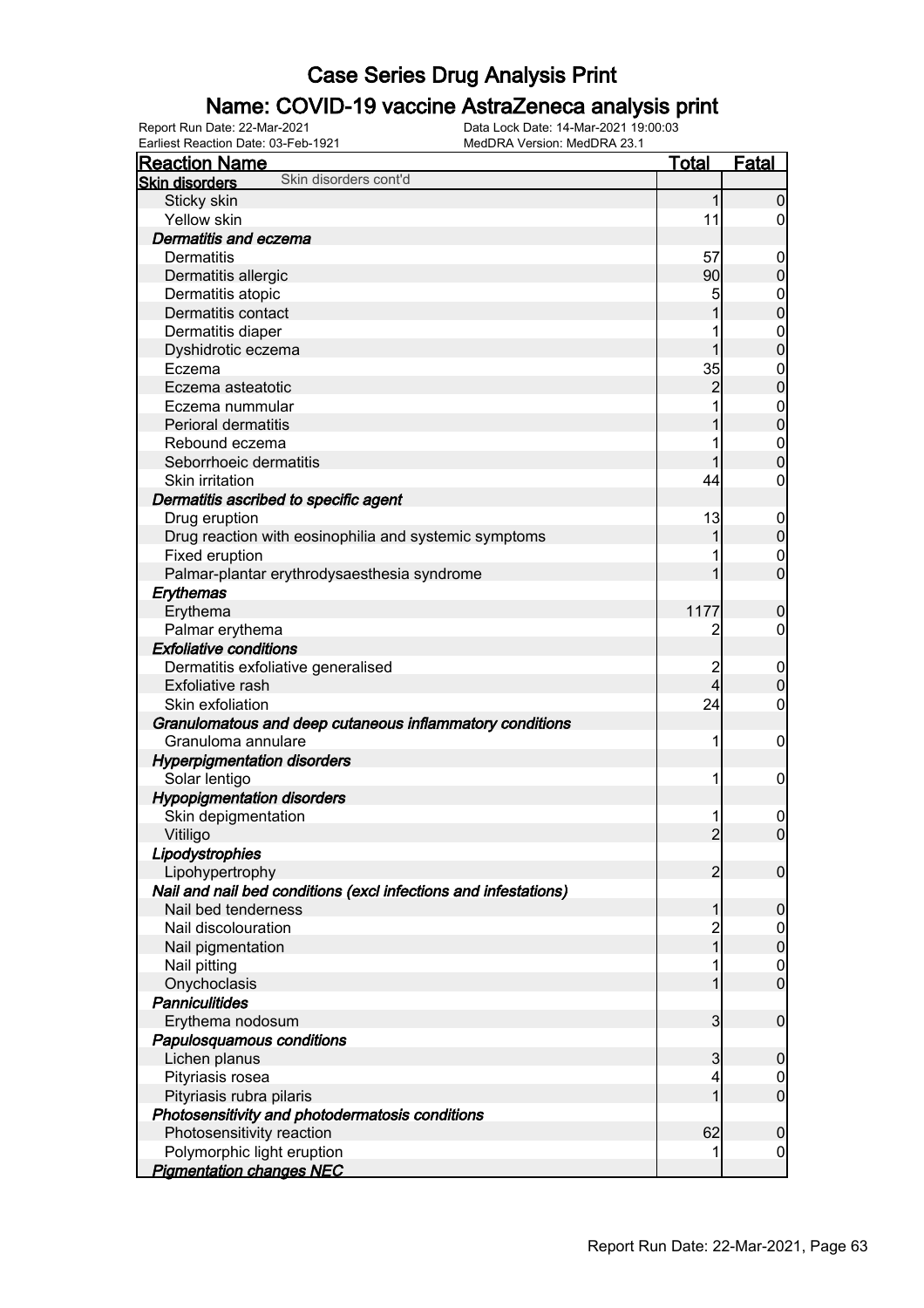### Name: COVID-19 vaccine AstraZeneca analysis print

| <b>Reaction Name</b>                                    | <b>Total</b>   | Fatal            |
|---------------------------------------------------------|----------------|------------------|
| Skin disorders cont'd<br><b>Skin disorders</b>          |                |                  |
| Pigmentation disorder                                   | 1              | $\mathbf 0$      |
| <b>Pilar disorders NEC</b>                              |                |                  |
| Hair growth abnormal                                    |                | $\mathbf 0$      |
| Piloerection                                            | 37             | $\mathbf 0$      |
| Trichodynia                                             | 3              | 0                |
| <b>Pruritus NEC</b>                                     |                |                  |
| Itching scar                                            |                | $\mathbf 0$      |
| <b>Pruritus</b>                                         | 2229           | $\mathbf 0$      |
| Pruritus allergic                                       |                | 0                |
| <b>Psoriatic conditions</b>                             |                |                  |
| Guttate psoriasis                                       |                | $\mathbf 0$      |
| Psoriasis                                               | 31             | $\mathbf 0$      |
| Pustular psoriasis                                      |                | 0                |
| Purpura and related conditions                          |                |                  |
| Ecchymosis                                              |                | $\mathbf 0$      |
| Henoch-Schonlein purpura                                | $\overline{2}$ | $\mathbf 0$      |
| Petechiae                                               | 23             | $\mathbf 0$      |
| Purpura                                                 | 11             | $\mathbf 0$      |
| Rashes, eruptions and exanthems NEC                     |                |                  |
| <b>Butterfly rash</b>                                   | 3              | $\boldsymbol{0}$ |
| Rash                                                    | 2198           | $\mathbf 0$      |
| Rash erythematous                                       | 691            | $\mathbf 0$      |
| Rash macular                                            | 185            | $\mathbf 0$      |
| Rash maculo-papular                                     | 20             | $\pmb{0}$        |
| Rash morbilliform                                       |                | $\mathbf 0$      |
| Rash papular                                            | 115            | $\mathbf 0$      |
| Rash pruritic                                           | 529            | $\mathbf 0$      |
| Rash vesicular                                          | 18             | $\mathbf 0$      |
| Systemic lupus erythematosus rash                       | $\overline{c}$ | 0                |
| <b>Rosaceas</b>                                         |                |                  |
| Rosacea                                                 | 4              | $\mathbf 0$      |
| Sebaceous gland disorders                               |                |                  |
| Seborrhoea                                              | 1              | $\mathbf 0$      |
| Skin and subcutaneous conditions NEC                    |                |                  |
| Cutaneous symptom                                       | 3              | $\mathbf 0$      |
| Skin mass                                               | 7              | $\overline{0}$   |
| Skin and subcutaneous tissue ulcerations                |                |                  |
| Skin erosion                                            | 12             | $\mathbf 0$      |
| Skin ulcer                                              | 4              | $\mathbf 0$      |
| Skin cysts and polyps                                   |                |                  |
| Dermal cyst                                             | 3              | $\mathbf 0$      |
| Skin haemorrhages                                       |                |                  |
| Haemorrhage subcutaneous                                |                | $\overline{0}$   |
| Skin haemorrhage                                        | $\overline{3}$ | $\overline{0}$   |
| Skin hyperplasias and hypertrophies<br>Skin hypertrophy | 1              | $\mathbf 0$      |
| Skin injuries and mechanical dermatoses                 |                |                  |
| Decubitus ulcer                                         | $\overline{2}$ | $\boldsymbol{0}$ |
| Needle track marks                                      | 2              | 0                |
| <b>Skin vasculitides</b>                                |                |                  |
| Cutaneous vasculitis                                    |                | $\mathbf 0$      |
| Hypersensitivity vasculitis                             |                | $\pmb{0}$        |
| Vasculitic rash                                         | 8              | $\mathbf 0$      |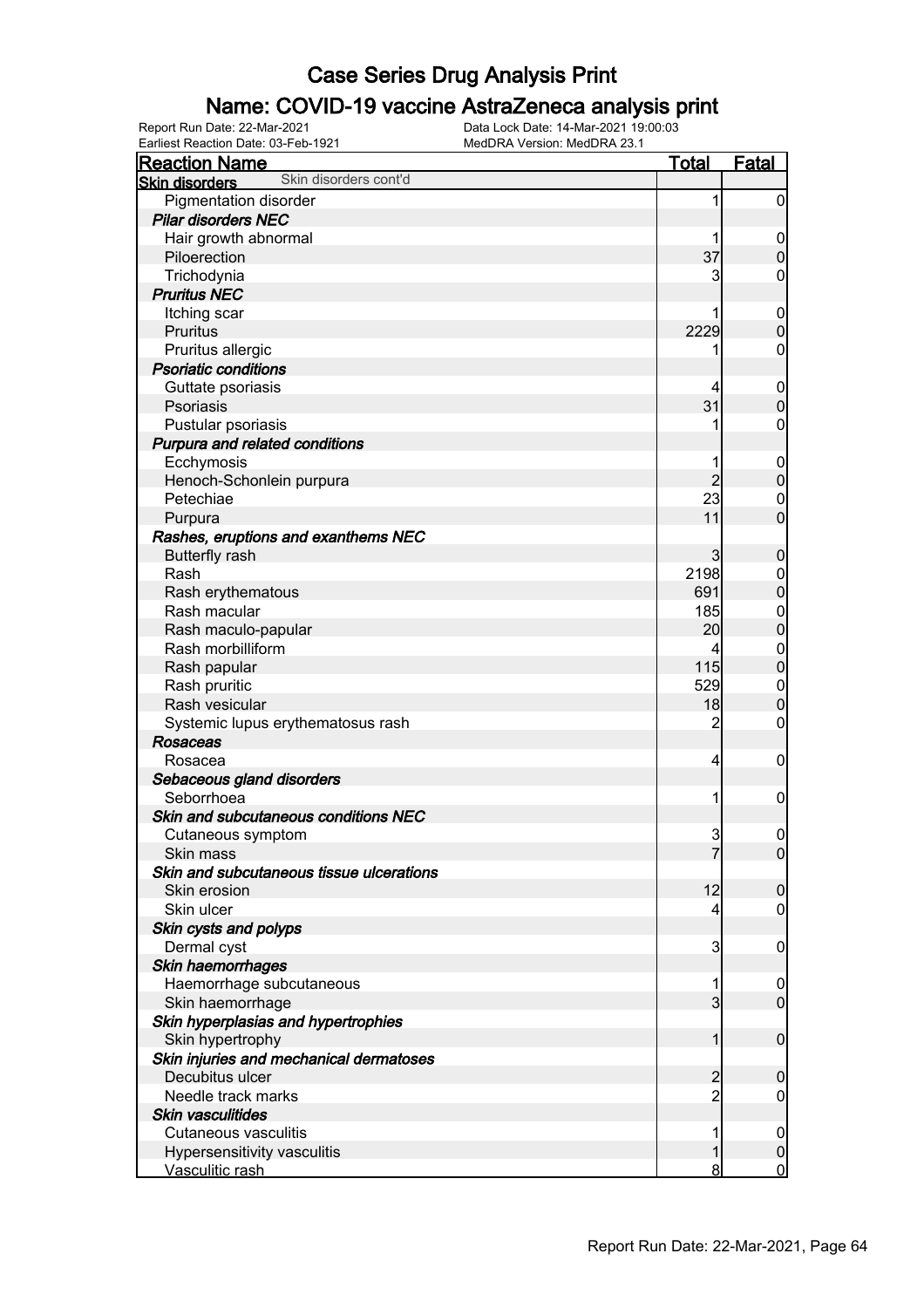#### Name: COVID-19 vaccine AstraZeneca analysis print

| <b>Reaction Name</b>                           | <u>Total</u> | Fatal |
|------------------------------------------------|--------------|-------|
| Skin disorders cont'd<br><b>Skin disorders</b> |              |       |
| Skin vasomotor conditions                      |              |       |
| Livedo reticularis                             | 14           |       |
| Urticarias                                     |              |       |
| Cold urticaria                                 |              |       |
| Idiopathic urticaria                           |              |       |
| Urticaria                                      | 678          |       |
| Urticaria chronic                              |              |       |
| Urticaria papular                              |              |       |
| Urticaria thermal                              |              |       |
| Urticarial vasculitis                          |              |       |
| <b>Skin disorders SOC TOTAL</b>                | 15656        |       |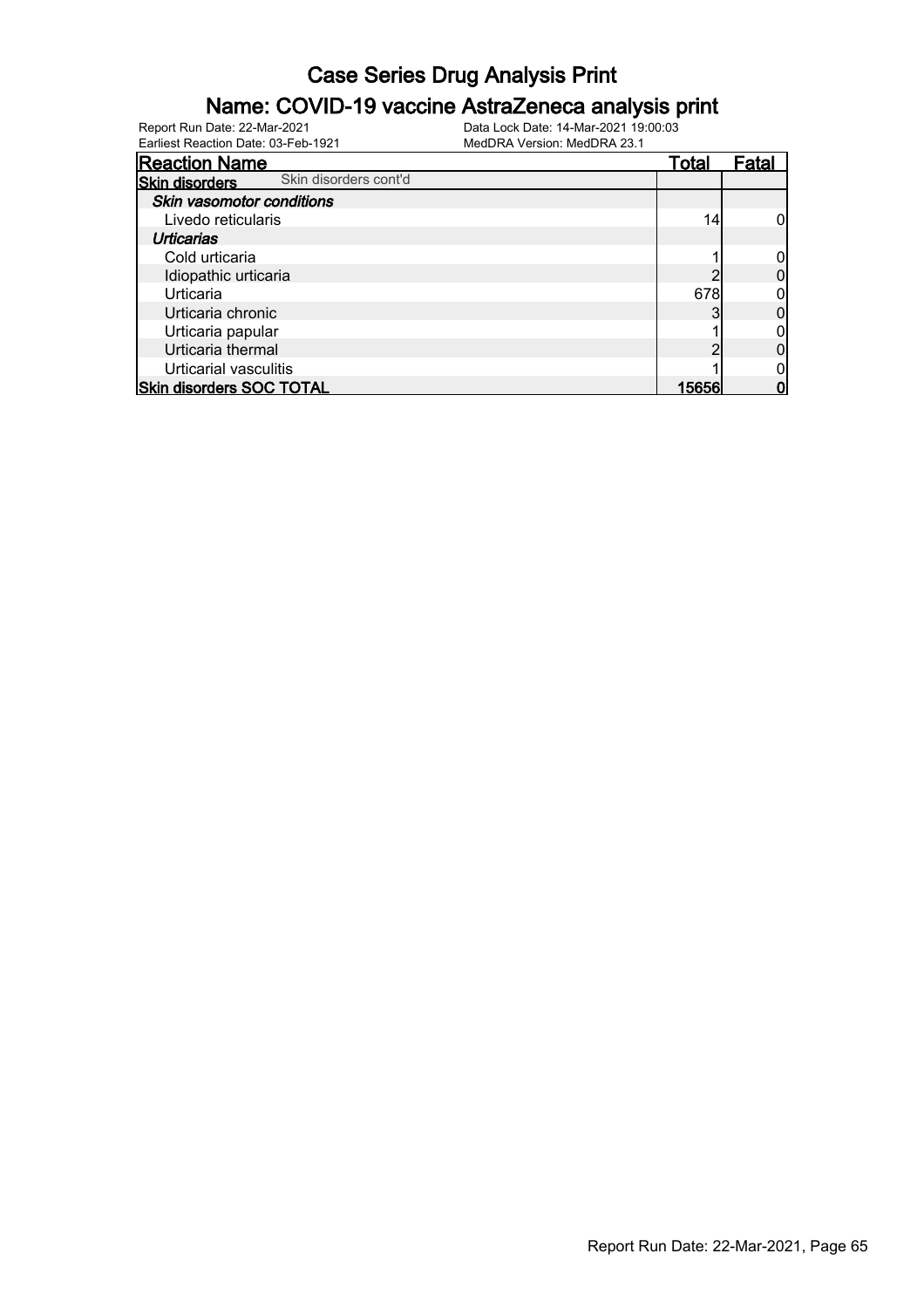### Name: COVID-19 vaccine AstraZeneca analysis print

Earliest Reaction Date: 03-Feb-1921 MedDRA Version: MedDRA 23.1

| <b>Reaction Name</b>                                    | <u>Total</u> | <u>Fatal</u> |
|---------------------------------------------------------|--------------|--------------|
| Social circumstances                                    |              |              |
| Dietary and nutritional issues                          |              |              |
| Inadequate diet                                         |              | 0            |
| <b>Disability issues</b>                                |              |              |
| Bedridden                                               | 34           |              |
| <b>Disability</b>                                       |              |              |
| Immobile                                                | 14           |              |
| Impaired driving ability                                |              | 0            |
| Impaired work ability                                   |              |              |
| Loss of personal independence in daily activities       |              |              |
| Sight disability                                        |              | 0            |
| <b>Employment issues</b>                                |              |              |
| Retirement                                              | 3            | 0            |
| Non-occupational and unspecified environmental problems |              |              |
| Food contamination                                      |              | $\Omega$     |
| <b>Pregnancy related circumstances</b>                  |              |              |
| <b>Breast feeding</b>                                   | 2            | $\Omega$     |
| <b>Social issues NEC</b>                                |              |              |
| Contraindication to medical treatment                   |              | O            |
| Contraindication to vaccination                         |              |              |
| Convalescent                                            |              |              |
| Impaired quality of life                                |              |              |
| Tobacco use                                             |              |              |
| Tobacco user                                            |              |              |
| Social circumstances SOC TOTAL                          |              |              |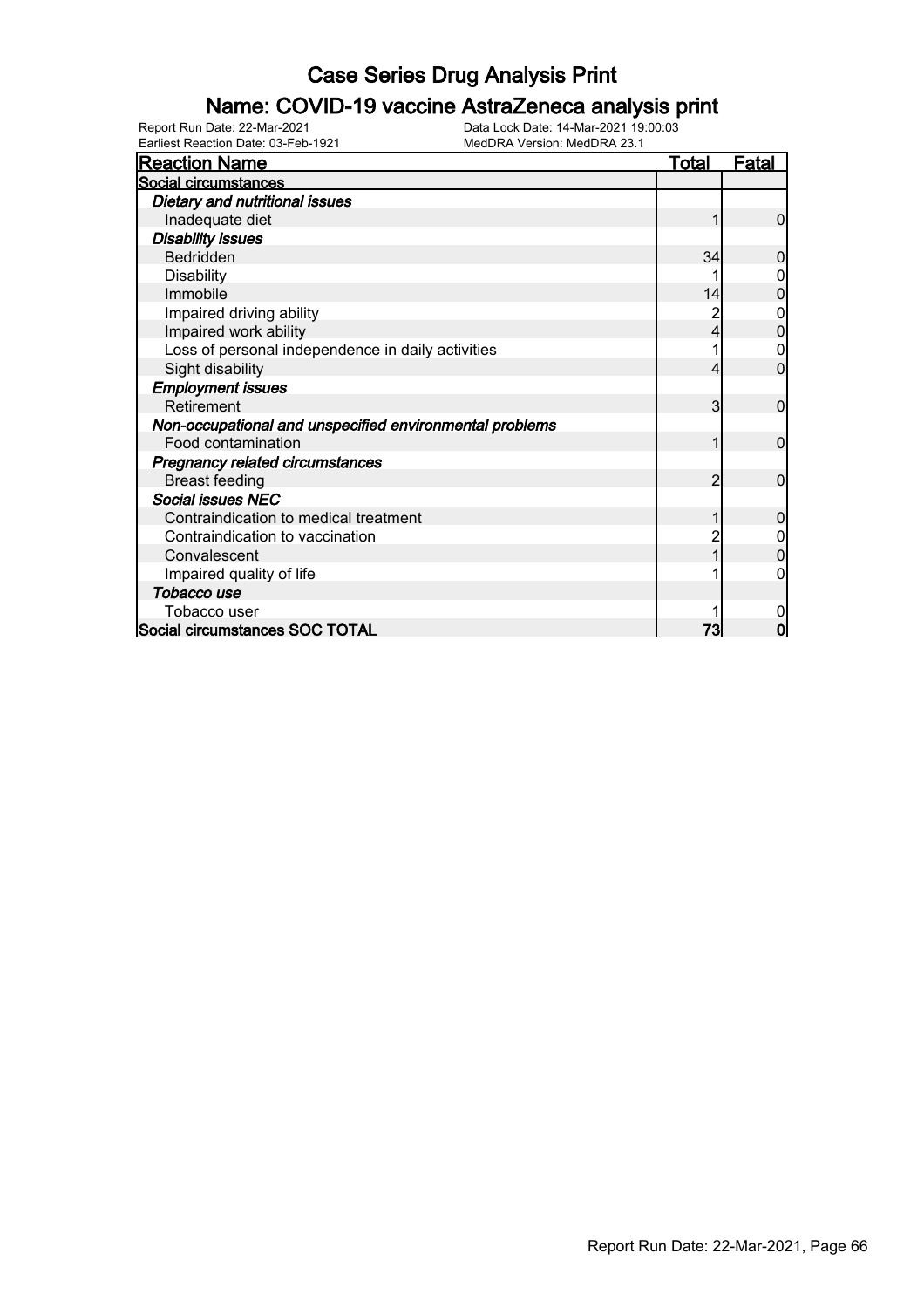#### Name: COVID-19 vaccine AstraZeneca analysis print

Earliest Reaction Date: 03-Feb-1921 MedDRA Version: MedDRA 23.1

| <b>Reaction Name</b>                                      | <b>Total</b>   | Fatal            |
|-----------------------------------------------------------|----------------|------------------|
| Surgical & medical procedures                             |                |                  |
| Anaesthesia and allied procedures                         |                |                  |
| Nerve block                                               | 1              | $\overline{0}$   |
| Analgesia supportive care                                 |                |                  |
| Analgesic therapy                                         | 1              | $\mathbf 0$      |
| Antiinfective therapies                                   |                |                  |
| COVID-19 treatment                                        | 2              | $\mathbf 0$      |
| <b>Blood and blood product treatment</b><br>Photopheresis | 1              | $\mathbf 0$      |
| <b>Breast therapeutic procedures NEC</b>                  |                |                  |
| Axillary lymphadenectomy                                  | 1              | $\mathbf 0$      |
| Cardiac device therapeutic procedures                     |                |                  |
| Pacemaker generated rhythm                                | 1              | $\mathbf 0$      |
| Cardiac therapeutic procedures NEC                        |                |                  |
| Pericardial excision                                      | 1              | $\mathbf 0$      |
| Dietary and nutritional therapies                         |                |                  |
| Medical diet                                              | 1              | $\mathbf 0$      |
| <b>Facial therapeutic procedures</b>                      |                |                  |
| Face lift                                                 | 1              | $\mathbf 0$      |
| Gastrointestinal therapeutic procedures NEC               |                |                  |
| Prophylaxis against gastrointestinal ulcer                |                | $\mathbf 0$      |
| Prophylaxis of nausea and vomiting                        | 18             | $\mathbf 0$      |
| Hormonal therapeutic procedures NEC                       |                |                  |
| Hormone replacement therapy                               | 2              | $\mathbf 0$      |
| <b>Immunisations</b><br>COVID-19 immunisation             |                |                  |
| Immunisation                                              | 65<br>40       | $\mathbf 0$      |
|                                                           |                |                  |
| Joint therapeutic procedures<br>Hip surgery               | 1              | $\mathbf 0$      |
| Joint injection                                           | 1              | $\mathbf 0$      |
| Large intestine therapeutic procedures                    |                |                  |
| Appendicectomy                                            | 1              | $\boldsymbol{0}$ |
| Limb therapeutic procedures                               |                |                  |
| Limb immobilisation                                       | 11             | $\mathbf 0$      |
| Limb operation                                            | 3              | $\mathbf 0$      |
| Limb reattachment surgery                                 | 1              | $\mathbf 0$      |
| Muscle therapeutic procedures                             |                |                  |
| Muscle relaxant therapy                                   | 1              | $\overline{0}$   |
| Nervous system therapeutic procedures NEC                 |                |                  |
| Central nervous system stimulation                        | $\overline{c}$ | $\mathbf 0$      |
| <b>Patient positioning</b>                                |                |                  |
| Prone position                                            | 1              | $\mathbf 0$      |
| Prophylactic procedures NEC                               |                |                  |
| Anaphylaxis prophylaxis                                   | $\overline{c}$ | $\mathbf 0$      |
| Skin and subcutaneous tissue therapeutic procedures NEC   |                |                  |
| Dermal filler injection                                   | 1              | $\mathbf 0$      |
| Small intestine therapeutic procedures                    |                |                  |
| lleostomy                                                 | 1              | $\mathbf 0$      |
| Spine and spinal cord therapeutic procedures              |                |                  |
| Spinal operation                                          | 1              | $\mathbf 0$      |
| <b>Therapeutic procedures NEC</b>                         |                |                  |
| Anaphylaxis treatment                                     | 1              | $\mathbf 0$      |
| Bed rest                                                  | 9              | $\pmb{0}$        |
| Fatigue management                                        | 1              | $\overline{0}$   |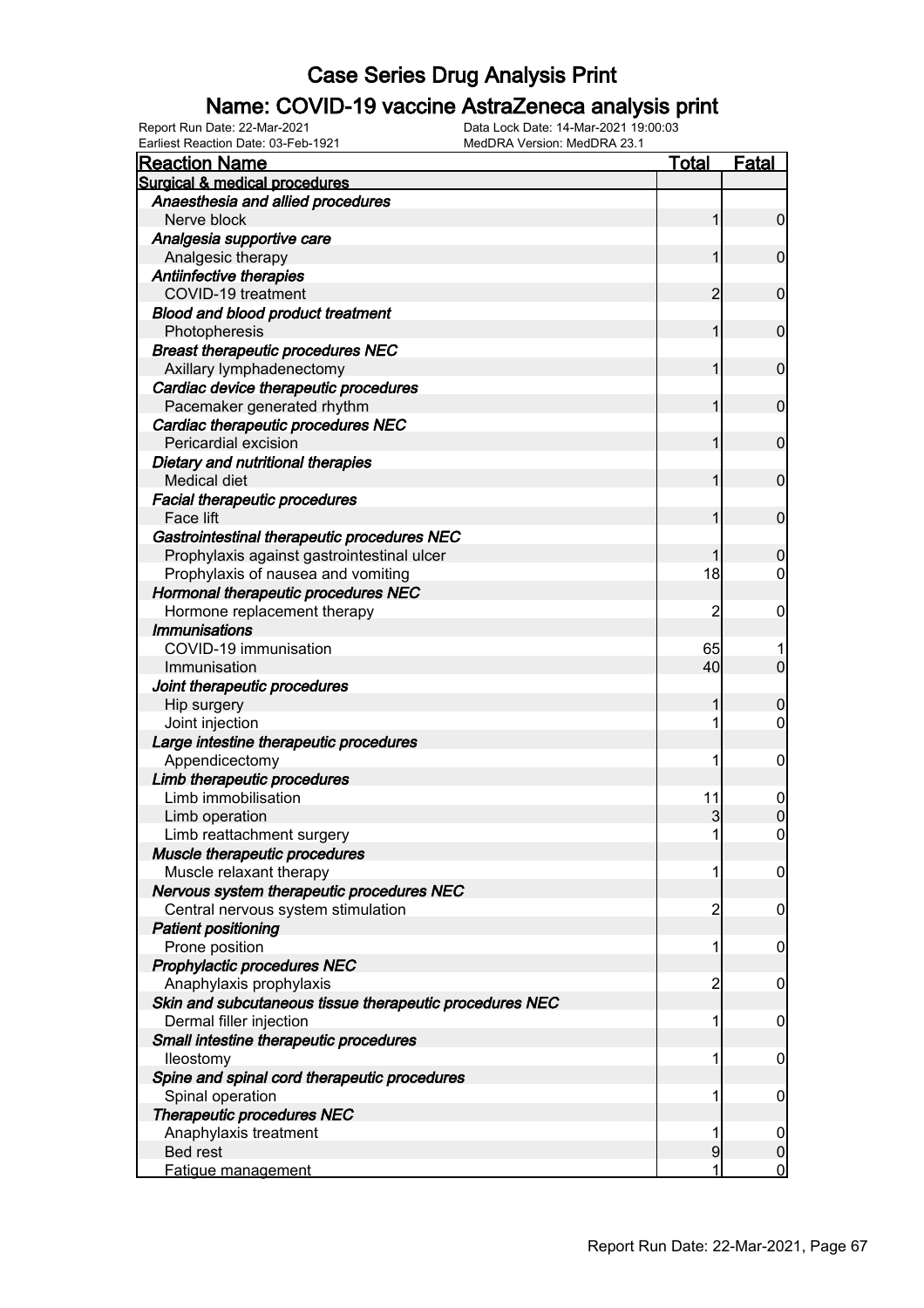#### Name: COVID-19 vaccine AstraZeneca analysis print

Earliest Reaction Date: 03-Feb-1921 MedDRA Version: MedDRA 23.1

| <b>Reaction Name</b>                                    | Total |     | ⊦ata |
|---------------------------------------------------------|-------|-----|------|
| Surgical & medical procedures medical procedures cont'd |       |     |      |
| Hospitalisation                                         |       |     |      |
| Injection                                               |       |     |      |
| Localised alternating hot and cold therapy              |       |     |      |
| Mass excision                                           |       |     |      |
| Smoking cessation therapy                               |       |     |      |
| Specialist consultation                                 |       |     |      |
| Therapeutic hypothermia                                 |       |     |      |
| Therapy change                                          |       |     |      |
| Uterine therapeutic procedures                          |       |     |      |
| Endometrial ablation                                    |       |     |      |
| Surgical & medical procedures SOC TOTAL                 |       | 208 |      |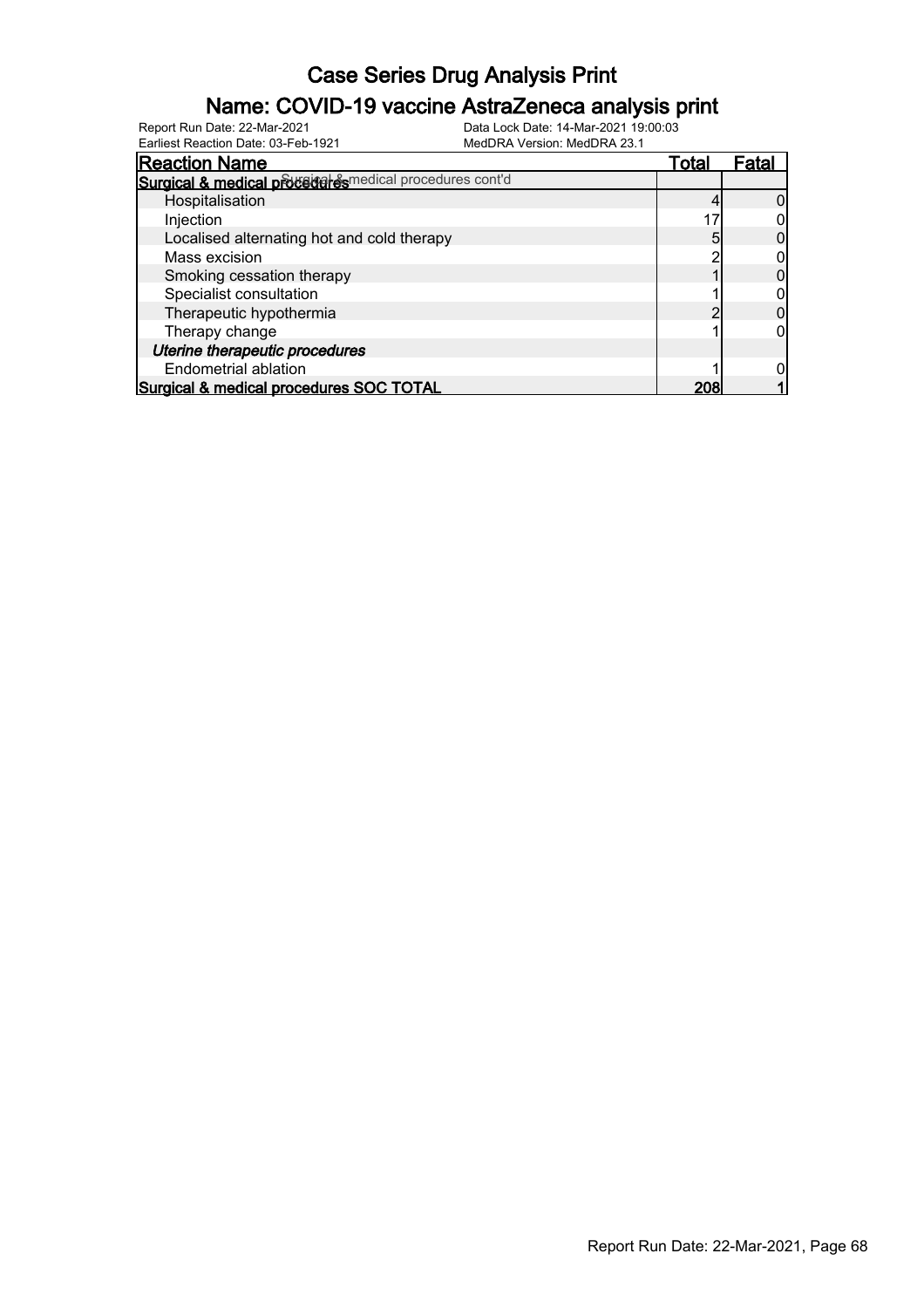### Name: COVID-19 vaccine AstraZeneca analysis print

Earliest Reaction Date: 03-Feb-1921 MedDRA Version: MedDRA 23.1

| <b>Reaction Name</b>                                      | <b>Total</b>   | <b>Fatal</b>        |
|-----------------------------------------------------------|----------------|---------------------|
| Vascular disorders                                        |                |                     |
| Accelerated and malignant hypertension                    |                |                     |
| Hypertensive crisis                                       | 1              | $\boldsymbol{0}$    |
| Hypertensive emergency                                    | 1              | $\overline{0}$      |
| Hypertensive urgency                                      | 1              | $\mathbf 0$         |
| Malignant hypertension                                    |                | $\mathbf 0$         |
| Tyramine reaction                                         | 1              | $\overline{0}$      |
| Aneurysms and dissections non-site specific<br>Aneurysm   | 1              | $\boldsymbol{0}$    |
| Aortic aneurysms and dissections                          |                |                     |
| Aortic aneurysm                                           | 2              | $\mathbf 0$         |
| Aortic embolism and thrombosis                            |                |                     |
| Aortic embolus                                            | 1              | $\mathbf 0$         |
| Aortic thrombosis                                         | 1              | 1                   |
| Arterial infections and inflammations                     |                |                     |
| Arteritis                                                 |                | $\mathbf 0$         |
| Giant cell arteritis                                      | 10             | $\mathbf 0$         |
| <b>Blood pressure disorders NEC</b>                       |                |                     |
| Blood pressure fluctuation                                | 4              | $\mathbf 0$         |
| Labile blood pressure                                     | 1              | 0                   |
| Circulatory collapse and shock                            |                |                     |
| Circulatory collapse                                      | 32             |                     |
| Neurogenic shock                                          | 3              | $\mathbf 0$         |
| Peripheral circulatory failure                            |                | $\mathbf{0}$        |
| <b>Shock</b>                                              | 19             | $\overline{0}$      |
| Shock symptom                                             | 4              | $\mathbf 0$         |
| <b>Haemorrhages NEC</b>                                   |                |                     |
| Bloody discharge                                          |                | $\mathbf 0$         |
| Haematoma                                                 | 15             | $\mathbf 0$         |
| Haemorrhage                                               | 39             | 1                   |
| Internal haemorrhage                                      | 2              | $\overline{0}$      |
| Lymphoedemas                                              |                |                     |
| Lymphoedema                                               | 20             | $\boldsymbol{0}$    |
| Non-site specific embolism and thrombosis                 |                |                     |
| Embolism                                                  | 3              | 0                   |
| Embolism venous                                           | $\mathbf{1}$   | $\mathsf{O}\xspace$ |
| Thrombophlebitis migrans                                  | $\mathbf{1}$   | 0                   |
| Thrombosis                                                | 55             | 4                   |
| Venous thrombosis                                         | $\overline{4}$ | $\overline{0}$      |
| Non-site specific necrosis and vascular insufficiency NEC |                |                     |
| Arterial spasm                                            | 1              | $\mathbf 0$         |
| Arteriosclerosis                                          | 1              | $\overline{0}$      |
| Ischaemia                                                 | 1              | $\boldsymbol{0}$    |
| Non-site specific vascular disorders NEC                  |                |                     |
| Neovascularisation                                        | 1              | $\mathbf 0$         |
| Vascular pain                                             | 11             | $\overline{0}$      |
| Vasodilatation                                            | 8              | $\pmb{0}$           |
| Vein rupture                                              | 1              | $\mathbf 0$         |
| Peripheral embolism and thrombosis                        |                |                     |
| Blue toe syndrome                                         | 3              | $\mathbf 0$         |
| Deep vein thrombosis                                      | 66             | $\mathbf{1}$        |
| Pelvic venous thrombosis                                  | 1              | $\boldsymbol{0}$    |
| Thrombophlebitis                                          | $\overline{4}$ | $\pmb{0}$           |
| Thrombophlebitis superficial                              | 3              | $\overline{0}$      |